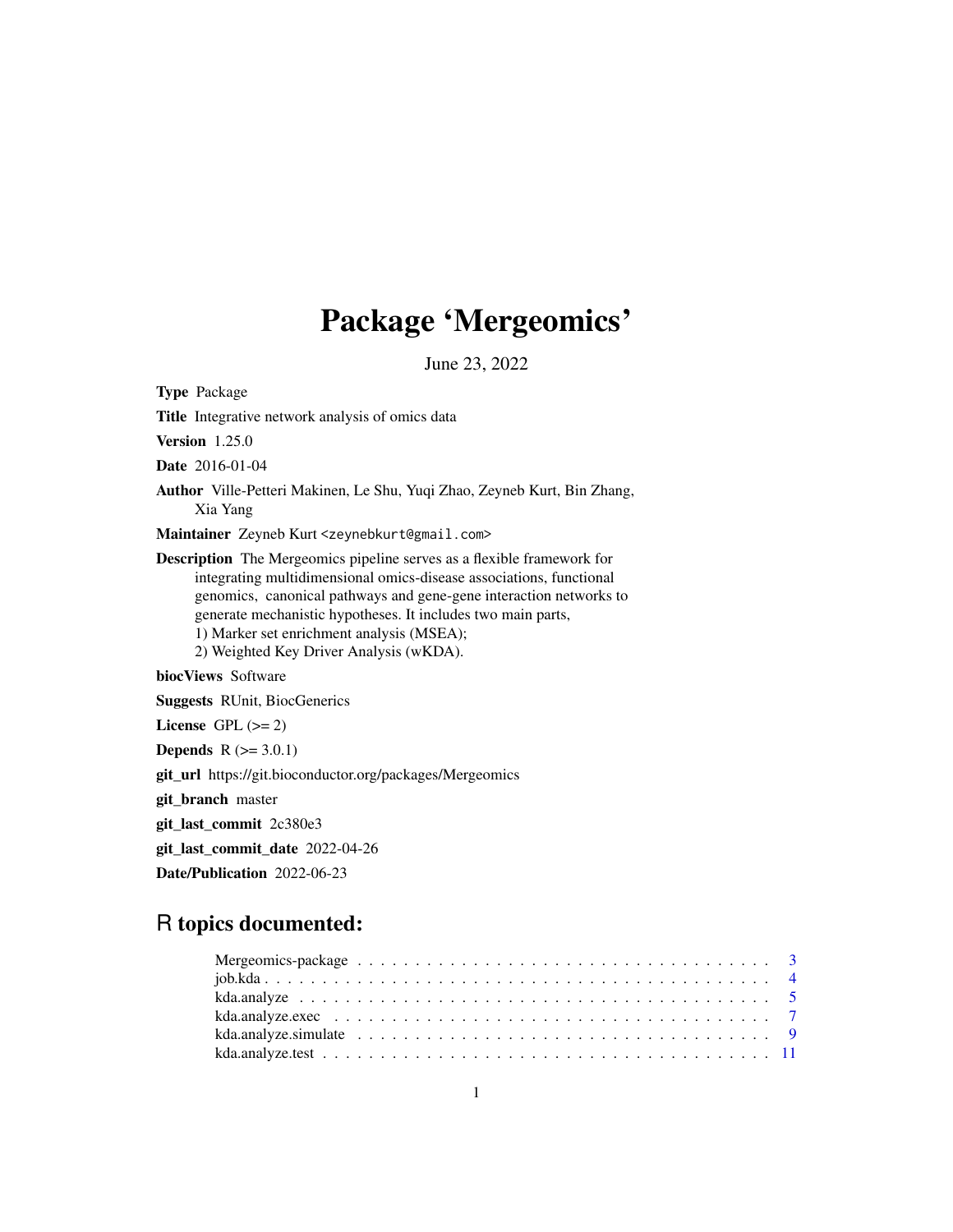| 13 |
|----|
| 15 |
| 17 |
| 18 |
| 19 |
| 20 |
| 21 |
| 23 |
| 25 |
| 27 |
| 28 |
| 30 |
| 31 |
| 32 |
| 34 |
| 35 |
| 36 |
|    |
|    |
|    |
| 41 |
| 42 |
| 44 |
| 45 |
| 46 |
|    |
| 49 |
|    |
|    |
|    |
|    |
|    |
|    |
|    |
|    |
|    |
|    |
| 71 |
| 73 |
| 75 |
| 77 |
| 79 |
| 81 |
| 83 |
| 85 |
| 87 |
| 90 |
| 91 |
| 93 |
|    |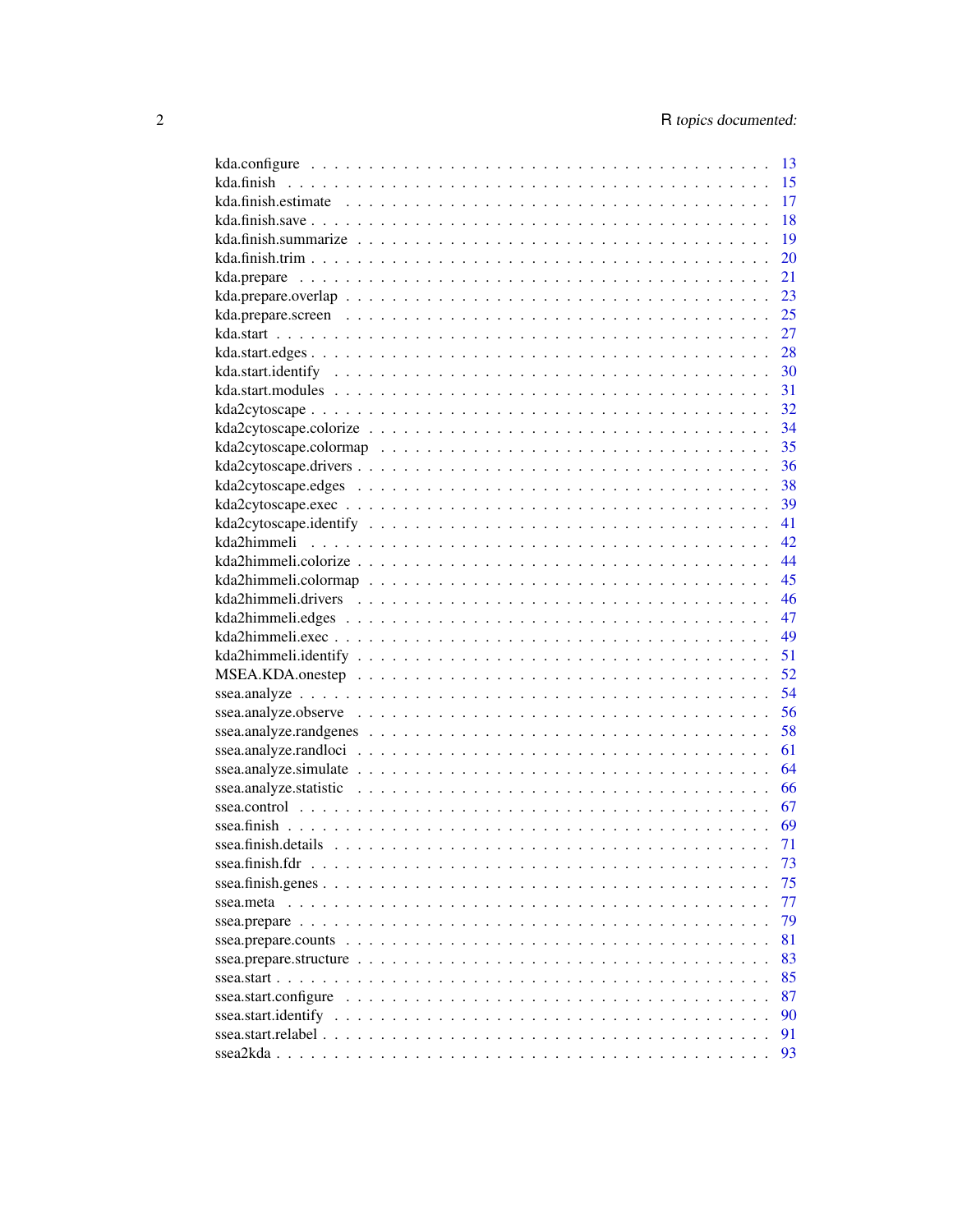<span id="page-2-0"></span>

|       | tool.cluster |
|-------|--------------|
|       |              |
|       |              |
|       |              |
|       |              |
|       |              |
|       |              |
|       |              |
|       |              |
|       |              |
|       |              |
|       |              |
|       |              |
|       |              |
|       |              |
|       |              |
|       |              |
|       |              |
|       |              |
|       |              |
|       |              |
|       |              |
|       |              |
|       |              |
| Index | 129          |

Mergeomics-package *Integrative network analysis of omics data*

## Description

The Mergeomics pipeline serves as a flexible framework for integrating multidimensional omicsdisease associations, functional genomics, canonical pathways and gene-gene interaction networks to generate mechanistic hypotheses. It includes two main parts, 1) Marker set enrichment analysis (MSEA); 2) Weighted Key Driver Analysis (wKDA).

## Details

| Package: | Mergeomics |
|----------|------------|
| Type:    | Package    |
| Version: | 1.1.10     |
| Date:    | 2016-01-04 |
| License: | $GPL (=2)$ |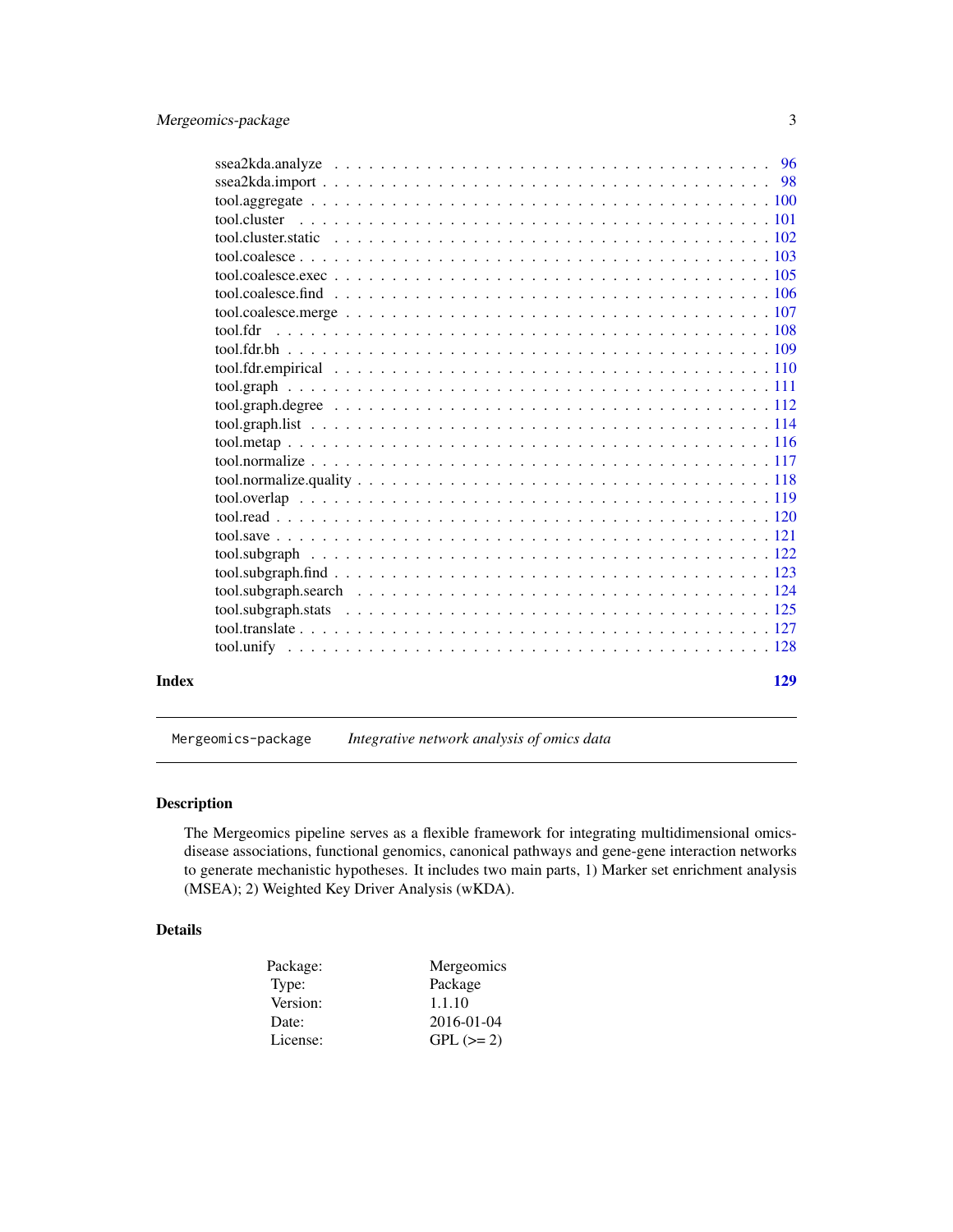```
Depends: R (> = 3.0.1)
URL: http://mergeomics.research.idre.ucla.edu/
```
Mergeomics amalgamates disease association information derived from multidimensional omics data (e.g., genome, epigenome, transcriptome, metablome) with functional genomics (e.g., eQTLs, ENCODE), canonical pathways (e.g., KEGG, Reactome), and molecular networks (e.g., gene regulatory networks, protein-protein interaction networks). Two main steps of the pipeline are: Marker set enrichment analysis (MSEA) and weighted key driver analysis (wKDA). MSEA takes the following data as input: i) disease association data (GWAS, EWAS, TWAS...), ii) functional genomics (eQTLs and/or ENCODE information), and iii) functionally related genes information extracted from knowledge-based biological pathways or data-driven network modules (e.g., coexpressed genes in a given tissue relevant to a disease of interest). These datasets are integrated via MSEA to return gene sets that are significantly enriched for markers showing low p value associations with a given disease. Then, the disease related gene sets are examined to detect the key drivers by using the wKDA step of the pipeline, which requires pre-defined directional networks such as tissue-specific Bayesian networks, protein-protein interaction networks, etc. wKDA maps the disease related gene sets to the pre-defined directional networks to identify key driver genes that are more likely regulators of the disease gene sets based on their central positions in the gene networks. The key drivers and their local network topology can be viewed and downloaded after the completion of the analysis via Visualization step. Our pipeline provides users to perform MSEA and wKDA together or separately using either their own input data or selecting preloaded sample datasets. The details of the functions and parameter settings are described in the Manual of the package.

## Author(s)

Ville-Petteri Makinen, Le Shu, Yuqi Zhao, Zeyneb Kurt, Bin Zhang, Xia Yang Maintainer: <zeyneb@ucla.edu>

## References

Shu L, Zhao Y, Kurt Z, Byars SG, Tukiainen T, Kettunen J, Orozco LD, Pellegrini M, Lusis AJ, Ripatti S, Zhang B, Inouye M, Makinen V-P, Yang X. Mergeomics: multidimensional data integration to identify pathogenic perturbations to biological systems. BMC genomics. 2016;17(1):874.

job.kda *Key Driver Analyzing results*

## Description

Key Driver Analysis (KDA) applied data object. "modules.mousecoexpr.liver.human.txt" including the coexpression modules and "network.mouseliver.mouse.txt" including the network (graph) information files (under the extdata folder) were used for the KDA.

## Format

The format is: list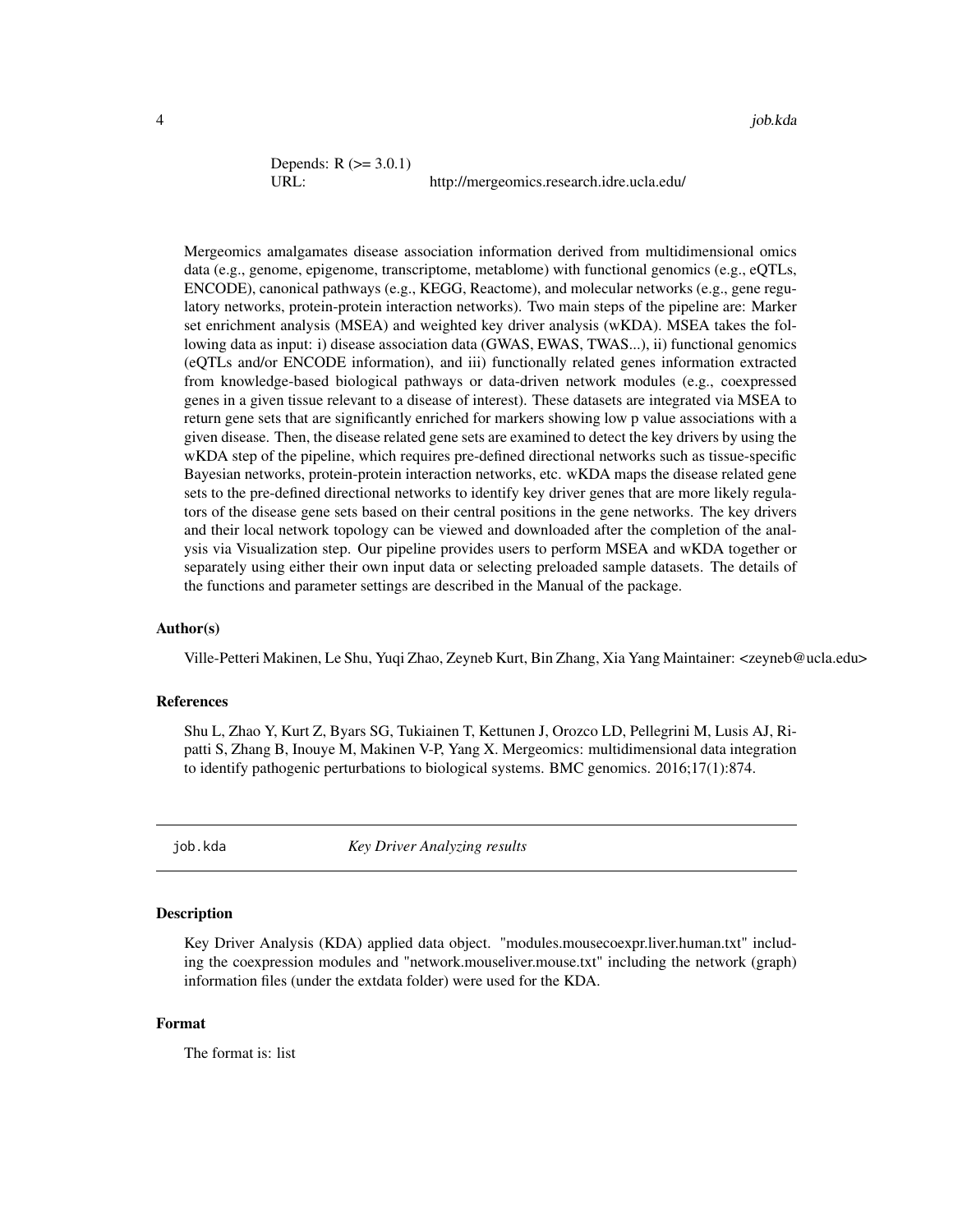## <span id="page-4-0"></span>kda.analyze 5

## Examples

data(job.kda)

<span id="page-4-1"></span>kda.analyze *Weighted key driver analysis (wKDA) main function*

## Description

Finds the statistics (enrichment score, p-value, FDR, etc.) of the key driver (hub) genes belonging to the specified modules based on the graph topology. The enrichment score of a hub node based on the shared nodes between this hub's neighbor nodes in the graph and the member nodes of the hub's module. The hub node enrichment P-values reflect the degree of observed enrichment of the hub, when compared to the null distribution of randomly expected enrichment of this hub within graph's nodes. Permutation test is used to obtain these statistics.

## Usage

kda.analyze(job)

#### Arguments

job The data list that will be subjected to KDA. It involves the modules, member genes belonging to each module, graph (network) topology, hubs of the graph, and sub-graph around each hub (hubnets of the graph).

## Details

[kda.analyze](#page-4-1) analyzes each module individually and determines the p-values and FDRs of hub nodes of each module via permutation test. It returns the hit hub (key driver) gene name and member list of each module.

#### Value

job The KDA applied data list. It involves the modules, hub gene and member genes belonging to each module, and False Discovery Rate (FDR) adjusted p-values of hub nodes for each module.

## Author(s)

Ville-Petteri Makinen

## References

Shu L, Zhao Y, Kurt Z, Byars SG, Tukiainen T, Kettunen J, Orozco LD, Pellegrini M, Lusis AJ, Ripatti S, Zhang B, Inouye M, Makinen V-P, Yang X. Mergeomics: multidimensional data integration to identify pathogenic perturbations to biological systems. BMC genomics. 2016;17(1):874.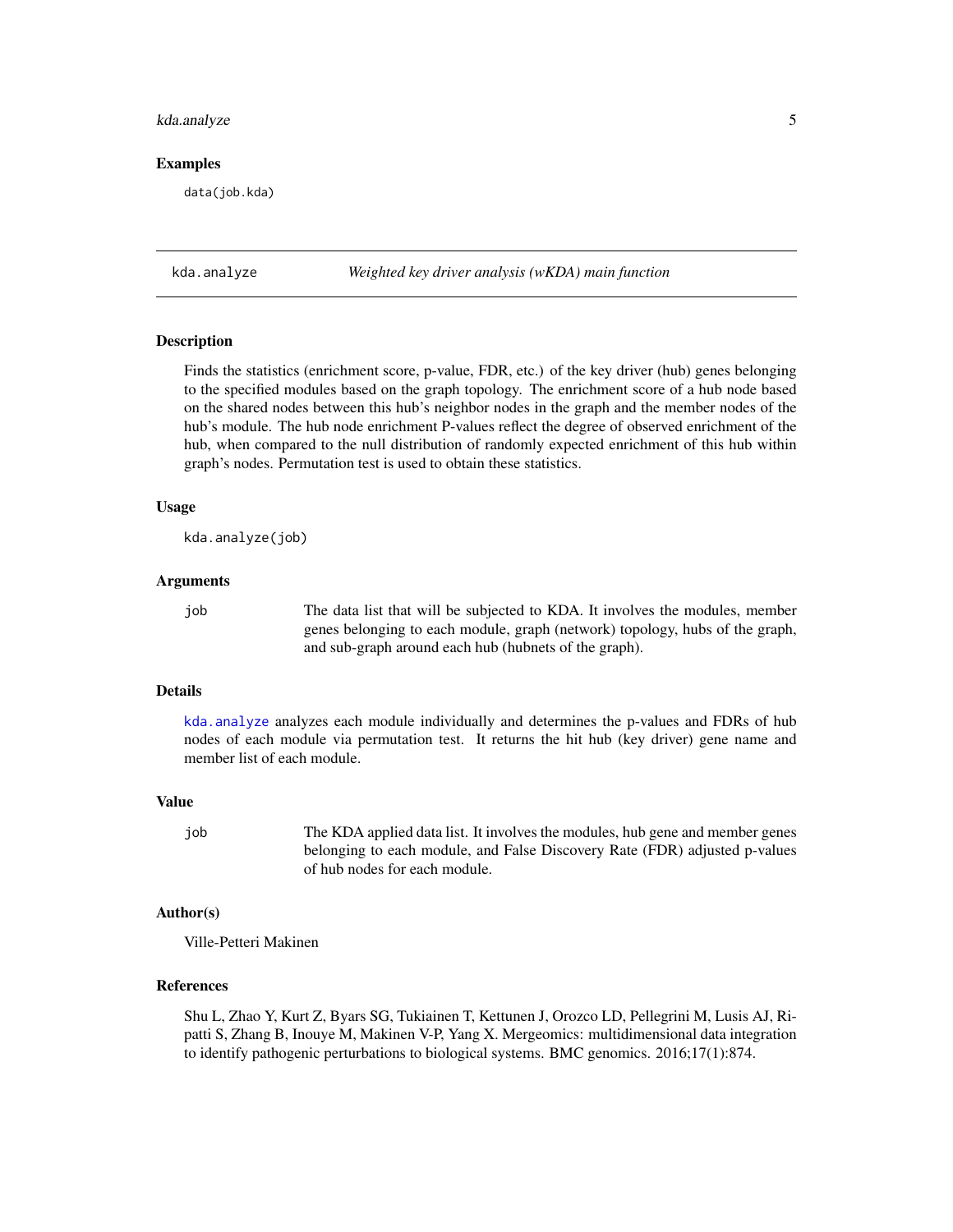#### See Also

[kda.analyze.exec](#page-6-1), [kda.analyze.simulate](#page-8-1), [kda.analyze.test](#page-10-1)

```
job.kda <- list()
job.kda$label<-"HDLC"
## parent folder for results
job.kda$folder<-"Results"
## Input a network
## columns: TAIL HEAD WEIGHT
job.kda$netfile<-system.file("extdata","network.mouseliver.mouse.txt",
package="Mergeomics")
## Gene sets derived from ModuleMerge, containing two columns, MODULE,
## NODE, delimited by tab
job.kda$modfile<- system.file("extdata","mergedModules.txt",
package="Mergeomics")
## "0" means we do not consider edge weights while 1 is opposite.
job.kda$edgefactor<-0.0
## The searching depth for the KDA
job.kda$depth<-1
## 0 means we do not consider the directions of the regulatory interactions
## while 1 is opposite.
job.kda$direction <- 1
job.kda$nperm <- 20 # the default value is 2000, use 20 for unit tests
## kda.start() process takes long time while seeking hubs in the given net
## Here, we used a very small subset of the module list (1st 10 mods
## from the original module file):
moddata <- tool.read(job.kda$modfile)
mod.names <- unique(moddata$MODULE)[1:min(length(unique(moddata$MODULE)),
10)]
moddata <- moddata[which(!is.na(match(moddata$MODULE, mod.names))),]
## save this to a temporary file and set its path as new job.kda$modfile:
tool.save(moddata, "subsetof.supersets.txt")
job.kda$modfile <- "subsetof.supersets.txt"
## Let's run KDA!
job.kda <- kda.configure(job.kda)
job.kda <- kda.start(job.kda)
job.kda <- kda.prepare(job.kda)
job.kda <- kda.analyze(job.kda)
job.kda <- kda.finish(job.kda)
## Remove the temporary files used for the test:
file.remove("subsetof.supersets.txt")
## remove the results folder
unlink("Results", recursive = TRUE)
```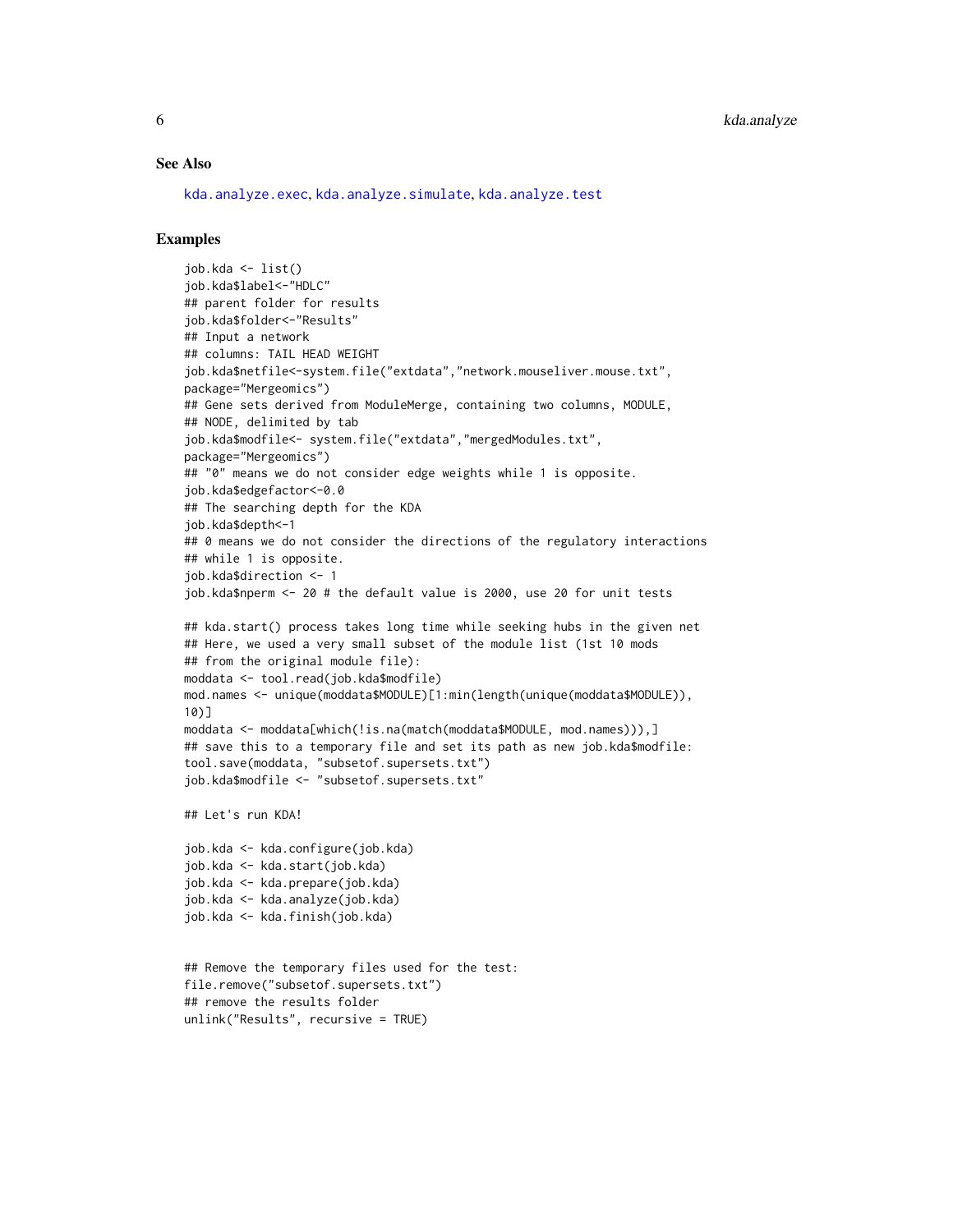<span id="page-6-1"></span><span id="page-6-0"></span>

#### Description

Obtains the enrichment scores (and p-values of these scores) of the hub nodes by the module member genes for a given module. The hub node enrichment P-values reflect the degree of enrichment of hub's neighbor nodes within the member genes of the module, to whom this hub belongs to, when compared to the null distribution of randomly expected enrichment of hub within graph's nodes.

#### Usage

kda.analyze.exec(memb, graph, nsim)

#### Arguments

| memb  | Member nodes of the given module.                                            |
|-------|------------------------------------------------------------------------------|
| graph | Entire graph (network) of the dataset.                                       |
| nsim  | Number of the simulations for the permutation test to obtain p-values of the |
|       | enrichment scores belonging to the hub nodes for a given module.             |

## Details

kda. analyze. exec obtains the p-values of the enrichment scores belonging to the hub nodes for a given module. Enrichment score of a hub node for a given module is obtained by the overlapped (shared) nodes between this hub's neighbor nodes and the member nodes of the given module. If a hub node does not have at least a particular number of neighbors, its enrichment score is assigned as 0.0.

## Value

pvals P-values of the enrichment scores belonging to the hub nodes for the given module.

## Author(s)

Ville-Petteri Makinen

## References

Shu L, Zhao Y, Kurt Z, Byars SG, Tukiainen T, Kettunen J, Orozco LD, Pellegrini M, Lusis AJ, Ripatti S, Zhang B, Inouye M, Makinen V-P, Yang X. Mergeomics: multidimensional data integration to identify pathogenic perturbations to biological systems. BMC genomics. 2016;17(1):874.

## See Also

[kda.analyze](#page-4-1), [kda.analyze.simulate](#page-8-1), [kda.analyze.test](#page-10-1)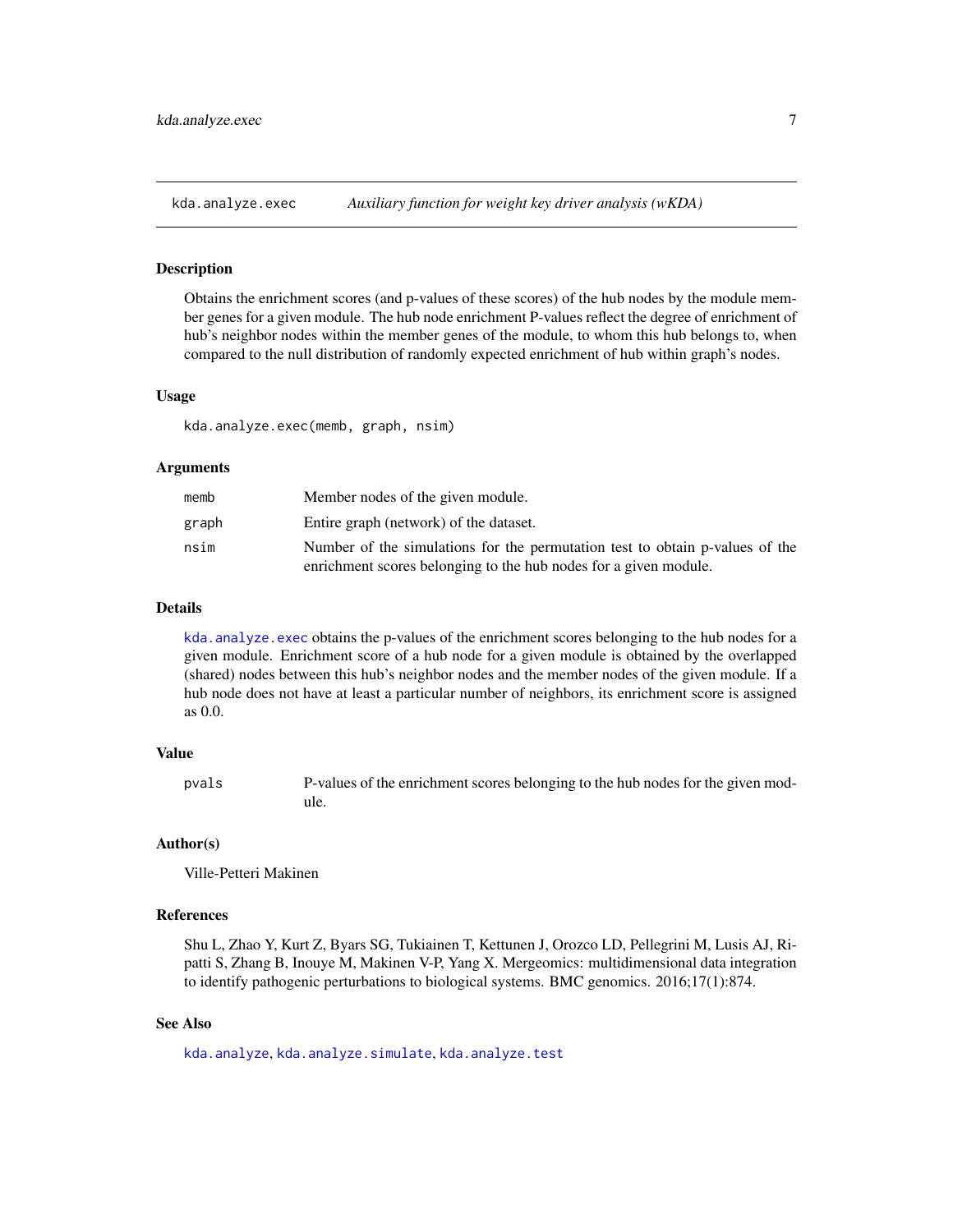```
## This auxiliary function is called by kda.analyze(),
## see this main function for more details
job.kda <- list()
job.kda$label<-"HDLC"
## parent folder for results
job.kda$folder<-"Results"
## Input a network
## columns: TAIL HEAD WEIGHT
job.kda$netfile<-system.file("extdata","network.mouseliver.mouse.txt",
package="Mergeomics")
## Gene sets derived from ModuleMerge, containing two columns, MODULE,
## NODE, delimited by tab
job.kda$modfile<- system.file("extdata","mergedModules.txt",
package="Mergeomics")
## "0" means we do not consider edge weights while 1 is opposite.
job.kda$edgefactor<-0.0
## The searching depth for the KDA
job.kda$depth<-1
## 0 means we do not consider the directions of the regulatory interactions
## while 1 is opposite.
job.kda$direction<-1
job.kda$nperm <- 20 # the default value is 2000, use 20 for unit tests
## kda.start() process takes long time while seeking hubs in the given net
## Here, we used a very small subset of the module list (1st 10 mods
## from the original module file):
moddata <- tool.read(job.kda$modfile)
mod.names <- unique(moddata$MODULE)[1:min(length(unique(moddata$MODULE)),
10)]
moddata <- moddata[which(!is.na(match(moddata$MODULE, mod.names))),]
## save this to a temporary file and set its path as new job.kda$modfile:
tool.save(moddata, "subsetof.supersets.txt")
job.kda$modfile <- "subsetof.supersets.txt"
## Let's prepare KDA object for KDA:
job.kda <- kda.configure(job.kda)
job.kda <- kda.start(job.kda)
job.kda <- kda.prepare(job.kda)
set.seed(job.kda$seed)
i = 1 ## index of the module, whose p-val is calculated:
memb <- job.kda$module2nodes[[i]]
graph <- job.kda$graph ## we need to import a network
nsim <- job.kda$nperm ## number of simulations
## calculate p-vals of KDs for the specified module:
# p <- kda.analyze.exec(memb, graph, nsim) ## see kda.analyze() for details
## Remove the temporary files used for the test:
file.remove("subsetof.supersets.txt")
## remove the results folder
unlink("Results", recursive = TRUE)
```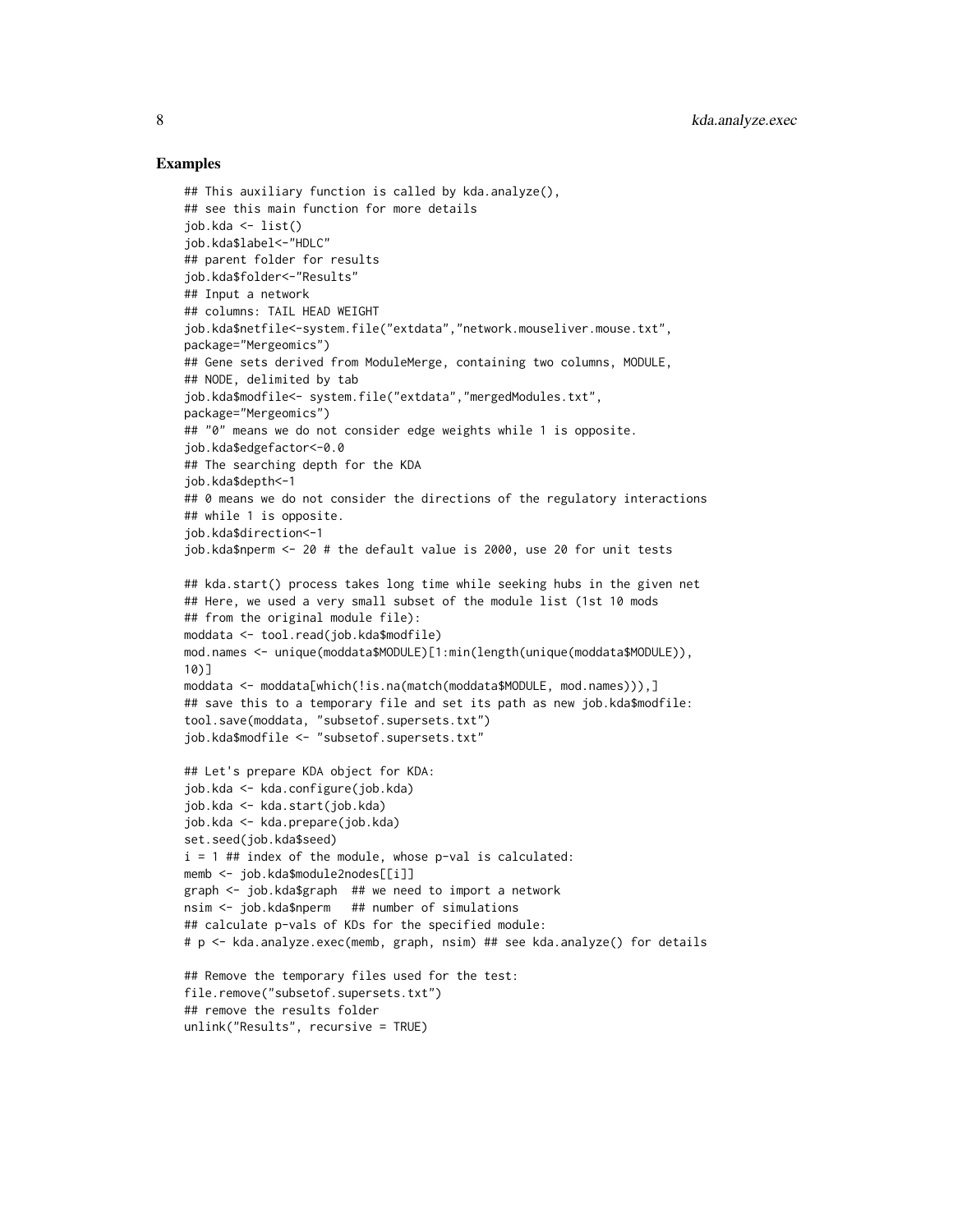<span id="page-8-1"></span><span id="page-8-0"></span>kda.analyze.simulate *Weighted key driver analysis (wKDA) simulation*

## Description

Generates simulations for permutation test, which is performed to obtain the p-value for the enrichment score of a given hub for a specified module during the wKDA process.

## Usage

kda.analyze.simulate(o, g, nmemb, nnodes, nsim)

## Arguments

| $\circ$ | Observed enrichment score of a hub node assigned for a given module.       |
|---------|----------------------------------------------------------------------------|
| g       | Sub-graph of a given hub and its neighbors (hubnet).                       |
| nmemb   | Number of the members included in a given module.                          |
| nnodes  | Number of the nodes in the whole graph (network) of the dataset.           |
| nsim    | Number of the iterations (simulations) performed for the permutation test. |

#### Details

[kda.analyze.simulate](#page-8-1) performs permutation tests to obtain p-values for the enrichment score of a given hub node for a given module. It takes the observed enrichment score of the given hub, hubnet (subgraph of the hub and its neighbors), number of the members of the given module, total number of the nodes in the entire graph of the dataset, and number of the simulations for the permutation test. In each iteration (simulation), it samples nmemb nodes randomly among the entire nodes of the graph. Then, it tests the overlapped nodes among the randomly chosen nodes and the given node's neigborhood. At the end, it obtains an enrichment score for each simulation and evaluates these permuted enrichment scores with respect to the observed enrichment score of the hub. Among nsim random simulations; maximally, enrichment scores of 10 iterations are allowed to be greater than the observed (actual) enrichment score of the hub. If this limitation is exceeded, simulation will be finalized at that point and the enrichment score list of the iterations will be returned.

#### Value

x A list containing enrichment scores of the simulation's iterations

## Author(s)

Ville-Petteri Makinen

#### References

Shu L, Zhao Y, Kurt Z, Byars SG, Tukiainen T, Kettunen J, Orozco LD, Pellegrini M, Lusis AJ, Ripatti S, Zhang B, Inouye M, Makinen V-P, Yang X. Mergeomics: multidimensional data integration to identify pathogenic perturbations to biological systems. BMC genomics. 2016;17(1):874.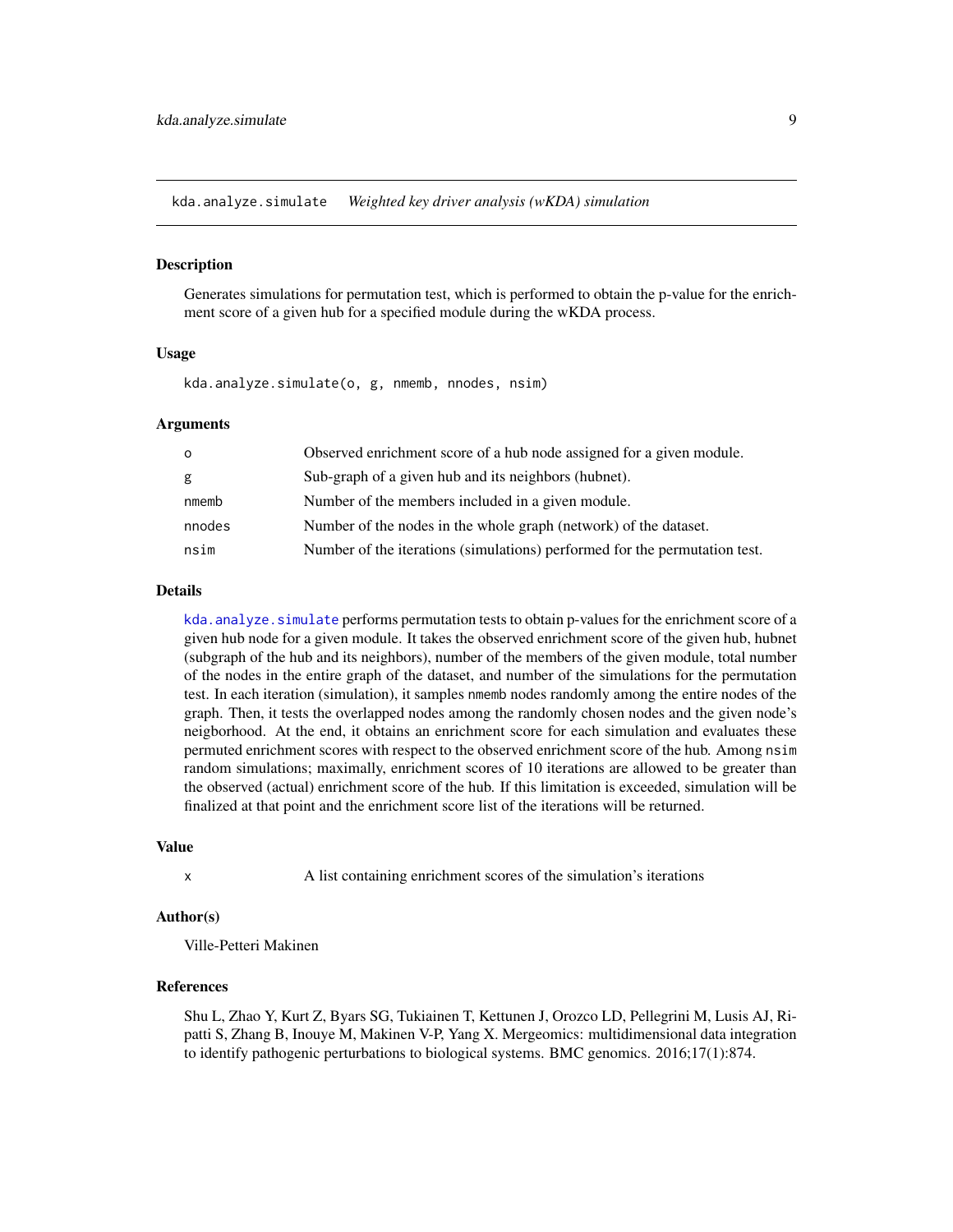## See Also

[kda.analyze](#page-4-1), [kda.analyze.exec](#page-6-1), [kda.analyze.test](#page-10-1)

## Examples

nhubs <- length(hubs)

```
job.kda <- list()
job.kda$label<-"HDLC"
## parent folder for results
job.kda$folder<-"Results"
## Input a network
## columns: TAIL HEAD WEIGHT
job.kda$netfile<-system.file("extdata","network.mouseliver.mouse.txt",
package="Mergeomics")
## Gene sets derived from ModuleMerge, containing two columns, MODULE,
## NODE, delimited by tab
job.kda$modfile<- system.file("extdata","mergedModules.txt",
package="Mergeomics")
## "0" means we do not consider edge weights while 1 is opposite.
job.kda$edgefactor<-0.0
## The searching depth for the KDA
job.kda$depth<-1
## 0 means we do not consider the directions of the regulatory interactions
## while 1 is opposite.
job.kda$direction<-1
job.kda$nperm <- 20 # the default value is 2000, use 20 for unit tests
## kda.start() process takes long time while seeking hubs in the given net
## Here, we used a very small subset of the module list (1st 10 mods
## from the original module file):
moddata <- tool.read(job.kda$modfile)
mod.names <- unique(moddata$MODULE)[1:min(length(unique(moddata$MODULE)),
10)]
moddata <- moddata[which(!is.na(match(moddata$MODULE, mod.names))),]
## save this to a temporary file and set its path as new job.kda$modfile:
tool.save(moddata, "subsetof.supersets.txt")
job.kda$modfile <- "subsetof.supersets.txt"
## Let's prepare KDA object for KDA:
job.kda <- kda.configure(job.kda)
job.kda <- kda.start(job.kda)
job.kda <- kda.prepare(job.kda)
set.seed(job.kda$seed)
i = 1 ## index of the module, whose p-val is calculated:
memb <- job.kda$module2nodes[[i]]
graph <- job.kda$graph ## we need to import a network
nsim <- job.kda$nperm ## number of simulations
## This auxiliary function is called by kda.analyze.exec(), which is called
## by kda.analyze() main function, see this main function for more details
hubs <- graph$hubs
hubnets <- graph$hubnets
```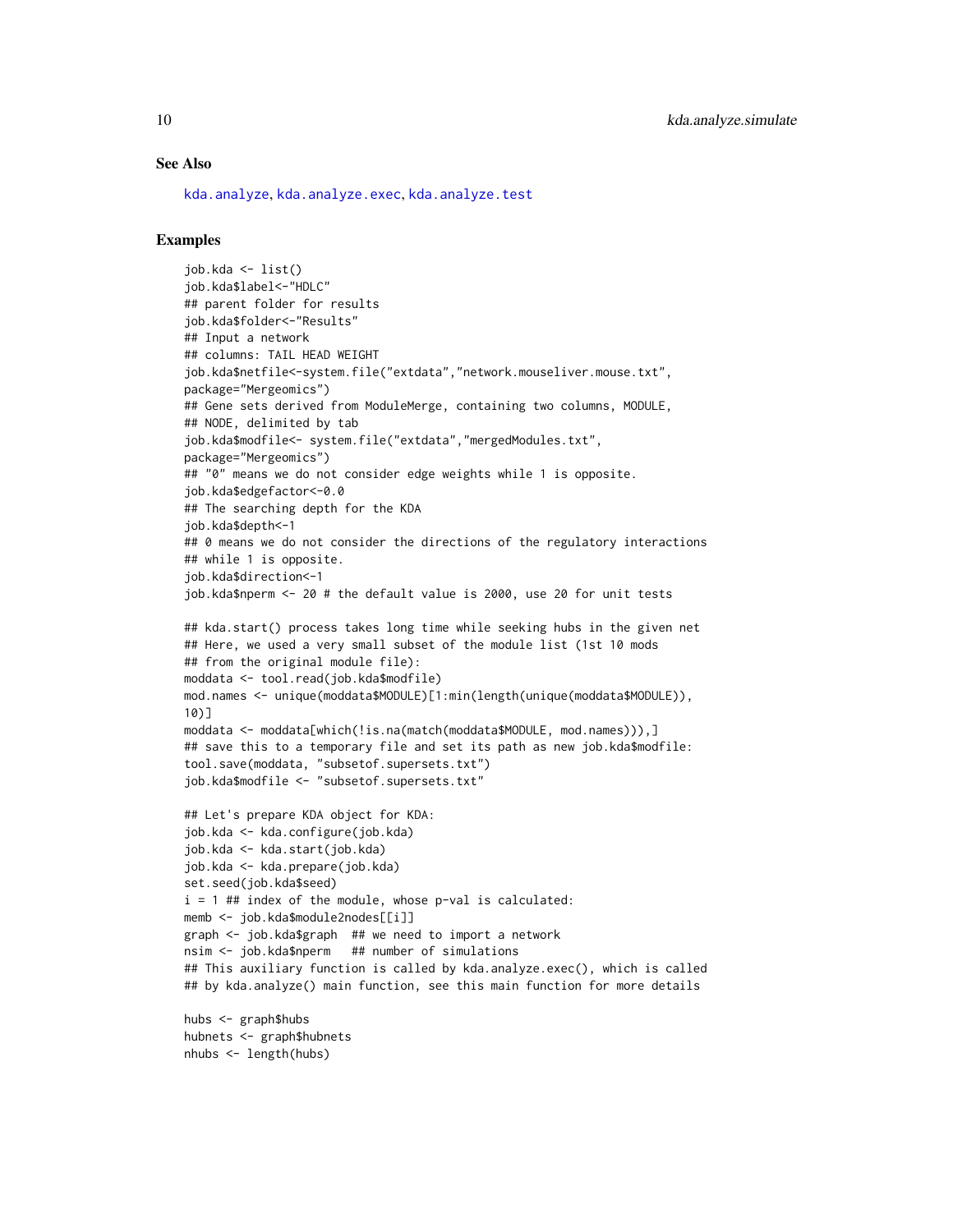## <span id="page-10-0"></span>kda.analyze.test 11

```
nnodes <- length(graph$nodes)
nmemb <- length(memb)
## Observed enrichment scores.
# obs <- rep(NA, nhubs)
# k <- 1 ## actual using: for(k in 1:nhubs){}, for unit test, use the 1st hub
# g <- hubnets[[hubs[k]]]
# obs[k] <- kda.analyze.test(g$RANK, g$STRENG, memb, nnodes)
## Estimate P-values.
# pvals <- rep(NA, nhubs)
# for(k in which(obs > 0)) {
# g <- hubnets[[hubs[k]]]
## First pass:
# x <- kda.analyze.simulate(obs[k], g, nmemb, nnodes, 200)
## Then, use x to estimate preliminary and final P-values.
## See kda.analyze() for more detail
## Remove the temporary files used for the test:
file.remove("subsetof.supersets.txt")
## remove the results folder
unlink("Results", recursive = TRUE)
# } ## finishing for loop
```
<span id="page-10-1"></span>kda.analyze.test *Calculate enrichment score for wKDA*

## Description

Obtains the enrichment score of a given hub (center node) belonging to a specified module. Enrichment score of a center node depends on the shared node number between the neighbor nodes of this center node (derived from the provided graph topology) and member nodes of this center node's module. The more a center node has neighbors in the graph among the member genes belonging to the module of this center node, the greater enrichment score it has.

#### Usage

```
kda.analyze.test(neigh, w, members, nnodes)
```
## Arguments

| neigh   | Neighbor nodes of the given hub node ( <i>i.e.</i> nodes in the hubnet)                             |
|---------|-----------------------------------------------------------------------------------------------------|
| W       | Weigths of the given hub node based on its in-degree and out-degree edge den-<br>sity in the hubnet |
| members | Node indices -within the entire graph- of the member genes of given hub's mod-<br>ule.              |
| nnodes  | Number of the nodes in the entire graph of the dataset.                                             |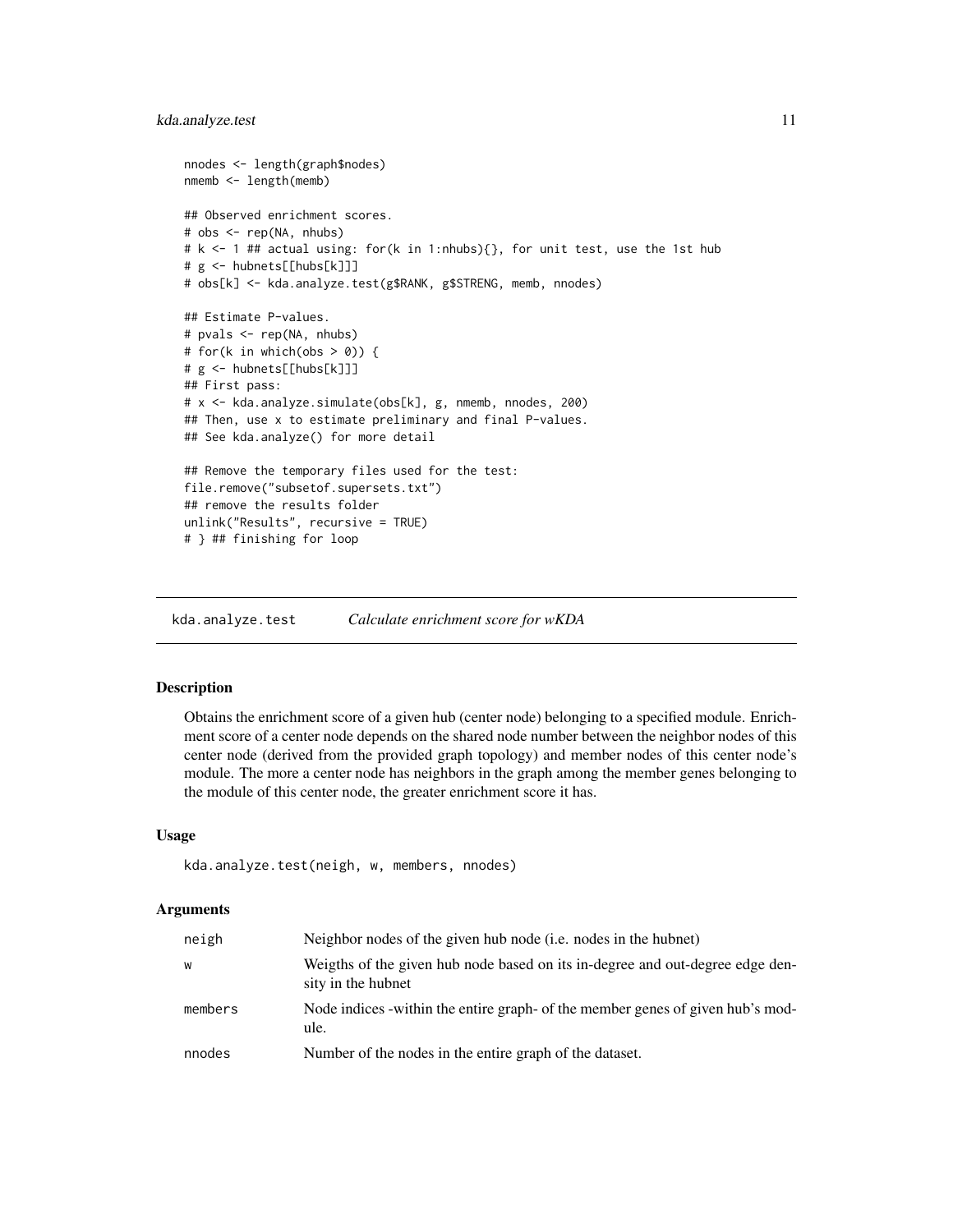## Details

[kda.analyze.test](#page-10-1) takes a hub node's neigbor list and weight list; additionally, it takes the member node list of relevant module. It searches the masses of the shared nodes between hubnet and the given module (gene set). The shared edge mass is normalized with respect to number of the expected match ratio between hubnet and the given node list. This normalized ratio is assigned as the observed enrichment score of the hubnet according to the given member node list.

## Value

z Calculated enrichment score

#### Author(s)

Ville-Petteri Makinen

## References

Shu L, Zhao Y, Kurt Z, Byars SG, Tukiainen T, Kettunen J, Orozco LD, Pellegrini M, Lusis AJ, Ripatti S, Zhang B, Inouye M, Makinen V-P, Yang X. Mergeomics: multidimensional data integration to identify pathogenic perturbations to biological systems. BMC genomics. 2016;17(1):874.

## See Also

[kda.analyze](#page-4-1), [kda.analyze.exec](#page-6-1), [kda.analyze.simulate](#page-8-1)

```
job.kda <- list()
job.kda$label<-"HDLC"
## parent folder for results
job.kda$folder<- "Results"
## Input a network
## columns: TAIL HEAD WEIGHT
job.kda$netfile<-system.file("extdata","network.mouseliver.mouse.txt",
package="Mergeomics")
## Gene sets derived from ModuleMerge, containing two columns, MODULE,
## NODE, delimited by tab
job.kda$modfile<- system.file("extdata","mergedModules.txt",
package="Mergeomics")
## "0" means we do not consider edge weights while 1 is opposite.
job.kda$edgefactor<-0.0
## The searching depth for the KDA
job.kda$depth<-1
## 0 means we do not consider the directions of the regulatory interactions
## while 1 is opposite.
job.kda$direction<-1
job.kda$nperm <- 20 # the default value is 2000, use 20 for unit tests
## kda.start() process takes long time while seeking hubs in the given net
## Here, we used a very small subset of the module list (1st 10 mods
## from the original module file):
```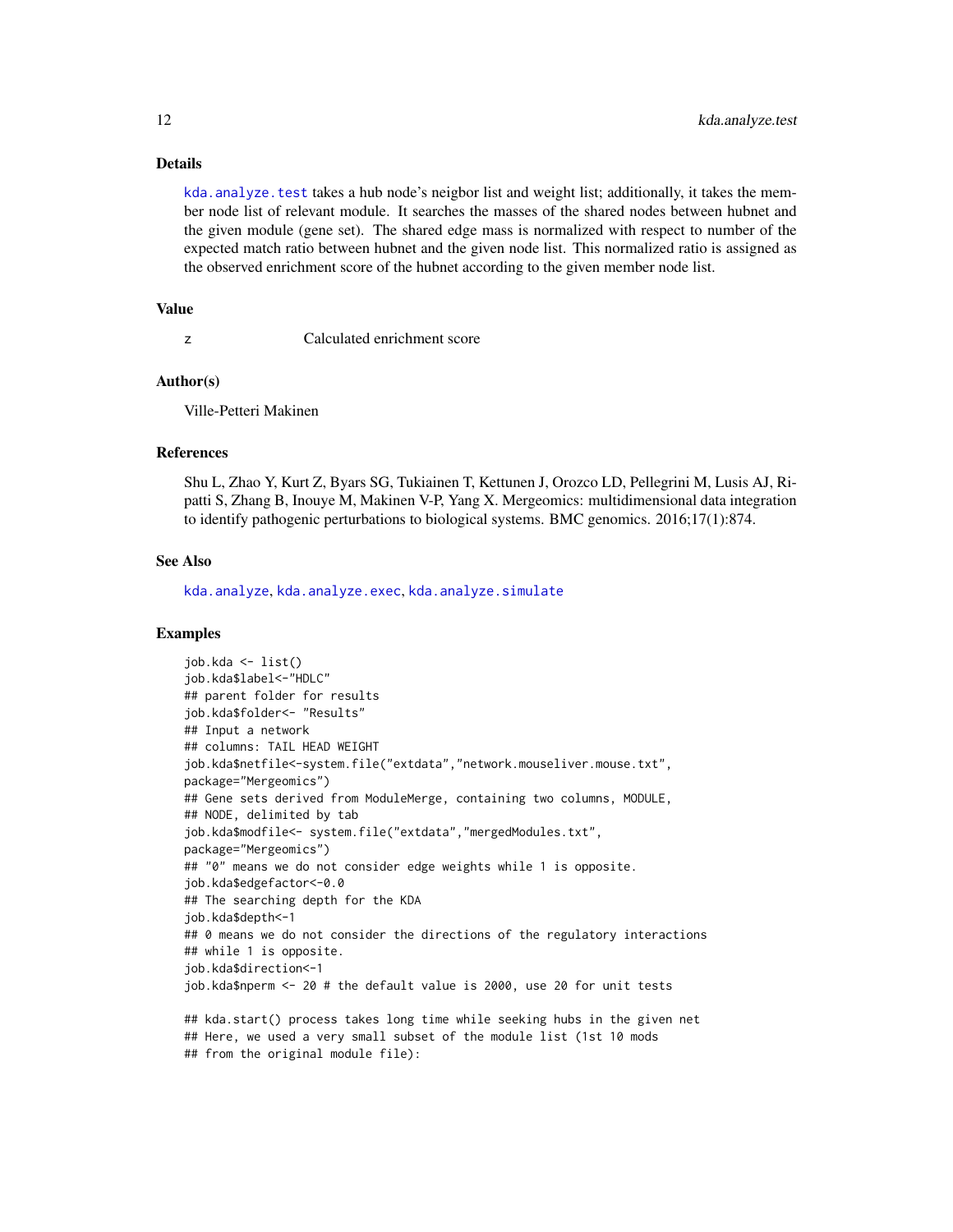```
moddata <- tool.read(job.kda$modfile)
mod.names <- unique(moddata$MODULE)[1:min(length(unique(moddata$MODULE)),
10)]
moddata <- moddata[which(!is.na(match(moddata$MODULE, mod.names))),]
## save this to a temporary file and set its path as new job.kda$modfile:
tool.save(moddata, "subsetof.supersets.txt")
job.kda$modfile <- "subsetof.supersets.txt"
## Let's prepare KDA object for KDA:
job.kda <- kda.configure(job.kda)
job.kda <- kda.start(job.kda)
job.kda <- kda.prepare(job.kda)
set.seed(job.kda$seed)
i = 1 ## index of the module, whose p-val is calculated:
memb <- job.kda$module2nodes[[i]]
graph <- job.kda$graph ## we need to import a network
nsim <- job.kda$nperm ## number of simulations
## This auxiliary function is called by kda.analyze.exec(), which is called
## by kda.analyze() main function, see this main function for more details
hubs <- graph$hubs
hubnets <- graph$hubnets
nhubs <- length(hubs)
nnodes <- length(graph$nodes)
nmemb <- length(memb)
## Observed enrichment scores for the hubs of the given module.
obs <- rep(NA, nhubs)
k <- 1 ## actual using: for(k in 1:nhubs){}, for test, use only the 1st hub
g <- hubnets[[hubs[k]]]
obs[k] <- kda.analyze.test(g$RANK, g$STRENG, memb, nnodes)
## Then, estimate preliminary and final P-values by kda.analyze.simulate()
## See kda.analyze() for more details
## Remove the temporary files used for the test:
file.remove("subsetof.supersets.txt")
## remove the results folder
unlink("Results", recursive = TRUE)
```
<span id="page-12-1"></span>kda.configure *Set parameters for weighted key driver analysis (wKDA)*

#### Description

takes the configuration (plan) parameter for wKDA process as input and assigns default values if needed. The fields of this parameter are listed in the arguements section in detail.

## Usage

kda.configure(plan)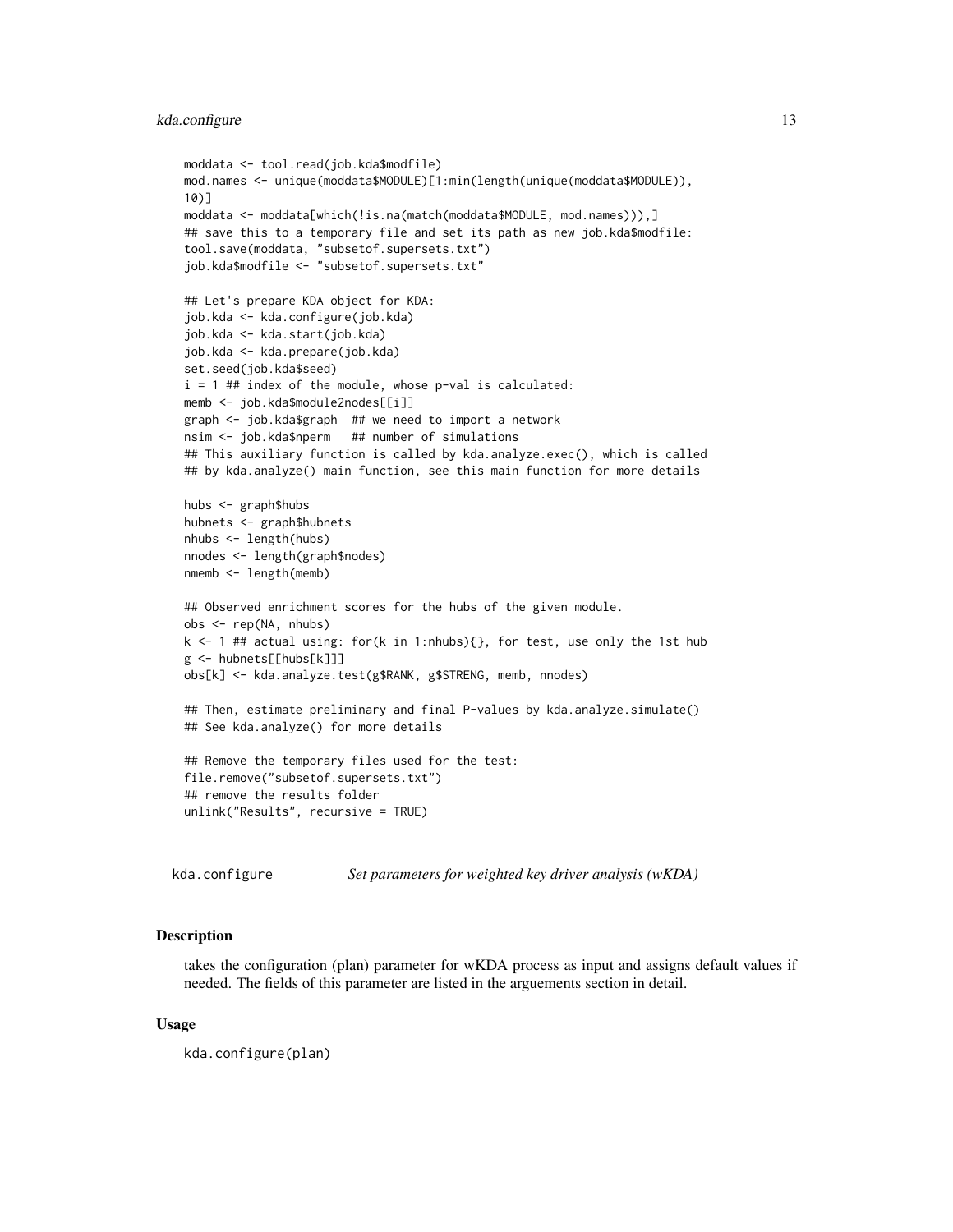## **Arguments**

| plan | a parameter including fields about the details of the wKDA process:                                                                                                                                                                                                             |
|------|---------------------------------------------------------------------------------------------------------------------------------------------------------------------------------------------------------------------------------------------------------------------------------|
|      | label:<br>unique identifier for the analysis<br>folder:<br>parent folder for results<br>path to network file (TAIL HEAD WEIGHT)<br>netfile:<br>modfile:<br>path to module file (MODULE GENE)<br>inffile:<br>path to module info file<br>path to node selection file<br>nodfile: |
|      | depthsearch: depth for subgraph search                                                                                                                                                                                                                                          |
|      | direction: 0 for undirected, negative for downstream and<br>positive for upstream                                                                                                                                                                                               |
|      | maxoverlap: maximum allowed overlap between two key driver<br>neighborhoods                                                                                                                                                                                                     |
|      | minsize: minimum module size                                                                                                                                                                                                                                                    |
|      | mindegreeminimum: node degree to qualify as a hub                                                                                                                                                                                                                               |
|      | maxdegreemaximum: node degree to include                                                                                                                                                                                                                                        |
|      | edgefactor: influence of node strengths: 0.0 no influence,<br>1.0 full influence                                                                                                                                                                                                |
|      | seed: seed for random number generator                                                                                                                                                                                                                                          |

## Details

[kda.configure](#page-12-1) prepares the environment for wKDA process, checks the fields of the input plan parameter (that includes paths of required input files and output folder, min module size, etc.), and assigns the default values to these fields if they are not specified.

## Value

plan configured and -if needed updated- plan parameter to be used in wKDA process.

## Author(s)

Ville-Petteri Makinen

## References

Shu L, Zhao Y, Kurt Z, Byars SG, Tukiainen T, Kettunen J, Orozco LD, Pellegrini M, Lusis AJ, Ripatti S, Zhang B, Inouye M, Makinen V-P, Yang X. Mergeomics: multidimensional data integration to identify pathogenic perturbations to biological systems. BMC genomics. 2016;17(1):874.

## See Also

```
kda.analyze
```

```
## for KDA the essential parameters should be assigned by user is as follows:
plan <- list()
## assign job label:
```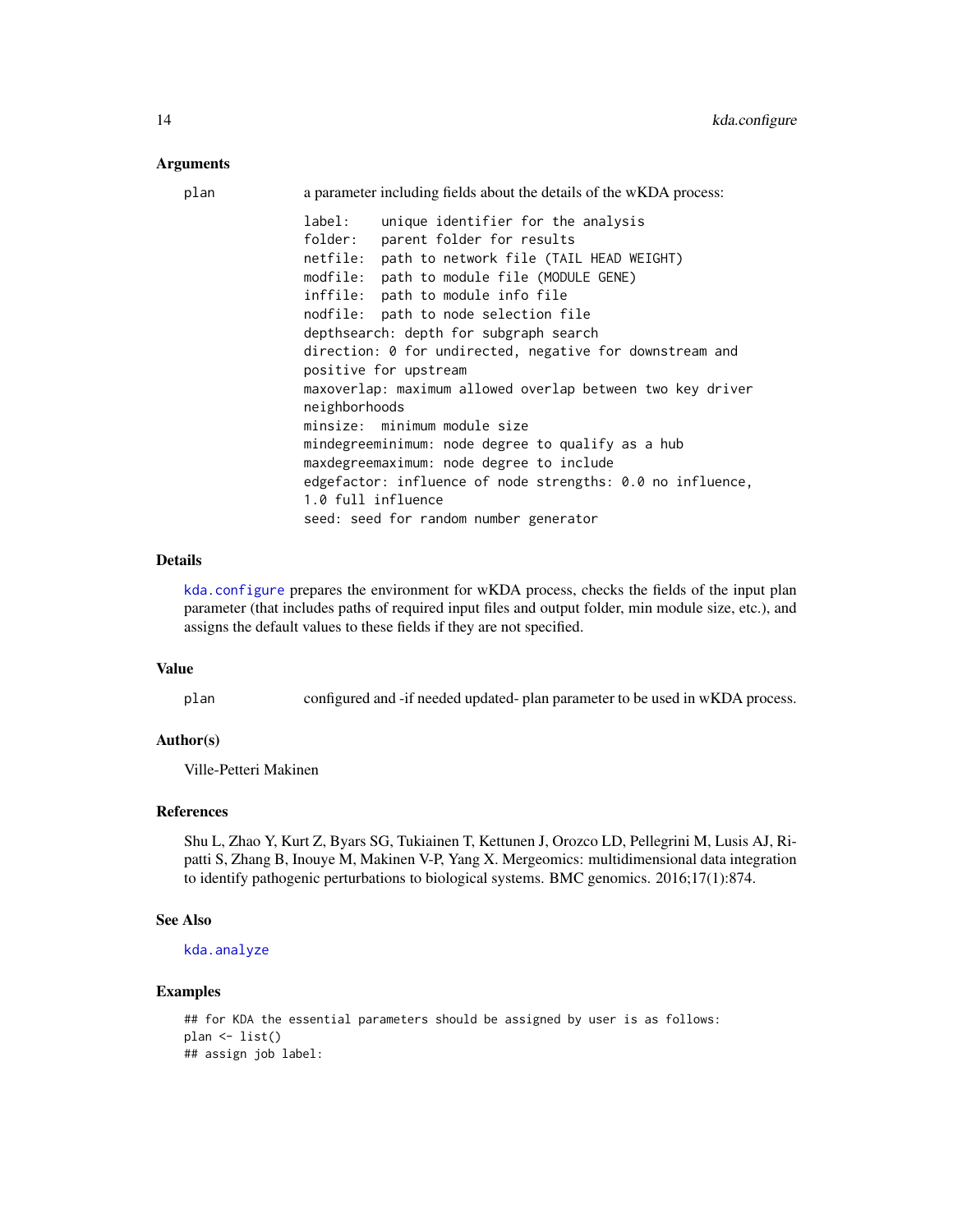#### <span id="page-14-0"></span>kda.finish 15

```
plan$label<-"HDLC"
## specify parent folder for results:
plan$folder<-"Results"
## Get an input network (columns: TAIL HEAD WEIGHT)
plan$netfile <-"network.mouseliver.mouse.txt"
## Get the gene sets derived from ModuleMerge, containing two columns,
## MODULE and NODE, delimited by tab
plan$modfile<- "moddata.txt"
## If above parameters are not assigned by users, code will stop with error:
if(is.null(plan$folder)) stop("No parent folder.")
if(is.null(plan$label)) stop("No job label.")
if(is.null(plan$netfile)) stop("No network file.")
if(is.null(plan$modfile)) stop("No module file.")
## other parameters are optional, if they are not specified by user,
## kda.configure assigns their default values:
## graph search depth parameter:
if(is.null(plan$depth)) plan$depth <- 1
## edge directionality in the network: O means undirected
if(is.null(plan$direction)) plan$direction <- 0
## max overlap allowed between two modules
if(is.null(plan$maxoverlap)) plan$maxoverlap <- 0.33
## min size of the modules
if(is.null(plan$minsize)) plan$minsize <- 20
## min and max hub degree to be included:
if(is.null(plan$mindegree)) plan$mindegree <- "automatic"
if(is.null(plan$maxdegree)) plan$maxdegree <- "automatic"
## number of simulations for permutation test:
if(is.null(plan$nperm)) plan$nperm <- 2000
## seed for random number generator:
if(is.null(plan$seed)) plan$seed <- 1
## these are the main parameters needed to be assigned default values.
```
<span id="page-14-1"></span>kda.finish *Organize and save results*

## Description

After wKDA process is accomplished, [kda.finish.estimate](#page-16-1) sums up the results and log them to the relevant files and folders. Besides, return them within the given job parameter.

## Usage

```
kda.finish(job)
```
#### Arguments

job the data list including label and folder fields to specify a unique identifier for the wKDA process and the output folder for the obtained results, respectively.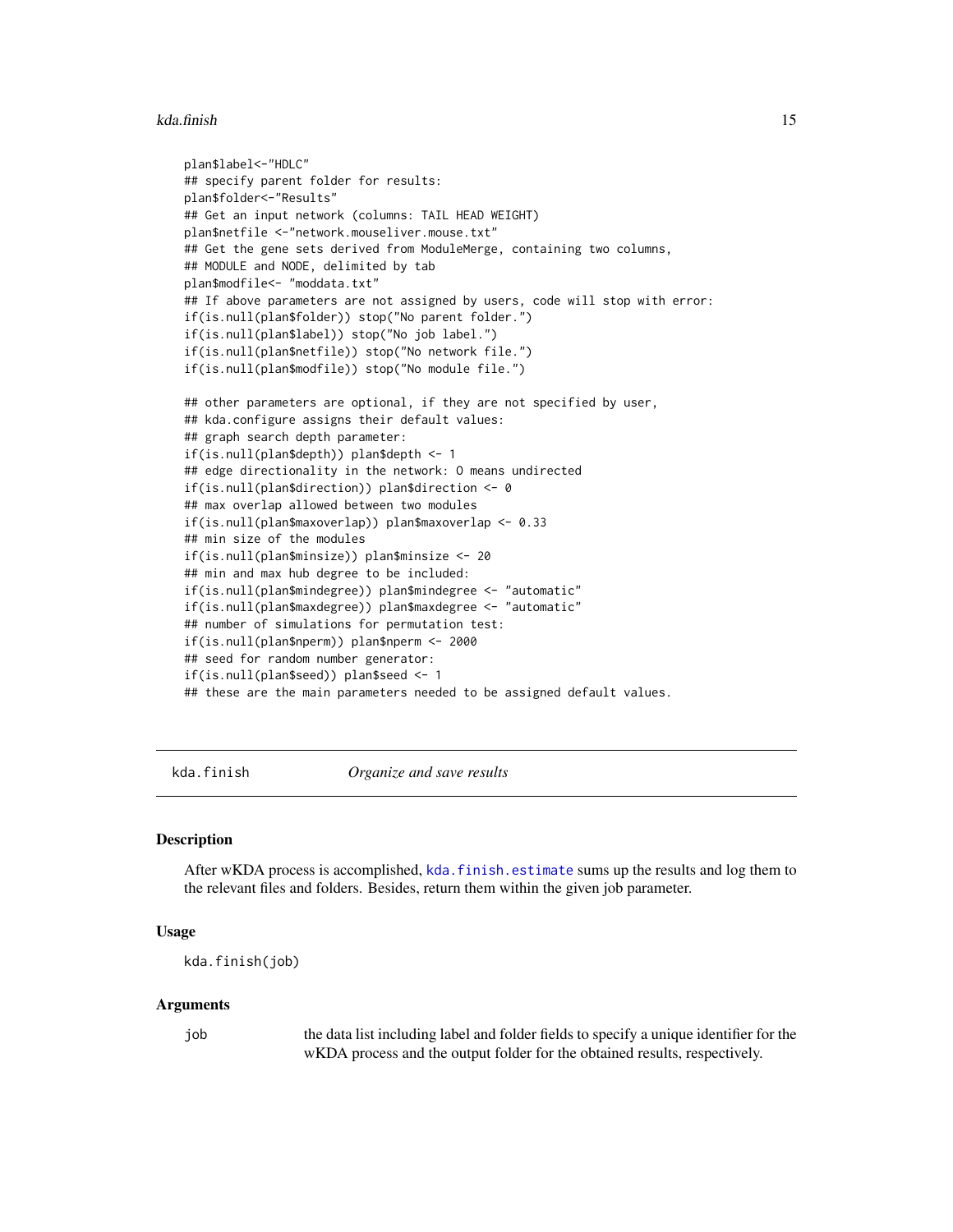## Details

[kda.finish.estimate](#page-16-1) estimates additional measures if needed, saves results into relevant files, trims numbers to provide a simpler file for viewing, and stores a summary file of top hits after the wKDA prcess is accomplished. It also obtains the overlaps of the modules with hub neighborhoods, finds co-hubs information, determines the top key driver for each module and saves the updated and sorted p-values belonging to them.

## Value

| job | updated information including the overlapping hub neighborhoods, co-hubs in- |
|-----|------------------------------------------------------------------------------|
|     | formation, top driver of each module, and their updated and sorted p-values. |

## Author(s)

Ville-Petteri Makinen

## References

Shu L, Zhao Y, Kurt Z, Byars SG, Tukiainen T, Kettunen J, Orozco LD, Pellegrini M, Lusis AJ, Ripatti S, Zhang B, Inouye M, Makinen V-P, Yang X. Mergeomics: multidimensional data integration to identify pathogenic perturbations to biological systems. BMC genomics. 2016;17(1):874.

## See Also

[kda.finish.estimate](#page-16-1), [kda.finish.save](#page-17-1), [kda.finish.summarize](#page-18-1), [kda.finish.trim](#page-19-1)

## Examples

## get the prepared and KDA applied dataset:(see kda.analyze for details) data(job\_kda\_analyze) ## set the relevant parameters: job.kda\$label<-"HDLC" ## parent folder for results job.kda\$folder<-"Results" ## Input a network ## columns: TAIL HEAD WEIGHT job.kda\$netfile<-system.file("extdata","network.mouseliver.mouse.txt", package="Mergeomics") ## Gene sets derived from ModuleMerge, containing two columns, MODULE, ## NODE, delimited by tab job.kda\$modfile<- system.file("extdata","mergedModules.txt", package="Mergeomics") ## "0" means we do not consider edge weights while 1 is opposite. job.kda\$edgefactor<-0.0 ## The searching depth for the KDA job.kda\$depth<-1 ## 0 means we do not consider the directions of the regulatory interactions ## while 1 is opposite. job.kda\$direction <- 1

## finish the KDA process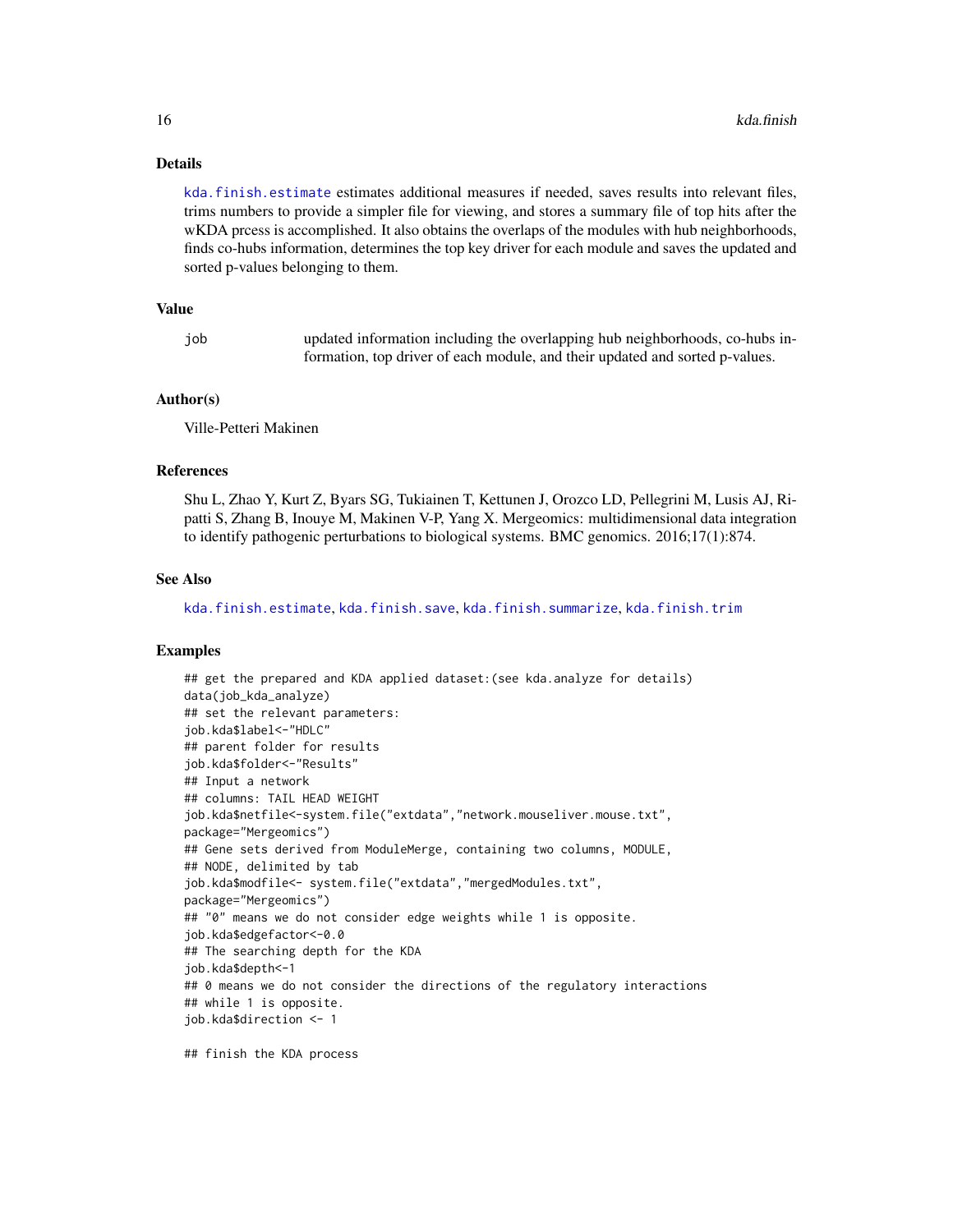## <span id="page-16-0"></span>kda.finish.estimate 17

```
job.kda <- kda.finish(job.kda)
## remove the results folder
unlink("Results", recursive = TRUE)
```
<span id="page-16-1"></span>kda.finish.estimate *Estimate measures for accomplished wKDA results*

#### **Description**

Estimates additional measures based on overlapping of module member nodes with hub neighbor nodes in the graph.

## Usage

```
kda.finish.estimate(job)
```
## Arguments

job The data list that was subjected to wKDA. It involves the modules, member genes belonging to each module, graph information of the dataset, hubs and hubnets of the graph.

## Details

kda. finish. save determines the overlaps of modules with hub neighborhoods, obtains graph measures based on the ratio of the observed overlap amounts to the expected overlap amount, and returns the values of this measure.

## Value

res Returns the overlapping ratio of the modules with hubnets.

## Author(s)

Ville-Petteri Makinen

#### References

Shu L, Zhao Y, Kurt Z, Byars SG, Tukiainen T, Kettunen J, Orozco LD, Pellegrini M, Lusis AJ, Ripatti S, Zhang B, Inouye M, Makinen V-P, Yang X. Mergeomics: multidimensional data integration to identify pathogenic perturbations to biological systems. BMC genomics. 2016;17(1):874.

## See Also

[kda.finish](#page-14-1), [kda.finish.save](#page-17-1), [kda.finish.summarize](#page-18-1), [kda.finish.trim](#page-19-1)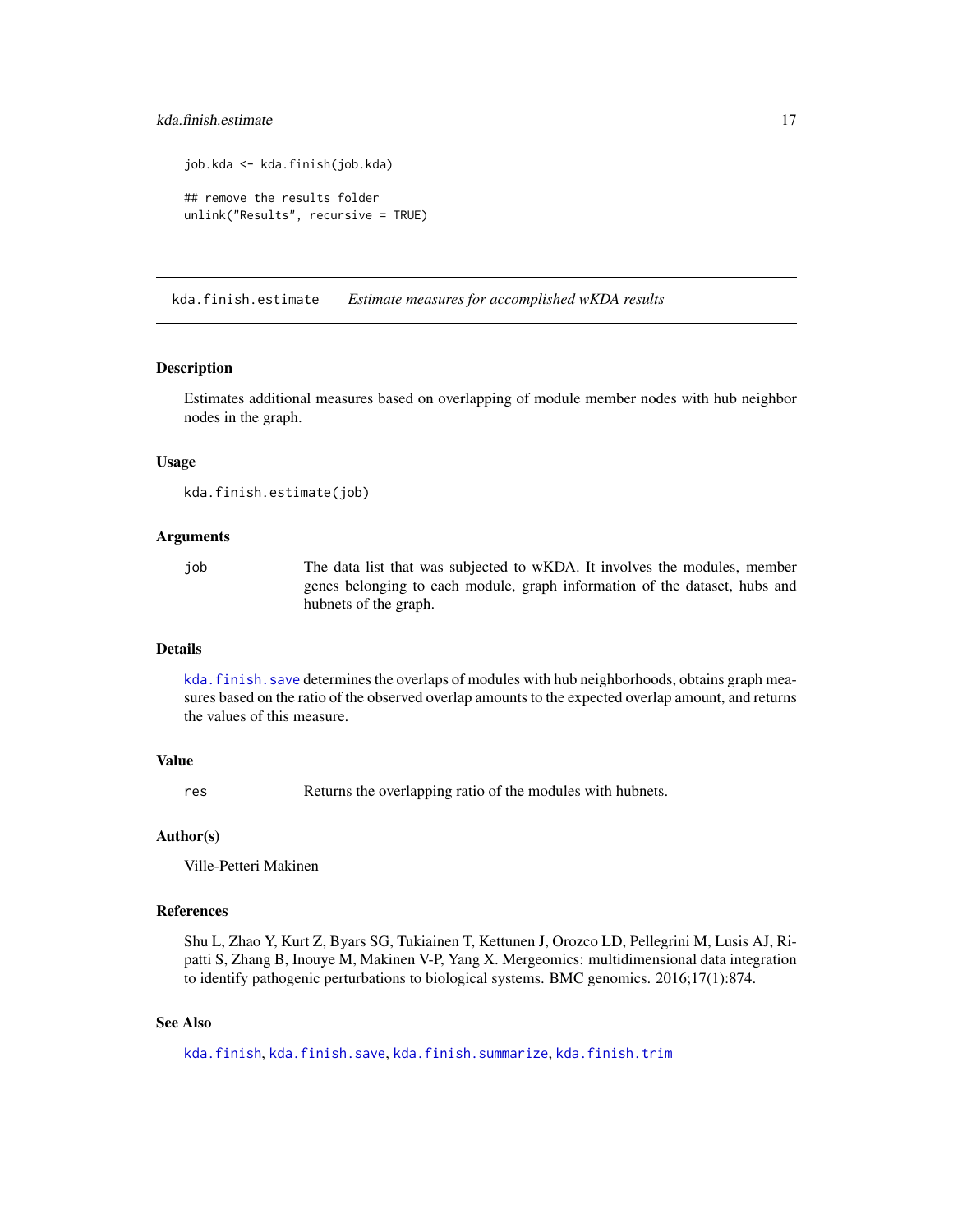## Examples

```
## get the prepared and KDA applied dataset:(see kda.analyze for details)
data(job_kda_analyze)
## finish the KDA process by estimating additional measures for the modules
## such as module sizes, overlaps with hub neighborhoods, etc.
# job.kda <- kda.finish(job.kda)
# if (nrow(job.kda$results)==0){
# cat("No Key Driver Found!!!!")
# } else{
## Estimate additional measures - see kda.analyze and kda.finish for details
# res <- kda.finish.estimate(job.kda)
# }
```
<span id="page-17-1"></span>kda.finish.save *Save full wKDA results*

## **Description**

kda. finish. save sorts (according to KD p-values) and saves the wKDA results into specified files and folders.

## Usage

kda.finish.save(res, job)

#### Arguments

| res          | the results obtained from kda. finish. estimate. They will be stored into spec-<br>ified folder.                                                                                                                  |
|--------------|-------------------------------------------------------------------------------------------------------------------------------------------------------------------------------------------------------------------|
| iob          | information including the entire graph, nodes, modules, co-hubs, top key driver<br>of each module, and their updated and sorted p-values. All the information<br>included job will be stored into relevant files. |
| <b>Value</b> |                                                                                                                                                                                                                   |

```
kda.finish.estimate are merged with the module
              and graph nodes information gained from job data frame. At the end, merged
              information is both written to file and returned to the user.
```
## Author(s)

Ville-Petteri Makinen

## References

Shu L, Zhao Y, Kurt Z, Byars SG, Tukiainen T, Kettunen J, Orozco LD, Pellegrini M, Lusis AJ, Ripatti S, Zhang B, Inouye M, Makinen V-P, Yang X. Mergeomics: multidimensional data integration to identify pathogenic perturbations to biological systems. BMC genomics. 2016;17(1):874.

<span id="page-17-0"></span>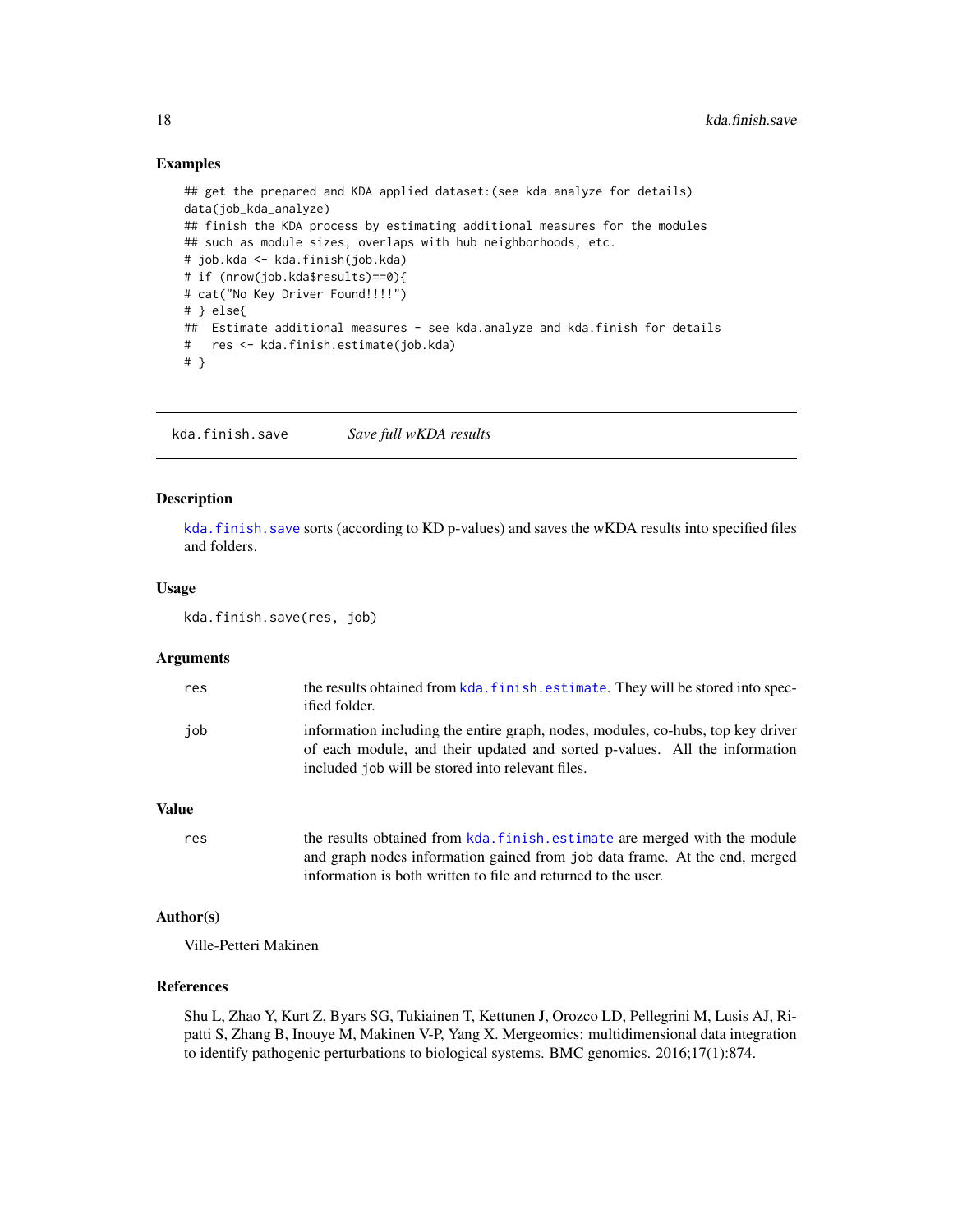## <span id="page-18-0"></span>kda.finish.summarize 19

## See Also

[kda.finish](#page-14-1), [kda.finish.estimate](#page-16-1), [kda.finish.summarize](#page-18-1), [kda.finish.trim](#page-19-1)

#### Examples

```
## get the prepared and KDA applied dataset: (see kda.analyze for details)
data(job_kda_analyze)
## finish the KDA process by estimating additional measures for the modules
## such as module sizes, overlaps with hub neighborhoods, etc.
# job.kda <- kda.finish(job.kda)
# if (nrow(job.kda$results)==0){
# cat("No Key Driver Found!!!!")
# } else{
## Estimate additional measures - see kda.analyze and kda.finish for details
# res <- kda.finish.estimate(job.kda)
## Save full results about modules such as co-hub, nodes, P-values info etc.
# res <- kda.finish.save(res, job.kda)
# }
```
<span id="page-18-1"></span>kda.finish.summarize *Summarize the wKDA results*

## Description

Create a summary file of top key drivers. The file includes the key driver of each block of the dataset and their p-values.

## Usage

```
kda.finish.summarize(res, job)
```
## Arguments

| res | the data frame including the p-values, false discovery rates, and fold scores of<br>the nodes obtained from kda. finish. trim                             |
|-----|-----------------------------------------------------------------------------------------------------------------------------------------------------------|
| iob | the data frame including the path of output file which will briefly contain top<br>key drivers of the blocks and ranked p-values of those top key drivers |

#### Details

kda. finish. summarize determines the ranking scores of blocks, finds the top node for each block, selects and saves top key drivers, and stores P-values into file. top drovers of the blocks are also returned to the user.

#### Value

res data frame including top node for each block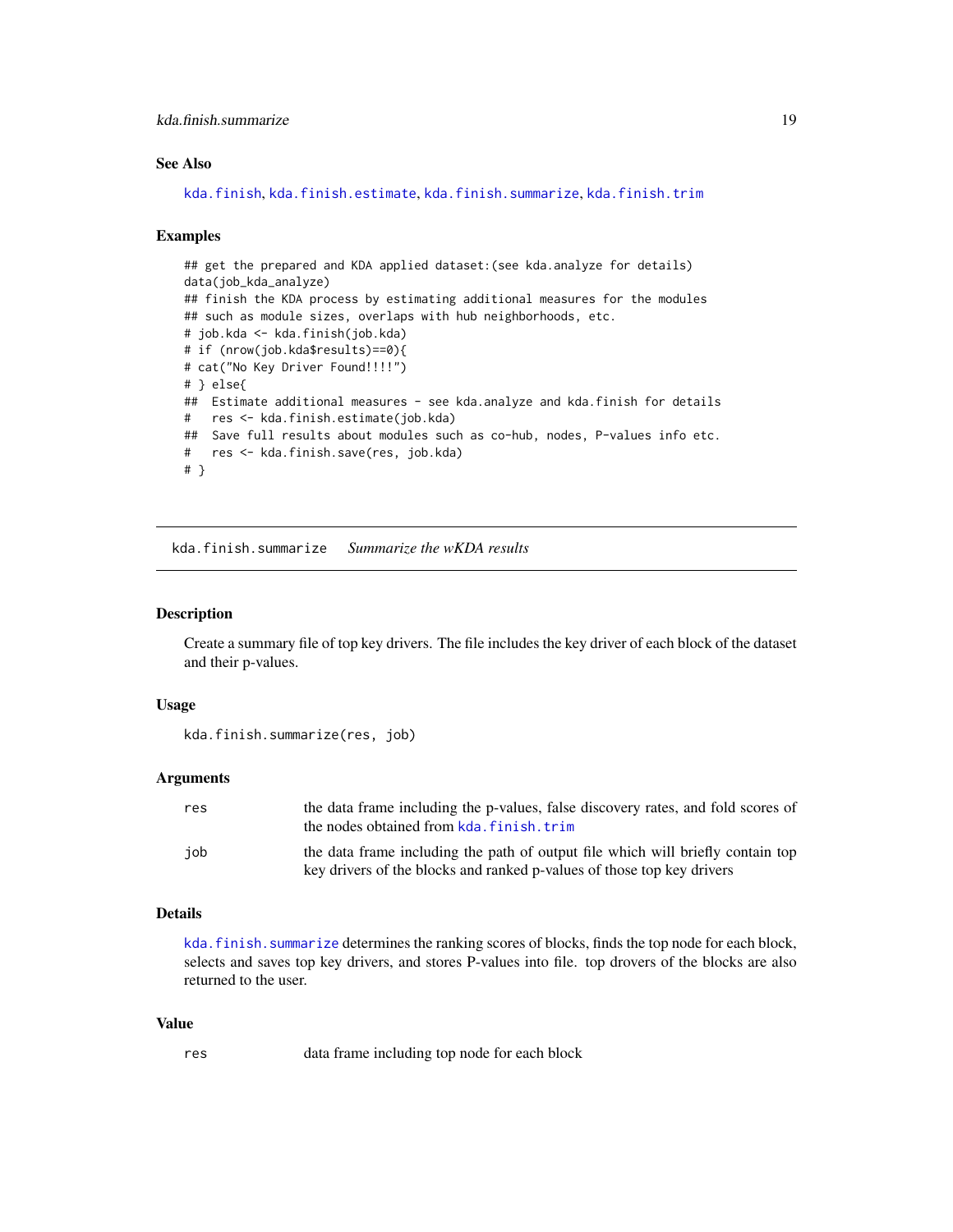## <span id="page-19-0"></span>Author(s)

Ville-Petteri Makinen

## References

Shu L, Zhao Y, Kurt Z, Byars SG, Tukiainen T, Kettunen J, Orozco LD, Pellegrini M, Lusis AJ, Ripatti S, Zhang B, Inouye M, Makinen V-P, Yang X. Mergeomics: multidimensional data integration to identify pathogenic perturbations to biological systems. BMC genomics. 2016;17(1):874.

## See Also

[kda.finish](#page-14-1), [kda.finish.estimate](#page-16-1), [kda.finish.save](#page-17-1), [kda.finish.trim](#page-19-1)

## Examples

```
## get the prepared and KDA applied dataset: (see kda.analyze for details)
data(job_kda_analyze)
## finish the KDA process by estimating additional measures for the modules
## such as module sizes, overlaps with hub neighborhoods, etc.
# job.kda <- kda.finish(job.kda)
# if (nrow(job.kda$results)==0){
# cat("No Key Driver Found!!!!")
# } else{
## Estimate additional measures - see kda.analyze and kda.finish for details
# res <- kda.finish.estimate(job.kda)
## Save full results about modules such as co-hub, nodes, P-values info etc.
# res <- kda.finish.save(res, job.kda)
## Create a simpler file for viewing by trimming floating numbers
# res <- kda.finish.trim(res, job.kda)
## Create a summary file of top hit KDs.
# res <- kda.finish.summarize(res, job.kda)
# }
## See kda.analyze() and kda.finish() for details
```
<span id="page-19-1"></span>kda.finish.trim *Trim numbers before save*

## Description

kda. finish. trim trims p-values, false discovery rates, and fold scores to make them nicer to look at before saving the file. It also returns trimmed results to the user.

## Usage

kda.finish.trim(res, job)

## Arguments

| res | includes p-values, false discovery rates, and fold scores of the nodes |
|-----|------------------------------------------------------------------------|
| job | data frame including output folder path to store trimmed results       |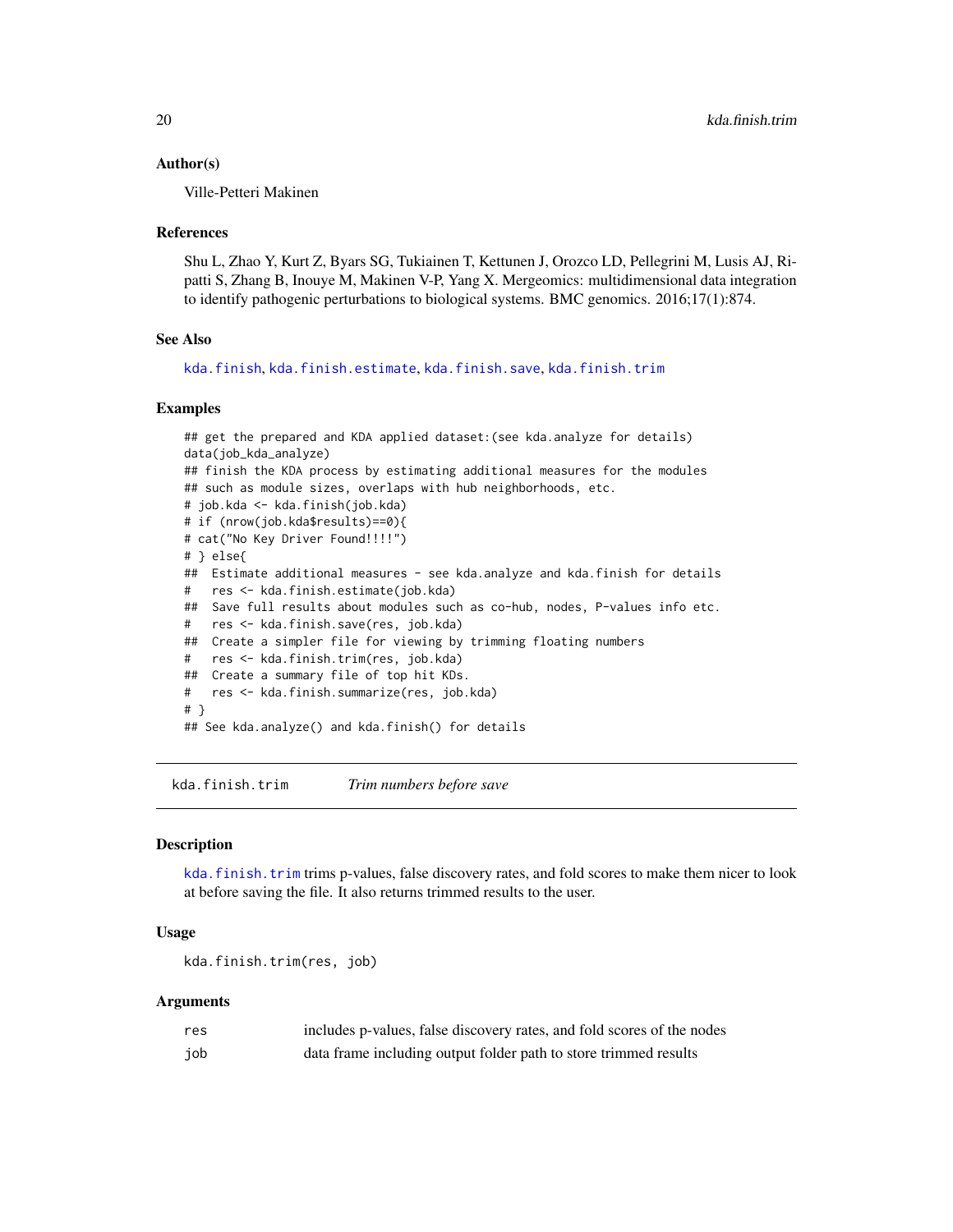## <span id="page-20-0"></span>kda.prepare 21

#### Value

res Trimmed and formatted p-values, false discovery rates, and fold scores of the nodes

## Author(s)

Ville-Petteri Makinen

## References

Shu L, Zhao Y, Kurt Z, Byars SG, Tukiainen T, Kettunen J, Orozco LD, Pellegrini M, Lusis AJ, Ripatti S, Zhang B, Inouye M, Makinen V-P, Yang X. Mergeomics: multidimensional data integration to identify pathogenic perturbations to biological systems. BMC genomics. 2016;17(1):874.

## See Also

[kda.finish](#page-14-1), [kda.finish.estimate](#page-16-1), [kda.finish.save](#page-17-1), [kda.finish.summarize](#page-18-1)

## Examples

```
## get the prepared and KDA applied dataset:(see kda.analyze for details)
data(job_kda_analyze)
## finish the KDA process by estimating additional measures for the modules
## such as module sizes, overlaps with hub neighborhoods, etc.
# job.kda <- kda.finish(job.kda)
# if (nrow(job.kda$results)==0){
# cat("No Key Driver Found!!!!")
# } else{
## Estimate additional measures - see kda.analyze and kda.finish for details
# res <- kda.finish.estimate(job.kda)
## Save full results about modules such as co-hub, nodes, P-values info etc.
# res <- kda.finish.save(res, job.kda)
## Create a simpler file for viewing by trimming floating numbers
# res <- kda.finish.trim(res, job.kda)
# }
## See kda.analyze() and kda.finish() for details
```
<span id="page-20-1"></span>kda.prepare *Prepare graph topology for weighted key driver analysis*

## Description

kda. prepare gets graph topology required by wKDA process, then provides the information including hub list, hubnets, and overlapping co-hubs.

## Usage

kda.prepare(job)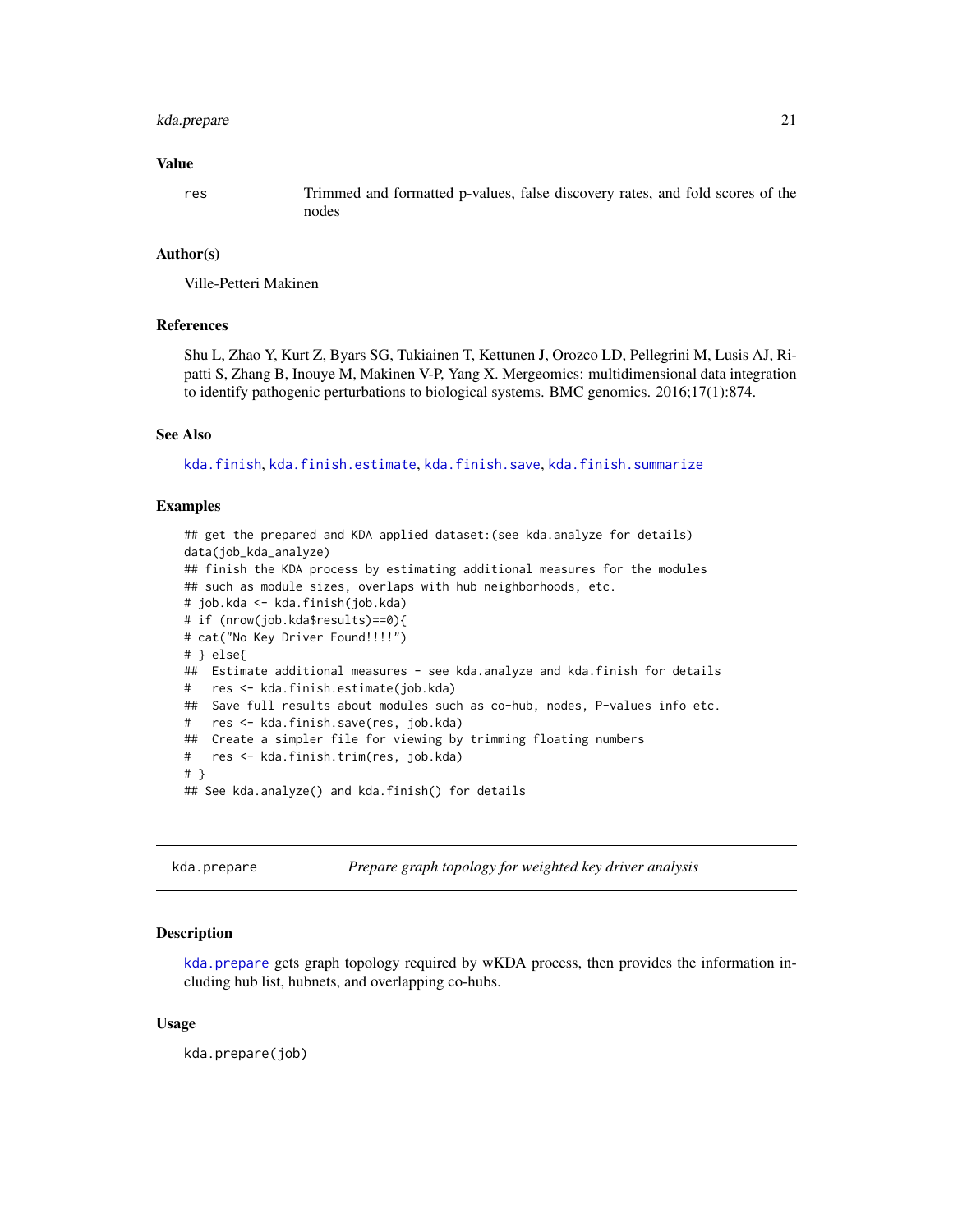## Arguments

| graph: graph of the dataset<br>depth: search depth for subgraph search<br>direction: use 0 for undirected, negative for downstream<br>and positive for upstream<br>maxoverlap: maximum allowed overlap between two key driver | a parameter including restirictions while determining the graph topology infor-<br>mation (such as hubs, hubnets, co-hubs, etc.), which is required by the wKDA |
|-------------------------------------------------------------------------------------------------------------------------------------------------------------------------------------------------------------------------------|-----------------------------------------------------------------------------------------------------------------------------------------------------------------|
| neighborhoods<br>mindegree: minimum hub degree to include<br>edgefactor: influence of node strengths; 0.0 no influence,<br>1.0 full influence                                                                                 |                                                                                                                                                                 |

## Details

kda. prepare determines minimum hub degree if it is not specified by the user, finds hubs and their neighborhoods (hubnets), extracts overlapping co-hubs, returns this information to user, and prints it to the screen.

## Value

| iob | Updated data frame including information about the graph topology in terms of<br>hubs, hubnets, and overlapping co-hubs: |
|-----|--------------------------------------------------------------------------------------------------------------------------|
|     | hubs: hub nodes list<br>hubnets: neighborhoods of hubs (hubnets)<br>cohubsets: overlapping hubs (co-hubs)                |

## Author(s)

Ville-Petteri Makinen

## References

Shu L, Zhao Y, Kurt Z, Byars SG, Tukiainen T, Kettunen J, Orozco LD, Pellegrini M, Lusis AJ, Ripatti S, Zhang B, Inouye M, Makinen V-P, Yang X. Mergeomics: multidimensional data integration to identify pathogenic perturbations to biological systems. BMC genomics. 2016;17(1):874.

## See Also

[kda.analyze](#page-4-1), [kda.prepare.overlap](#page-22-1), [kda.prepare.screen](#page-24-1)

```
job.kda <- list()
job.kda$label<-"HDLC"
## parent folder for results
job.kda$folder<- "Results"
## Input a network
```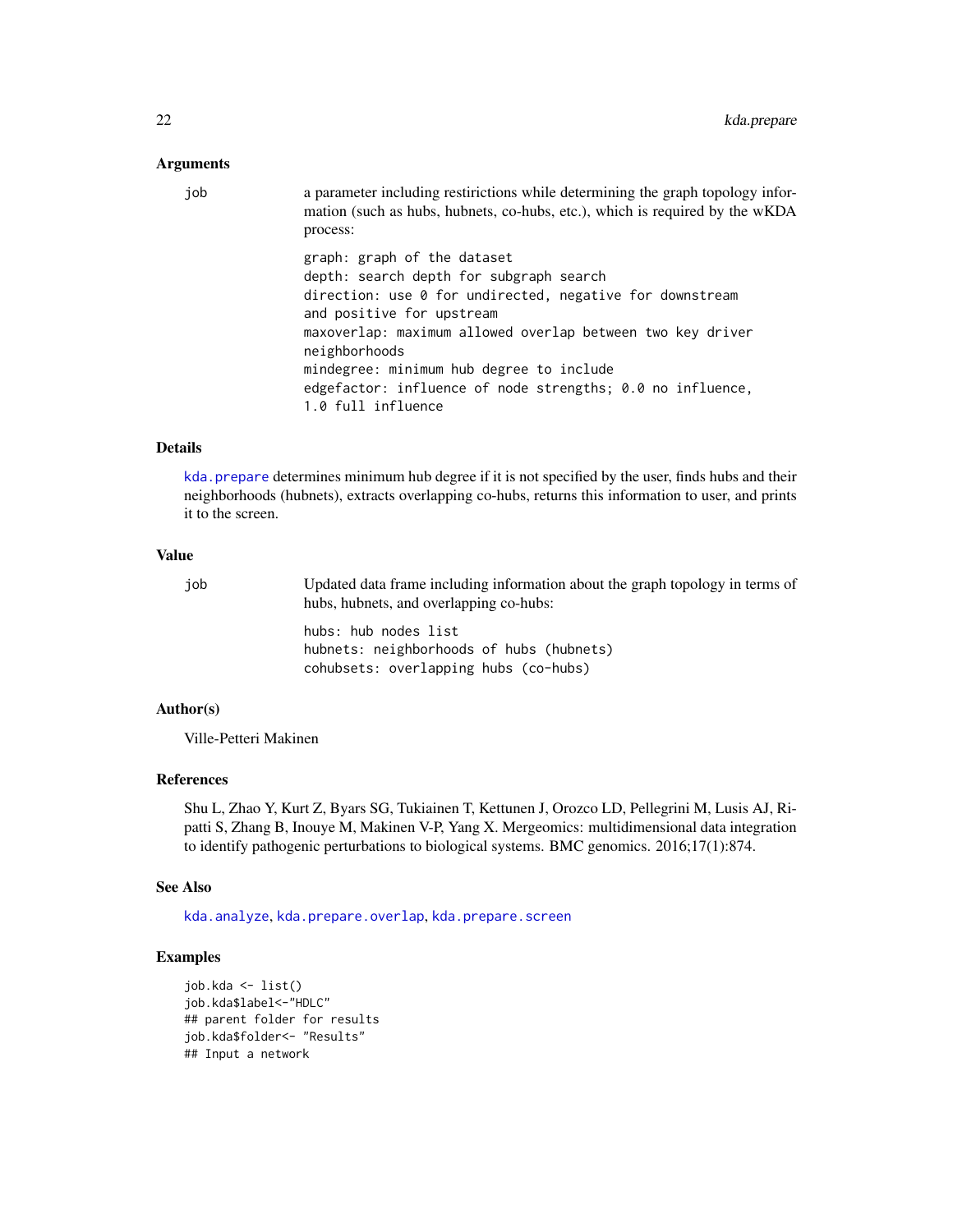## <span id="page-22-0"></span>kda.prepare.overlap 23

```
## columns: TAIL HEAD WEIGHT
job.kda$netfile<-system.file("extdata","network.mouseliver.mouse.txt",
package="Mergeomics")
## Gene sets derived from ModuleMerge, containing two columns, MODULE,
## NODE, delimited by tab
job.kda$modfile<- system.file("extdata","mergedModules.txt",
package="Mergeomics")
## "0" means we do not consider edge weights while 1 is opposite.
job.kda$edgefactor<-0.0
## The searching depth for the KDA
job.kda$depth<-1
## 0 means we do not consider the directions of the regulatory interactions
## while 1 is opposite.
job.kda$direction <- 1
job.kda$nperm <- 20 # the default value is 2000, use 20 for unit tests
## kda.start() process takes long time while seeking hubs in the given net
## Here, we used a very small subset of the module list (1st 10 mods
## from the original module file):
moddata <- tool.read(job.kda$modfile)
mod.names <- unique(moddata$MODULE)[1:min(length(unique(moddata$MODULE)),
10)]
moddata <- moddata[which(!is.na(match(moddata$MODULE, mod.names))),]
## save this to a temporary file and set its path as new job.kda$modfile:
tool.save(moddata, "subsetof.supersets.txt")
job.kda$modfile <- "subsetof.supersets.txt"
## Configure the parameters for KDA:
job.kda <- kda.configure(job.kda)
## Create the object properly
job.kda <- kda.start(job.kda)
## Find the hubs, co-hubs, and hub neighborhoods (hubnets), etc.:
job.kda <- kda.prepare(job.kda)
## After that, we need to call kda.analyze() and kda.finish()
## Remove the temporary files used for the test:
file.remove("subsetof.supersets.txt")
## remove the results folder
unlink("Results", recursive = TRUE)
```
<span id="page-22-1"></span>kda.prepare.overlap *Extract overlapping co-hubs*

## **Description**

[kda.prepare.overlap](#page-22-1) finds overlapping co-hubs of the given graph.

## Usage

```
kda.prepare.overlap(graph, direction, rmax)
```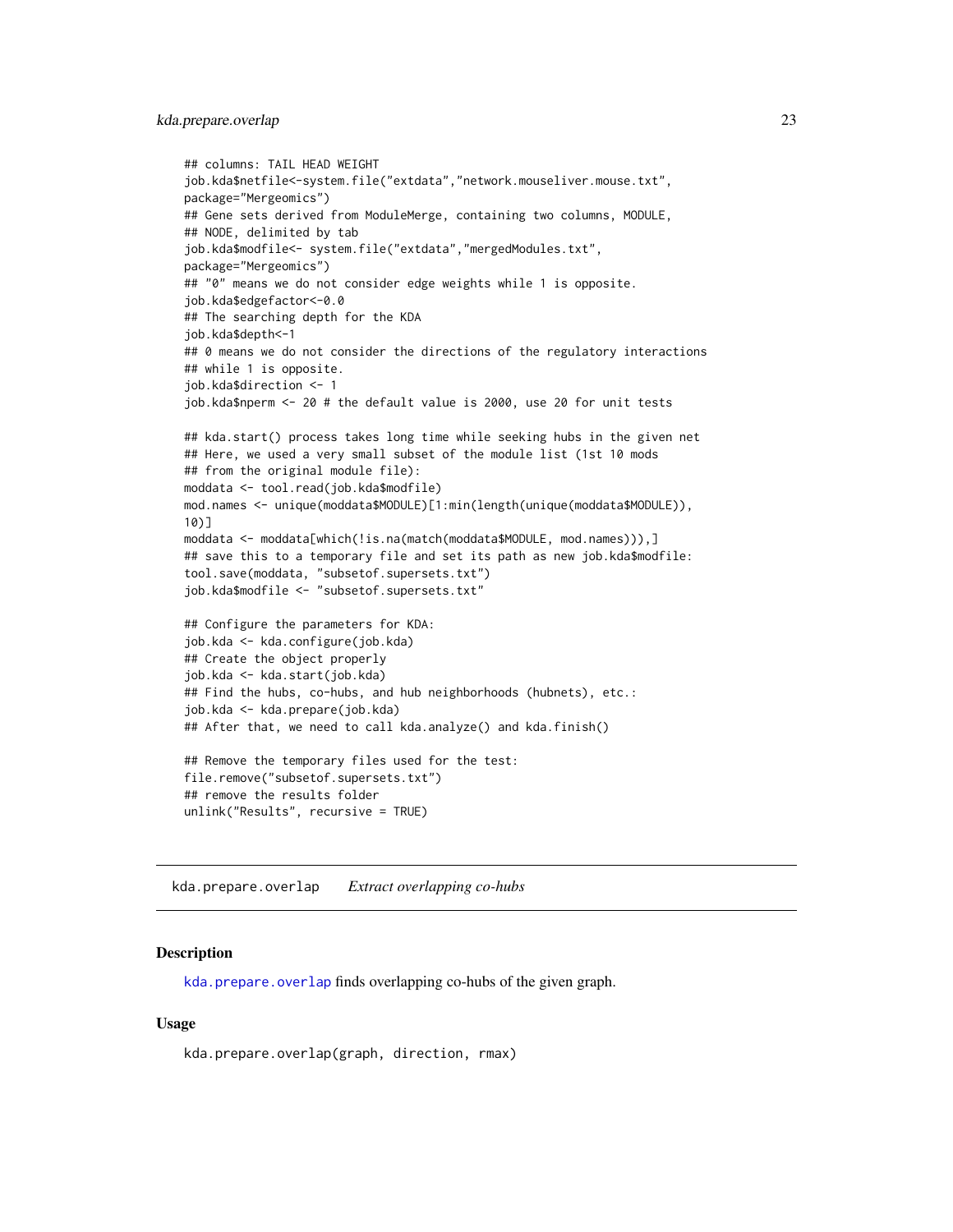## Arguments

| graph        | entire graph, whose overlapping co-hubs will be found                                                                             |
|--------------|-----------------------------------------------------------------------------------------------------------------------------------|
| direction    | the direction of the interactions among graph components. 0 for undirected,<br>negative for downstream, and positive for upstream |
| rmax         | maximum allowed overlap between two key driver neighborhoods                                                                      |
| <b>Value</b> |                                                                                                                                   |
|              |                                                                                                                                   |

| graph | Updated graph including overlapping co-hubs: |
|-------|----------------------------------------------|
|       | cohubsetsco-hubs of the given graph          |

## Author(s)

Ville-Petteri Makinen

## References

Shu L, Zhao Y, Kurt Z, Byars SG, Tukiainen T, Kettunen J, Orozco LD, Pellegrini M, Lusis AJ, Ripatti S, Zhang B, Inouye M, Makinen V-P, Yang X. Mergeomics: multidimensional data integration to identify pathogenic perturbations to biological systems. BMC genomics. 2016;17(1):874.

## See Also

[kda.analyze](#page-4-1), [kda.prepare](#page-20-1)

## Examples

```
job.kda <- list()
job.kda$label<-"HDLC"
## parent folder for results
job.kda$folder<- "Results"
## Input a network
## columns: TAIL HEAD WEIGHT
job.kda$netfile<-"network.mouseliver.mouse.txt"
## Gene sets derived from ModuleMerge, containing two columns, MODULE,
## NODE, delimited by tab
job.kda$modfile<- "mergedModules.txt"
## The searching depth for the KDA
job.kda$depth<-1
## 0 means we do not consider the directions of the regulatory interactions
## while 1 is opposite.
job.kda$direction <- 1
## Configure the parameters for KDA:
# job.kda <- kda.configure(job.kda)
## Create the object properly
# job.kda <- kda.start(job.kda)
```
## Find the hubs, co-hubs, and hub neighborhoods (hubnets) by kda.prepare() ## and its auxiliary functions kda.prepare.screen and kda.prepare.overlap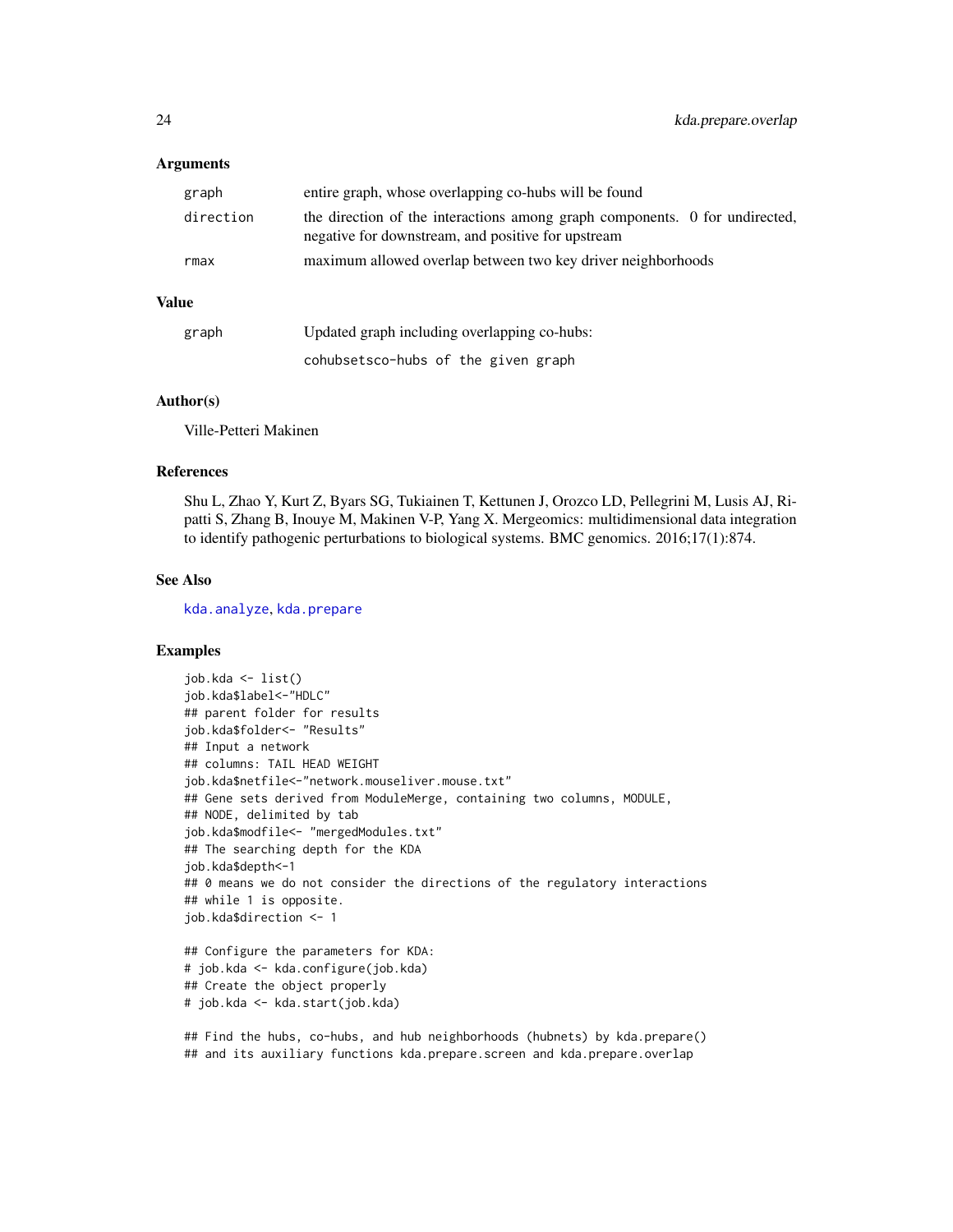## <span id="page-24-0"></span>kda.prepare.screen 25

```
## First, determine the minimum and maximum hub degrees:
# nnodes <- length(job.kda$graph$nodes)
# if (job.kda$mindegree == "automatic") {
# dmin <- as.numeric(quantile(job.kda$graph$stats$DEGREE,0.75))
# job.kda$mindegree <- dmin
# }
# if (job.kda$maxdegree == "automatic") {
# dmax <- as.numeric(quantile(job.kda$graph$stats$DEGREE,1))
# job.kda$maxdegree <- dmax
# }
## Collect neighbors.
# job.kda$graph <- kda.prepare.screen(job.kda$graph, job.kda$depth,
# job.kda$direction, job.kda$edgefactor, job.kda$mindegree, job.kda$maxdegree)
## Then, extract overlapping co-hubs by kda.prepare.overlap():
## Collect overlapping co-hubs.
# job.kda$graph <- kda.prepare.overlap(job.kda$graph, job.kda$direction,
# job.kda$maxoverlap)
```
<span id="page-24-1"></span>kda.prepare.screen *Prepare hubs and hubnets*

## Description

[kda.prepare.screen](#page-24-1) finds hubs and their neighborhoods (hubnets) from the given graph.

#### Usage

```
kda.prepare.screen(graph, depth, direction, efactor, dmin, dmax)
```
## Arguments

| graph     | entire graph, whose hubs and hubnets will be obtained                                                                             |
|-----------|-----------------------------------------------------------------------------------------------------------------------------------|
| depth     | search depth for subgraph search                                                                                                  |
| direction | the direction of the interactions among graph components. 0 for undirected,<br>negative for downstream, and positive for upstream |
| efactor   | influence of node strengths (weights): 0.0 no influence, 1.0 full influence                                                       |
| dmin      | minimum hub degree to include                                                                                                     |
| dmax      | maximum hub degree to include                                                                                                     |

## Value

| graph | Updated graph including obtained hubs and hubnets: |
|-------|----------------------------------------------------|
|       | hubs: hub nodes list                               |
|       | hubnets: neighborhoods of hubs (hubnets)           |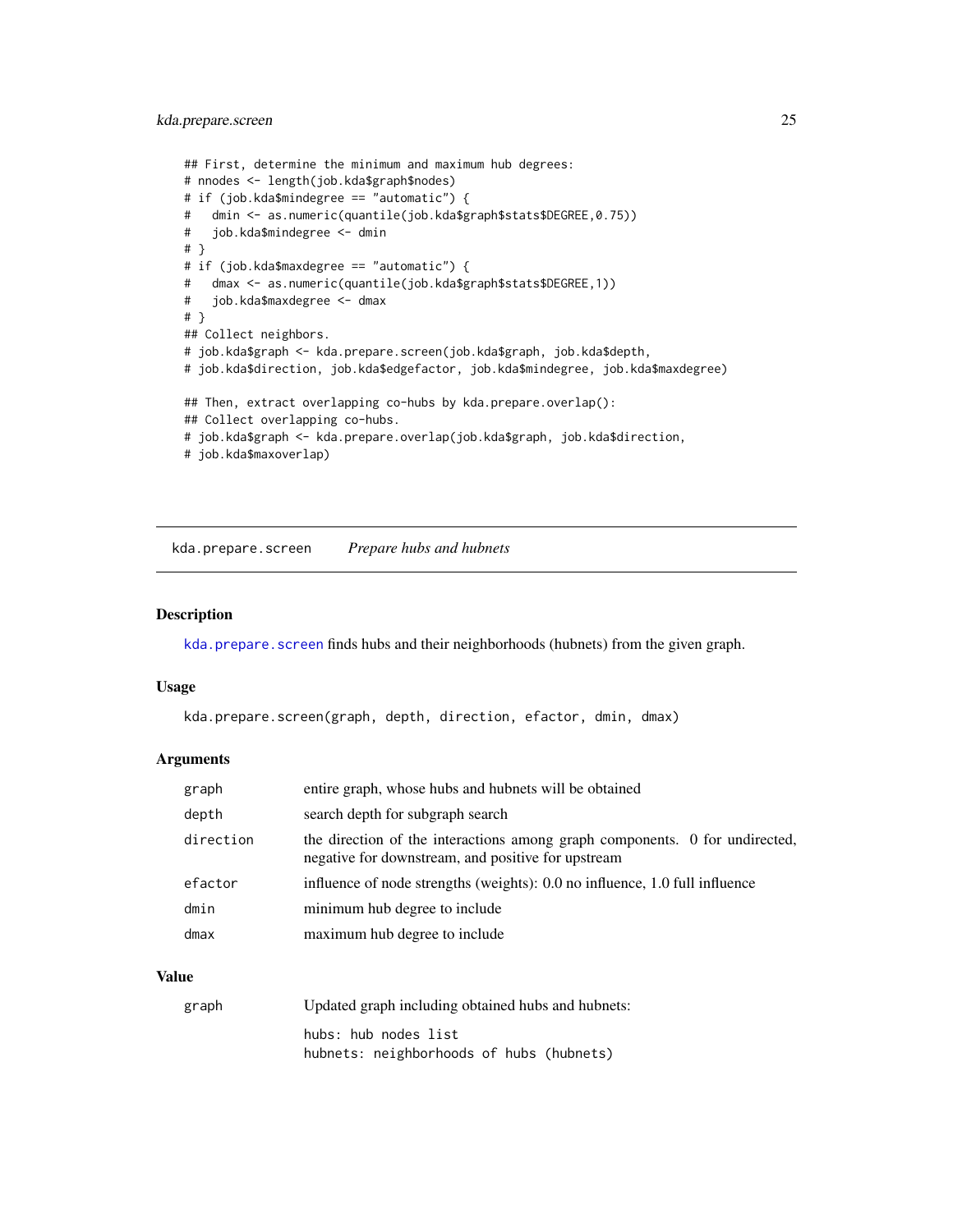## Author(s)

Ville-Petteri Makinen

#### References

Shu L, Zhao Y, Kurt Z, Byars SG, Tukiainen T, Kettunen J, Orozco LD, Pellegrini M, Lusis AJ, Ripatti S, Zhang B, Inouye M, Makinen V-P, Yang X. Mergeomics: multidimensional data integration to identify pathogenic perturbations to biological systems. BMC genomics. 2016;17(1):874.

## See Also

[kda.analyze](#page-4-1), [kda.prepare](#page-20-1)

```
job.kda <- list()
job.kda$label<-"HDLC"
## parent folder for results
job.kda$folder<- "Results"
## Input a network
## columns: TAIL HEAD WEIGHT
job.kda$netfile<-"network.mouseliver.mouse.txt"
## Gene sets derived from ModuleMerge, containing two columns, MODULE,
## NODE, delimited by tab
job.kda$modfile<- "mergedModules.txt"
## The searching depth for the KDA
job.kda$depth<-1
## 0 means we do not consider the directions of the regulatory interactions
## while 1 is opposite.
job.kda$direction <- 1
## Configure the parameters for KDA:
# job.kda <- kda.configure(job.kda)
## Create the object properly
# job.kda <- kda.start(job.kda)
## Find the hubs, co-hubs, and hub neighborhoods (hubnets) by kda.prepare()
## and its auxiliary functions kda.prepare.screen and kda.prepare.overlap
## First, determine the minimum and maximum hub degrees:
# nnodes <- length(job.kda$graph$nodes)
# if (job.kda$mindegree == "automatic") {
# dmin <- as.numeric(quantile(job.kda$graph$stats$DEGREE,0.75))
# job.kda$mindegree <- dmin
# }
# if (job.kda$maxdegree == "automatic") {
# dmax <- as.numeric(quantile(job.kda$graph$stats$DEGREE,1))
# job.kda$maxdegree <- dmax
# }
## Collect neighbors.
# job.kda$graph <- kda.prepare.screen(job.kda$graph, job.kda$depth,
# job.kda$direction, job.kda$edgefactor, job.kda$mindegree, job.kda$maxdegree)
```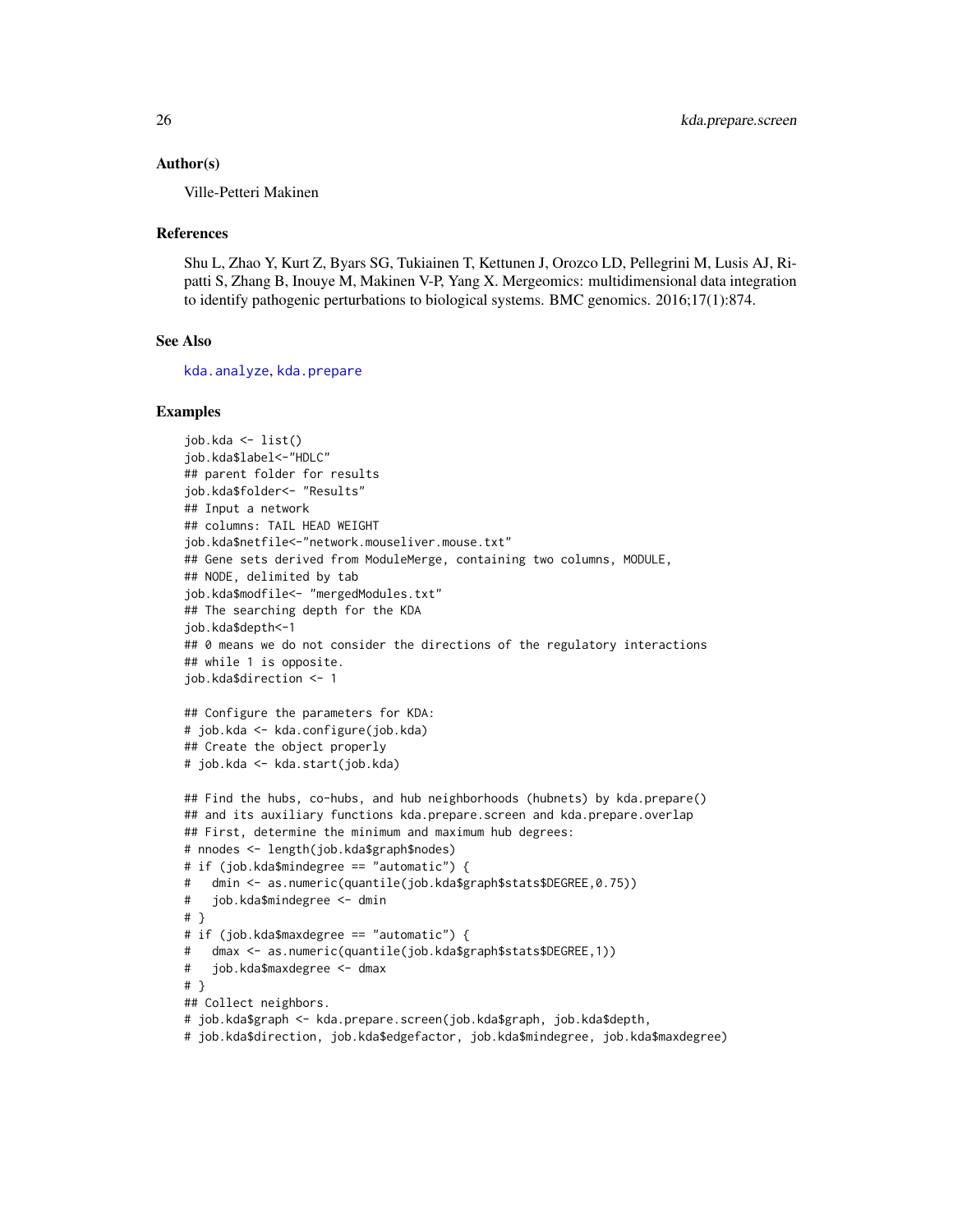#### <span id="page-26-0"></span>kda.start 27

## Then, extract overlapping co-hubs by kda.prepare.overlap()

<span id="page-26-1"></span>kda.start *Import data for weighted key driver analysis*

## Description

[kda.start](#page-26-1) converts identities (such as module descriptions, module identifiers, and module nodes) to indices. It prepares graph topology and module information for wKDA process.

## Usage

kda.start(job)

## Arguments

job a data frame including fields for edges and nodes information of the graph (TAIL, HEAD, WEIGHT). It also involves path of input files including module descriptions and module-gene lists.

## Details

kda. start imports graph and relevant module descriptor input files, creates an indexed graph structure, and converts identities to indices from module descriptions and module-gene lists. Hence, it concludes with a graph structure and a module set involving member gene IDs for each module.

#### Value

job Updated data frame including indexed graph topology, modules, and nodes information:

> graph: indexed topology modules: module identities modinfo: module descriptions (indexed) moddata: module data (indexed) module2nodes: lists of node indices for each module modulesizes: module sizes

#### Author(s)

Ville-Petteri Makinen

## References

Shu L, Zhao Y, Kurt Z, Byars SG, Tukiainen T, Kettunen J, Orozco LD, Pellegrini M, Lusis AJ, Ripatti S, Zhang B, Inouye M, Makinen V-P, Yang X. Mergeomics: multidimensional data integration to identify pathogenic perturbations to biological systems. BMC genomics. 2016;17(1):874.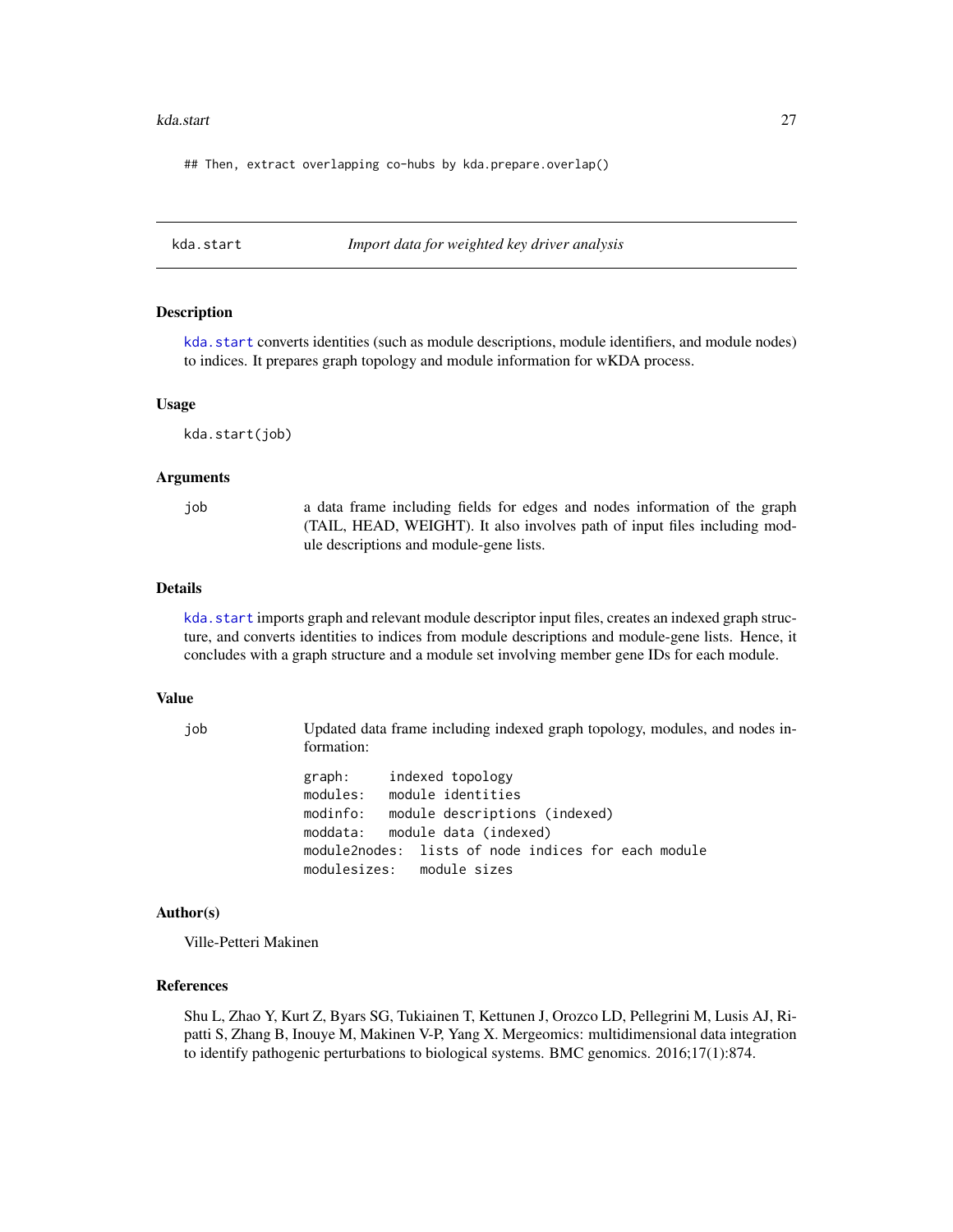## <span id="page-27-0"></span>See Also

[kda.analyze](#page-4-1), [kda.finish](#page-14-1), [kda.prepare](#page-20-1), [kda.start.edges](#page-27-1), [kda.start.identify](#page-29-1), [kda.start.modules](#page-30-1)

## Examples

```
job.kda <- list()
job.kda$label<-"HDLC"
## parent folder for results
job.kda$folder<-"Results"
## Input a network
## columns: TAIL HEAD WEIGHT
job.kda$netfile<-system.file("extdata","network.mouseliver.mouse.txt",
package="Mergeomics")
## Gene sets derived from ModuleMerge, containing two columns, MODULE,
## NODE, delimited by tab
job.kda$modfile<- system.file("extdata","mergedModules.txt",
package="Mergeomics")
## "0" means we do not consider edge weights while 1 is opposite.
job.kda$edgefactor<-0.0
## The searching depth for the KDA
job.kda$depth<-1
## 0 means we do not consider the directions of the regulatory interactions
## while 1 is opposite.
job.kda$direction <- 1
job.kda$nperm <- 20 # the default value is 2000, use 20 for unit tests
## kda.start() process takes long time while seeking hubs in the given net
## Here, we used a very small subset of the module list (1st 10 mods
## from the original module file):
moddata <- tool.read(job.kda$modfile)
mod.names <- unique(moddata$MODULE)[1:min(length(unique(moddata$MODULE)),
10)]
moddata <- moddata[which(!is.na(match(moddata$MODULE, mod.names))),]
## save this to a temporary file and set its path as new job.kda$modfile:
tool.save(moddata, "subsetof.supersets.txt")
job.kda$modfile <- "subsetof.supersets.txt"
job.kda <- kda.configure(job.kda)
## Import data for weighted key driver analysis:
job.kda <- kda.start(job.kda)
## Remove the temporary files used for the test:
file.remove("subsetof.supersets.txt")
## remove the results folder
unlink("Results", recursive = TRUE)
```
<span id="page-27-1"></span>kda.start.edges *Import nodes and edges of graph topology*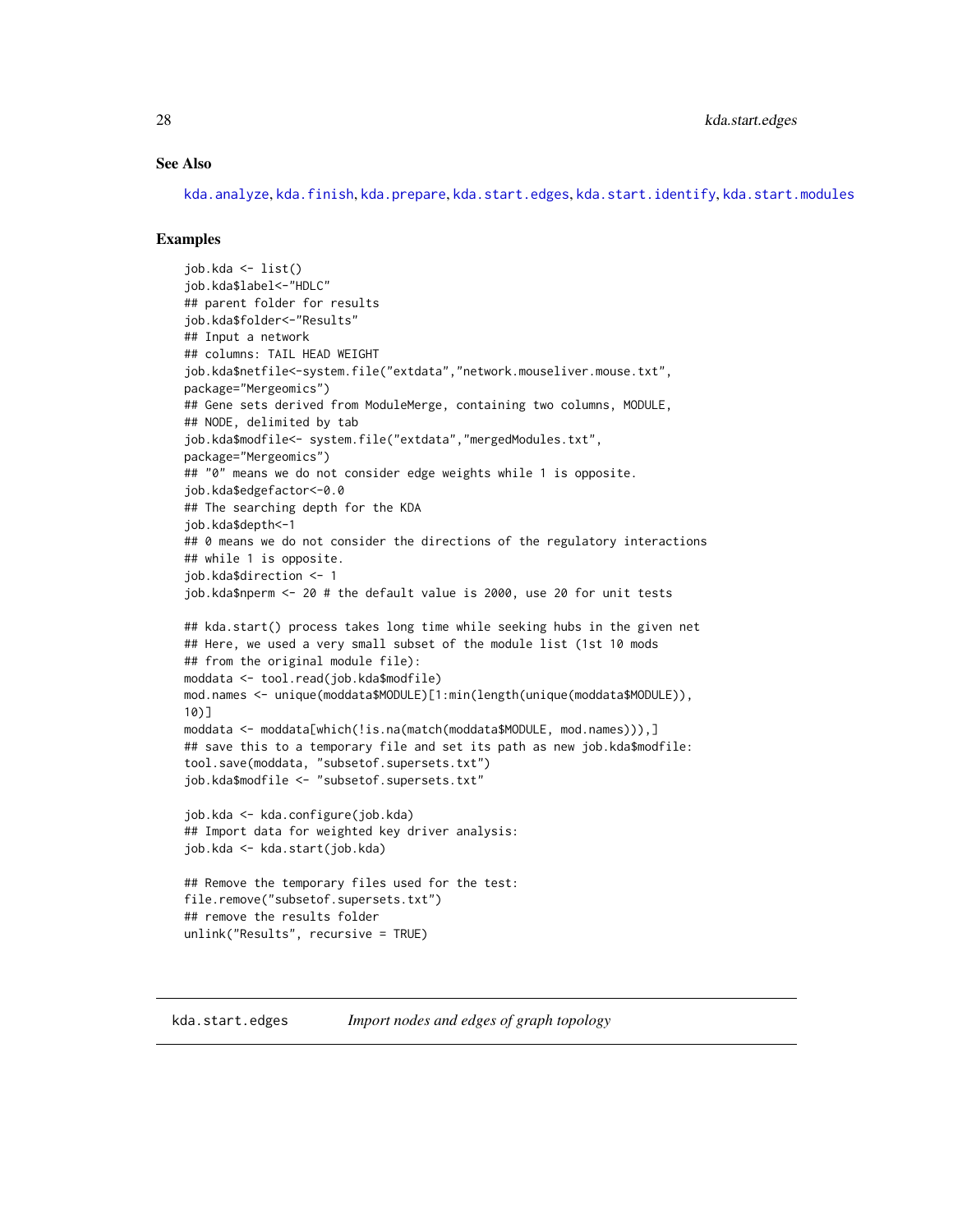## kda.start.edges 29

## Description

[kda.start.edges](#page-27-1) imports network file, gets edge data (in TAIL, HEAD, WEIGHT format), eliminates the nodes -whose degree is smaller than the maximum allowed node degree-, and returns the edges of remaining nodes.

## Usage

kda.start.edges(job)

## Arguments

| ٠<br>۰.<br>$\sim$<br>ł<br>۰,<br>× |
|-----------------------------------|
|                                   |
|                                   |
|                                   |
|                                   |
|                                   |
|                                   |
|                                   |

job a data frame including information such as network file name, maximum allowed node degree, edge direction (job\$netfile, job\$maxdegree, job\$direction, and so on.)

## Value

| edgdata | filtered edge list, i.e. edges of the nodes, whose degree is smaller than the max- |
|---------|------------------------------------------------------------------------------------|
|         | imum allowed node degree                                                           |

## Author(s)

Ville-Petteri Makinen

## References

Shu L, Zhao Y, Kurt Z, Byars SG, Tukiainen T, Kettunen J, Orozco LD, Pellegrini M, Lusis AJ, Ripatti S, Zhang B, Inouye M, Makinen V-P, Yang X. Mergeomics: multidimensional data integration to identify pathogenic perturbations to biological systems. BMC genomics. 2016;17(1):874.

## See Also

[kda.analyze](#page-4-1), [kda.finish](#page-14-1), [kda.prepare](#page-20-1), [kda.start](#page-26-1)

```
job.kda <- list()
job.kda$label<-"HDLC"
## parent folder for results
job.kda$folder<-"Results"
## Input a network
## columns: TAIL HEAD WEIGHT
job.kda$netfile<-system.file("extdata","network.mouseliver.mouse.txt",
package="Mergeomics")
## Gene sets derived from ModuleMerge, containing two columns, MODULE,
## NODE, delimited by tab
job.kda$modfile<- system.file("extdata","mergedModules.txt",
package="Mergeomics")
## "0" means we do not consider edge weights while 1 is opposite.
job.kda$edgefactor<-0.0
## The searching depth for the KDA
```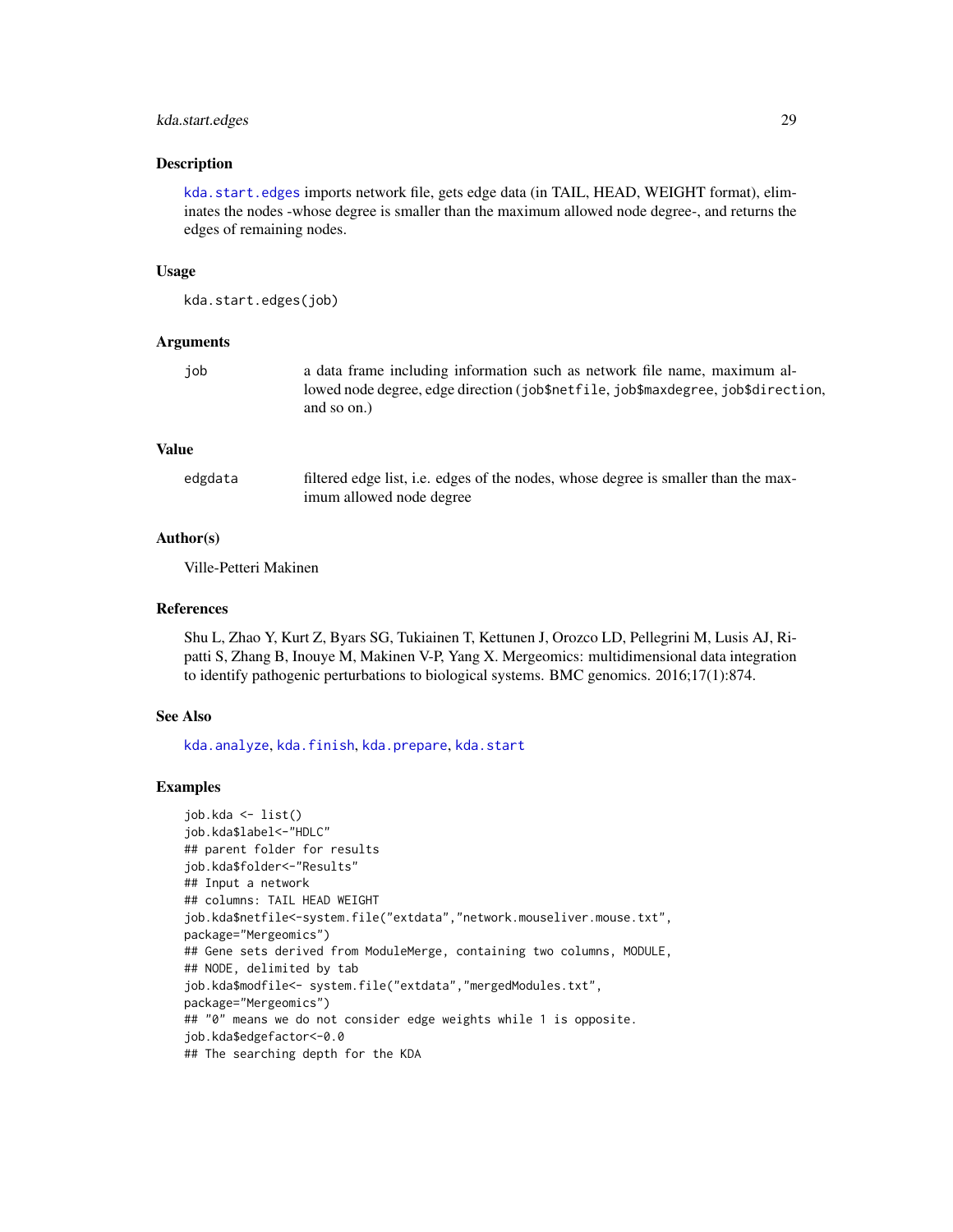```
job.kda$depth<-1
## 0 means we do not consider the directions of the regulatory interactions
## while 1 is opposite.
job.kda$direction <- 1
job.kda$nperm <- 20 # the default value is 2000, use 20 for unit tests
job.kda <- kda.configure(job.kda)
## Import topology of the graph for KDA
## This is already had been done in the kda.start() main function, due to
## the time constraint while running examples, we did not run it again.
# edgdata <- kda.start.edges(job.kda)
## remove the results folder
unlink("Results", recursive = TRUE)
```
<span id="page-29-1"></span>kda.start.identify *Convert identities to indices for wKDA*

#### **Description**

[kda.start.identify](#page-29-1) searches the members of dat among the members of labels with respect to the varname attribute, returns the matching rows of the dat.

#### Usage

kda.start.identify(dat, varname, labels)

#### Arguments

| dat     | data list of the identities that will be searched                         |
|---------|---------------------------------------------------------------------------|
| varname | search will be performed with respect to which attribute (MODULE or NODE) |
| labels  | the place, where data list (i.e. dat) will be searched                    |

## Value

```
res matched rows of dat among the members of labels list according to the varname
                attribute
```
## Author(s)

Ville-Petteri Makinen

## References

Shu L, Zhao Y, Kurt Z, Byars SG, Tukiainen T, Kettunen J, Orozco LD, Pellegrini M, Lusis AJ, Ripatti S, Zhang B, Inouye M, Makinen V-P, Yang X. Mergeomics: multidimensional data integration to identify pathogenic perturbations to biological systems. BMC genomics. 2016;17(1):874.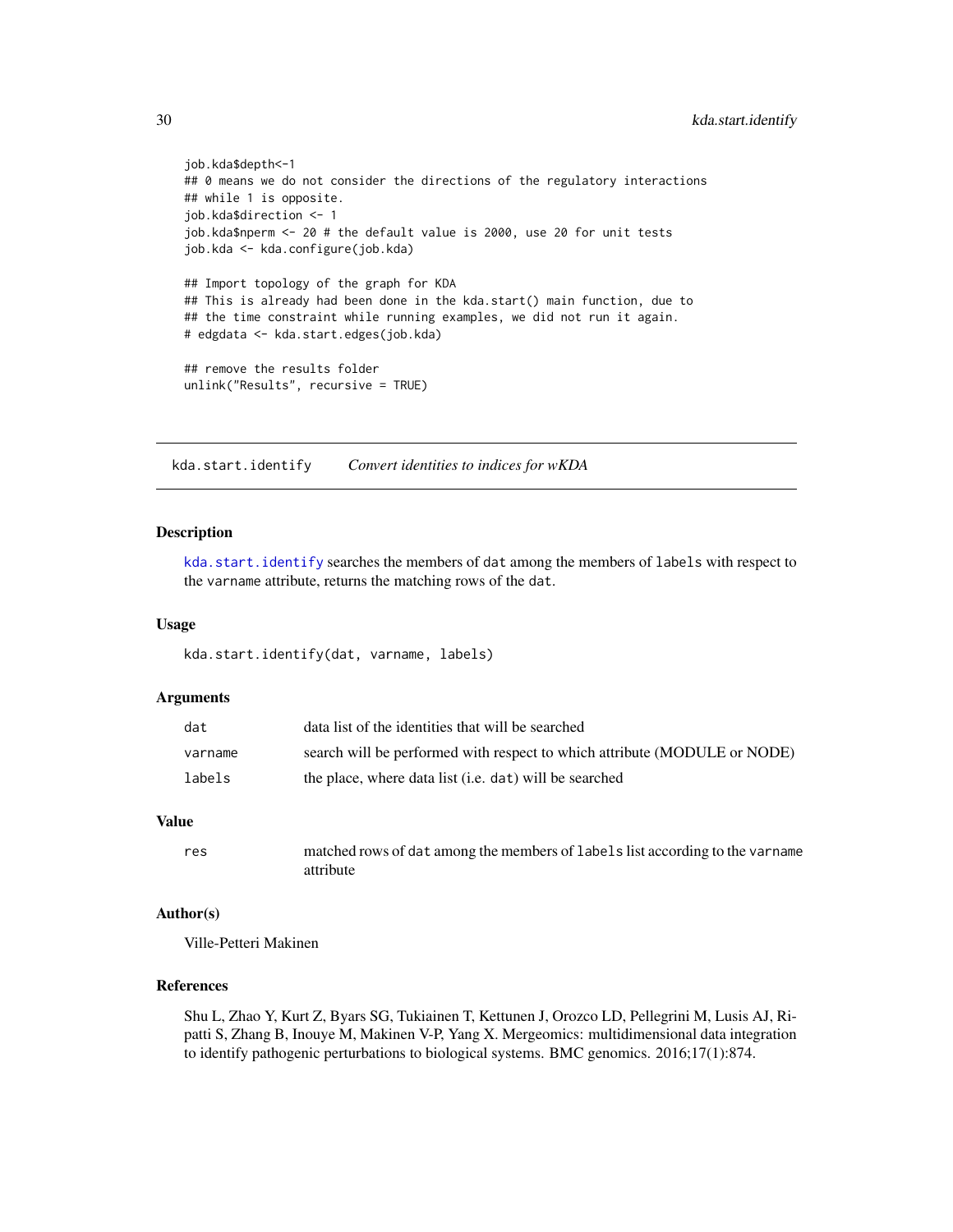## <span id="page-30-0"></span>kda.start.modules 31

## See Also

[kda.analyze](#page-4-1), [kda.finish](#page-14-1), [kda.prepare](#page-20-1), [kda.start](#page-26-1)

## Examples

```
## Converts identities (either module names or gene names) to the indices
aa<- data.frame(MODULE=c("Mod1", "Mod1", "Mod2", "Mod2", "Mod3"),
NODE=c("GeneA", "GeneC", "GeneB", "GeneC", "GeneA"))
aa
bb <- kda.start.identify(aa, "MODULE", c("Mod1"))
bb
cc <- kda.start.identify(aa, "MODULE", c("Mod1", "Mod3"))
cc
dd <- kda.start.identify(aa, "NODE", c("GeneA"))
dd
```
<span id="page-30-1"></span>kda.start.modules *Import module descriptions*

#### Description

[kda.start.modules](#page-30-1) searches the whole nodes of the modules within the nodes of edgdata edgelist, filters out the nodes that does not exist in the nodes of edgdata, and deletes the modules, which does not have enough nodes.

#### Usage

kda.start.modules(job, edgdata)

#### Arguments

| iob     | a data frame including information such as module data file name, edge direc-     |
|---------|-----------------------------------------------------------------------------------|
|         | tion, minimum acceptable module size (job\$modfile, job\$direction, job\$minsize, |
|         | and so on.)                                                                       |
| edgdata | edge list data obtained from kda. start. edges                                    |

## Value

moddata module descriptions and their member node lists

## Author(s)

Ville-Petteri Makinen

## References

Shu L, Zhao Y, Kurt Z, Byars SG, Tukiainen T, Kettunen J, Orozco LD, Pellegrini M, Lusis AJ, Ripatti S, Zhang B, Inouye M, Makinen V-P, Yang X. Mergeomics: multidimensional data integration to identify pathogenic perturbations to biological systems. BMC genomics. 2016;17(1):874.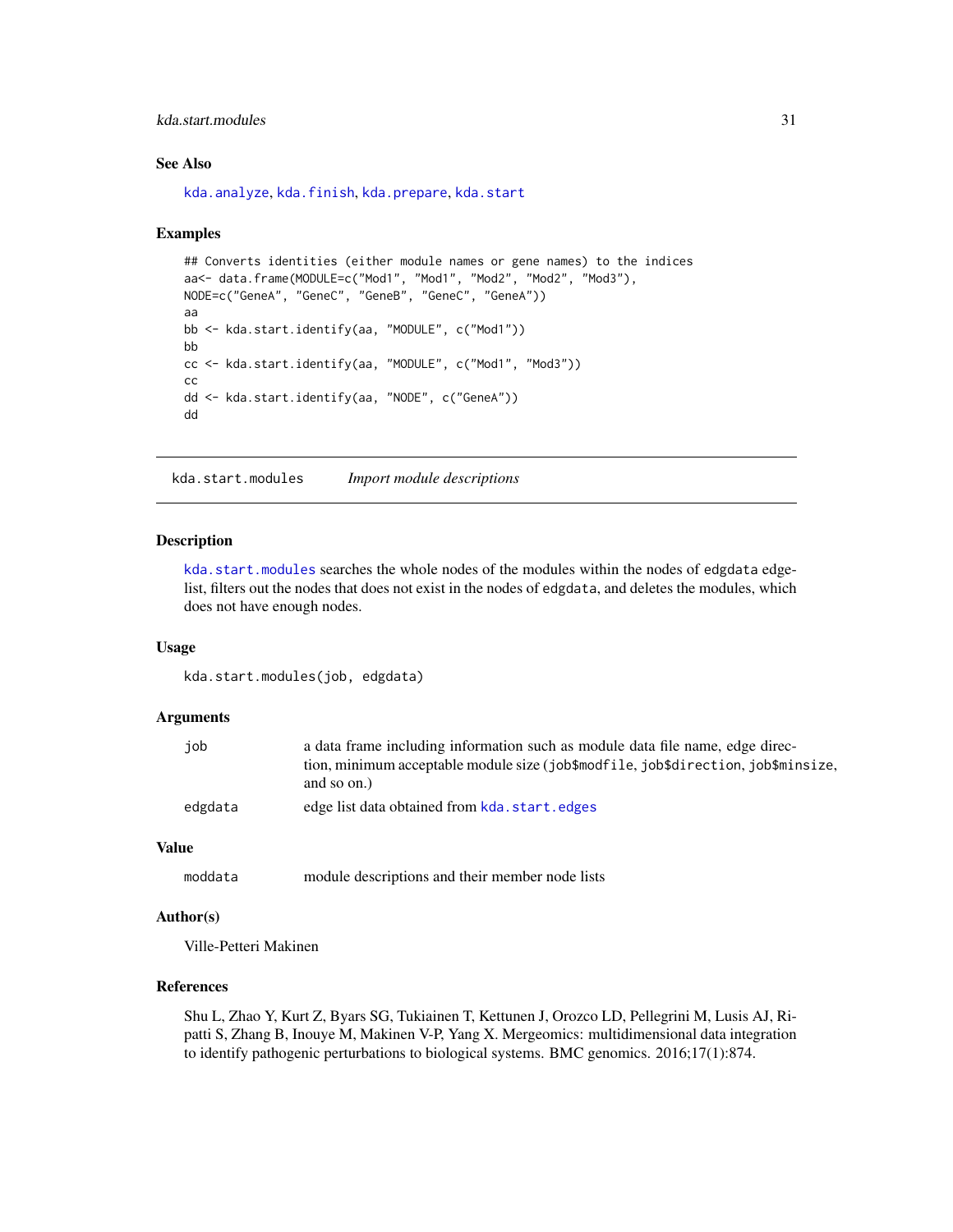## See Also

[kda.analyze](#page-4-1), [kda.finish](#page-14-1), [kda.prepare](#page-20-1), [kda.start](#page-26-1)

## Examples

```
job.kda <- list()
job.kda$label<-"HDLC"
## parent folder for results
job.kda$folder<-"Results"
## Input a network
## columns: TAIL HEAD WEIGHT
job.kda$netfile<-system.file("extdata","network.mouseliver.mouse.txt",
package="Mergeomics")
## Gene sets derived from ModuleMerge, containing two columns, MODULE,
## NODE, delimited by tab
job.kda$modfile<- system.file("extdata","mergedModules.txt",
package="Mergeomics")
## "0" means we do not consider edge weights while 1 is opposite.
job.kda$edgefactor<-0.0
## The searching depth for the KDA
job.kda$depth<-1
## 0 means we do not consider the directions of the regulatory interactions
## while 1 is opposite.
job.kda$direction <- 1
job.kda$nperm <- 20 # the default value is 2000, use 20 for unit tests
job.kda <- kda.configure(job.kda)
## Import topology of the graph for KDA, then find the module statistics
## This is already had been done in the kda.start() main function, due to
## the time constraint while running examples, we did not run it again.
# edgdata <- kda.start.edges(job.kda)
## Find module memberships of the graph nodes and obtain module statistics:
# moddata <- kda.start.modules(job.kda, edgdata)
## remove the results folder
unlink("Results", recursive = TRUE)
```
<span id="page-31-1"></span>kda2cytoscape *Generate input files for Cytoscape*

## Description

kda2cytoscape generates input files for Cytoscape to visualize the graph and hubnets after the wKDA process finished. The network visualization is a streamlined depiction of the module enrichment in hub neighborhoods.

#### Usage

```
kda2cytoscape(job, node.list = NULL, modules = NULL, ndrivers = 5,depth = 1)
```
<span id="page-31-0"></span>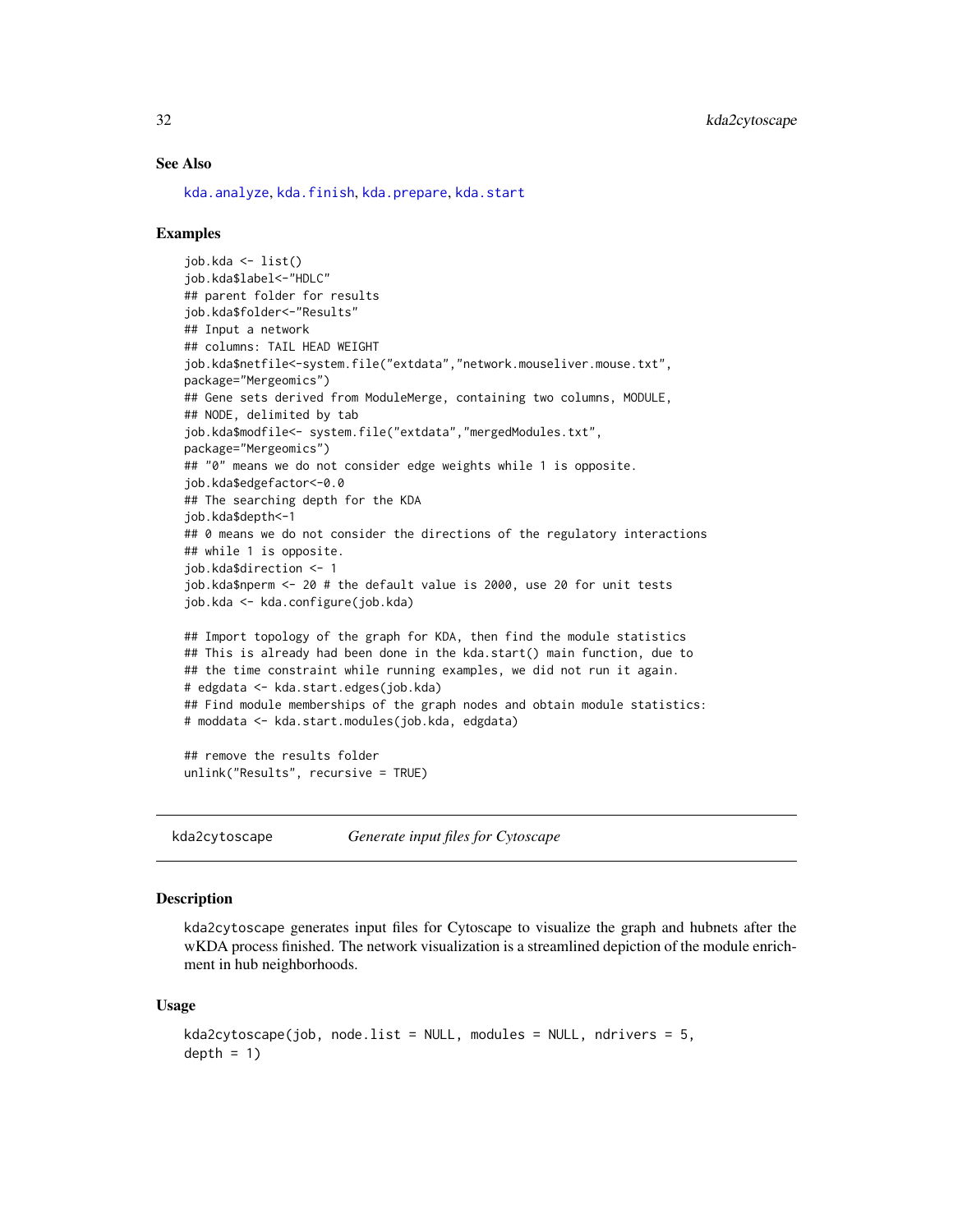## kda2cytoscape 33

## **Arguments**

| job       | wKDA result data list as returned by kda. finish                                                                                                                            |
|-----------|-----------------------------------------------------------------------------------------------------------------------------------------------------------------------------|
| node.list | array of node/gene names to be visualized with their neighbor node. if this is<br>not specified top ndrivers of each module and their neighborhoods will be<br>illustrated. |
| modules   | array of module names to be visualized                                                                                                                                      |
| ndrivers  | maximum number of drivers per module                                                                                                                                        |
| depth     | depth for neighborhood search in the graph                                                                                                                                  |

## Details

[kda2cytoscape](#page-31-1) first, selects top scoring key drivers for each module; then, assigns a colormap to modules, processes each module separately, finds key nodes' neighborhoods within a particular search depth, and saves the edge and node lists of the modules to the specified output folder. Besides, it returns this configuration data to the user. Created file list for Cytoscape are given below:

kda2cytoscape.top.kds.txt: top key drivers of the modules are listed in this file. Number of the key drivers can be set by user with ndrivers parameter. kda2cytoscape.edges.txt: edge lists of the integrated graph that includes the subnetworks of all modules. kda2cytoscape.nodes.txt: node lists of the integrated graph that includes the subnetworks of all modules. module.color.mapping.txt: color mapping for the modules, i.e. one color is assigned to each module.

## Value

job updated data list including the node and edge information of the modules converted to Cytoscape format

## Author(s)

Zeyneb Kurt

## References

Shu L, Zhao Y, Kurt Z, Byars SG, Tukiainen T, Kettunen J, Orozco LD, Pellegrini M, Lusis AJ, Ripatti S, Zhang B, Inouye M, Makinen V-P, Yang X. Mergeomics: multidimensional data integration to identify pathogenic perturbations to biological systems. BMC genomics. 2016;17(1):874.

## See Also

[kda.analyze](#page-4-1), [kda.finish](#page-14-1)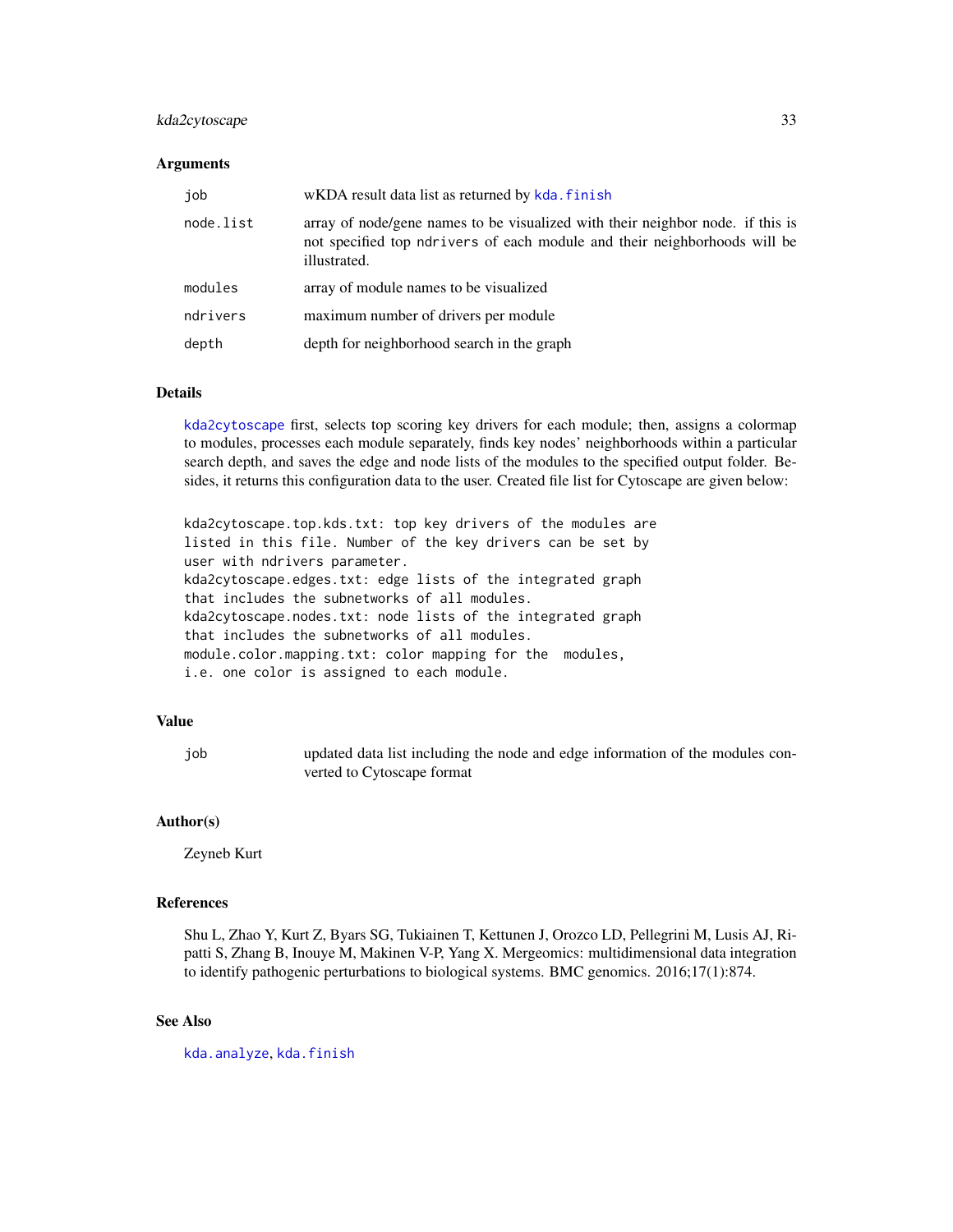## Examples

```
## get the prepared and KDA applied dataset:(see kda.analyze for details)
data(job_kda_analyze)
## set the relevant parameters:
job.kda$label<-"HDLC"
## parent folder for results
job.kda$folder<-"Results"
## Input a network
## columns: TAIL HEAD WEIGHT
job.kda$netfile<-system.file("extdata","network.mouseliver.mouse.txt",
package="Mergeomics")
## Gene sets derived from ModuleMerge, containing two columns, MODULE,
## NODE, delimited by tab
job.kda$modfile<- system.file("extdata","mergedModules.txt",
package="Mergeomics")
## "0" means we do not consider edge weights while 1 is opposite.
job.kda$edgefactor<-0.0
## The searching depth for the KDA
job.kda$depth<-1
## 0 means we do not consider the directions of the regulatory interactions
## while 1 is opposite.
job.kda$direction <- 1
## finish the KDA process
job.kda <- kda.finish(job.kda)
## prepare the cytoscape-ready files:
job.kda <- kda2cytoscape(job.kda)
## remove the results folder
unlink("Results", recursive = TRUE)
```
kda2cytoscape.colorize

*Trace module memberships of genes*

## **Description**

kda2cytoscape.colorize assigns color to each node of the given module. If a node belongs to more than one module, different colors will be assigned to that node, as each color representing one module (shared nodes are illustrated as pie charts in the graph).

## Usage

```
kda2cytoscape.colorize(noddata, moddata, modpool, palette)
```
<span id="page-33-0"></span>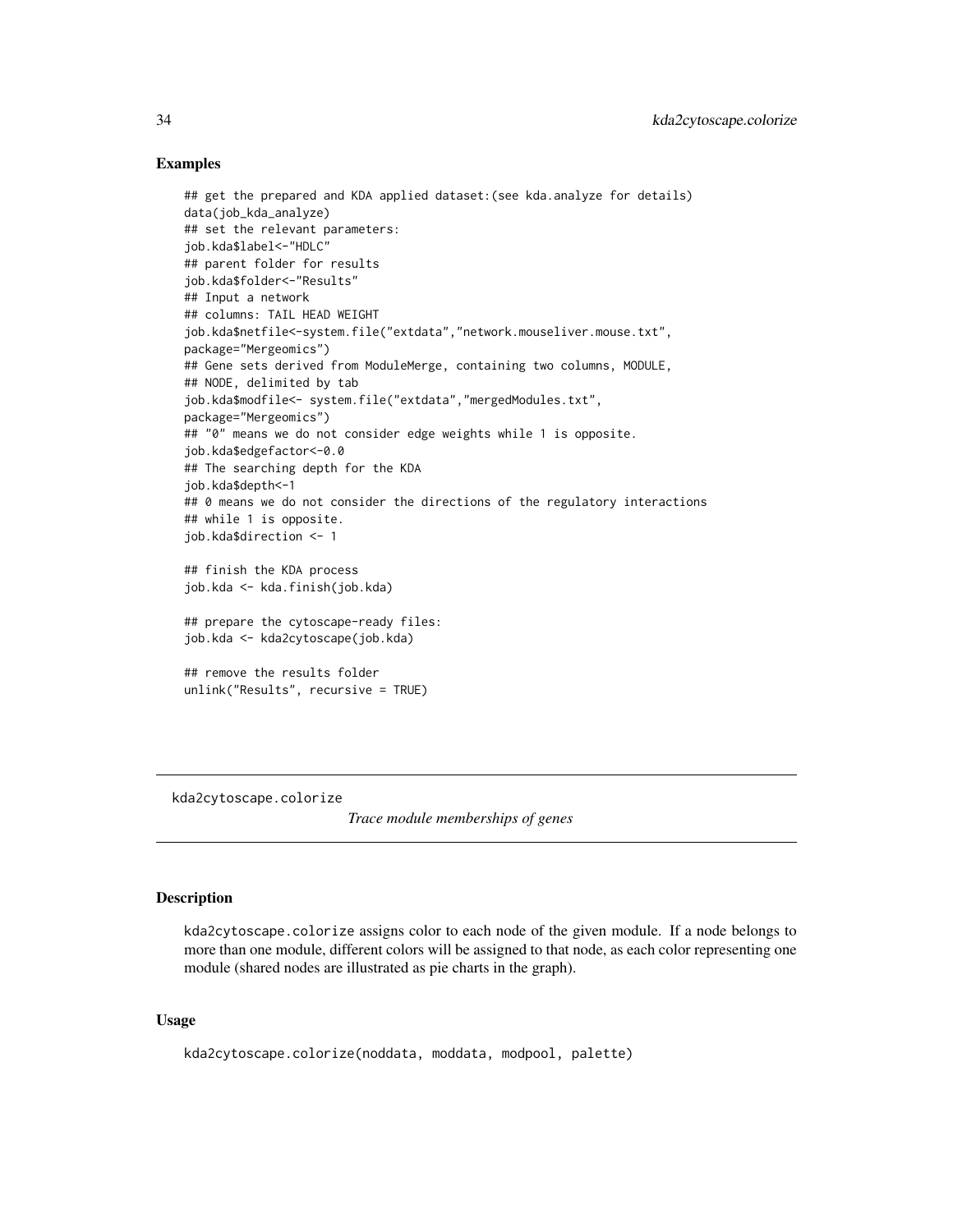## <span id="page-34-0"></span>**Arguments**

| node information of the entire graph                 |
|------------------------------------------------------|
| module data including node (member gene) list        |
| unique module list including significant key drivers |
| assigned unique color map for all modules            |
|                                                      |

## Value

| res | data frame including the assigned color labels for the nodes of the given module. |
|-----|-----------------------------------------------------------------------------------|
|     | If a node is concurrently member of many modules, multiple colors will be         |
|     | assigned to that node (one color for each of these modules)                       |

## Author(s)

Zeyneb Kurt

## References

Shu L, Zhao Y, Kurt Z, Byars SG, Tukiainen T, Kettunen J, Orozco LD, Pellegrini M, Lusis AJ, Ripatti S, Zhang B, Inouye M, Makinen V-P, Yang X. Mergeomics: multidimensional data integration to identify pathogenic perturbations to biological systems. BMC genomics. 2016;17(1):874.

## See Also

[kda2cytoscape](#page-31-1)

## Examples

```
## Trace module memberships for each KD and its neighbors
## If a KD (and its neigbor nodes) is member of multiple modules, assign
## multiple colors to these multi-member nodes.
## We need to know data of all possible modules and all possible module ids
## to assign multiple colors to a shared node (between modules) when needed
if(exists("valdata"))
cat("Marker pvalues will be used to determine node sizes
in the network illustration")
# noddata <- kda2cytoscape.colorize(neighs, job.kda$moddata, modpool, palette)
```
kda2cytoscape.colormap

*Assign one color to each unique module*

## Description

kda2cytoscape.colormap takes number of the modules and assigns a particular color to each module. Returns the color list (palette).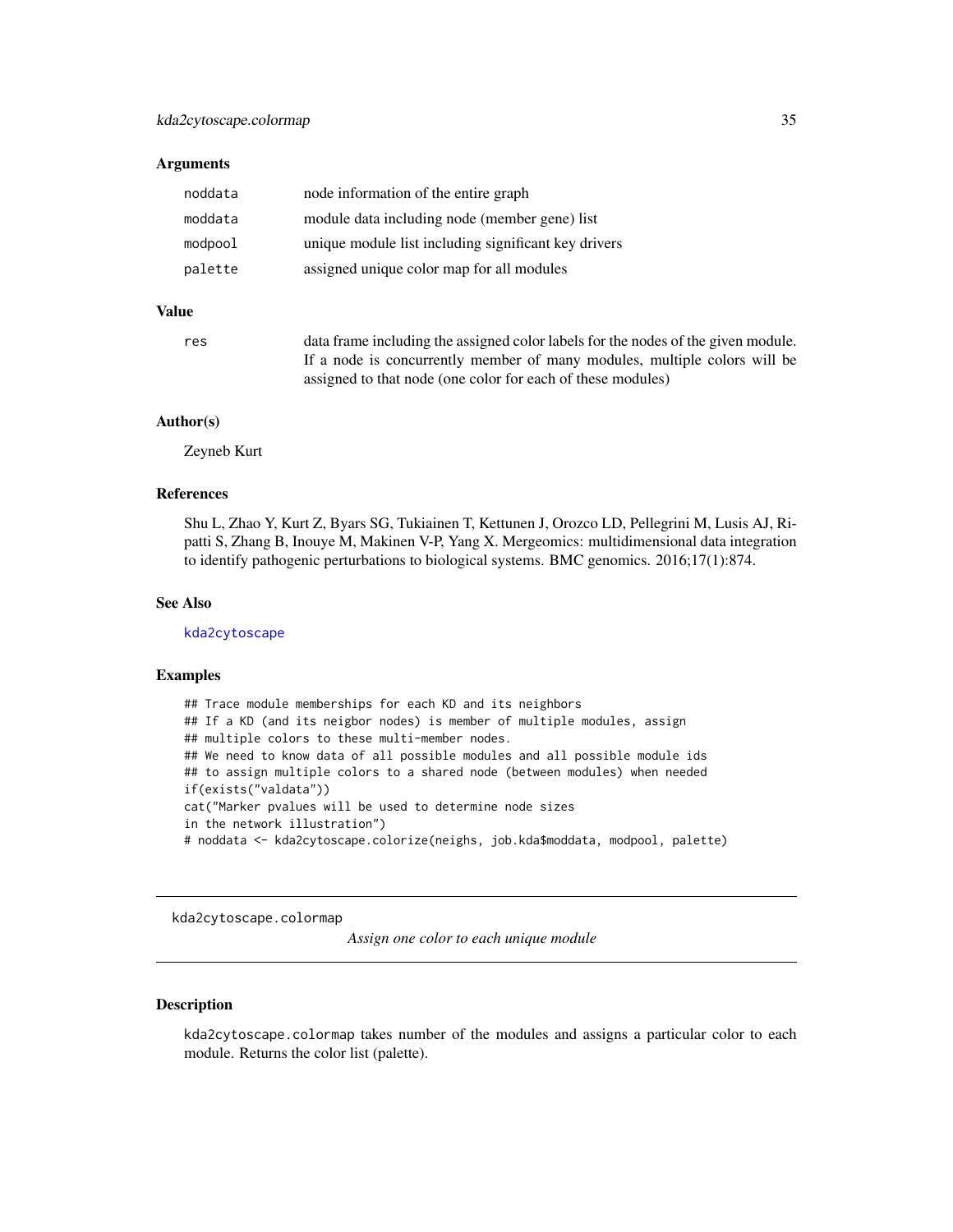## Usage

kda2cytoscape.colormap(ncolors)

## **Arguments**

ncolors number of the unique modules

## Value

palette color list: one color is assigned to each module

## Author(s)

Zeyneb Kurt

## References

Shu L, Zhao Y, Kurt Z, Byars SG, Tukiainen T, Kettunen J, Orozco LD, Pellegrini M, Lusis AJ, Ripatti S, Zhang B, Inouye M, Makinen V-P, Yang X. Mergeomics: multidimensional data integration to identify pathogenic perturbations to biological systems. BMC genomics. 2016;17(1):874.

## See Also

[kda2cytoscape](#page-31-1)

## Examples

```
color.number = 5 ## let us assume we have 5 modules, assign 1 color to each:
palette <- kda2cytoscape.colormap(color.number)
```
kda2cytoscape.drivers *Select top key drivers for each module*

## Description

kda2cytoscape.drivers finds maximally top ndriv key drivers for each module with respect to the significance level of the drivers.

#### Usage

```
kda2cytoscape.drivers(data, modules, ndriv)
```
## Arguments

| data    | data frame including information of the modules (key driver list, p-values, node |
|---------|----------------------------------------------------------------------------------|
|         | list, false discovery rates (fdr), and so on.)                                   |
| modules | top scoring modules among KDA results                                            |
| ndriv   | maximum number of drivers that can be chosen for per module                      |

<span id="page-35-0"></span>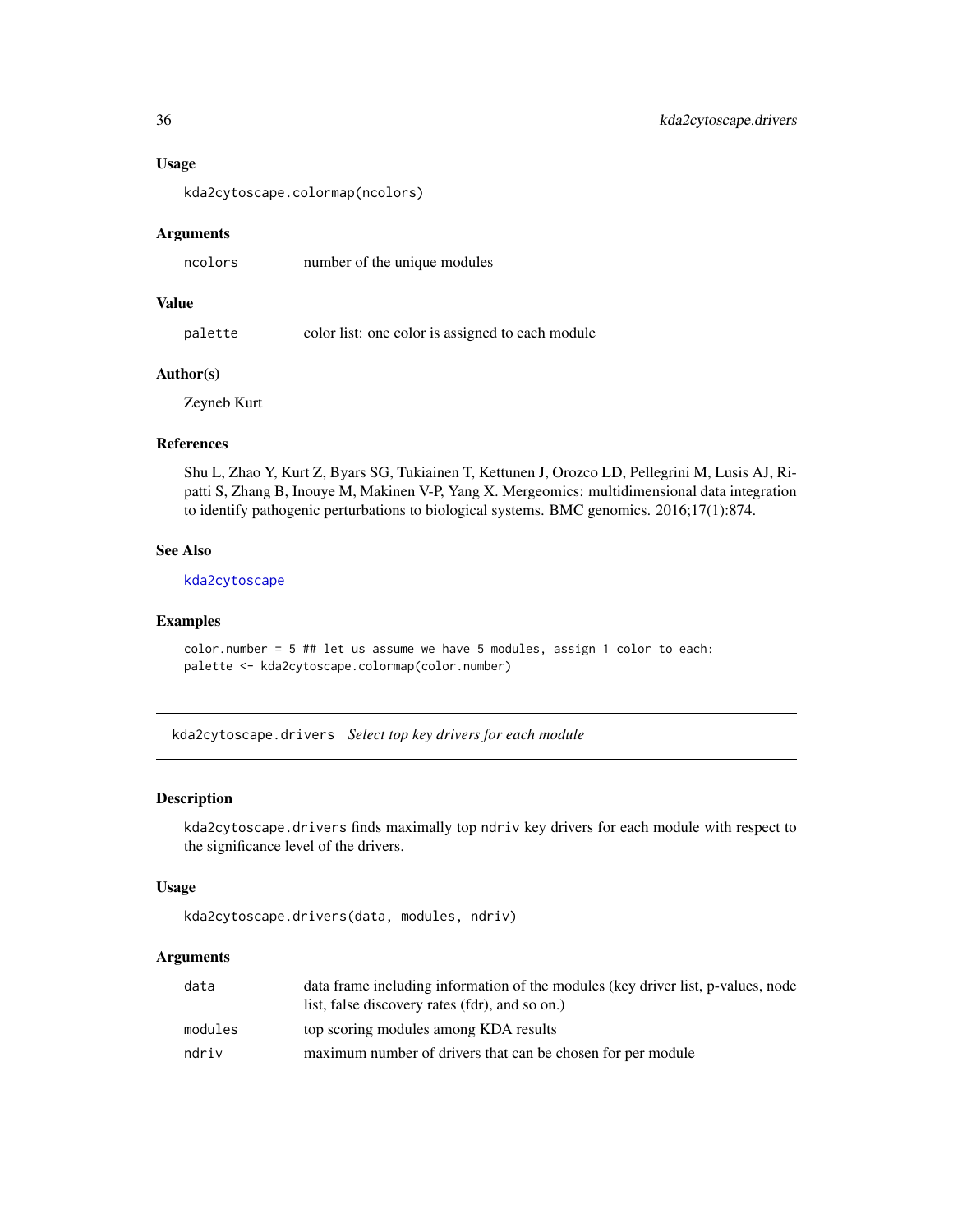# Value

data top key drivers (maximally ndriv drivers for each module) for top modules

#### Author(s)

Zeyneb Kurt

# **References**

Shu L, Zhao Y, Kurt Z, Byars SG, Tukiainen T, Kettunen J, Orozco LD, Pellegrini M, Lusis AJ, Ripatti S, Zhang B, Inouye M, Makinen V-P, Yang X. Mergeomics: multidimensional data integration to identify pathogenic perturbations to biological systems. BMC genomics. 2016;17(1):874.

#### See Also

[kda2cytoscape](#page-31-0)

```
## get the prepared and KDA applied dataset:(see kda.analyze for details)
data(job_kda_analyze)
## set the relevant parameters:
job.kda$label<-"HDLC"
## parent folder for results
job.kda$folder<-"Results"
## Input a network
## columns: TAIL HEAD WEIGHT
job.kda$netfile<-system.file("extdata","network.mouseliver.mouse.txt",
package="Mergeomics")
## Gene sets derived from ModuleMerge, containing two columns, MODULE,
## NODE, delimited by tab
job.kda$modfile<- system.file("extdata","mergedModules.txt",
package="Mergeomics")
## "0" means we do not consider edge weights while 1 is opposite.
job.kda$edgefactor<-0.0
## The searching depth for the KDA
job.kda$depth<-1
## 0 means we do not consider the directions of the regulatory interactions
## while 1 is opposite.
job.kda$direction <- 1
## Finish the KDA process
job.kda <- kda.finish(job.kda)
## Select top key drivers from each module.
## First, take module names from kda results
modules <- unique(job.kda$results$MODULE)
## Take top 2 KDs:
drivers <- kda2cytoscape.drivers(job.kda$results, modules, ndriv=2)
## remove the results folder
```

```
unlink("Results", recursive = TRUE)
```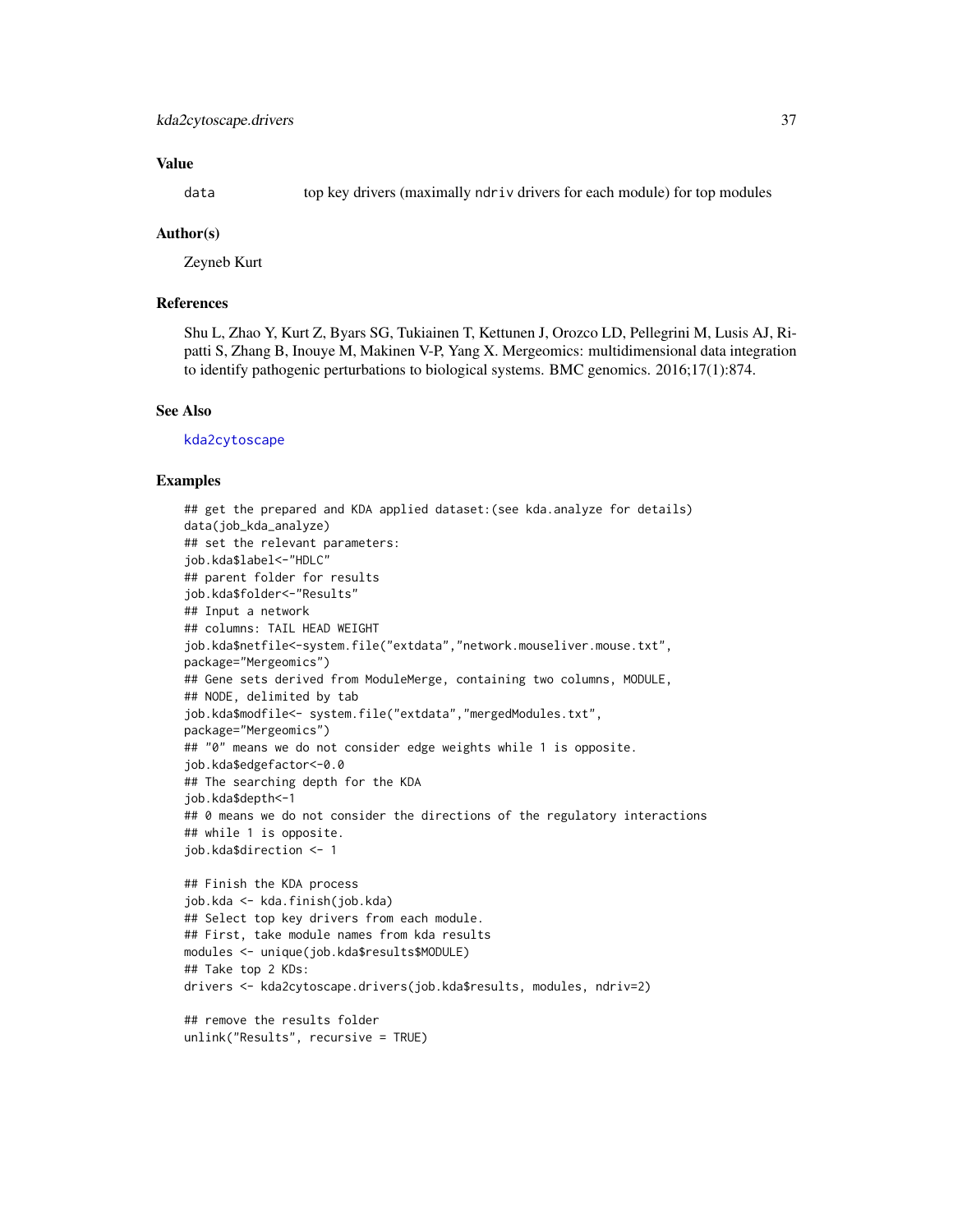kda2cytoscape.edges *Find edges of a given node with a specified depth*

## Description

kda2cytoscape.edges finds the sub-graph (node and edge lists) of a central node and its neighborhood at a particular search depth. The central node is a member of a module, which is defined at [kda2cytoscape.exec](#page-38-0).

### Usage

kda2cytoscape.edges(graph, center, depth, direction)

## Arguments

| graph     | entire graph                                                                             |
|-----------|------------------------------------------------------------------------------------------|
| center    | the node, whose interactions with neighbors will be searched within graph.               |
| depth     | search depth for graph neighborhood                                                      |
| direction | edge direction. 0 for undirected, negative for downstream and positive for up-<br>stream |

### Value

| the sub-graph including TAIL, HEAD, WEIGHT information of the central |
|-----------------------------------------------------------------------|
| node, which belongs to the specified module.                          |

# Author(s)

Zeyneb Kurt

# References

Shu L, Zhao Y, Kurt Z, Byars SG, Tukiainen T, Kettunen J, Orozco LD, Pellegrini M, Lusis AJ, Ripatti S, Zhang B, Inouye M, Makinen V-P, Yang X. Mergeomics: multidimensional data integration to identify pathogenic perturbations to biological systems. BMC genomics. 2016;17(1):874.

## See Also

### [kda2cytoscape](#page-31-0)

```
## get the prepared and KDA applied dataset:(see kda.analyze for details)
data(job_kda_analyze)
## set the relevant parameters:
job.kda$label<-"HDLC"
## parent folder for results
job.kda$folder<-"Results"
```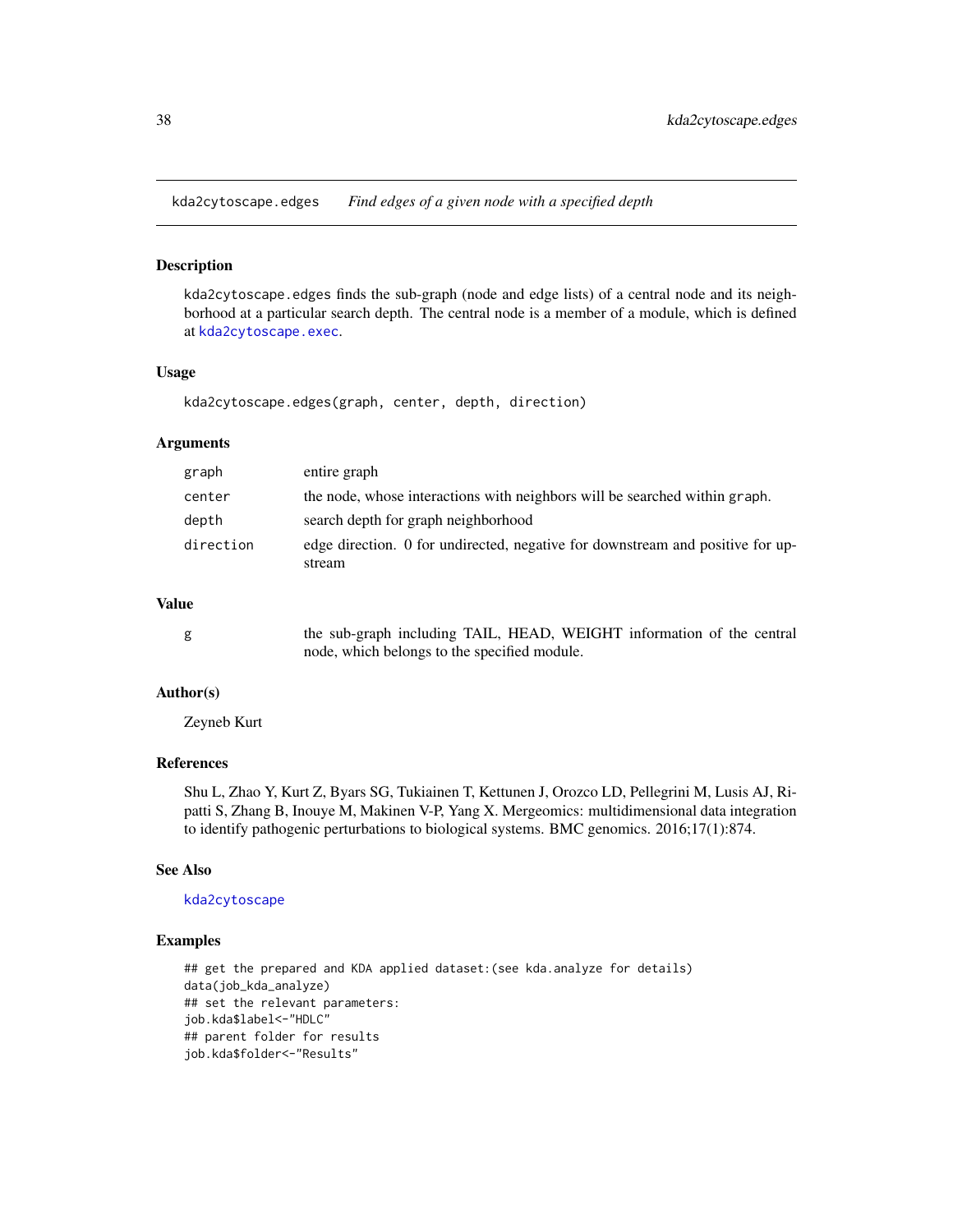# kda2cytoscape.exec 39

```
## Input a network
## columns: TAIL HEAD WEIGHT
job.kda$netfile<-system.file("extdata","network.mouseliver.mouse.txt",
package="Mergeomics")
## Gene sets derived from ModuleMerge, containing two columns, MODULE,
## NODE, delimited by tab
job.kda$modfile<- system.file("extdata","mergedModules.txt",
package="Mergeomics")
## "0" means we do not consider edge weights while 1 is opposite.
job.kda$edgefactor<-0.0
## The searching depth for the KDA
job.kda$depth<-1
## 0 means we do not consider the directions of the regulatory interactions
## while 1 is opposite.
job.kda$direction <- 1
## Finish the KDA process
job.kda <- kda.finish(job.kda)
## Select a center node to seek its neighbors in the graph:
edges.of.center.node <- kda2cytoscape.edges(job.kda$graph, 1,
job.kda$depth, job.kda$direction)
## remove the results folder
unlink("Results", recursive = TRUE)
```
<span id="page-38-0"></span>kda2cytoscape.exec *Evaluate each module separately for visualization*

# **Description**

kda2cytoscape.exec deals with the modules individually; takes a particular amount of top key drivers of the given module in company with the top key driver lists and colormap of all modules; traces module memberships and produces colormap, it finds the edge and node lists for the top key drivers and their neighborhood for a given module.

# Usage

```
kda2cytoscape.exec(job, drivers, modpool, palette, graph.depth = 1)
```
### Arguments

| job         | data list including entire graph, nodes, modules information |
|-------------|--------------------------------------------------------------|
| drivers     | top key drivers of the specified module                      |
| modpool     | unique key driver list for all modules                       |
| palette     | assigned unique color map for all modules                    |
| graph.depth | search depth for graph neighborhood                          |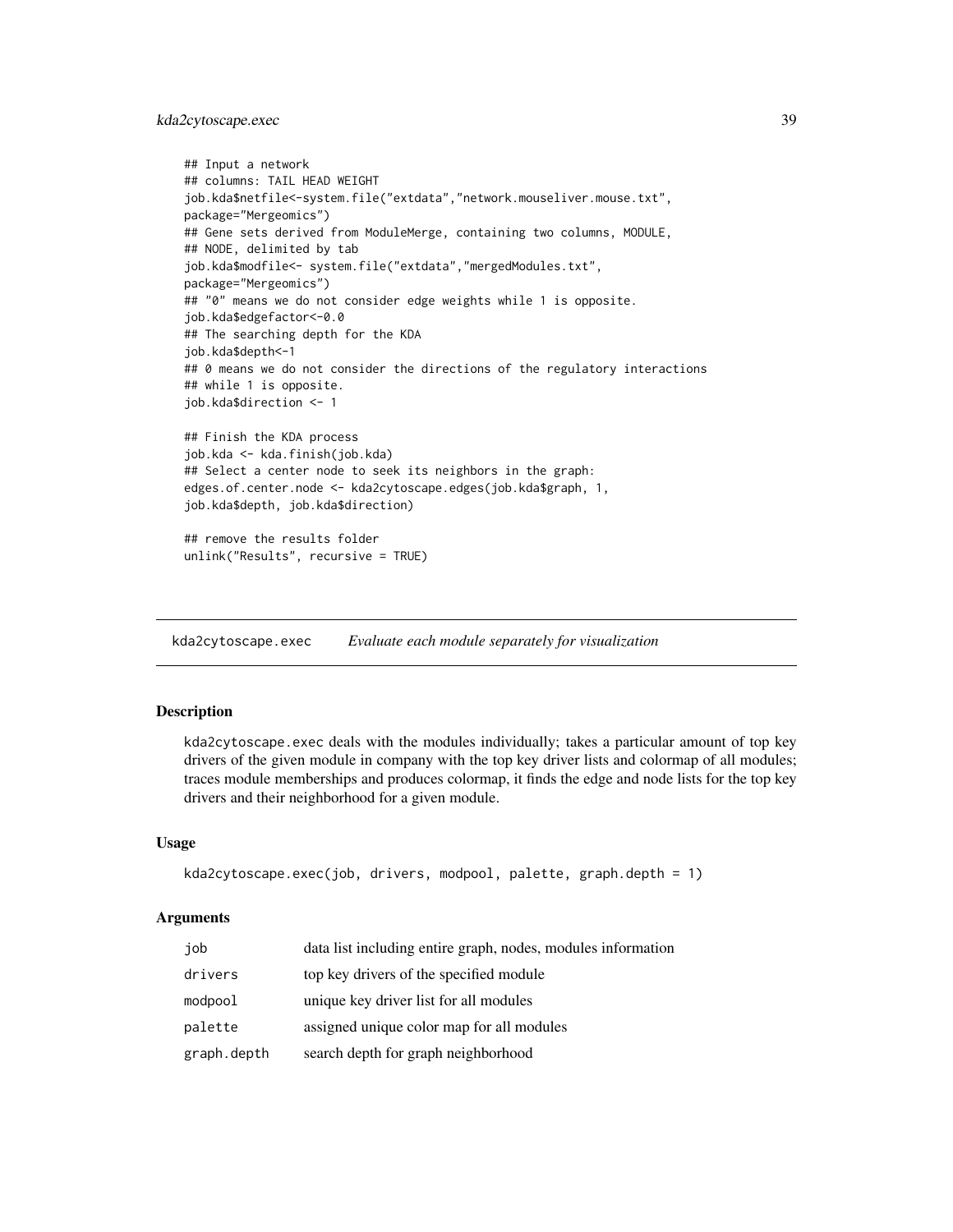#### Value

res uniquely identified node and edge lists of the members belonging to the given module

# Author(s)

Zeyneb Kurt

## References

Shu L, Zhao Y, Kurt Z, Byars SG, Tukiainen T, Kettunen J, Orozco LD, Pellegrini M, Lusis AJ, Ripatti S, Zhang B, Inouye M, Makinen V-P, Yang X. Mergeomics: multidimensional data integration to identify pathogenic perturbations to biological systems. BMC genomics. 2016;17(1):874.

#### See Also

[kda2cytoscape](#page-31-0)

```
## get the prepared and KDA applied dataset:(see kda.analyze for details)
data(job_kda_analyze)
## set the relevant parameters:
job.kda$label<-"HDLC"
## parent folder for results
job.kda$folder<-"Results"
## Input a network
## columns: TAIL HEAD WEIGHT
job.kda$netfile<-system.file("extdata","network.mouseliver.mouse.txt",
package="Mergeomics")
## Gene sets derived from ModuleMerge, containing two columns, MODULE,
## NODE, delimited by tab
job.kda$modfile<- system.file("extdata","mergedModules.txt",
package="Mergeomics")
## "0" means we do not consider edge weights while 1 is opposite.
job.kda$edgefactor<-0.0
## The searching depth for the KDA
job.kda$depth<-1
## 0 means we do not consider the directions of the regulatory interactions
## while 1 is opposite.
job.kda$direction <- 1
## Finish the KDA process
job.kda <- kda.finish(job.kda)
## Select top key drivers from each module.
## First, take module names from kda results
modules <- unique(job.kda$results$MODULE)
## Take top 2 KDs:
drivers <- kda2cytoscape.drivers(job.kda$results, modules, ndriv=2)
drivers <- as.data.frame(drivers)
colnames(drivers) <- c("MODULE" , "NODE")
```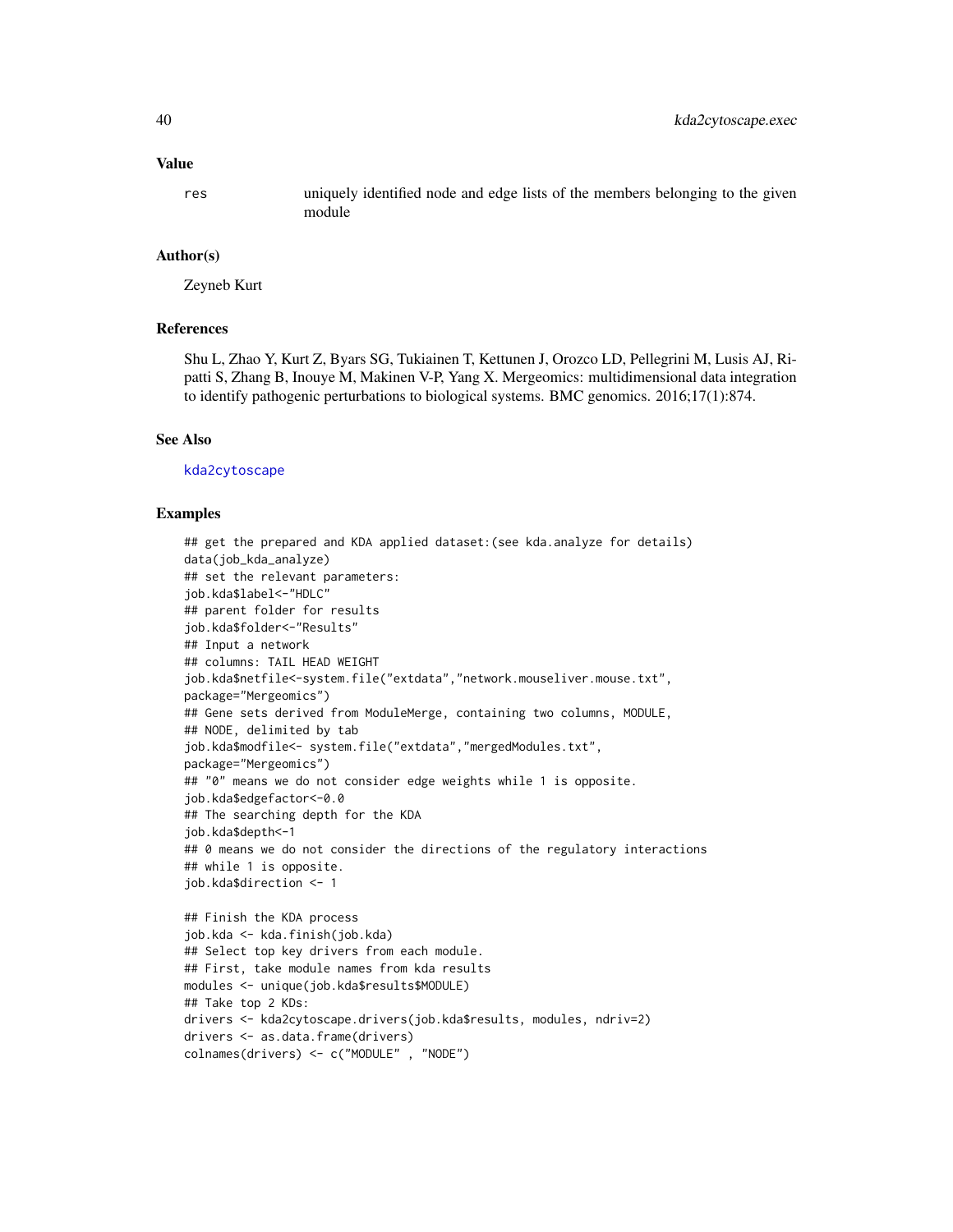```
mods <- unique(drivers$MODULE)
modnames <- job.kda$modules[mods]
modnames[which(mods == 0)] \leftarrow "NON.MODULE"palette <- kda2cytoscape.colormap(length(mods))
palette[,which(mods == 0)] <- c(90,90,90)
drivers$MODNAMES <- modnames[match(drivers$MODULE, mods)]
drivers$NODNAMES <- job.kda$graph$nodes[drivers$NODE]
for(i in 1:nrow(drivers))
drivers$COLOR[i] <- paste(palette[1, match(drivers$MODULE[i], mods)],
palette[2, match(drivers$MODULE[i], mods)],
palette[3, match(drivers$MODULE[i], mods)], sep=" ")
## Process each module separately. Just perform for the 1st module:
i \leq 1rows <- which(drivers$MODULE == mods[i])
if(length(rows) > 0)
tmp <- kda2cytoscape.exec(job.kda, drivers[rows,], mods, palette,
job.kda$depth)
## remove the results folder
unlink("Results", recursive = TRUE)
```
kda2cytoscape.identify

*Match identities with respect to given variable name*

# Description

kda2cytoscape.identify searches the given data list dat within the labels according to the specified attribute (variable name). It returns the matched rows. Hence, it finds identifier numbers for the searched data list dat.

# Usage

kda2cytoscape.identify(dat, varname, labels)

## Arguments

| dat     | node ID list whose symbols or names will be collected from network node name<br>(or symbol) list.                                                                                                                         |
|---------|---------------------------------------------------------------------------------------------------------------------------------------------------------------------------------------------------------------------------|
| varname | specifies that dat will be searched among labels according to which variable<br>(attribute). Here, gene symbols whose IDs are given, will be searched in the<br>causal network node list according to the NODE attribute. |
| labels  | the data list possibly including names or symbols corresponding to the given IDs<br>in the dat data list.                                                                                                                 |

# Value

| res |  | the matching rows of labels with the identifiers of given data list dat |
|-----|--|-------------------------------------------------------------------------|
|-----|--|-------------------------------------------------------------------------|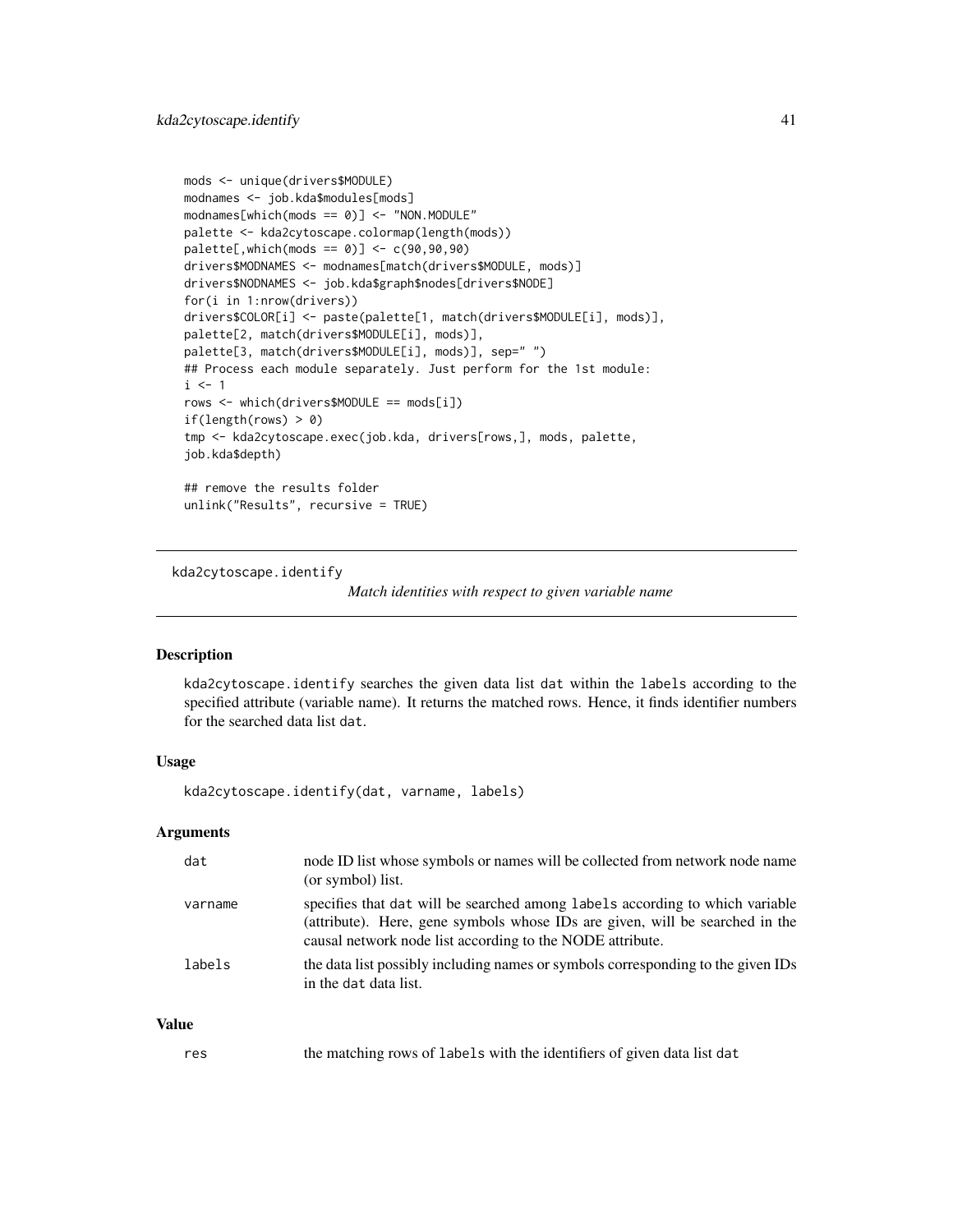## Author(s)

Zeyneb Kurt

# References

Shu L, Zhao Y, Kurt Z, Byars SG, Tukiainen T, Kettunen J, Orozco LD, Pellegrini M, Lusis AJ, Ripatti S, Zhang B, Inouye M, Makinen V-P, Yang X. Mergeomics: multidimensional data integration to identify pathogenic perturbations to biological systems. BMC genomics. 2016;17(1):874.

## See Also

[kda2cytoscape](#page-31-0)

## Examples

```
## Converts identities (either module names or gene names) to the indices
aa<- data.frame(MODULE=c("Mod1", "Mod1", "Mod2", "Mod2", "Mod3"),
NODE=c("GeneA", "GeneC", "GeneB", "GeneC", "GeneA"))
aa
bb <- kda2cytoscape.identify(aa, "MODULE", c("Mod1"))
bb
cc <- kda2cytoscape.identify(aa, "MODULE", c("Mod1", "Mod3"))
cc
dd <- kda2cytoscape.identify(aa, "NODE", c("GeneA"))
dd
```
<span id="page-41-0"></span>kda2himmeli *Generate input files for Himmeli*

# Description

kda2himmeli generates input files for Himmeli to visualize the graph and hubnets after the wKDA process finished. The network visualization is a streamlined depiction of the module enrichment in hub neighborhoods.

### Usage

kda2himmeli(job, modules = NULL, ndrivers = 5)

### Arguments

| job      | KDA result data list as returned by kda. finish |
|----------|-------------------------------------------------|
| modules  | array of module names to be visualized          |
| ndrivers | maximum number of drivers per module            |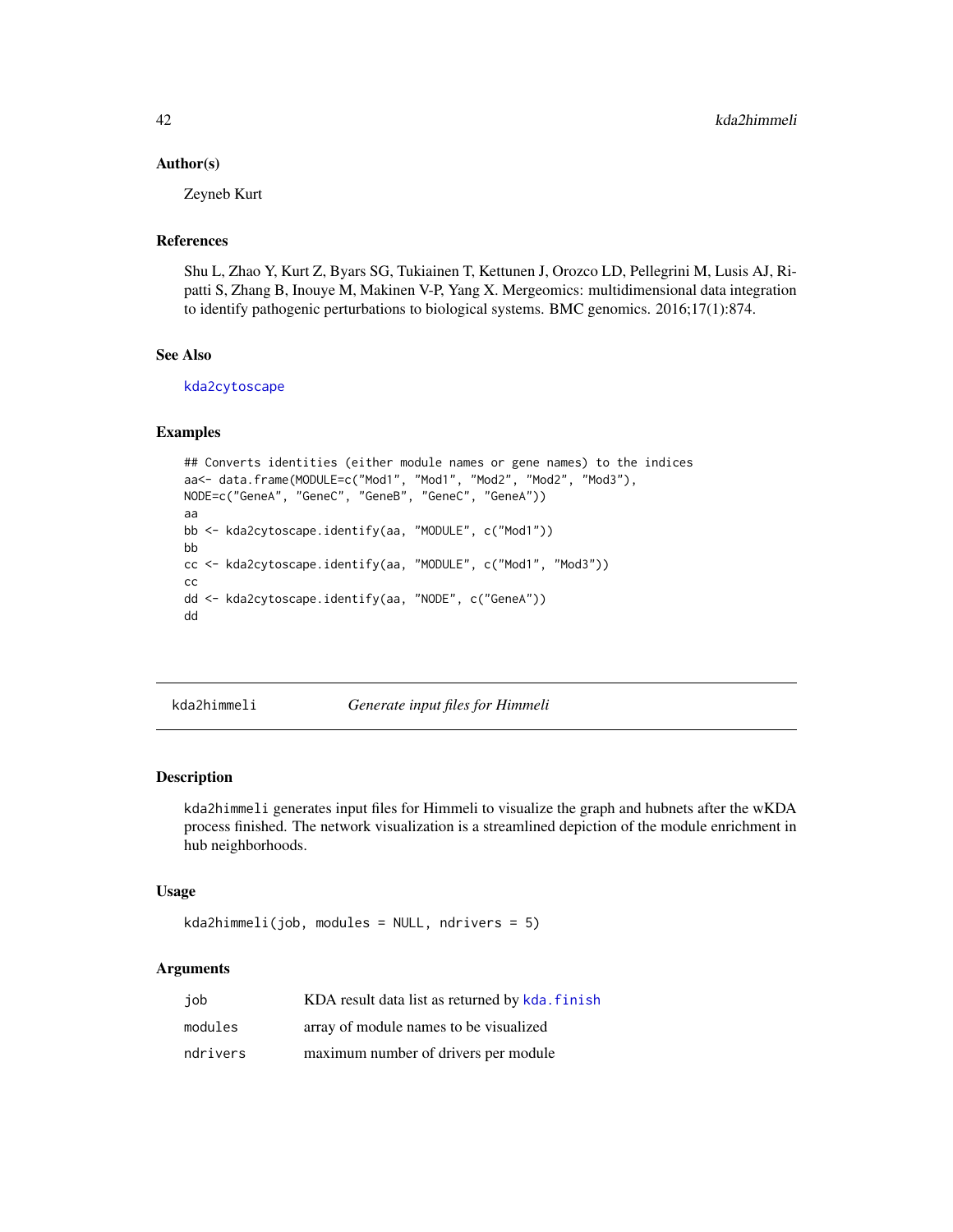#### kda2himmeli 43

### Details

[kda2himmeli](#page-41-0) first, selects top scoring key drivers for each module; then, assigns a colormap to modules, processes each module separately, finds key nodes' neighborhoods, and saves the edge and node lists of the modules to the specified output folder. Besides, it returns this configuration data to the user.

#### Value

job updated data list including the node and edge information of the modules converted to Himmeli format

### Author(s)

Ville-Petteri Makinen

# References

Shu L, Zhao Y, Kurt Z, Byars SG, Tukiainen T, Kettunen J, Orozco LD, Pellegrini M, Lusis AJ, Ripatti S, Zhang B, Inouye M, Makinen V-P, Yang X. Mergeomics: multidimensional data integration to identify pathogenic perturbations to biological systems. BMC genomics. 2016;17(1):874.

## See Also

[kda.analyze](#page-4-0), [kda.finish](#page-14-0)

```
## get the prepared and KDA applied dataset:(see kda.analyze for details)
data(job_kda_analyze)
## set the relevant parameters:
job.kda$label<-"HDLC"
## parent folder for results
job.kda$folder<-"Results"
## Input a network
## columns: TAIL HEAD WEIGHT
job.kda$netfile<-system.file("extdata","network.mouseliver.mouse.txt",
package="Mergeomics")
job.kda$nodfile <- system.file("extdata","msea2kda.nodes.txt",
package="Mergeomics")
## Gene sets derived from ModuleMerge, containing two columns, MODULE,
## NODE, delimited by tab
job.kda$modfile<- system.file("extdata","mergedModules.txt",
package="Mergeomics")
## "0" means we do not consider edge weights while 1 is opposite.
job.kda$edgefactor<-0.0
## The searching depth for the KDA
job.kda$depth<-1
## 0 means we do not consider the directions of the regulatory interactions
## while 1 is opposite.
job.kda$direction <- 1
```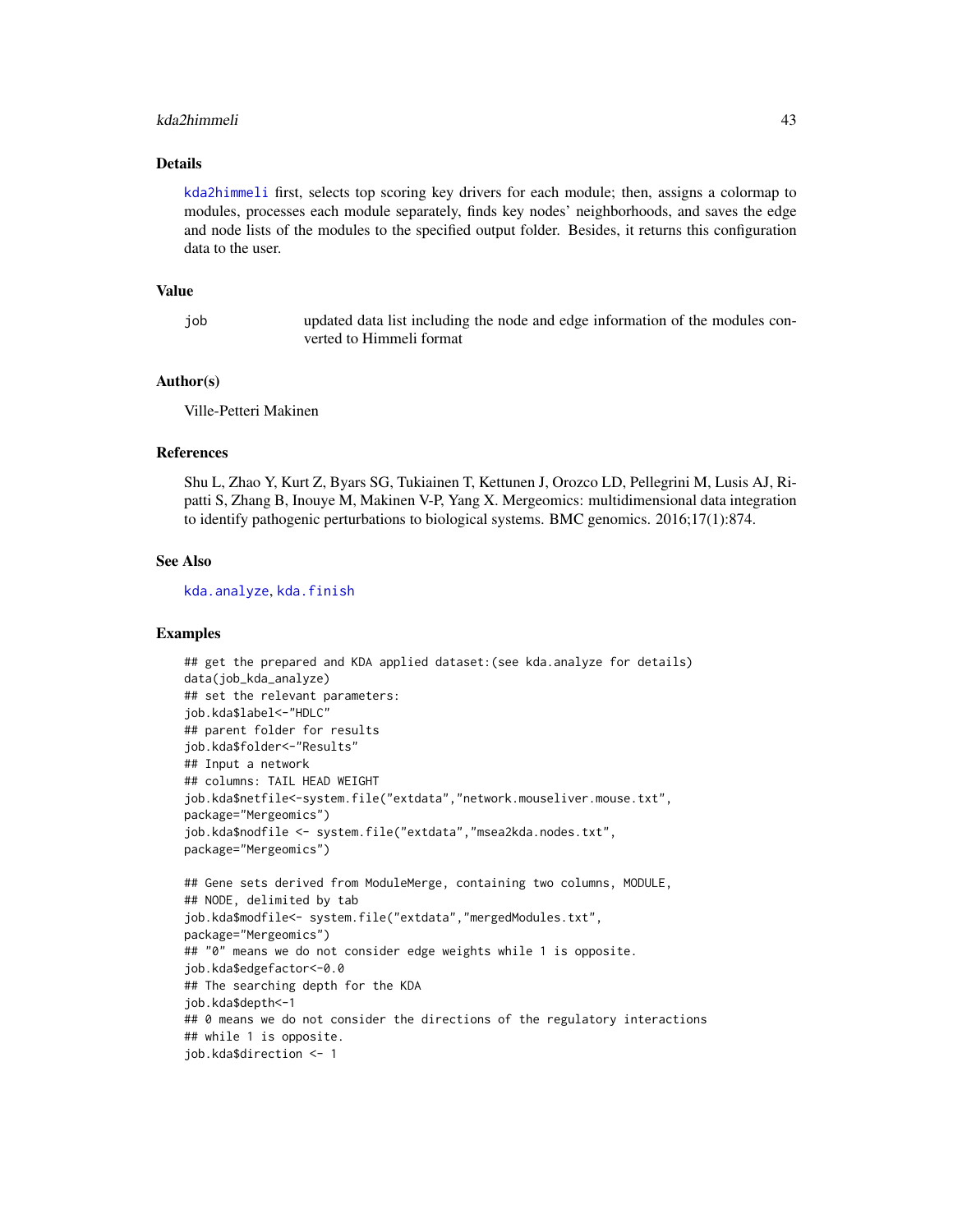```
## finish the KDA process
job.kda <- kda.finish(job.kda)
## prepare the cytoscape-ready files:
job.kda <- kda2himmeli(job.kda)
## remove the results folder
unlink("Results", recursive = TRUE)
```
kda2himmeli.colorize *Trace module memberships of genes*

### **Description**

kda2himmeli.colorize assigns color to each node of the given module. If a node belongs to more than one module, different colors will be assigned to that node, as each color representing one module (shared nodes are illustrated as pie charts in the graph).

## Usage

kda2himmeli.colorize(noddata, moddata, modpool, palette)

## Arguments

| noddata | node information of the entire graph                 |
|---------|------------------------------------------------------|
| moddata | module data including node (member gene) list        |
| modpool | unique module list including significant key drivers |
| palette | assigned unique color map for all modules            |

## Value

```
res data frame including the assigned color labels for the nodes of the given mod-
                 ule. If a node is concurrently member of many modules, many colors will be
                 assigned to that node (one color for each of these modules)
```
### Author(s)

Ville-Petteri Makinen

#### References

Shu L, Zhao Y, Kurt Z, Byars SG, Tukiainen T, Kettunen J, Orozco LD, Pellegrini M, Lusis AJ, Ripatti S, Zhang B, Inouye M, Makinen V-P, Yang X. Mergeomics: multidimensional data integration to identify pathogenic perturbations to biological systems. BMC genomics. 2016;17(1):874.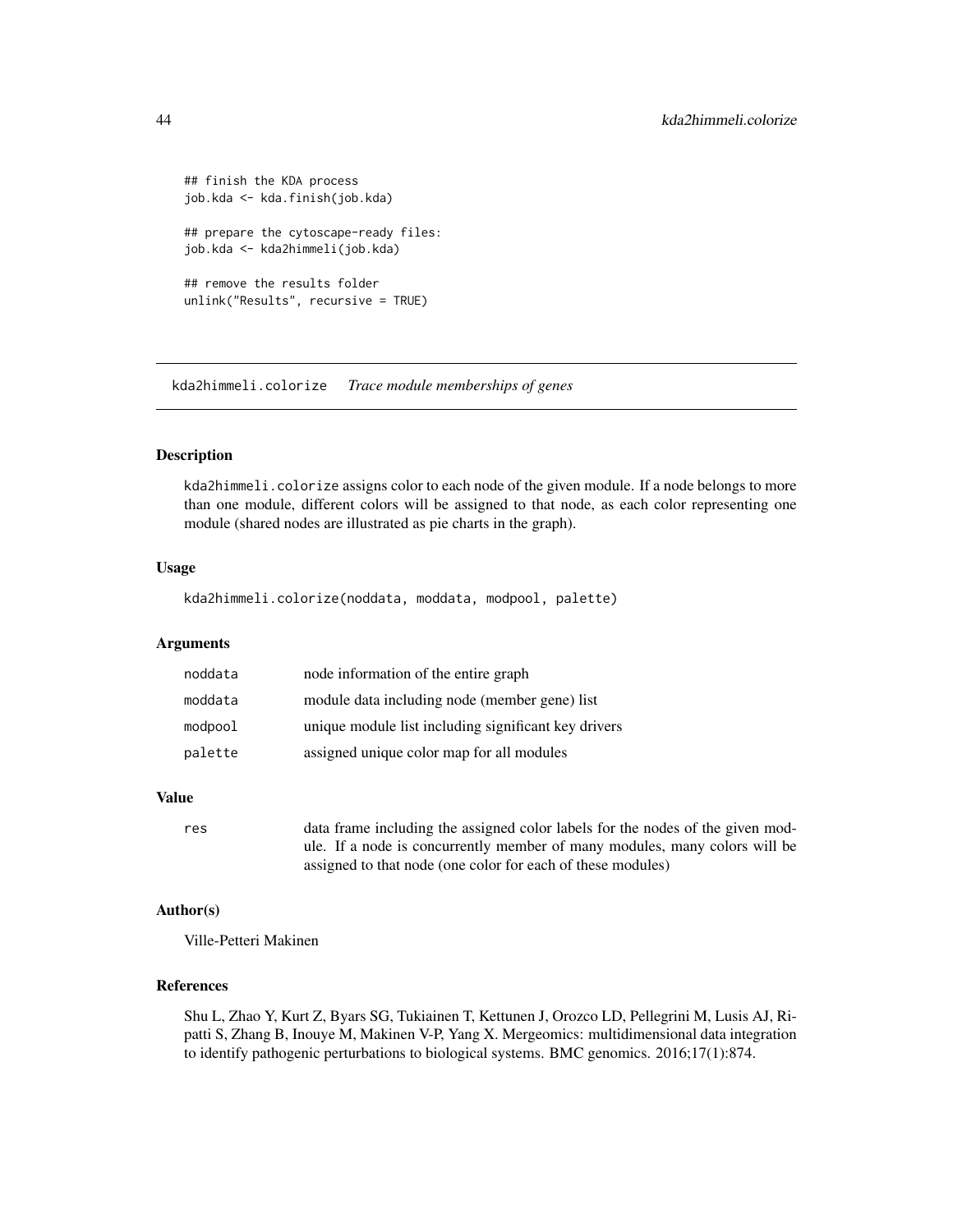# kda2himmeli.colormap 45

### See Also

[kda2himmeli](#page-41-0)

## Examples

```
## Trace module memberships for each KD
## If a KD is member of multiple modules, assign multiple colors to it
## Also consider the locus pval of the top locus of each KD (by valdata)
## We need to know data of all possible modules and all possible module ids
## to assign multiple colors(sectors) to a KD when needed
if(exists("valdata"))
cat("Marker pvalues will be used to determine node sizes
in the network illustration")
# noddata <- kda2himmeli.colorize(valdata, job.kda$moddata, modpool, palette)
```
kda2himmeli.colormap *Assign one color to each unique module*

### Description

kda2himmeli.colormap takes number of the modules and assigns a particular color to each module. Returns the color list (palette).

### Usage

```
kda2himmeli.colormap(ncolors)
```
### Arguments

ncolors number of the unique modules

## Value

palette color list: one color is assigned to each module

# Author(s)

Ville-Petteri Makinen

### References

Shu L, Zhao Y, Kurt Z, Byars SG, Tukiainen T, Kettunen J, Orozco LD, Pellegrini M, Lusis AJ, Ripatti S, Zhang B, Inouye M, Makinen V-P, Yang X. Mergeomics: multidimensional data integration to identify pathogenic perturbations to biological systems. BMC genomics. 2016;17(1):874.

# See Also

[kda2himmeli](#page-41-0)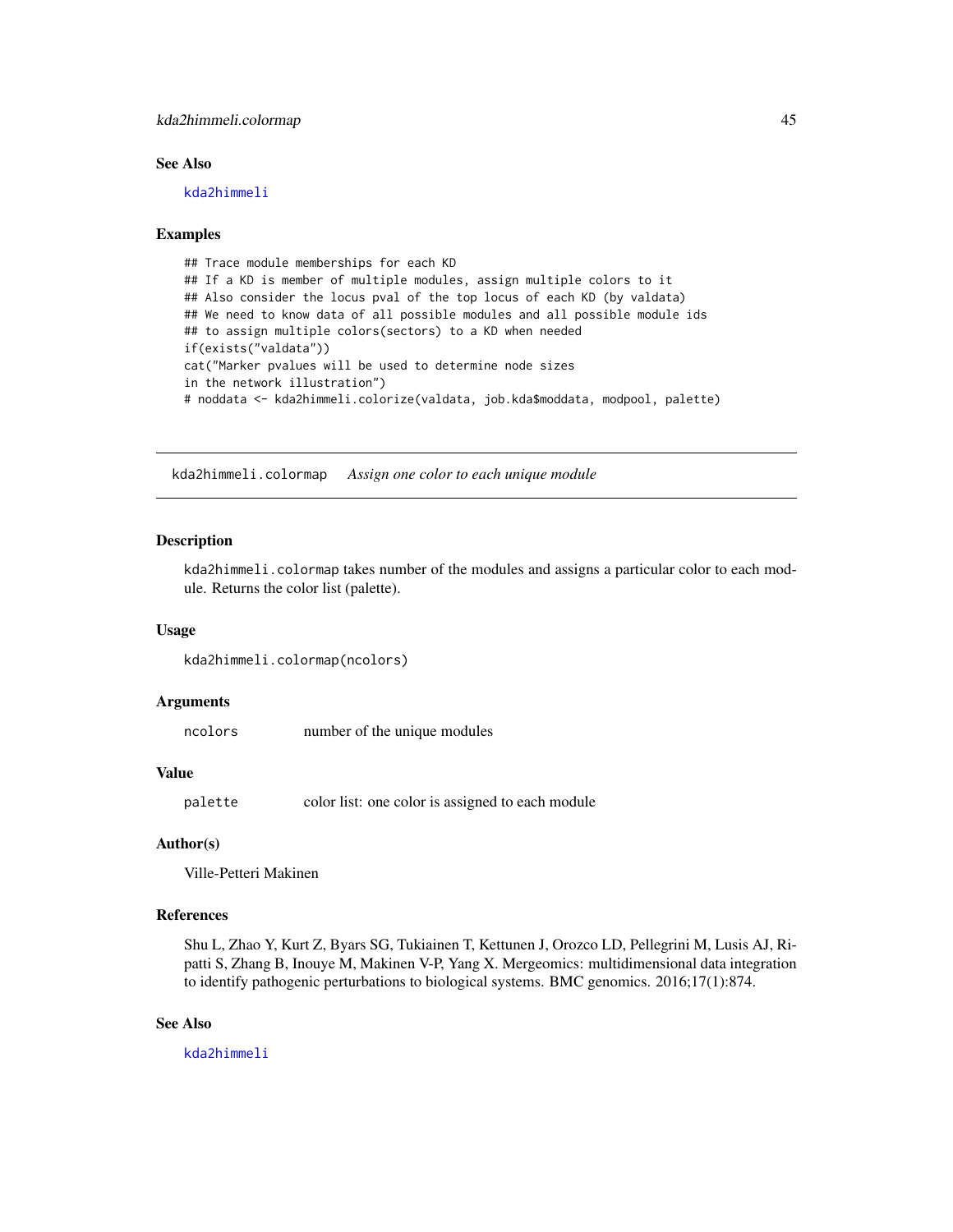### Examples

```
color.number = 5 ## let us assume we have 5 modules, assign 1 color to each:
palette <- kda2himmeli.colormap(color.number)
```
kda2himmeli.drivers *Select top key drivers for each module*

# Description

kda2himmeli.drivers finds maximally top ndriv key drivers for each module with respect to the significance level of the drivers.

# Usage

kda2himmeli.drivers(data, modules, ndriv)

### Arguments

| data    | data frame including information of the modules (key driver list, p-values, node<br>list, false discovery rates (fdr), and so on.) |
|---------|------------------------------------------------------------------------------------------------------------------------------------|
| modules | top scoring modules among KDA results                                                                                              |
| ndriv   | maximum number of drivers that can be chosen for per module                                                                        |

# Value

| data | top key drivers (maximally ndriv drivers for each module) for top modules (if |
|------|-------------------------------------------------------------------------------|
|      | module significance levels are given)                                         |

# Author(s)

Ville-Petteri Makinen

#### References

Shu L, Zhao Y, Kurt Z, Byars SG, Tukiainen T, Kettunen J, Orozco LD, Pellegrini M, Lusis AJ, Ripatti S, Zhang B, Inouye M, Makinen V-P, Yang X. Mergeomics: multidimensional data integration to identify pathogenic perturbations to biological systems. BMC genomics. 2016;17(1):874.

# See Also

[kda2himmeli](#page-41-0)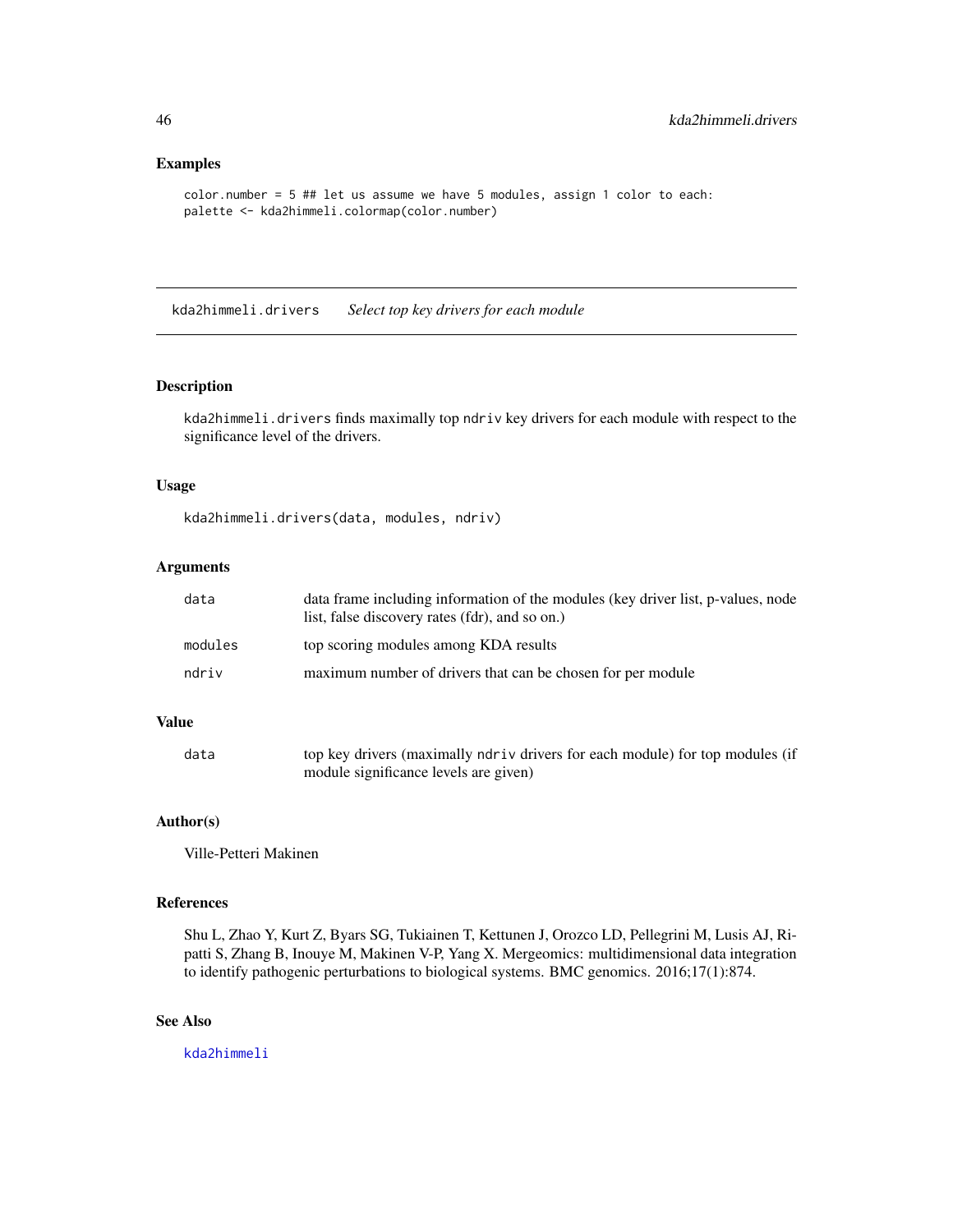# kda2himmeli.edges 47

### Examples

```
## get the prepared and KDA applied dataset:(see kda.analyze for details)
data(job_kda_analyze)
## set the relevant parameters:
job.kda$label<-"HDLC"
## parent folder for results
job.kda$folder<-"Results"
## Input a network
## columns: TAIL HEAD WEIGHT
job.kda$netfile<-system.file("extdata","network.mouseliver.mouse.txt",
package="Mergeomics")
## Gene sets derived from ModuleMerge, containing two columns, MODULE,
## NODE, delimited by tab
job.kda$modfile<- system.file("extdata","mergedModules.txt",
package="Mergeomics")
job.kda$nodfile <- system.file("extdata","msea2kda.nodes.txt",
package="Mergeomics")
## "0" means we do not consider edge weights while 1 is opposite.
job.kda$edgefactor<-0.0
## The searching depth for the KDA
job.kda$depth<-1
## 0 means we do not consider the directions of the regulatory interactions
## while 1 is opposite.
job.kda$direction <- 1
## Finish the KDA process
job.kda <- kda.finish(job.kda)
## Select top key drivers from each module.
## First, take module names from kda results
modules <- unique(job.kda$results$MODULE)
## Take top 2 KDs:
drivers <- kda2himmeli.drivers(job.kda$results, modules, ndriv=2)
## remove the results folder
unlink("Results", recursive = TRUE)
```
kda2himmeli.edges *Find edges of a given node with a specified depth*

#### Description

kda2himmeli.edges finds the sub-graph (node and edge lists) of a central node and its neighborhood at a particular search depth. The central node is a member of a module, which is defined at [kda2himmeli.exec](#page-48-0).

# Usage

```
kda2himmeli.edges(graph, center, depth, direction)
```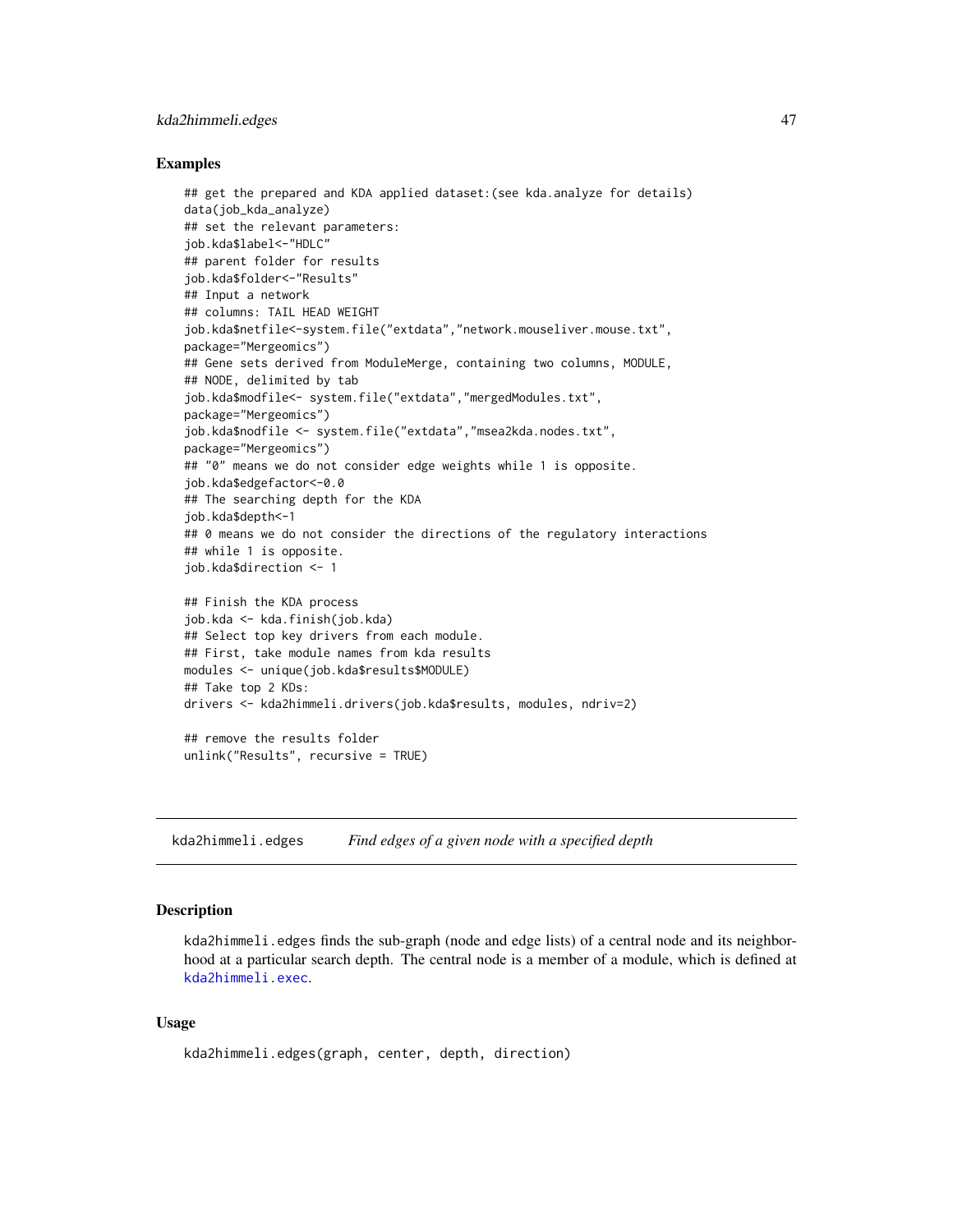### Arguments

| graph     | entire graph                                                                             |
|-----------|------------------------------------------------------------------------------------------|
| center    | the node, whose interactions with neighbors will be searched within graph.               |
| depth     | search depth for graph neighborhood                                                      |
| direction | edge direction. 0 for undirected, negative for downstream and positive for up-<br>stream |
| ue        |                                                                                          |

# Val

g the sub-graph including TAIL, HEAD, WEIGHT information of the central node, which belongs to the specified module.

# Author(s)

Ville-Petteri Makinen

### References

Shu L, Zhao Y, Kurt Z, Byars SG, Tukiainen T, Kettunen J, Orozco LD, Pellegrini M, Lusis AJ, Ripatti S, Zhang B, Inouye M, Makinen V-P, Yang X. Mergeomics: multidimensional data integration to identify pathogenic perturbations to biological systems. BMC genomics. 2016;17(1):874.

### See Also

[kda2himmeli](#page-41-0)

```
## get the prepared and KDA applied dataset:(see kda.analyze for details)
data(job_kda_analyze)
## set the relevant parameters:
job.kda$label<-"HDLC"
## parent folder for results
job.kda$folder<-"Results"
## Input a network
## columns: TAIL HEAD WEIGHT
job.kda$netfile<-system.file("extdata","network.mouseliver.mouse.txt",
package="Mergeomics")
## Gene sets derived from ModuleMerge, containing two columns, MODULE,
## NODE, delimited by tab
job.kda$modfile<- system.file("extdata","mergedModules.txt",
package="Mergeomics")
job.kda$nodfile <- system.file("extdata","msea2kda.nodes.txt",
package="Mergeomics")
## "0" means we do not consider edge weights while 1 is opposite.
job.kda$edgefactor<-0.0
## The searching depth for the KDA
job.kda$depth<-1
## 0 means we do not consider the directions of the regulatory interactions
## while 1 is opposite.
```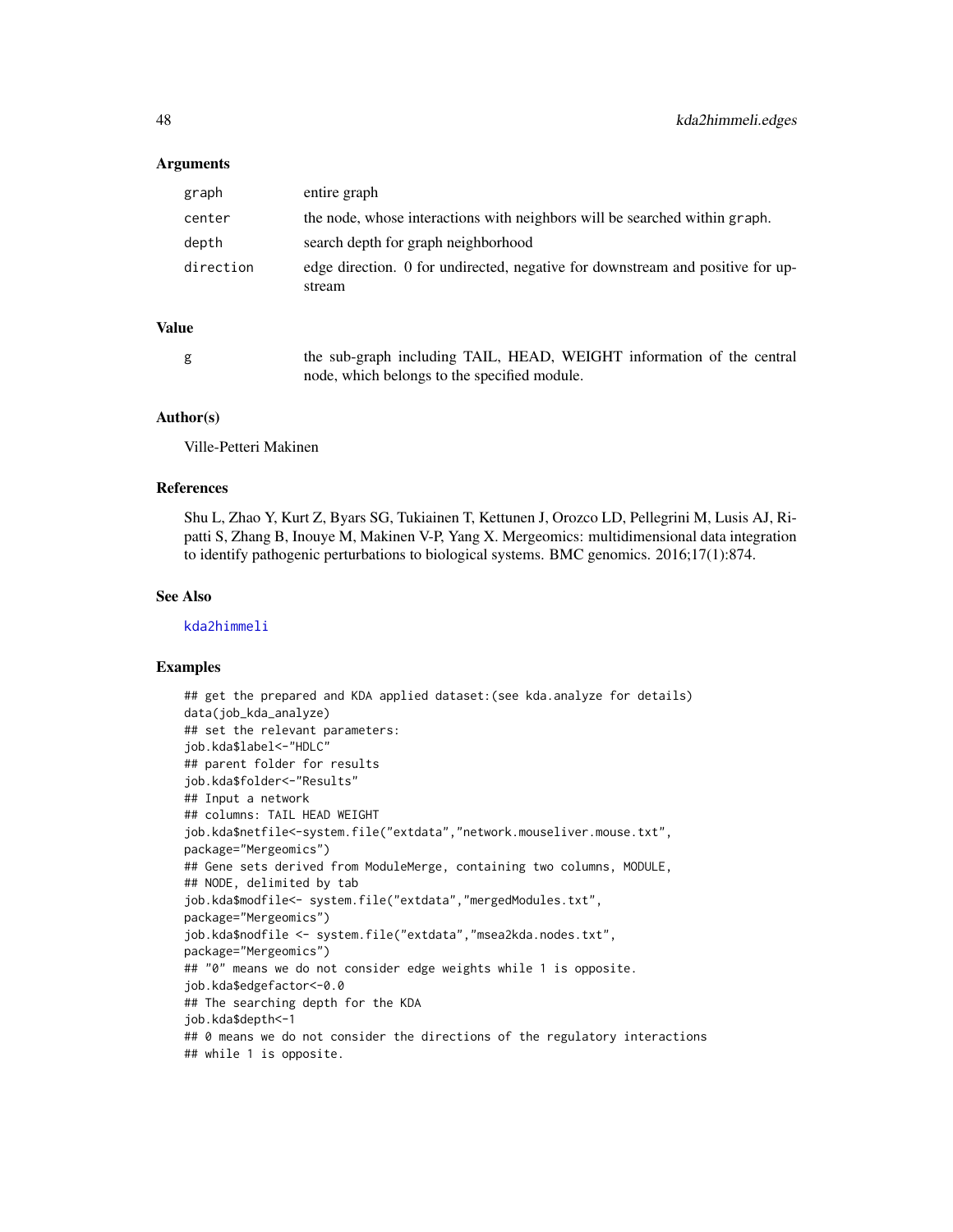# kda2himmeli.exec 49

```
job.kda$direction <- 1
## Finish the KDA process
job.kda <- kda.finish(job.kda)
## Select a center node to seek its neighbors in the graph:
edges.of.center.node <- kda2himmeli.edges(job.kda$graph, 1,
job.kda$depth, job.kda$direction)
## remove the results folder
unlink("Results", recursive = TRUE)
```
<span id="page-48-0"></span>kda2himmeli.exec *Evaluate each module separately for visualization*

# **Description**

kda2himmeli.exec deals with the modules individually; takes a particular amount of top key drivers of the given module in company with the top key driver lists and colormap of all modules; traces module memberships and produces colormap, it finds the edge and node lists for the top key drivers and their neighborhood for a given module.

## Usage

kda2himmeli.exec(job, valdata, drivers, modpool, palette)

### Arguments

| job     | data list including entire graph, nodes, modules information                                                                                                                        |
|---------|-------------------------------------------------------------------------------------------------------------------------------------------------------------------------------------|
| valdata | GWAS pvalues of top loci of the nodes - if this information is available, sizes of<br>the nodes in the figure will be correlated with the p-value of the top loci of the<br>nodes - |
| drivers | top key drivers of the specified module                                                                                                                                             |
| modpool | unique key driver list for all modules                                                                                                                                              |
| palette | assigned unique color map for all modules                                                                                                                                           |
|         |                                                                                                                                                                                     |

## Value

```
res uniquely identified node and edge lists of the members belonging to the given
               module
```
#### Author(s)

Ville-Petteri Makinen

# References

Shu L, Zhao Y, Kurt Z, Byars SG, Tukiainen T, Kettunen J, Orozco LD, Pellegrini M, Lusis AJ, Ripatti S, Zhang B, Inouye M, Makinen V-P, Yang X. Mergeomics: multidimensional data integration to identify pathogenic perturbations to biological systems. BMC genomics. 2016;17(1):874.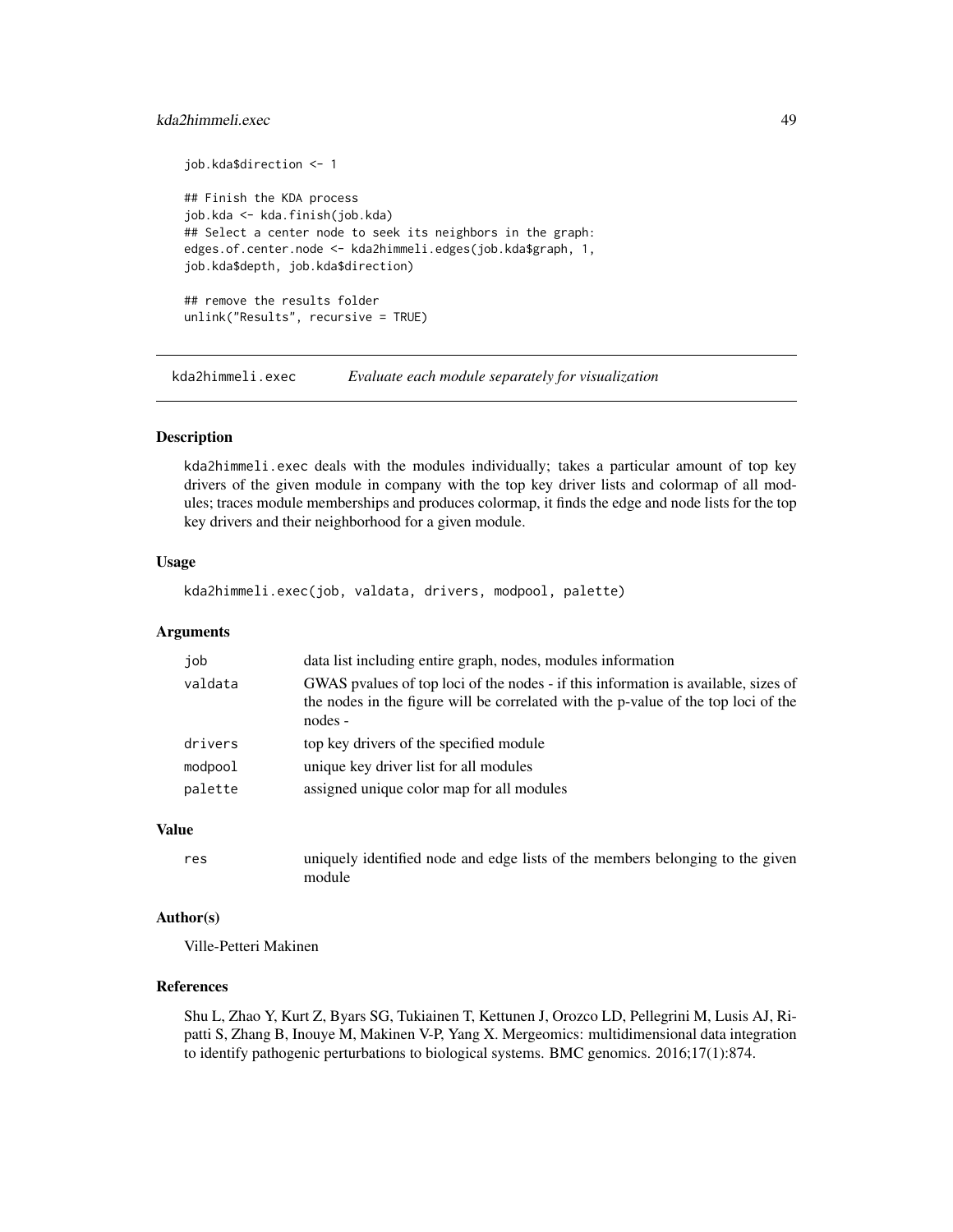### See Also

[kda2himmeli](#page-41-0)

# Examples

```
## get the prepared and KDA applied dataset:(see kda.analyze for details)
data(job_kda_analyze)
## set the relevant parameters:
job.kda$label<-"HDLC"
## parent folder for results
job.kda$folder<-"Results"
## Input a network
## columns: TAIL HEAD WEIGHT
job.kda$netfile<-system.file("extdata","network.mouseliver.mouse.txt",
package="Mergeomics")
## Gene sets derived from ModuleMerge, containing two columns, MODULE,
## NODE, delimited by tab
job.kda$modfile<- system.file("extdata","mergedModules.txt",
package="Mergeomics")
job.kda$nodfile <- system.file("extdata","msea2kda.nodes.txt",
package="Mergeomics")
## "0" means we do not consider edge weights while 1 is opposite.
job.kda$edgefactor<-0.0
## The searching depth for the KDA
job.kda$depth<-1
## 0 means we do not consider the directions of the regulatory interactions
## while 1 is opposite.
job.kda$direction <- 1
## Finish the KDA process
job.kda <- kda.finish(job.kda)
## Get valdata including marker pvals
valdata <- tool.read(job.kda$nodfile)
z <- as.double(valdata$VALUE)
z \leftarrow (z/quantile(z, 0.95) + rank(z)/length(z))valdata$SIZE <- pmin(4.0, z)
## Select subset of genes.
valdata <- kda2himmeli.identify(valdata, "NODE", job.kda$graph$nodes)
## Select top key drivers from each module.
## First, take module names from kda results
modules <- unique(job.kda$results$MODULE)
## Take top 2 KDs:
drivers <- kda2himmeli.drivers(job.kda$results, modules, ndriv=2)
drivers <- as.data.frame(drivers)
colnames(drivers) <- c("MODULE" , "NODE")
mods <- unique(drivers$MODULE)
modnames <- job.kda$modules[mods]
```
 $modnames[which(mods == 0)] \leftarrow "NON.MODULE"$ palette <- kda2himmeli.colormap(length(mods))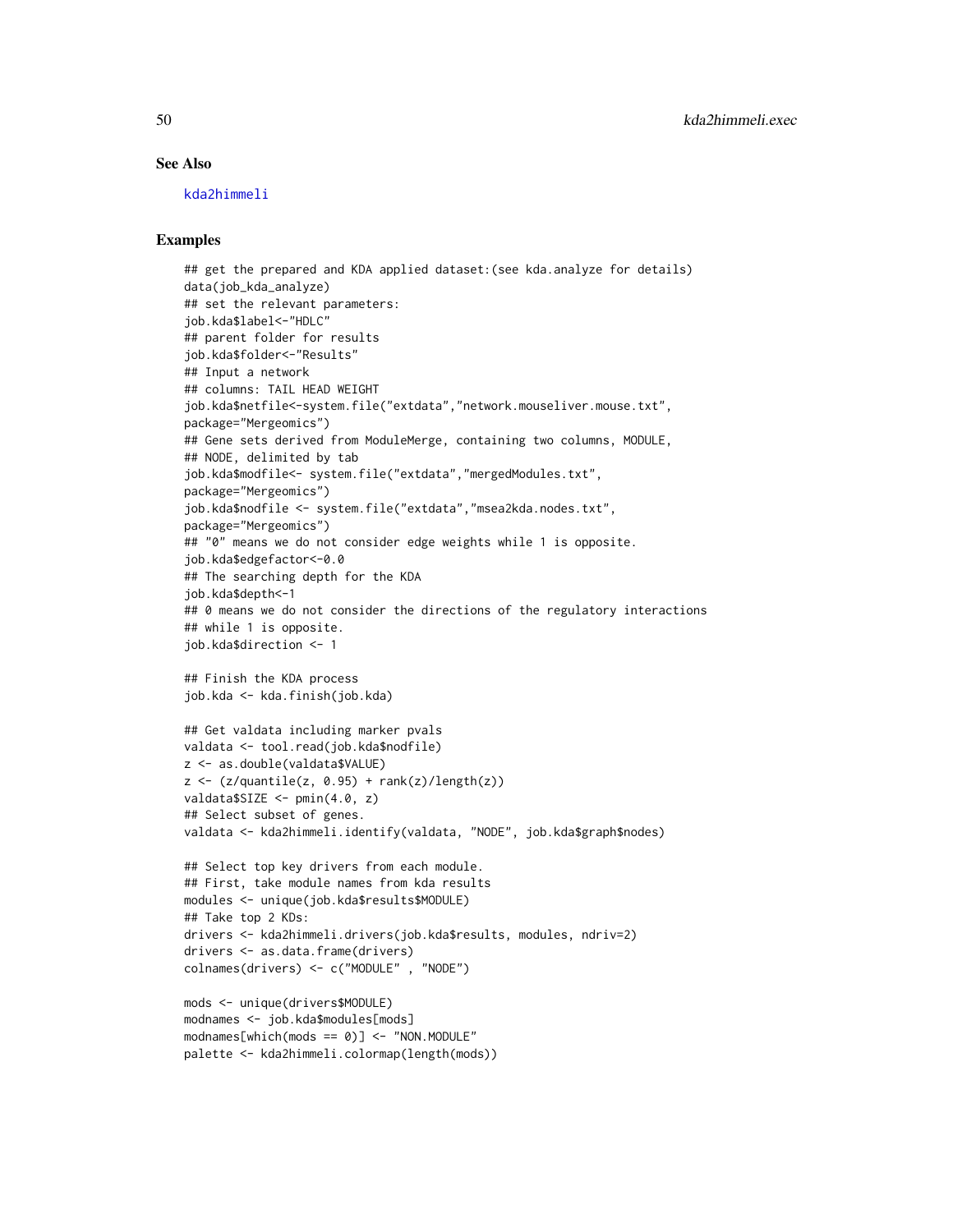```
palette[, which (mods == 0)] < -c(90, 90, 90)drivers$MODNAMES <- modnames[match(drivers$MODULE, mods)]
drivers$NODNAMES <- job.kda$graph$nodes[drivers$NODE]
for(i in 1:nrow(drivers))
drivers$COLOR[i] <- paste(palette[1, match(drivers$MODULE[i], mods)],
palette[2, match(drivers$MODULE[i], mods)],
palette[3, match(drivers$MODULE[i], mods)], collapse=" ")
## Process each module separately. Just perform for the 1st module:
i \leq 1rows <- which(drivers$MODULE == mods[i])
if(length(rows) > 0)
tmp <- kda2himmeli.exec(job.kda, valdata, drivers[rows,], mods, palette)
## remove the results folder
unlink("Results", recursive = TRUE)
```
kda2himmeli.identify *Match identities with respect to given variable name*

### **Description**

kda2himmeli.identify searches the given data list dat within the labels according to the specified attribute (variable name). It returns the matched rows. Hence, it finds identifier numbers for the searched data list dat.

# Usage

kda2himmeli.identify(dat, varname, labels)

# Arguments

| dat     | node ID list whose symbols or names will be collected from network node name<br>(or symbol) list.                                                                                                                         |
|---------|---------------------------------------------------------------------------------------------------------------------------------------------------------------------------------------------------------------------------|
| varname | specifies that dat will be searched among labels according to which variable<br>(attribute). Here, gene symbols whose IDs are given, will be searched in the<br>causal network node list according to the NODE attribute. |
| labels  | the data list possibly including names or symbols corresponding to the given IDs<br>in the dat data list.                                                                                                                 |

# Value

res the matching labels or names of labels with the IDs of dat list

# Author(s)

Ville-Petteri Makinen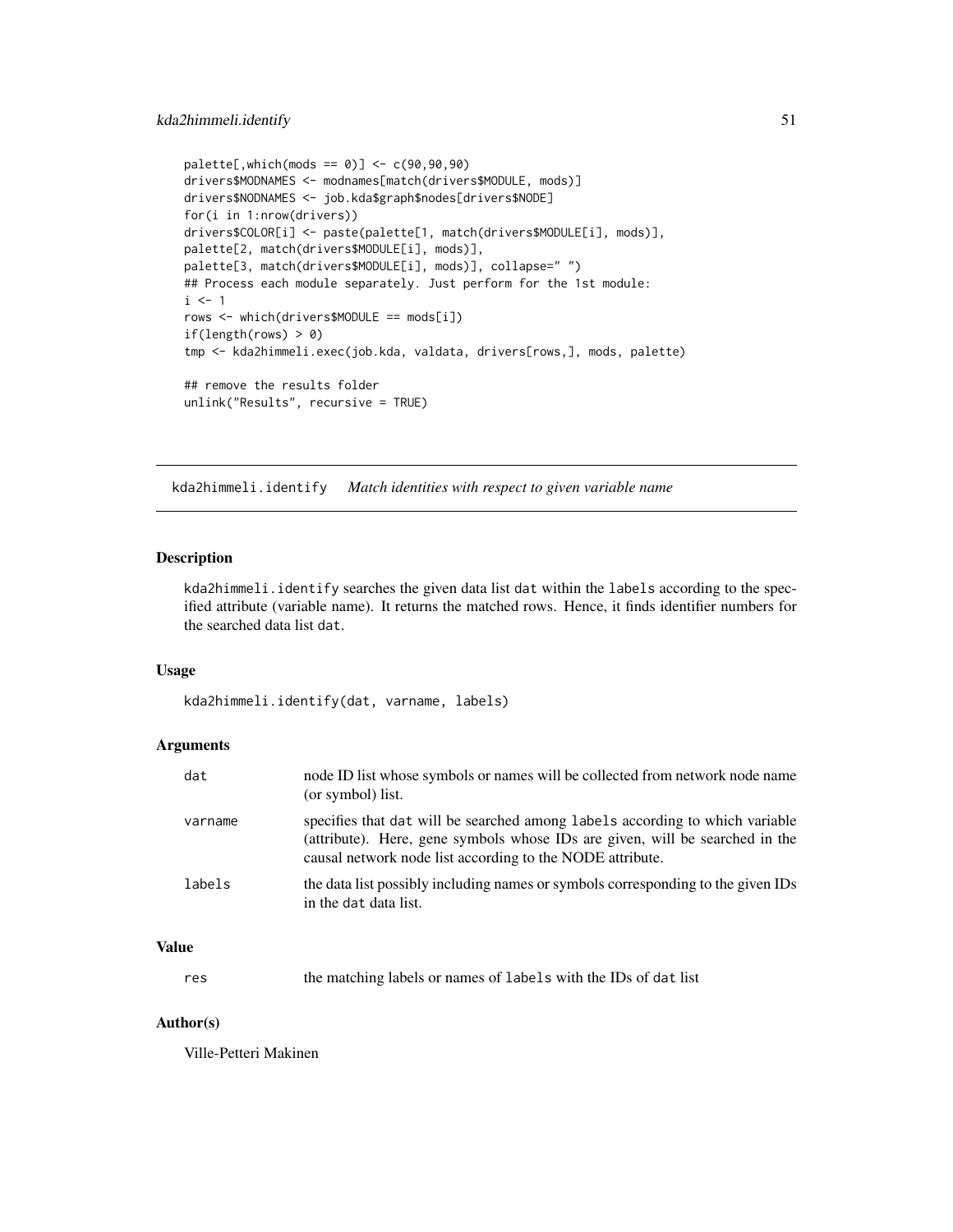## References

Shu L, Zhao Y, Kurt Z, Byars SG, Tukiainen T, Kettunen J, Orozco LD, Pellegrini M, Lusis AJ, Ripatti S, Zhang B, Inouye M, Makinen V-P, Yang X. Mergeomics: multidimensional data integration to identify pathogenic perturbations to biological systems. BMC genomics. 2016;17(1):874.

# See Also

[kda2himmeli](#page-41-0)

## Examples

```
## Converts identities (either module names or gene names) to the indices
aa<- data.frame(MODULE=c("Mod1", "Mod1", "Mod2", "Mod2", "Mod3"),
NODE=c("GeneA", "GeneC", "GeneB", "GeneC", "GeneA"))
aa
bb <- kda2himmeli.identify(aa, "MODULE", c("Mod1"))
bb
cc <- kda2himmeli.identify(aa, "MODULE", c("Mod1", "Mod3"))
cc
dd <- kda2himmeli.identify(aa, "NODE", c("GeneA"))
dd
```
<span id="page-51-0"></span>MSEA.KDA.onestep *Run MSEA and/or KDA in one step*

# Description

[MSEA.KDA.onestep](#page-51-0) performs Marker Set Enrichment Analysis (MSEA) and/or Key Driver Anlaysis (KDA) processes in one step.

## Usage

```
MSEA.KDA.onestep(plan, apply.MSEA=TRUE, apply.KDA=FALSE,
maxoverlap.genesets=0.33, symbol.transfer.needed=FALSE,
sym.from=c("HUMAN", "MOUSE"), sym.to=c("HUMAN", "MOUSE"))
```
# Arguments

| plan | a data list including file and parameter settings for MSEA and/or KDA pro-<br>cesses:                                                                                                                                                                                                                                              |
|------|------------------------------------------------------------------------------------------------------------------------------------------------------------------------------------------------------------------------------------------------------------------------------------------------------------------------------------|
|      | label: unique identifier for the analysis<br>folder: output folder for results<br>modfile: path to module file (cols: MODULE GENE)<br>genfile: path to gene file (cols: GENE LOCUS) (MSEA-specific)<br>marfile: path to marker file (cols: MARKER VALUE) (MSEA-specific)<br>inffile: path to module info file (cols: MODULE DESCR) |
|      | seed: seed for random number generator                                                                                                                                                                                                                                                                                             |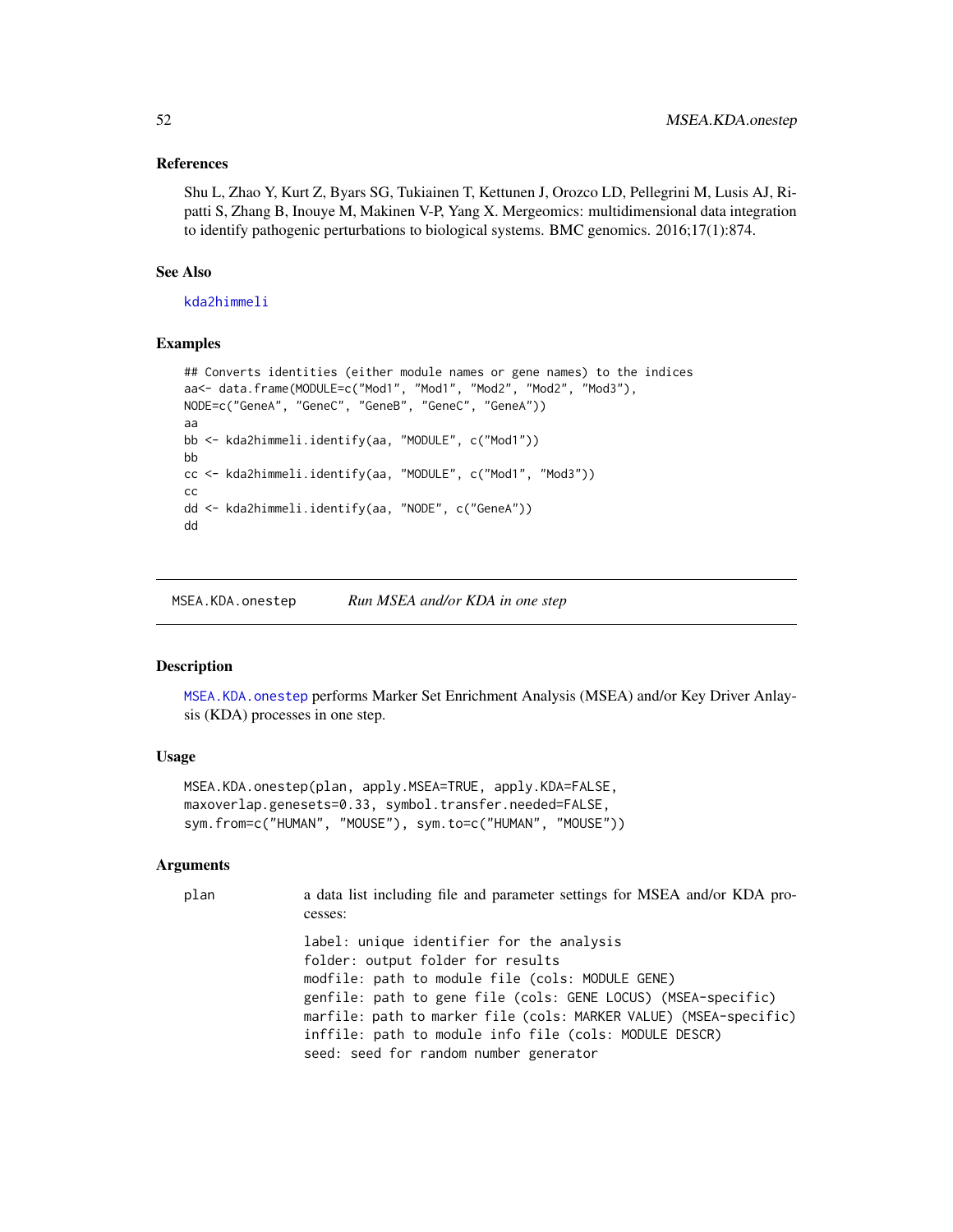|                        | permtype: gene for gene-level, locus for marker-level<br>nperm: max number of random permutations<br>mingenes: min number of genes per module (after merging)<br>maxgenes: max number of genes per module<br>quantiles: cutoffs for test statistic<br>maxoverlap: max overlap allowed between genes<br>netfile: path to network file (TAIL HEAD WEIGHT) (KDA-specific) |
|------------------------|------------------------------------------------------------------------------------------------------------------------------------------------------------------------------------------------------------------------------------------------------------------------------------------------------------------------------------------------------------------------|
| apply.MSEA             | determines whether MSEA will be performed to the given set. Default value is<br>TRUE.                                                                                                                                                                                                                                                                                  |
| apply.KDA              | determines whether KDA will be performed to the given set. Default value is<br>FALSE.                                                                                                                                                                                                                                                                                  |
| maxoverlap.genesets    |                                                                                                                                                                                                                                                                                                                                                                        |
|                        | maximum overlapping ratio for the genesets. This is applicable if KDA is per-<br>formed following the MSEA process in one-step running. Default value is 0.33.                                                                                                                                                                                                         |
| symbol.transfer.needed |                                                                                                                                                                                                                                                                                                                                                                        |
|                        | determines whether gene symbols in the gene sets are needed to be transformed<br>between different species. Default value is FALSE.                                                                                                                                                                                                                                    |
| sym.from               | defines the species, whose gene symbols will be converted to the gene symbols<br>of sym. to species. It can be either HUMAN or MOUSE. It is applicable if<br>symbol.transfer.needed is TRUE.                                                                                                                                                                           |
| sym.to                 | defines the species, whose gene symbols will be converted from the gene sym-<br>bols of sym. from species. It can be either HUMAN or MOUSE. It is applicable<br>if symbol.transfer.needed is TRUE.                                                                                                                                                                     |

### Details

[MSEA.KDA.onestep](#page-51-0) performs MSEA and/or KDA operations in one built-in function. Users can run both MSEA and KDA sequentially, or they can run either MSEA or KDA in one step with the same function. If MSEA and KDA will be applied sequentially, significantly enriched gene sets (having FDR < 0.25), coming from MSEA results, will be merged if their overlapping ratios are larger than a given threshold, i.e. maxoverlap.genesets, to proceed the next step with relatively indepent gene sets. Then, KDA is applied to this relatively independent gene sets.

#### Value

plan the updated data frame after performing MSEA and/or KDA. If MSEA is performed, results will include standard MSEA results (see [ssea.analyze](#page-53-0) for details); if KDA is applied, results will include standard KDA results (see [kda.analyze](#page-4-0) for details).

# Author(s)

Zeyneb Kurt

# References

Shu L, Zhao Y, Kurt Z, Byars SG, Tukiainen T, Kettunen J, Orozco LD, Pellegrini M, Lusis AJ, Ripatti S, Zhang B, Inouye M, Makinen V-P, Yang X. Mergeomics: multidimensional data integration to identify pathogenic perturbations to biological systems. BMC genomics. 2016;17(1):874.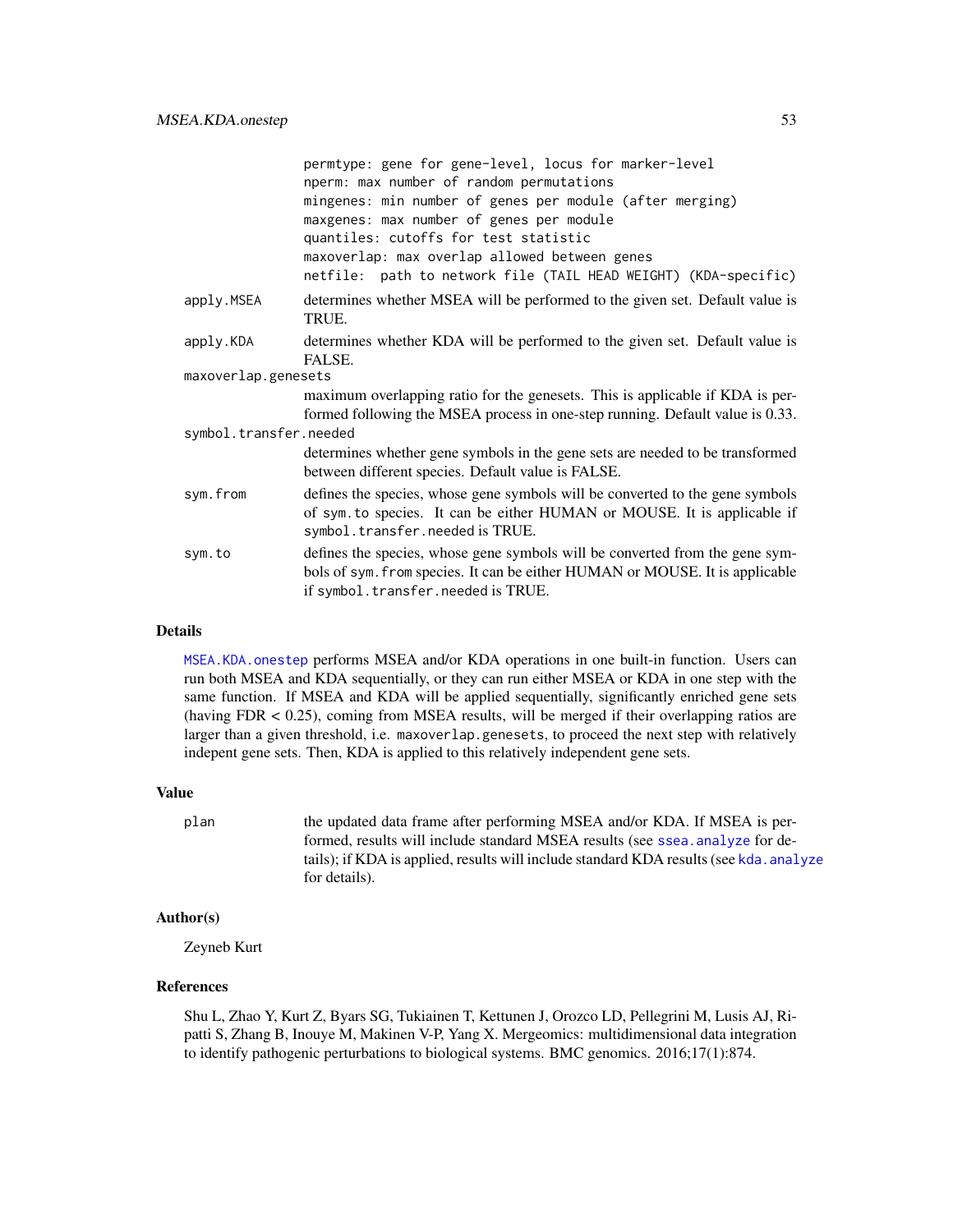# See Also

[ssea.analyze](#page-53-0), [kda.analyze](#page-4-0)

# Examples

```
plan <- list()
plan$label <- "hdlc"
plan$folder <- "Results"
plan$genfile <- system.file("extdata",
"genes.hdlc_040kb_ld70.human_eliminated.txt", package="Mergeomics")
plan$marfile <- system.file("extdata",
"marker.hdlc_040kb_ld70.human_eliminated.txt", package="Mergeomics")
plan$modfile <- system.file("extdata",
"modules.mousecoexpr.liver.human.txt", package="Mergeomics")
plan$inffile <- system.file("extdata",
"coexpr.info.txt", package="Mergeomics")
plan$nperm <- 100 ## default value is 20000
plan <- MSEA.KDA.onestep(plan, apply.MSEA=TRUE)
```
<span id="page-53-0"></span>ssea.analyze *Marker set enrichment analysis (MSEA)*

#### **Description**

ssea. analyze finds the enrichment of the pathways or co-expression modules by a marker set (e.g. associated risk variants -loci- of a relevant disease). Association study by mapping markers (e.g. SNPs) to genes (e.g. via expression QTLs). Enrichment P-values obtained by the MSEA denote the degree of enrichment of significantly disease-associated (high ranking) markers (e.g. eSNPs) within these pathways when compared to the null distribution of expected uniform distribution of all ranks of the markers. MSEA is performed with either gene-level or marker-level permutations based on Gaussian distribution.

### Usage

```
ssea.analyze(job, trim_start, trim_end)
```
# Arguments

| job        | the data list including fields: seed for random number generator (job\$seed)<br>(to obtain the same results from permutation when the same input set is given),<br>random permutation level (job\$permtype) (either gene- or marker-level), max-<br>imum number of permutations (job\$nperm) for the permutation test, and the |
|------------|--------------------------------------------------------------------------------------------------------------------------------------------------------------------------------------------------------------------------------------------------------------------------------------------------------------------------------|
|            | database that uses indexed identities for modules, genes, and markers (e.g. loci)<br>(iob\$database).                                                                                                                                                                                                                          |
| trim start | percentile taken from the beginning for trimming away a defined proportion of<br>genes with significant trait association to avoid signal inflation of null back-                                                                                                                                                              |

ground in gene permutation. Default value is 0.002.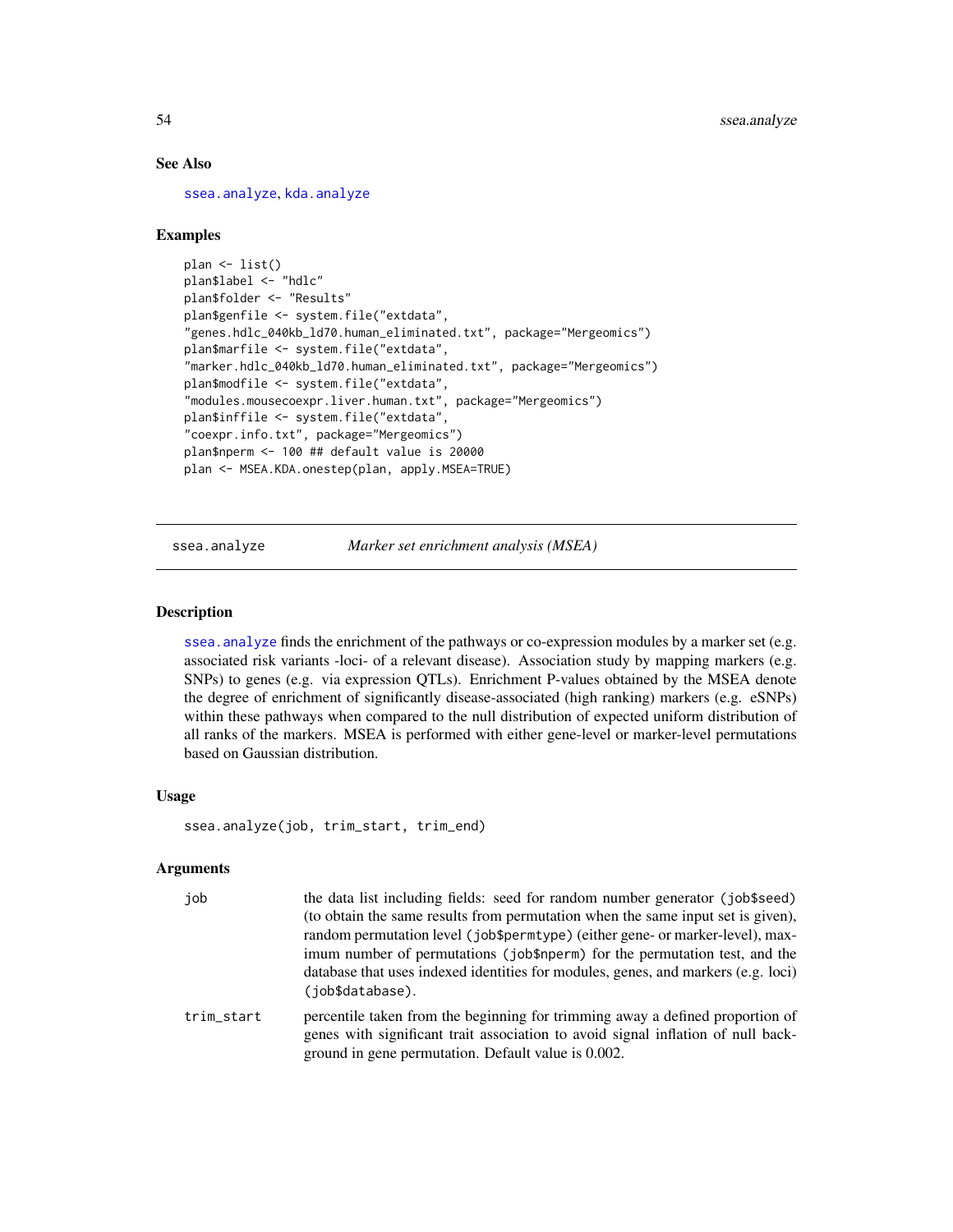#### ssea.analyze 55

trim\_end percentile taken from the ending point for trimming away a defined proportion of genes with significant trait association to avoid signal inflation of null background in gene permutation. Default value is 0.998.

# **Details**

[ssea.analyze](#page-53-0) associates the gene sets (pathways or co-expression modules) with relevant disease (e.g. Coronary Artery Disease) association data by mapping markers (e.g. SNPs) to genes (e.g. via expression QTLs). It performs the MSEA by using observed and estimated enrichment scores. First, the observed enrichment scores of the pathways by markers (e.g. loci) are calculated. Then, a Gaussian distribution based simulation is performed, by using the statistics of the observed scores (mean, std.dev., etc.), to obtain the estimated enrichment scores, enrichment frequencies, and other statistics e.g. p-values for the pathways. ssea.analyze trims away a defined proportion of genes with significant trait association to avoid signal inflation of null background in gene permutation by using trim\_start and trim\_end.

#### Value

job the updated data frame including results: indexed module identity, enrichment P-values, raw frequencies (raw frequency of a gene set defines the number of the estimated enrichment scores that are larger than this gene set's enrichment score under the null distribution based on Gaussian function)

#### Author(s)

.

Ville-Petteri Makinen

# References

Shu L, Zhao Y, Kurt Z, Byars SG, Tukiainen T, Kettunen J, Orozco LD, Pellegrini M, Lusis AJ, Ripatti S, Zhang B, Inouye M, Makinen V-P, Yang X. Mergeomics: multidimensional data integration to identify pathogenic perturbations to biological systems. BMC genomics. 2016;17(1):874.

#### See Also

[ssea.control](#page-66-0), [ssea.finish](#page-68-0), [ssea.prepare](#page-78-0), [ssea.start](#page-84-0), [ssea2kda](#page-92-0)

```
job.msea <- list()
job.msea$label <- "hdlc"
job.msea$folder <- "Results"
job.msea$genfile <- system.file("extdata",
"genes.hdlc_040kb_ld70.human_eliminated.txt", package="Mergeomics")
job.msea$marfile <- system.file("extdata",
"marker.hdlc_040kb_ld70.human_eliminated.txt", package="Mergeomics")
job.msea$modfile <- system.file("extdata",
"modules.mousecoexpr.liver.human.txt", package="Mergeomics")
job.msea$inffile <- system.file("extdata",
```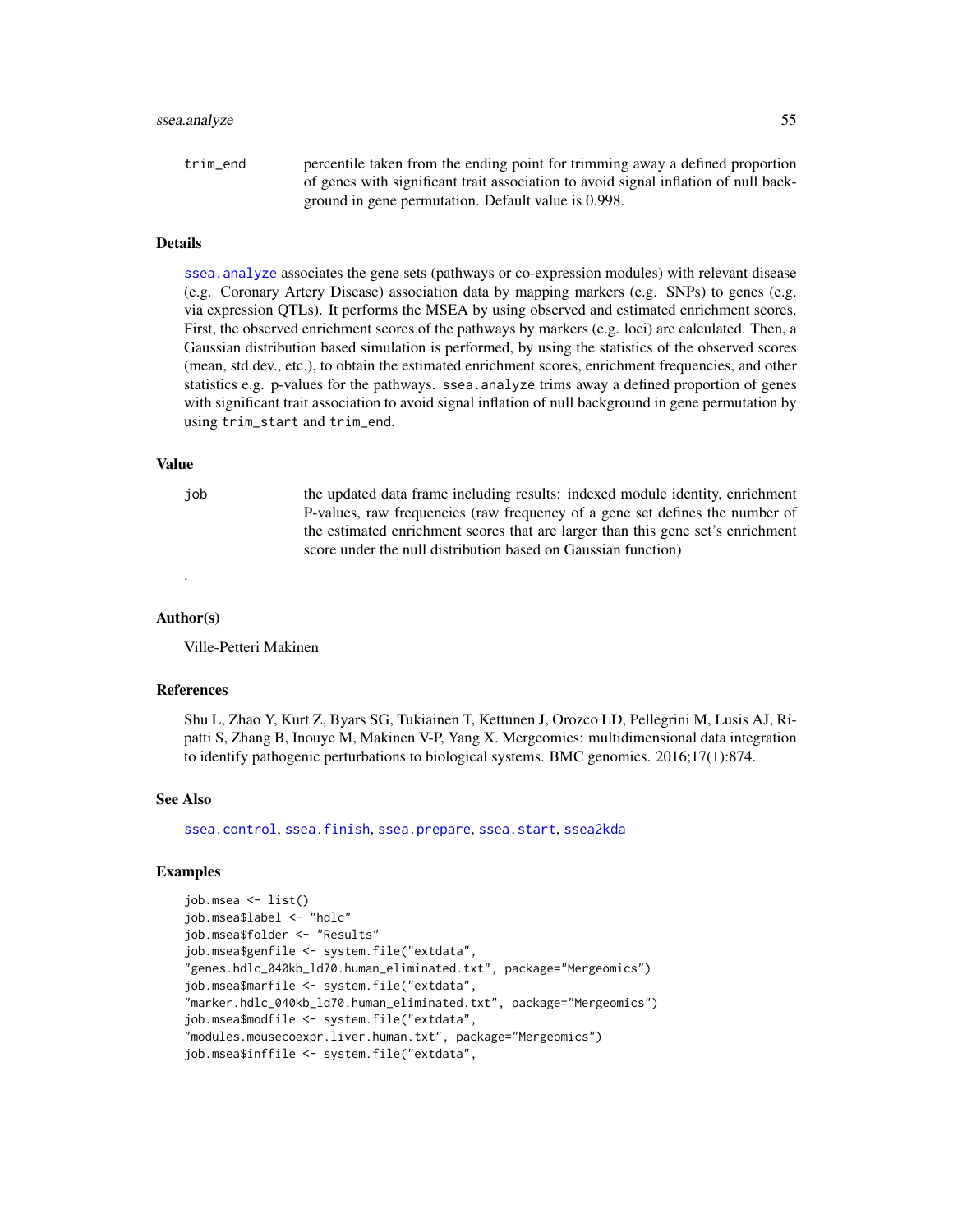```
"coexpr.info.txt", package="Mergeomics")
job.msea$nperm <- 100 ## default value is 20000
## ssea.start() process takes long time while merging the genes sharing high
## amounts of markers (e.g. loci). it is performed with full module list in
## the vignettes. Here, we used a very subset of the module list (1st 10 mods
## from the original module file) and we collected the corresponding genes
## and markers belonging to these modules:
moddata <- tool.read(job.msea$modfile)
gendata <- tool.read(job.msea$genfile)
mardata <- tool.read(job.msea$marfile)
mod.names <- unique(moddata$MODULE)[1:min(length(unique(moddata$MODULE)),
10)]
moddata <- moddata[which(!is.na(match(moddata$MODULE, mod.names))),]
gendata <- gendata[which(!is.na(match(gendata$GENE,
unique(moddata$GENE)))),]
mardata <- mardata[which(!is.na(match(mardata$MARKER,
unique(gendata$MARKER)))),]
## save this to a temporary file and set its path as new job.msea$modfile:
tool.save(moddata, "subsetof.coexpr.modules.txt")
tool.save(gendata, "subsetof.genfile.txt")
tool.save(mardata, "subsetof.marfile.txt")
job.msea$modfile <- "subsetof.coexpr.modules.txt"
job.msea$genfile <- "subsetof.genfile.txt"
job.msea$marfile <- "subsetof.marfile.txt"
## run ssea.start() and prepare for this small set: (due to the huge runtime)
job.msea <- ssea.start(job.msea)
job.msea <- ssea.prepare(job.msea)
job.msea <- ssea.control(job.msea)
job.msea <- ssea.analyze(job.msea)
## Remove the temporary files used for the test:
file.remove("subsetof.coexpr.modules.txt")
file.remove("subsetof.genfile.txt")
file.remove("subsetof.marfile.txt")
```
<span id="page-55-0"></span>ssea.analyze.observe *Collect enrichment score statistics for MSEA*

# **Description**

ssea. analyze. observe obtains the observed enrichment scores of the pathways or modules by a given marker set (e.g. GWAS loci data of a disease) depending on the observation frequencies of this markers in the pathways.

## Usage

```
ssea.analyze.observe(db)
```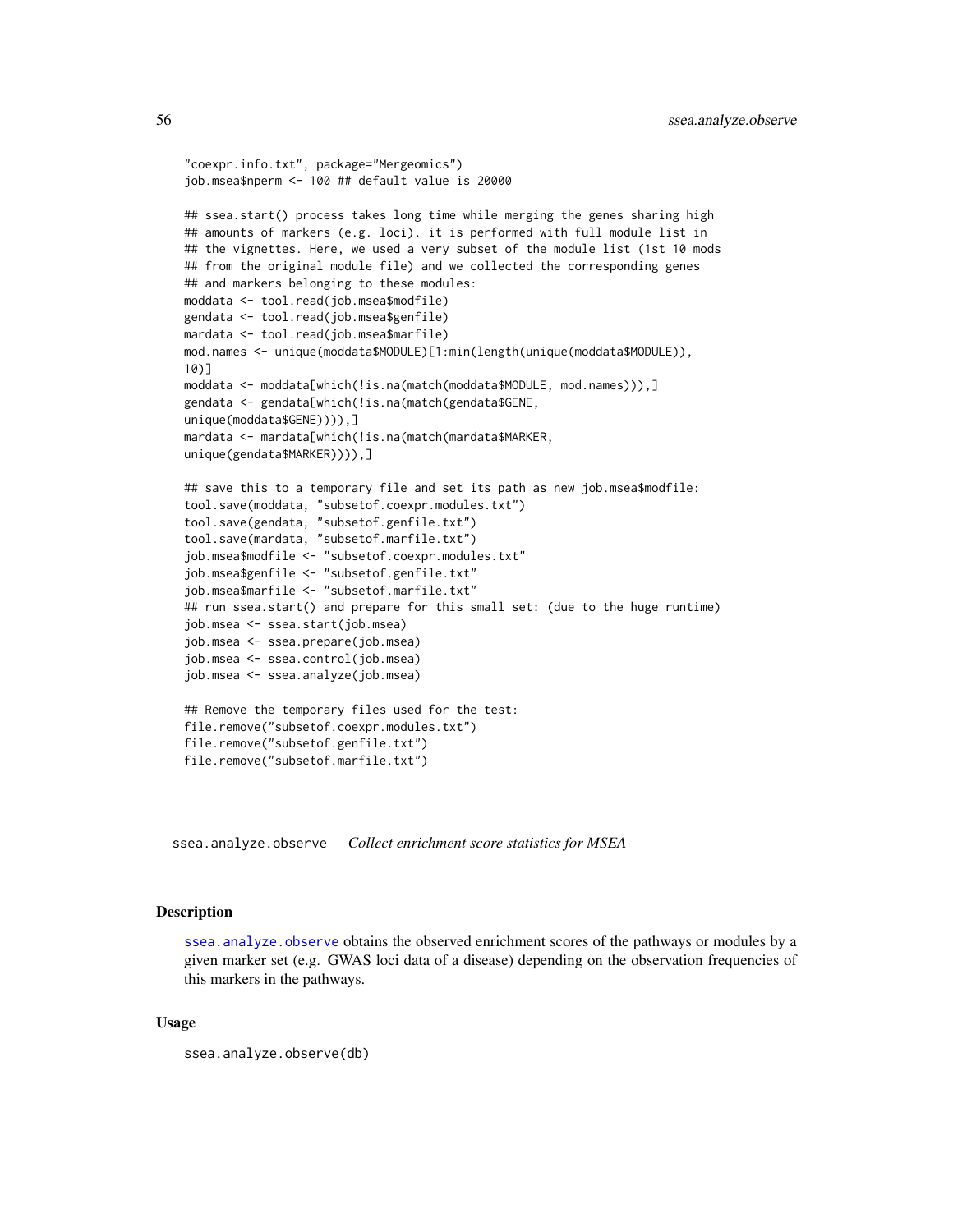#### Arguments

| db | database including the indexed identities for modules, genes and marker:                                                                                            |
|----|---------------------------------------------------------------------------------------------------------------------------------------------------------------------|
|    | modulesizes: gene counts for modules.<br>modulelengths: distinct marker counts for modules.<br>moduledensities: ratio between distinct and non-distinct<br>markers. |
|    | genesizes: marker count for each gene.<br>module2genes: gene lists for each module.<br>gene2loci: marker lists for each gene.                                       |
|    | locus2row: row indices in the marker data frame for each<br>marker.                                                                                                 |
|    | observed: matrix of observed counts of values that exceed<br>each quantile point for each marker.                                                                   |
|    | expected: $1.0 -$ quantile points.                                                                                                                                  |

### Value

scores enrichment scores

### Author(s)

Ville-Petteri Makinen

## References

Shu L, Zhao Y, Kurt Z, Byars SG, Tukiainen T, Kettunen J, Orozco LD, Pellegrini M, Lusis AJ, Ripatti S, Zhang B, Inouye M, Makinen V-P, Yang X. Mergeomics: multidimensional data integration to identify pathogenic perturbations to biological systems. BMC genomics. 2016;17(1):874.

#### See Also

[ssea.analyze](#page-53-0)

### Examples

```
job.msea <- list()
job.msea$label <- "hdlc"
job.msea$folder <- "Results"
job.msea$genfile <- system.file("extdata",
"genes.hdlc_040kb_ld70.human_eliminated.txt", package="Mergeomics")
job.msea$marfile <- system.file("extdata",
"marker.hdlc_040kb_ld70.human_eliminated.txt", package="Mergeomics")
job.msea$modfile <- system.file("extdata",
"modules.mousecoexpr.liver.human.txt", package="Mergeomics")
job.msea$inffile <- system.file("extdata",
"coexpr.info.txt", package="Mergeomics")
job.msea$nperm <- 100 ## default value is 20000
```
## ssea.start() process takes long time while merging the genes sharing high ## amounts of markers (e.g. loci). it is performed with full module list in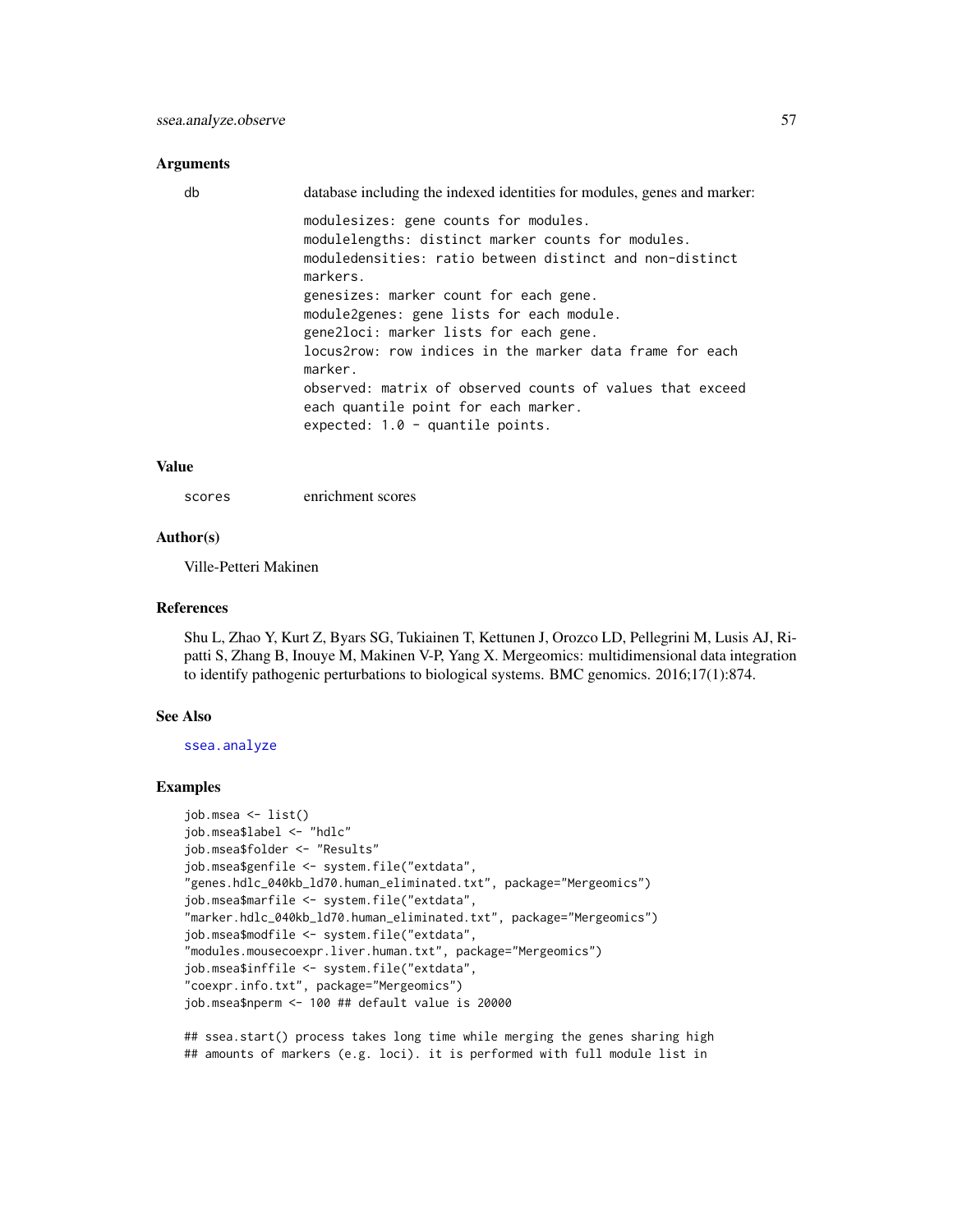```
## the vignettes. Here, we used a very subset of the module list (1st 10 mods
## from the original module file) and we collected the corresponding genes
## and markers belonging to these modules:
moddata <- tool.read(job.msea$modfile)
gendata <- tool.read(job.msea$genfile)
mardata <- tool.read(job.msea$marfile)
mod.names <- unique(moddata$MODULE)[1:min(length(unique(moddata$MODULE)),
10)]
moddata <- moddata[which(!is.na(match(moddata$MODULE, mod.names))),]
gendata <- gendata[which(!is.na(match(gendata$GENE,
unique(moddata$GENE)))),]
mardata <- mardata[which(!is.na(match(mardata$MARKER,
unique(gendata$MARKER)))),]
## save this to a temporary file and set its path as new job.msea$modfile:
tool.save(moddata, "subsetof.coexpr.modules.txt")
tool.save(gendata, "subsetof.genfile.txt")
tool.save(mardata, "subsetof.marfile.txt")
job.msea$modfile <- "subsetof.coexpr.modules.txt"
job.msea$genfile <- "subsetof.genfile.txt"
job.msea$marfile <- "subsetof.marfile.txt"
## run ssea.start() and prepare for this small set: (due to the huge runtime)
job.msea <- ssea.start(job.msea)
job.msea <- ssea.prepare(job.msea)
job.msea <- ssea.control(job.msea)
## Observed enrichment scores.
db <- job.msea$database
scores <- ssea.analyze.observe(db)
nmods <- length(scores)
## Remove the temporary files used for the test:
file.remove("subsetof.coexpr.modules.txt")
file.remove("subsetof.genfile.txt")
file.remove("subsetof.marfile.txt")
```
<span id="page-57-0"></span>ssea.analyze.randgenes

*Estimate enrichment from randomized genes*

## **Description**

[ssea.analyze.randgenes](#page-57-0) simulates enrichment scores by randomizing the genes from all modules (from database - db)

# Usage

```
ssea.analyze.randgenes(db, targets, gene_sel)
```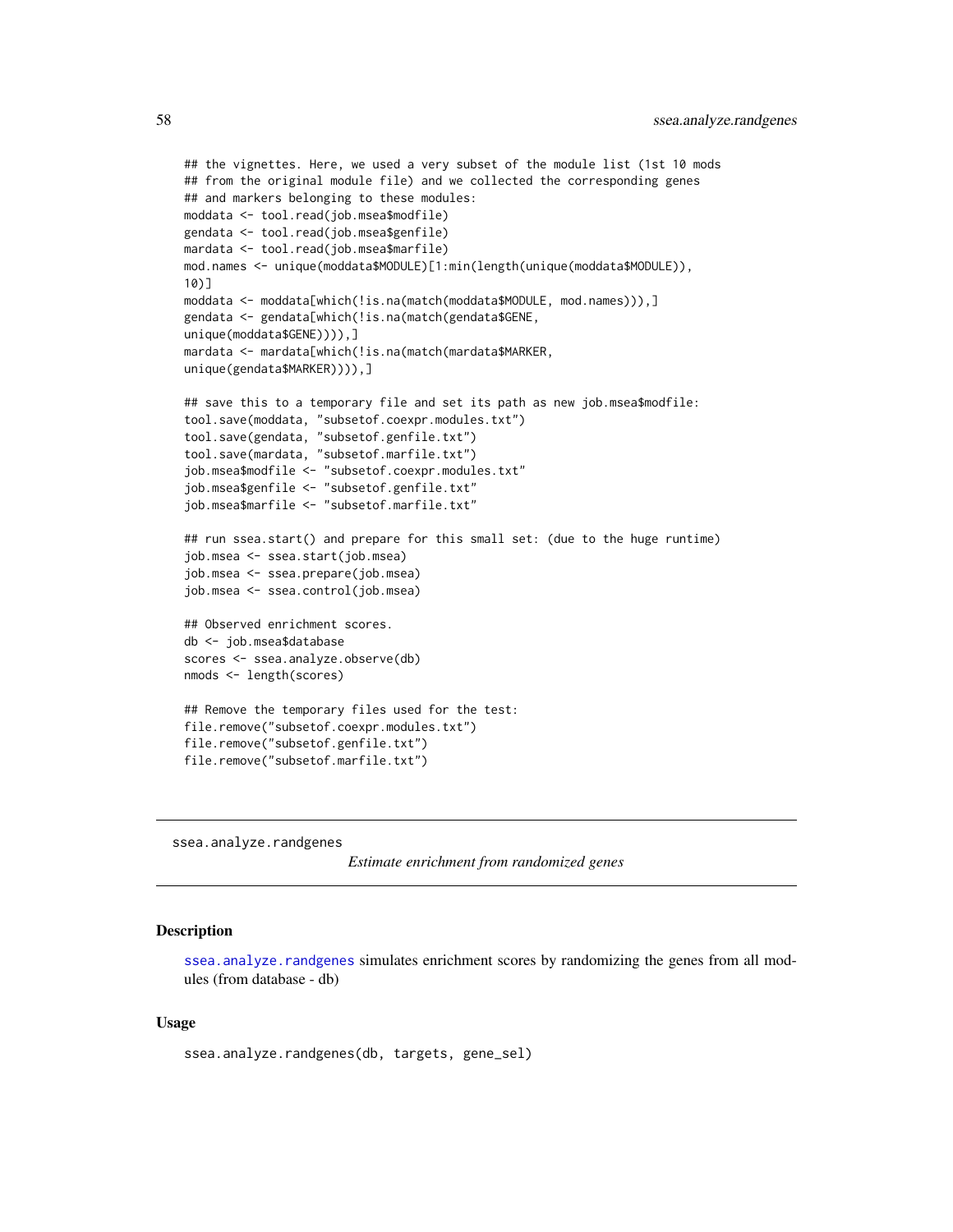## Arguments

| db                  | database including the indexed identities for modules, genes and markers:                                                                                           |
|---------------------|---------------------------------------------------------------------------------------------------------------------------------------------------------------------|
|                     | modulesizes: gene counts for modules.<br>modulelengths: distinct marker counts for modules.<br>moduledensities: ratio between distinct and non-distinct<br>markers. |
|                     | genesizes: marker count for each gene.<br>module2genes: gene lists for each module.<br>gene2loci: marker lists for each gene.                                       |
|                     | locus2row: row indices in the marker data frame for each<br>marker.                                                                                                 |
|                     | observed: matrix of observed counts of values that exceed<br>each quantile point for each marker.<br>expected: $1.0 -$ quantile points.                             |
| targets<br>gene_sel | all modules<br>selected genes to be trimmed away to avoid signal inflation of null background<br>in gene permutation.                                               |
|                     |                                                                                                                                                                     |

# Value

| scores |  |  | randomly simulated enrichment scores |  |
|--------|--|--|--------------------------------------|--|
|--------|--|--|--------------------------------------|--|

# Author(s)

Ville-Petteri Makinen

#### References

Shu L, Zhao Y, Kurt Z, Byars SG, Tukiainen T, Kettunen J, Orozco LD, Pellegrini M, Lusis AJ, Ripatti S, Zhang B, Inouye M, Makinen V-P, Yang X. Mergeomics: multidimensional data integration to identify pathogenic perturbations to biological systems. BMC genomics. 2016;17(1):874.

#### See Also

[ssea.analyze](#page-53-0)

```
job.msea <- list()
job.msea$label <- "hdlc"
job.msea$folder <- "Results"
job.msea$genfile <- system.file("extdata",
"genes.hdlc_040kb_ld70.human_eliminated.txt", package="Mergeomics")
job.msea$marfile <- system.file("extdata",
"marker.hdlc_040kb_ld70.human_eliminated.txt", package="Mergeomics")
job.msea$modfile <- system.file("extdata",
"modules.mousecoexpr.liver.human.txt", package="Mergeomics")
job.msea$inffile <- system.file("extdata",
"coexpr.info.txt", package="Mergeomics")
```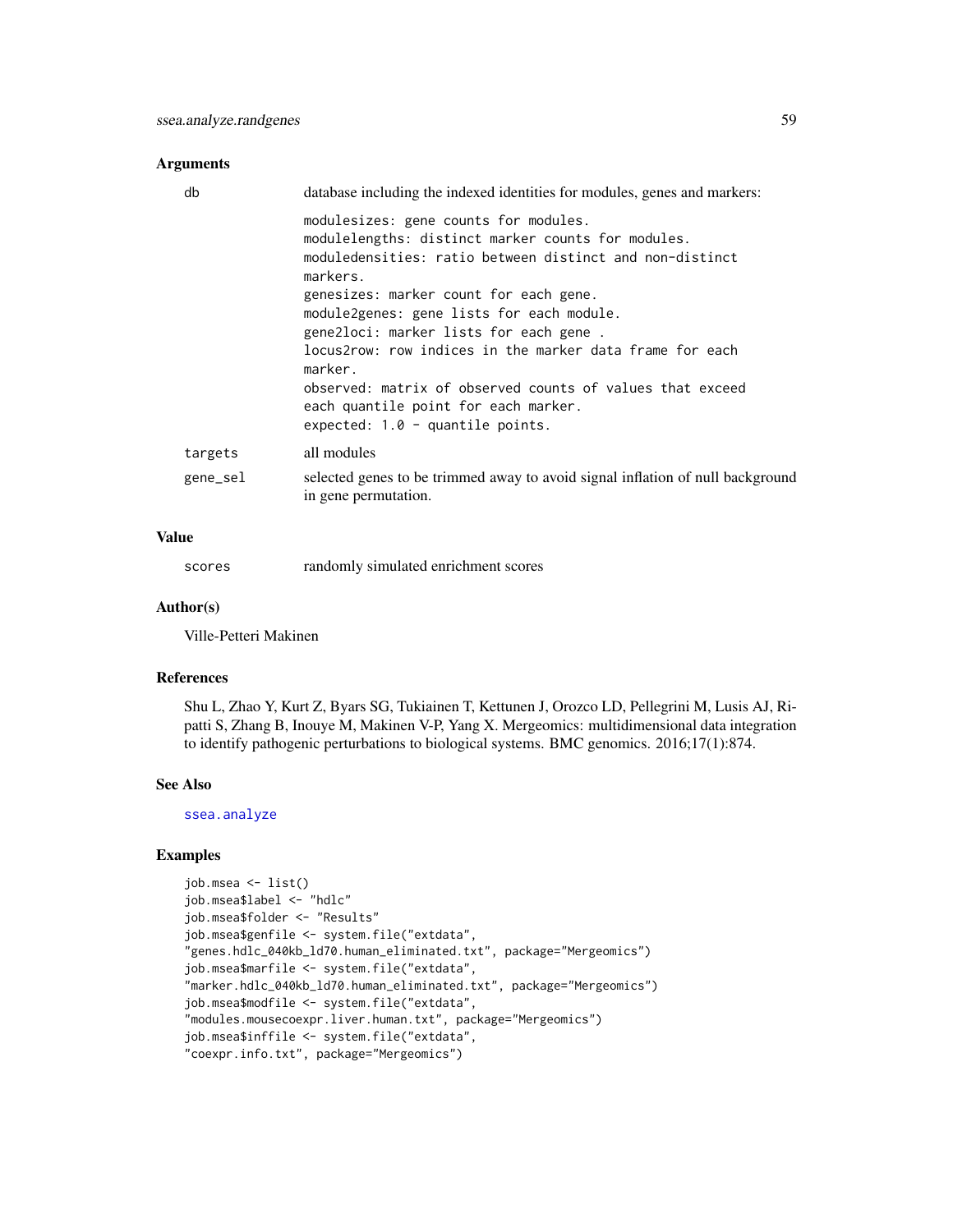```
job.msea$nperm <- 100 ## default value is 20000
## ssea.start() process takes long time while merging the genes sharing high
## amounts of markers (e.g. loci). it is performed with full module list in
## the vignettes. Here, we used a very subset of the module list (1st 10 mods
## from the original module file) and we collected the corresponding genes
## and markers belonging to these modules:
moddata <- tool.read(job.msea$modfile)
gendata <- tool.read(job.msea$genfile)
mardata <- tool.read(job.msea$marfile)
mod.names <- unique(moddata$MODULE)[1:min(length(unique(moddata$MODULE)),
10)]
moddata <- moddata[which(!is.na(match(moddata$MODULE, mod.names))),]
gendata <- gendata[which(!is.na(match(gendata$GENE,
unique(moddata$GENE)))),]
mardata <- mardata[which(!is.na(match(mardata$MARKER,
unique(gendata$MARKER)))),]
## save this to a temporary file and set its path as new job.msea$modfile:
tool.save(moddata, "subsetof.coexpr.modules.txt")
tool.save(gendata, "subsetof.genfile.txt")
tool.save(mardata, "subsetof.marfile.txt")
job.msea$modfile <- "subsetof.coexpr.modules.txt"
job.msea$genfile <- "subsetof.genfile.txt"
job.msea$marfile <- "subsetof.marfile.txt"
## run ssea.start() and prepare for this small set: (due to the huge runtime)
job.msea <- ssea.start(job.msea)
job.msea <- ssea.prepare(job.msea)
job.msea <- ssea.control(job.msea)
## Observed enrichment scores.
db <- job.msea$database
gene2loci <- db$gene2loci
locus2row <- db$locus2row
observed <- db$observed
#Calcuate individual gene enrichment score
trim_scores <- rep(NA, length(gene2loci))
for(k in 1:length(trim_scores)) {
 genes <- k
 # Collect markers.
 loci <- integer()
 for(i in genes)
   loci <- c(loci, gene2loci[[i]])
 # Determine data rows.
 loci <- unique(loci)
 rows <- locus2row[loci]
 nloci <- length(rows)
 # Calculate total counts.
 e <- (nloci/length(locus2row))*colSums(observed)
 o <- observed[rows,]
 if(nloci > 1) o \leftarrow colSums(o)
```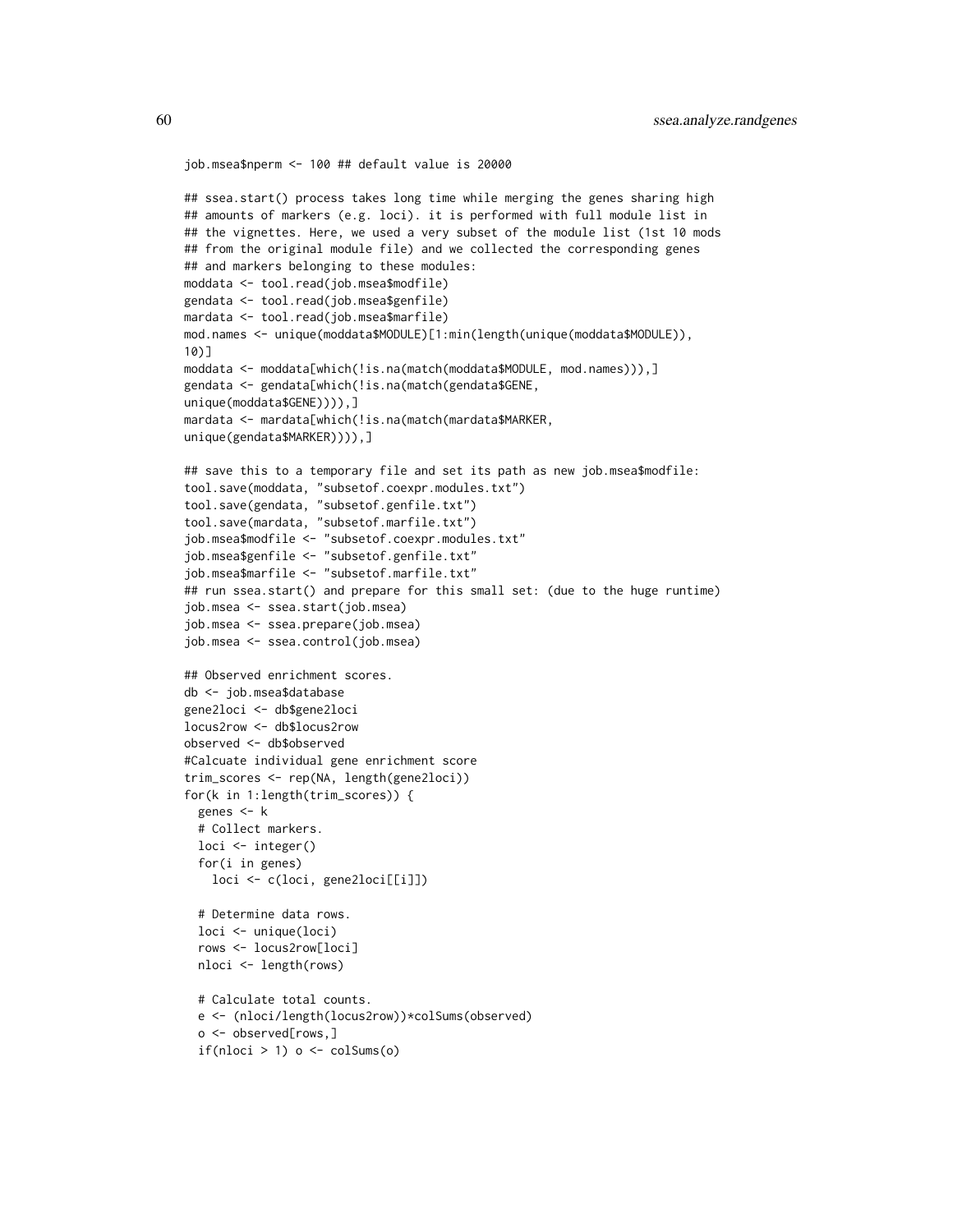```
# Estimate enrichment.
  trim_scores[k] <- ssea.analyze.statistic(o, e)
}
trim_start=0.002 # default
trim_end=1-trim_start
cutoff=as.numeric(quantile(trim_scores,probs=c(trim_start,trim_end)))
gene_sel=which(trim_scores>cutoff[1]&trim_scores<cutoff[2])
scores <- ssea.analyze.observe(db)
nmods <- length(scores)
## Simulated scores.
nperm <- job.msea$nperm
observ <- scores
## Include only non-empty modules for simulation.
nmods <- length(db$modulesizes)
targets <- which(db$modulesizes > 0)
hits <- rep(NA, nmods)
hits[targets] <- 0
## Prepare data structures to hold null samples.
keys <- rep(0, nperm)
scores <- rep(NA, nperm)
scoresets <- list()
for(i in 1:nmods) scoresets[[i]] <- double()
## Simulate random scores.
## within a for loop: check capacity, find new statistics, update snull
## distribution (simulated null distr.) by permuting genes
snull <- ssea.analyze.randgenes(db, targets, gene_sel)
## Remove the temporary files used for the test:
file.remove("subsetof.coexpr.modules.txt")
file.remove("subsetof.genfile.txt")
file.remove("subsetof.marfile.txt")
```
<span id="page-60-0"></span>ssea.analyze.randloci *Estimate enrichment from randomized marker*

# Description

[ssea.analyze.randloci](#page-60-0) simulates enrichment scores by randomizing the marker that mapped to genes from all modules (from database, db)

## Usage

ssea.analyze.randloci(db, targets)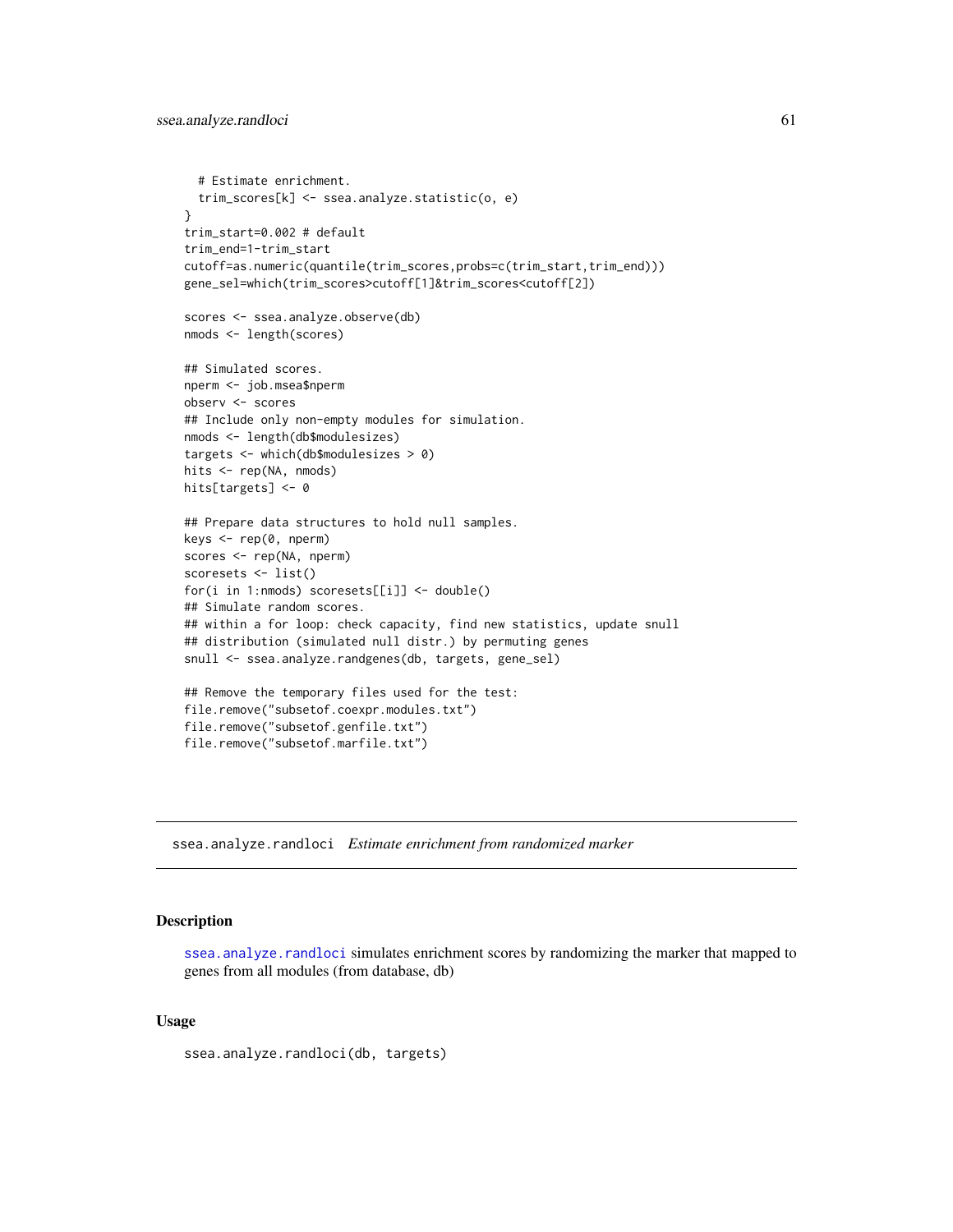# Arguments

| db      | database including the indexed identities for modules, genes and markers:                                                                                                                 |
|---------|-------------------------------------------------------------------------------------------------------------------------------------------------------------------------------------------|
|         | modulesizes: gene counts for modules.<br>modulelengths: distinct marker counts for modules.<br>moduledensities: ratio between distinct and non-distinct<br>markers.                       |
|         | genesizes: marker count for each gene.<br>module2genes: gene lists for each module.<br>gene2loci: marker lists for each gene.<br>locus2row: row indices in the marker data frame for each |
|         | marker.<br>observed: matrix of observed counts of values that exceed<br>each quantile point for each marker.<br>expected: $1.0 -$ quantile points.                                        |
| targets | all modules                                                                                                                                                                               |

# Value

scores randomly simulated enrichment scores

## Author(s)

Ville-Petteri Makinen

# References

Shu L, Zhao Y, Kurt Z, Byars SG, Tukiainen T, Kettunen J, Orozco LD, Pellegrini M, Lusis AJ, Ripatti S, Zhang B, Inouye M, Makinen V-P, Yang X. Mergeomics: multidimensional data integration to identify pathogenic perturbations to biological systems. BMC genomics. 2016;17(1):874.

#### See Also

[ssea.analyze](#page-53-0)

```
job.msea <- list()
job.msea$label <- "hdlc"
job.msea$folder <- "Results"
job.msea$genfile <- system.file("extdata",
"genes.hdlc_040kb_ld70.human_eliminated.txt", package="Mergeomics")
job.msea$marfile <- system.file("extdata",
"marker.hdlc_040kb_ld70.human_eliminated.txt", package="Mergeomics")
job.msea$modfile <- system.file("extdata",
"modules.mousecoexpr.liver.human.txt", package="Mergeomics")
job.msea$inffile <- system.file("extdata",
"coexpr.info.txt", package="Mergeomics")
job.msea$nperm <- 100 ## default value is 20000
```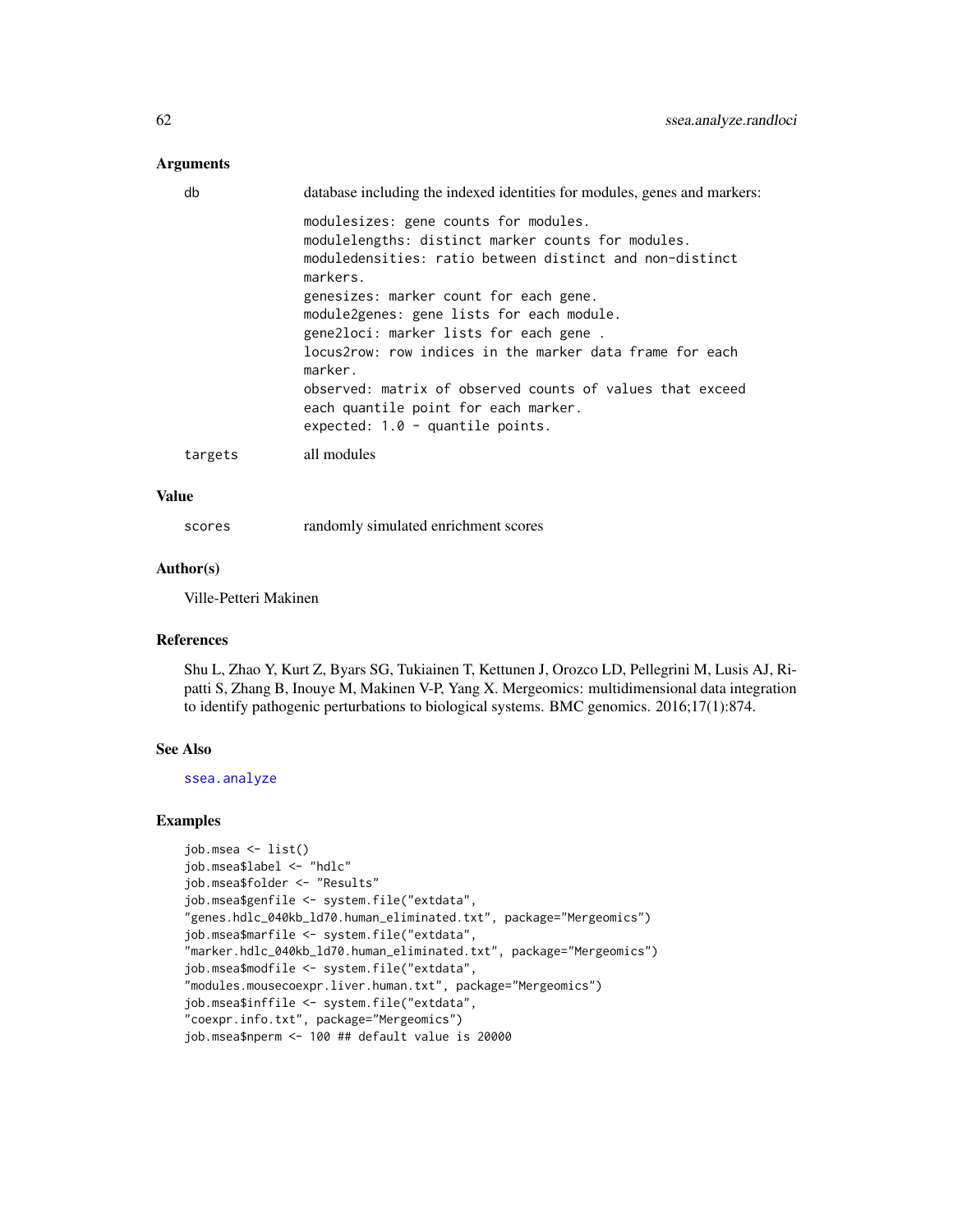```
## ssea.start() process takes long time while merging the genes sharing high
## amounts of markers (e.g. loci). it is performed with full module list in
## the vignettes. Here, we used a very subset of the module list (1st 10 mods
## from the original module file) and we collected the corresponding genes
## and markers belonging to these modules:
moddata <- tool.read(job.msea$modfile)
gendata <- tool.read(job.msea$genfile)
mardata <- tool.read(job.msea$marfile)
mod.names <- unique(moddata$MODULE)[1:min(length(unique(moddata$MODULE)),
10)]
moddata <- moddata[which(!is.na(match(moddata$MODULE, mod.names))),]
gendata <- gendata[which(!is.na(match(gendata$GENE,
unique(moddata$GENE)))),]
mardata <- mardata[which(!is.na(match(mardata$MARKER,
unique(gendata$MARKER)))),]
## save this to a temporary file and set its path as new job.msea$modfile:
tool.save(moddata, "subsetof.coexpr.modules.txt")
tool.save(gendata, "subsetof.genfile.txt")
tool.save(mardata, "subsetof.marfile.txt")
job.msea$modfile <- "subsetof.coexpr.modules.txt"
job.msea$genfile <- "subsetof.genfile.txt"
job.msea$marfile <- "subsetof.marfile.txt"
## run ssea.start() and prepare for this small set: (due to the huge runtime)
job.msea <- ssea.start(job.msea)
job.msea <- ssea.prepare(job.msea)
job.msea <- ssea.control(job.msea)
## Observed enrichment scores.
db <- job.msea$database
scores <- ssea.analyze.observe(db)
nmods <- length(scores)
## Simulated scores.
nperm <- job.msea$nperm
observ <- scores
## Include only non-empty modules for simulation.
nmods <- length(db$modulesizes)
targets <- which(db$modulesizes > 0)
hits <- rep(NA, nmods)
hits[targets] <- 0
## Prepare data structures to hold null samples.
keys <- rep(0, nperm)
scores <- rep(NA, nperm)
scoresets <- list()
for(i in 1:nmods) scoresets[[i]] <- double()
## Simulate random scores.
## within a for loop: check capacity, find new statistics, update snull
## distribution (simulated null distr.) by permuting loci
snull <- ssea.analyze.randloci(db, targets)
## Remove the temporary files used for the test:
```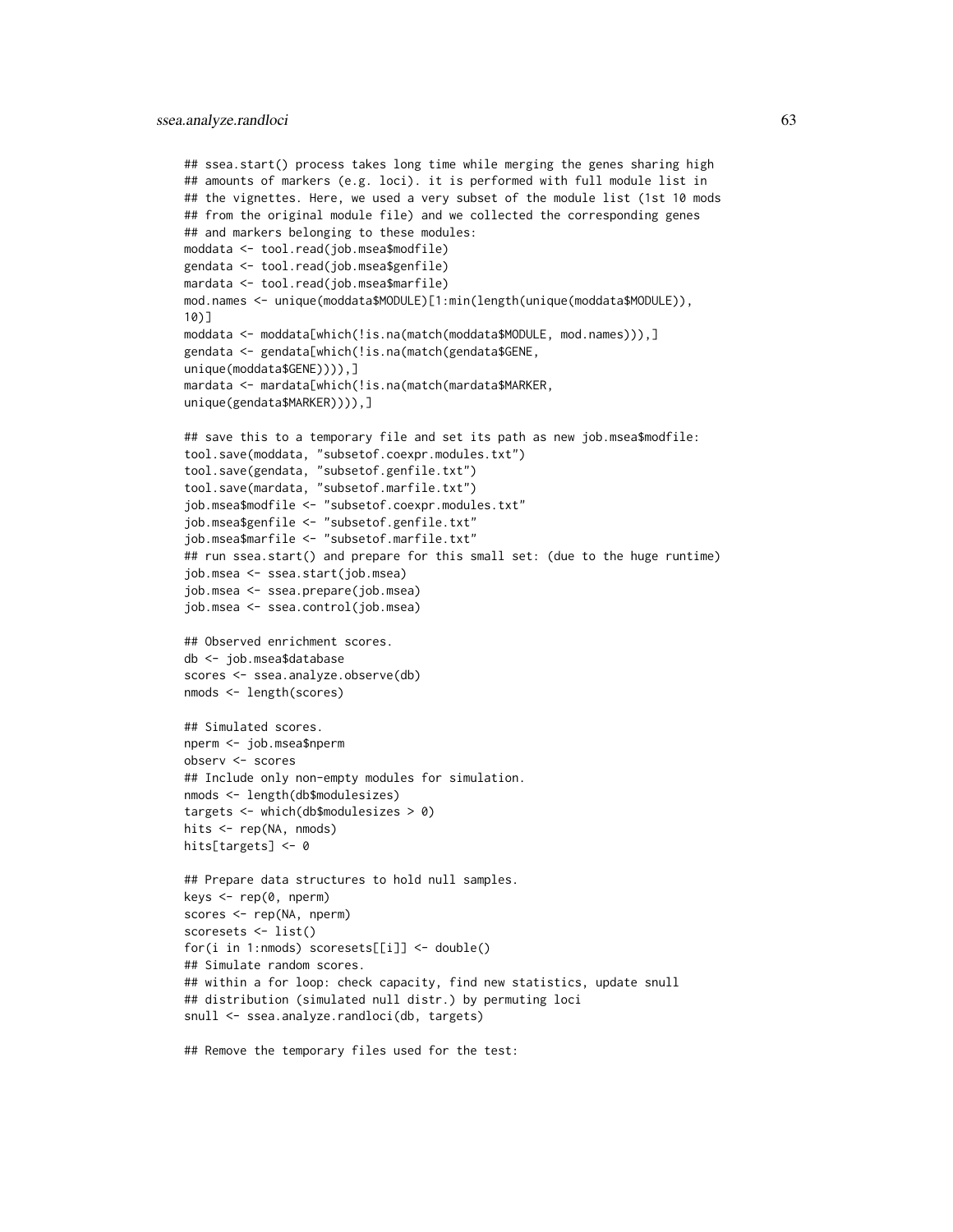```
file.remove("subsetof.coexpr.modules.txt")
file.remove("subsetof.genfile.txt")
file.remove("subsetof.marfile.txt")
```
<span id="page-63-0"></span>ssea.analyze.simulate *Simulate scores for MSEA*

# Description

[ssea.analyze.simulate](#page-63-0) simulates enrichment scores by randomly permuting database with respect to the specified permutation type (either gene-level or marker-level).

# Usage

```
ssea.analyze.simulate(db, observ, nperm, permtype, trim_start, trim_end)
```
# Arguments

| db         | database including the indexed identities for modules, genes and markers (e.g.<br>$loci)$ :                                                                                                                                                                                                                                                                                                                                                                                                                            |
|------------|------------------------------------------------------------------------------------------------------------------------------------------------------------------------------------------------------------------------------------------------------------------------------------------------------------------------------------------------------------------------------------------------------------------------------------------------------------------------------------------------------------------------|
|            | modulesizes: gene counts for modules.<br>modulelengths: distinct marker counts for modules.<br>moduledensities: ratio between distinct and<br>non-distinct markers.<br>genesizes: marker count for each gene.<br>module2genes: gene lists for each module.<br>gene2loci: marker lists for each gene.<br>locus2row: row indices in the marker data frame for<br>each marker.<br>observed: matrix of observed counts of values that<br>exceed each quantile point for each marker.<br>expected: $1.0 -$ quantile points. |
| observ     | observed enrichment scores                                                                                                                                                                                                                                                                                                                                                                                                                                                                                             |
| nperm      | maximum nubmer of permutations (for simulation)                                                                                                                                                                                                                                                                                                                                                                                                                                                                        |
| permtype   | permutation type (either gene or locus)                                                                                                                                                                                                                                                                                                                                                                                                                                                                                |
| trim_start | percentile taken from the beginning for trimming away a defined proportion of<br>genes with significant trait association to avoid signal inflation of null back-<br>ground in gene permutation. Default value is 0.002.                                                                                                                                                                                                                                                                                               |
| trim end   | percentile taken from the ending point for trimming away a defined proportion<br>of genes with significant trait association to avoid signal inflation of null back-<br>ground in gene permutation. Default value is 0.998.                                                                                                                                                                                                                                                                                            |
|            |                                                                                                                                                                                                                                                                                                                                                                                                                                                                                                                        |

# Value

```
scoresets simulated score lists for the statistically significant modules
```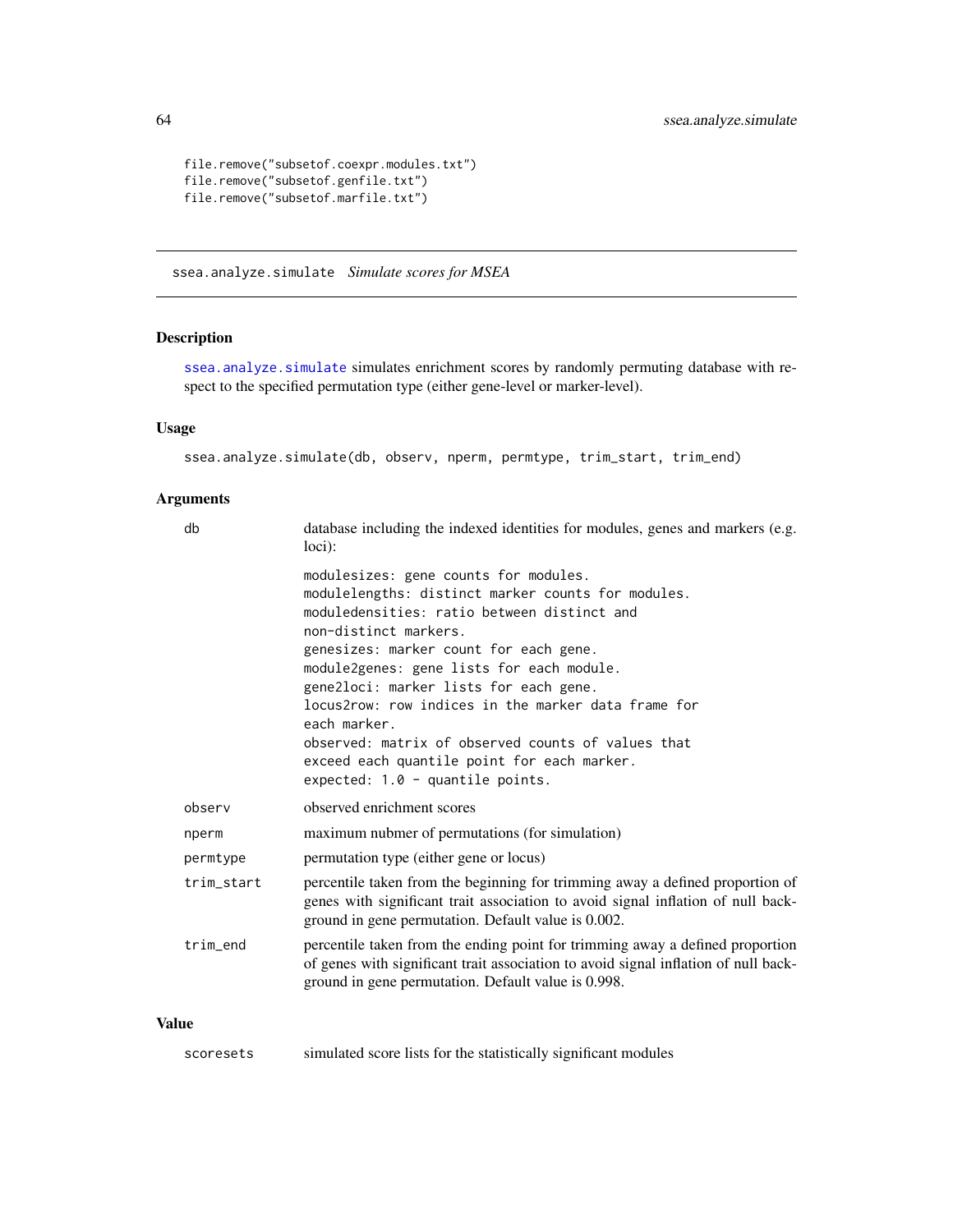#### Author(s)

Ville-Petteri Makinen

#### References

Shu L, Zhao Y, Kurt Z, Byars SG, Tukiainen T, Kettunen J, Orozco LD, Pellegrini M, Lusis AJ, Ripatti S, Zhang B, Inouye M, Makinen V-P, Yang X. Mergeomics: multidimensional data integration to identify pathogenic perturbations to biological systems. BMC genomics. 2016;17(1):874.

# See Also

[ssea.analyze](#page-53-0)

```
job.msea <- list()
job.msea$label <- "hdlc"
job.msea$folder <- "Results"
job.msea$genfile <- system.file("extdata",
"genes.hdlc_040kb_ld70.human_eliminated.txt", package="Mergeomics")
job.msea$marfile <- system.file("extdata",
"marker.hdlc_040kb_ld70.human_eliminated.txt", package="Mergeomics")
job.msea$modfile <- system.file("extdata",
"modules.mousecoexpr.liver.human.txt", package="Mergeomics")
job.msea$inffile <- system.file("extdata",
"coexpr.info.txt", package="Mergeomics")
job.msea$nperm <- 100 ## default value is 20000
## ssea.start() process takes long time while merging the genes sharing high
## amounts of markers (e.g. loci). it is performed with full module list in
## the vignettes. Here, we used a very subset of the module list (1st 10 mods
## from the original module file) and we collected the corresponding genes
## and markers belonging to these modules:
moddata <- tool.read(job.msea$modfile)
gendata <- tool.read(job.msea$genfile)
mardata <- tool.read(job.msea$marfile)
mod.names <- unique(moddata$MODULE)[1:min(length(unique(moddata$MODULE)),
10)]
moddata <- moddata[which(!is.na(match(moddata$MODULE, mod.names))),]
gendata <- gendata[which(!is.na(match(gendata$GENE,
unique(moddata$GENE)))),]
mardata <- mardata[which(!is.na(match(mardata$MARKER,
unique(gendata$MARKER)))),]
## save this to a temporary file and set its path as new job.msea$modfile:
tool.save(moddata, "subsetof.coexpr.modules.txt")
tool.save(gendata, "subsetof.genfile.txt")
tool.save(mardata, "subsetof.marfile.txt")
job.msea$modfile <- "subsetof.coexpr.modules.txt"
job.msea$genfile <- "subsetof.genfile.txt"
job.msea$marfile <- "subsetof.marfile.txt"
## run ssea.start() and prepare for this small set: (due to the huge runtime)
```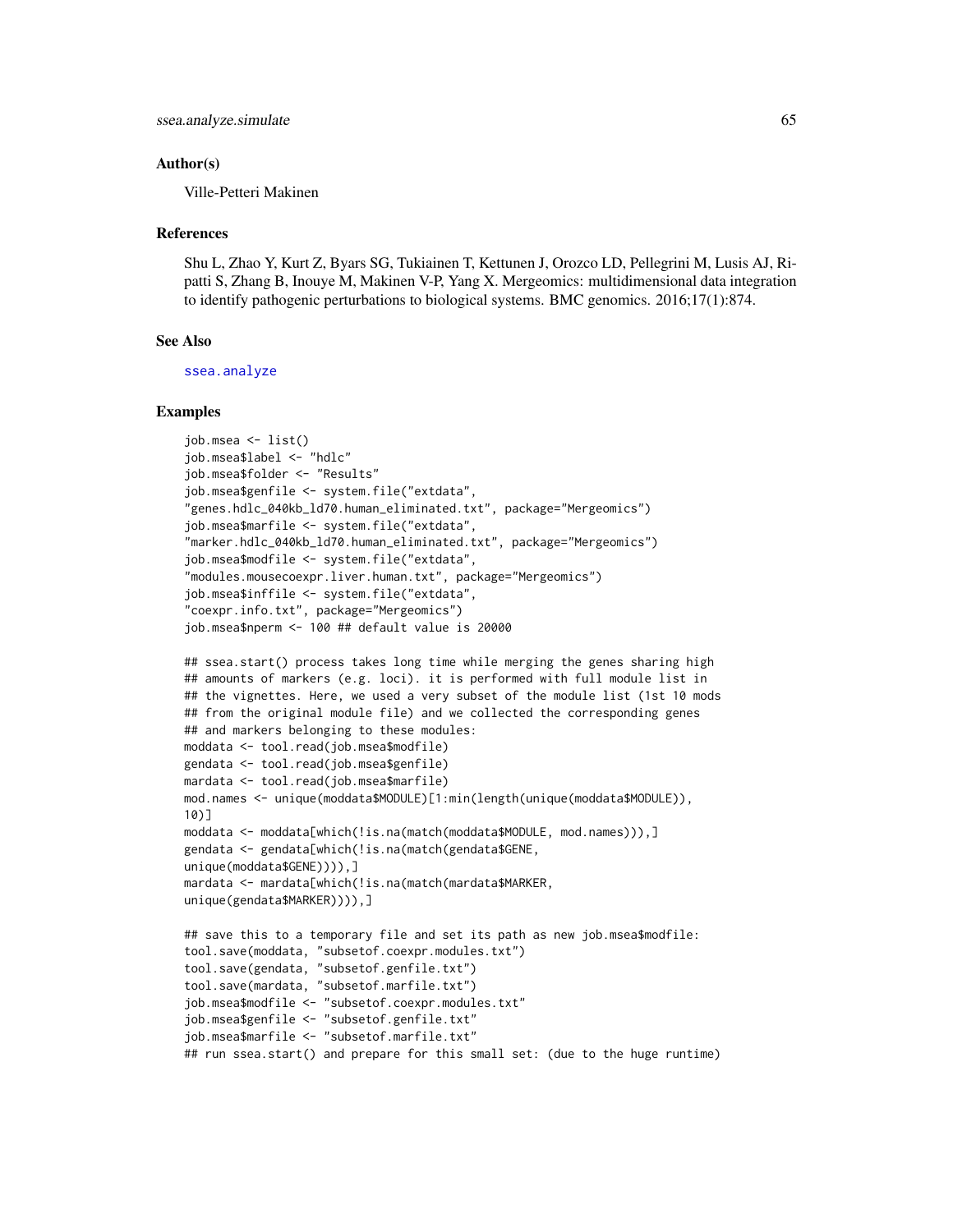```
job.msea <- ssea.start(job.msea)
job.msea <- ssea.prepare(job.msea)
job.msea <- ssea.control(job.msea)
## Observed enrichment scores.
db <- job.msea$database
scores <- ssea.analyze.observe(db)
nmods <- length(scores)
## Simulated scores.
nperm <- job.msea$nperm
trim_start=0.002 # default
trim_end=1-trim_start
nullsets <- ssea.analyze.simulate(db, scores, nperm, job.msea$permtype,
trim_start, trim_end)
## Remove the temporary files used for the test:
file.remove("subsetof.coexpr.modules.txt")
file.remove("subsetof.genfile.txt")
file.remove("subsetof.marfile.txt")
```
<span id="page-65-0"></span>ssea.analyze.statistic

```
MSEA statistics for enrichment score
```
# Description

[ssea.analyze.statistic](#page-65-0) estimates the enrichment score based on observed and expected ones.

## Usage

```
ssea.analyze.statistic(o, e)
```
#### Arguments

| $\Omega$ | observed enrichment score |
|----------|---------------------------|
| e        | expected enrichment score |

# Value

score estimated enrichment score based on observed and expected scores

## Author(s)

Ville-Petteri Makinen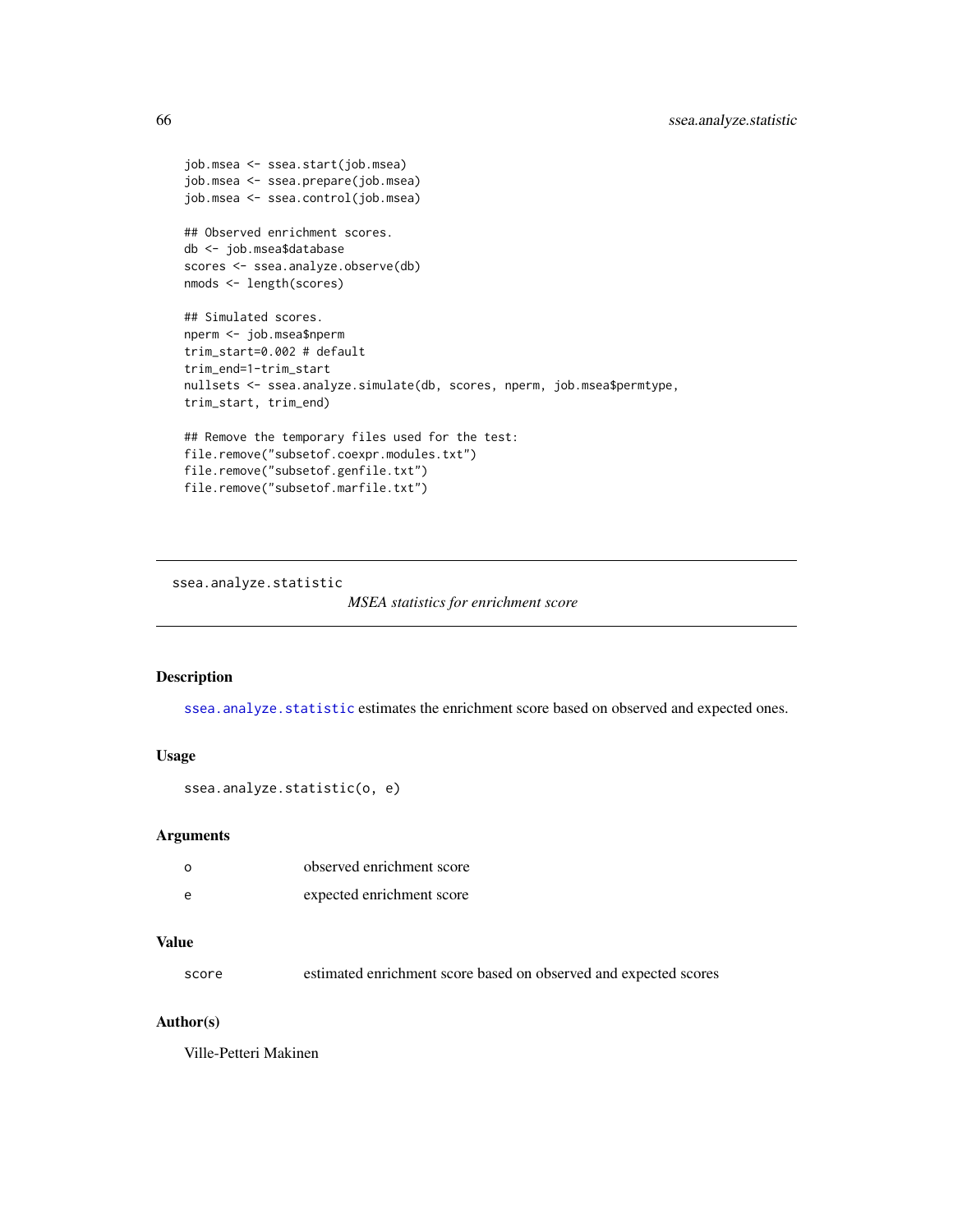#### ssea.control 67

## References

Shu L, Zhao Y, Kurt Z, Byars SG, Tukiainen T, Kettunen J, Orozco LD, Pellegrini M, Lusis AJ, Ripatti S, Zhang B, Inouye M, Makinen V-P, Yang X. Mergeomics: multidimensional data integration to identify pathogenic perturbations to biological systems. BMC genomics. 2016;17(1):874.

#### See Also

[ssea.analyze](#page-53-0)

# Examples

```
## O and E the observed and expected counts of positive findings
## (enrichment scores) at a given cutoff:
set.seed(1)
o \leftarrow \text{norm}(1)e \leftarrow \text{rnorm}(1)## find the final enrichment score from the observed and estimated scores:
z <- ssea.analyze.statistic(o, e)
```
<span id="page-66-0"></span>ssea.control *Add internal positive control modules for MSEA*

## Description

[ssea.control](#page-66-0) adds positive control modules that includes the top-scored genes based on the marker scores of these genes. The database structure, including identities of the variables, is updated properly.

### Usage

ssea.control(job)

#### Arguments

| job          | data list including module and gene identities as characters; also including database<br>that has indexed identities for MSEA:                                                                                                       |
|--------------|--------------------------------------------------------------------------------------------------------------------------------------------------------------------------------------------------------------------------------------|
|              | modules: module identities as characters.<br>genes: gene identities as characters.<br>moddata: preprocessed module data (indexed identities).<br>database: database including indexed identities for<br>modules, genes, and markers. |
| <b>Value</b> |                                                                                                                                                                                                                                      |
| job          | data list including augmented internal control modules:                                                                                                                                                                              |
|              | modules: augmented module names<br>moddata: augmented module data<br>database: augmented database                                                                                                                                    |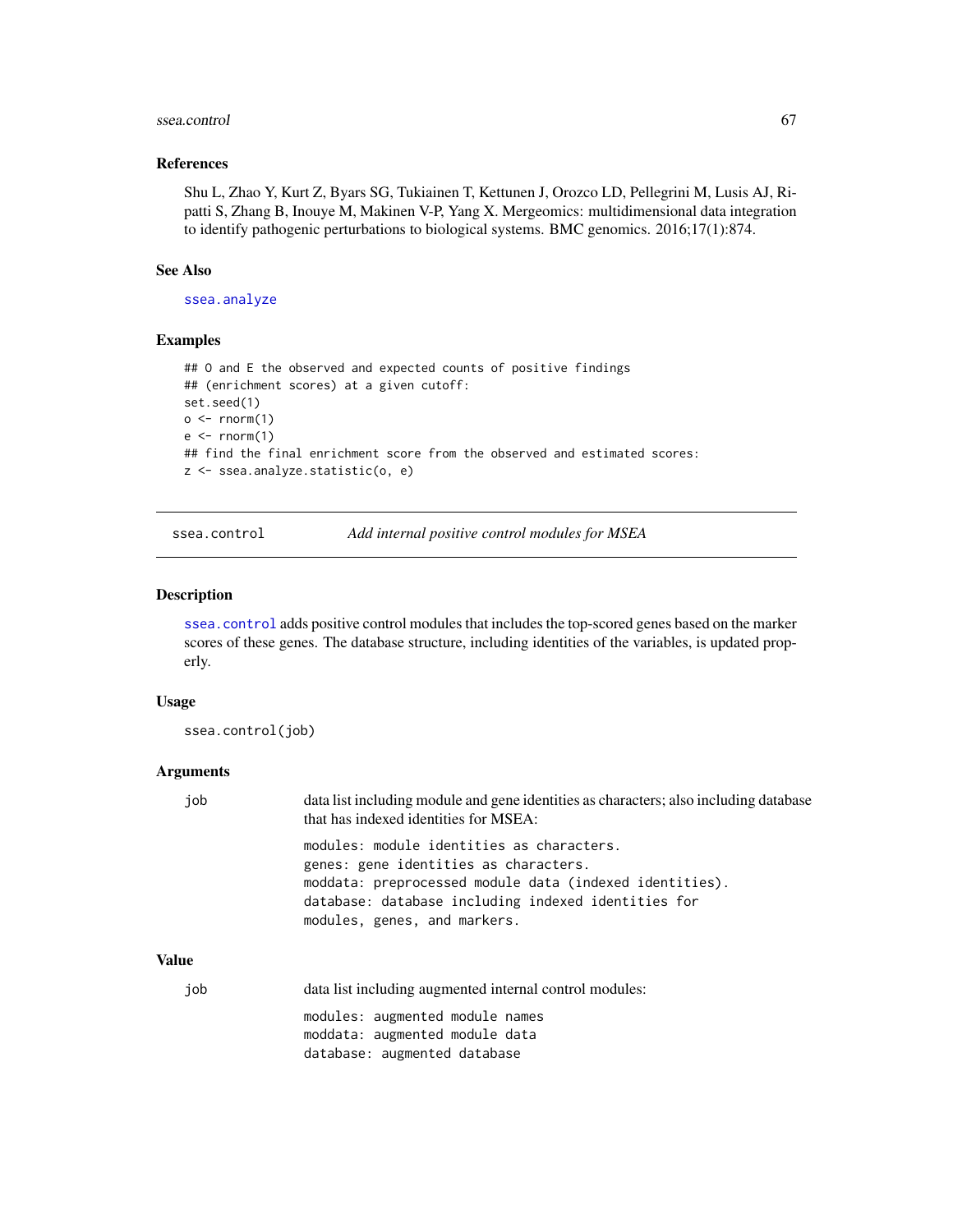#### Author(s)

Ville-Petteri Makinen

#### **References**

Shu L, Zhao Y, Kurt Z, Byars SG, Tukiainen T, Kettunen J, Orozco LD, Pellegrini M, Lusis AJ, Ripatti S, Zhang B, Inouye M, Makinen V-P, Yang X. Mergeomics: multidimensional data integration to identify pathogenic perturbations to biological systems. BMC genomics. 2016;17(1):874.

```
## Check the slots for control module;
## if it cannot find any control module, function throws an error,
## if can find control slots, updates the database identities (modules,
## genes, markers) properly:
job.msea <- list()
job.msea$label <- "hdlc"
job.msea$folder <- "Results"
job.msea$genfile <- system.file("extdata",
"genes.hdlc_040kb_ld70.human_eliminated.txt", package="Mergeomics")
job.msea$marfile <- system.file("extdata",
"marker.hdlc_040kb_ld70.human_eliminated.txt", package="Mergeomics")
job.msea$modfile <- system.file("extdata",
"modules.mousecoexpr.liver.human.txt", package="Mergeomics")
job.msea$inffile <- system.file("extdata",
"coexpr.info.txt", package="Mergeomics")
job.msea$nperm <- 100 ## default value is 20000
## ssea.start() process takes long time while merging the genes sharing high
## amounts of markers (e.g. loci). it is performed with full module list in
## the vignettes. Here, we used a very subset of the module list (1st 10 mods
## from the original module file) and we collected the corresponding genes
## and markers belonging to these modules:
moddata <- tool.read(job.msea$modfile)
gendata <- tool.read(job.msea$genfile)
mardata <- tool.read(job.msea$marfile)
mod.names <- unique(moddata$MODULE)[1:min(length(unique(moddata$MODULE)),
10)]
moddata <- moddata[which(!is.na(match(moddata$MODULE, mod.names))),]
gendata <- gendata[which(!is.na(match(gendata$GENE,
unique(moddata$GENE)))),]
mardata <- mardata[which(!is.na(match(mardata$MARKER,
unique(gendata$MARKER)))),]
## save this to a temporary file and set its path as new job.msea$modfile:
tool.save(moddata, "subsetof.coexpr.modules.txt")
tool.save(gendata, "subsetof.genfile.txt")
tool.save(mardata, "subsetof.marfile.txt")
```

```
job.msea$modfile <- "subsetof.coexpr.modules.txt"
job.msea$genfile <- "subsetof.genfile.txt"
```

```
job.msea$marfile <- "subsetof.marfile.txt"
```

```
## run ssea.start() and prepare for this small set: (due to the huge runtime)
```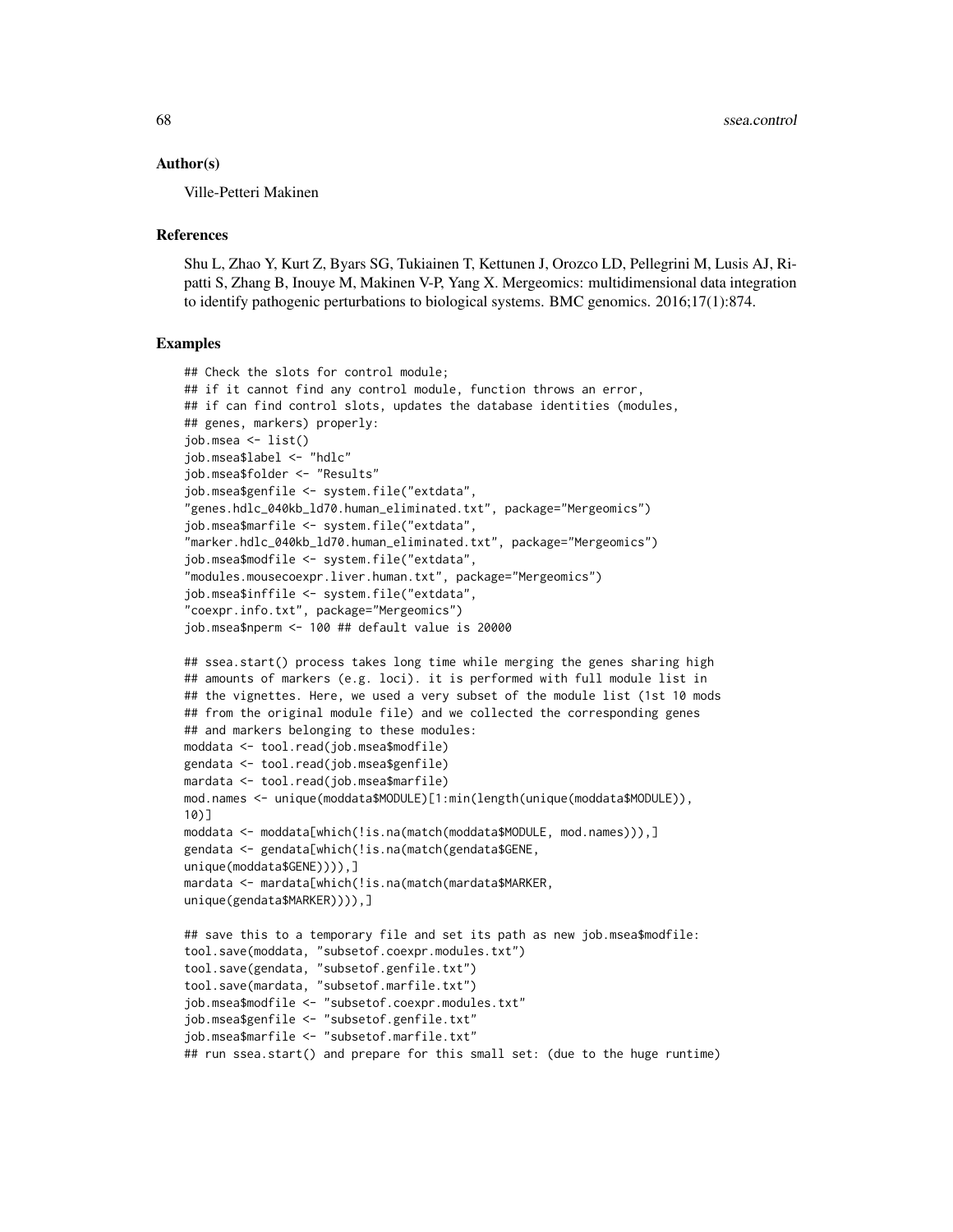#### ssea.finish 69

```
job.msea <- ssea.start(job.msea)
job.msea <- ssea.prepare(job.msea)
job.msea <- ssea.control(job.msea)
## Remove the temporary files used for the test:
file.remove("subsetof.coexpr.modules.txt")
file.remove("subsetof.genfile.txt")
file.remove("subsetof.marfile.txt")
```
<span id="page-68-0"></span>ssea.finish *Organize and save MSEA results*

# Description

ssea.finish organizes and stores the MSEA results into relevant output files.

## Usage

ssea.finish(job)

## Arguments

job data list including the results of MSEA process. job will be saved after getting organized: label: unique identifier for the analysis. folder: output folder for results. resultsdata: frame including indexed module identities (MODULE) and enrichment P-values (P). database: database including indexed identities for modules, genes, and markers.

### Details

ssea.finish obtains module statistics (member genes, size, length, density, enrichment scores, false discovery rates), finds the top marker within genes, updates the gene scores and gene sizes (i.e. number of markers for each gene), and saves the organized results regarding the modules and genes into the relevant files.

### Value

| job | data list including the organized results of MSEA process:                                                                                                                                  |
|-----|---------------------------------------------------------------------------------------------------------------------------------------------------------------------------------------------|
|     | results: updated information of modules:<br>number of distinct member genes (NGENES),<br>number of distinct member markers (NLOCI),<br>ratio of distinct to non-distinct markers (DENSITY), |
|     | false discovery rates (FDR).                                                                                                                                                                |
|     | generesults: updated gene-specific information including:                                                                                                                                   |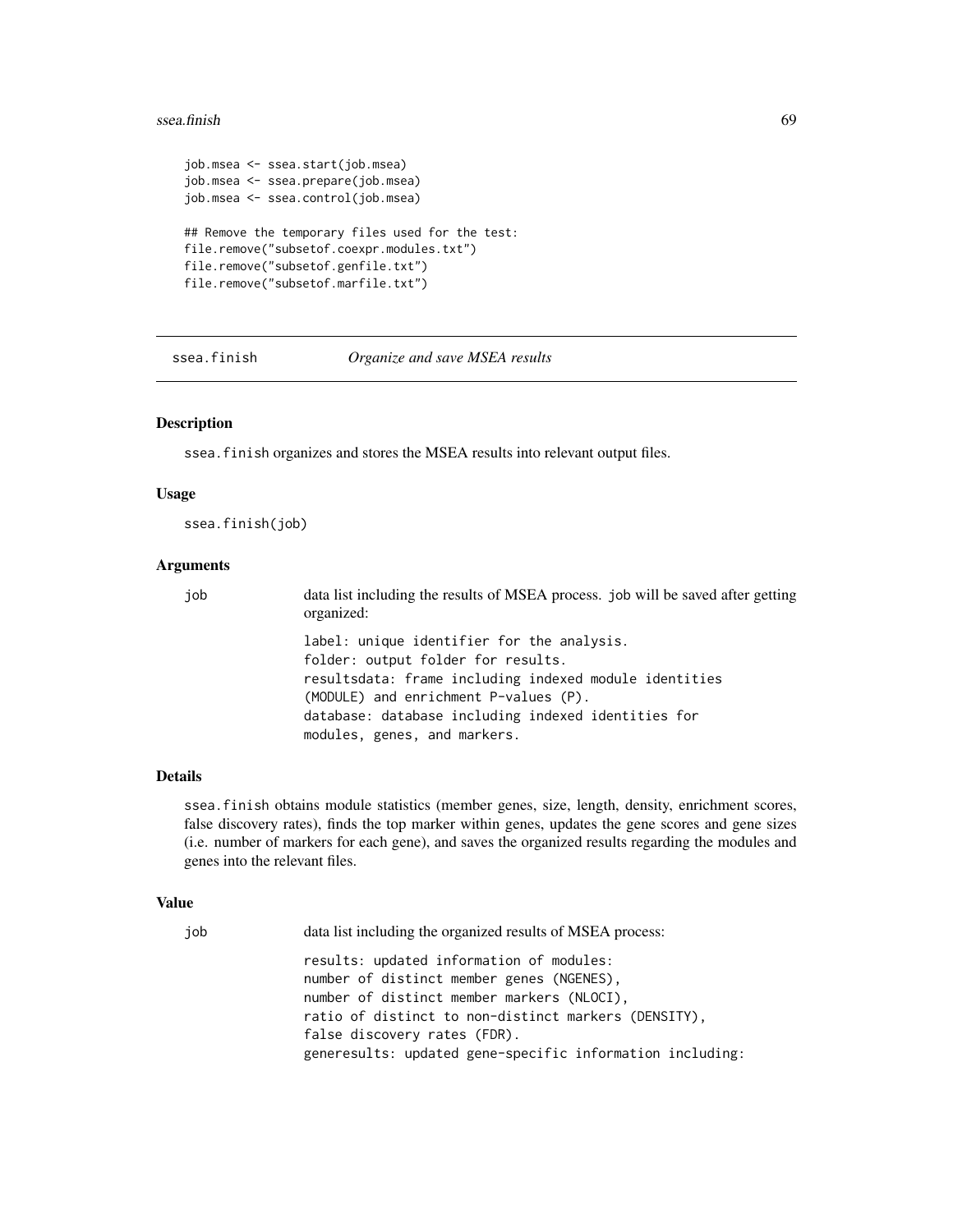```
indexed gene identity (GENE),
gene size (NLOCI),
unadjusted enrichment score (SCORE),
marker with maximum value (LOCUS),
marker value (VALUE).
```
### Author(s)

Ville-Petteri Makinen

# References

Shu L, Zhao Y, Kurt Z, Byars SG, Tukiainen T, Kettunen J, Orozco LD, Pellegrini M, Lusis AJ, Ripatti S, Zhang B, Inouye M, Makinen V-P, Yang X. Mergeomics: multidimensional data integration to identify pathogenic perturbations to biological systems. BMC genomics. 2016;17(1):874.

### See Also

[ssea.analyze](#page-53-0), [ssea.control](#page-66-0), [ssea.prepare](#page-78-0), [ssea.start](#page-84-0), [ssea2kda](#page-92-0)

### Examples

```
job.msea <- list()
job.msea$label <- "hdlc"
job.msea$folder <- "Results"
job.msea$genfile <- system.file("extdata",
"genes.hdlc_040kb_ld70.human_eliminated.txt", package="Mergeomics")
job.msea$marfile <- system.file("extdata",
"marker.hdlc_040kb_ld70.human_eliminated.txt", package="Mergeomics")
job.msea$modfile <- system.file("extdata",
"modules.mousecoexpr.liver.human.txt", package="Mergeomics")
job.msea$inffile <- system.file("extdata",
"coexpr.info.txt", package="Mergeomics")
job.msea$nperm <- 100 ## default value is 20000
```

```
## ssea.start() process takes long time while merging the genes sharing high
## amounts of markers (e.g. loci). it is performed with full module list in
## the vignettes. Here, we used a very subset of the module list (1st 10 mods
## from the original module file) and we collected the corresponding genes
## and markers belonging to these modules:
moddata <- tool.read(job.msea$modfile)
gendata <- tool.read(job.msea$genfile)
mardata <- tool.read(job.msea$marfile)
mod.names <- unique(moddata$MODULE)[1:min(length(unique(moddata$MODULE)),
10)]
moddata <- moddata[which(!is.na(match(moddata$MODULE, mod.names))),]
gendata <- gendata[which(!is.na(match(gendata$GENE,
unique(moddata$GENE)))),]
mardata <- mardata[which(!is.na(match(mardata$MARKER,
unique(gendata$MARKER)))),]
```
## save this to a temporary file and set its path as new job.msea\$modfile: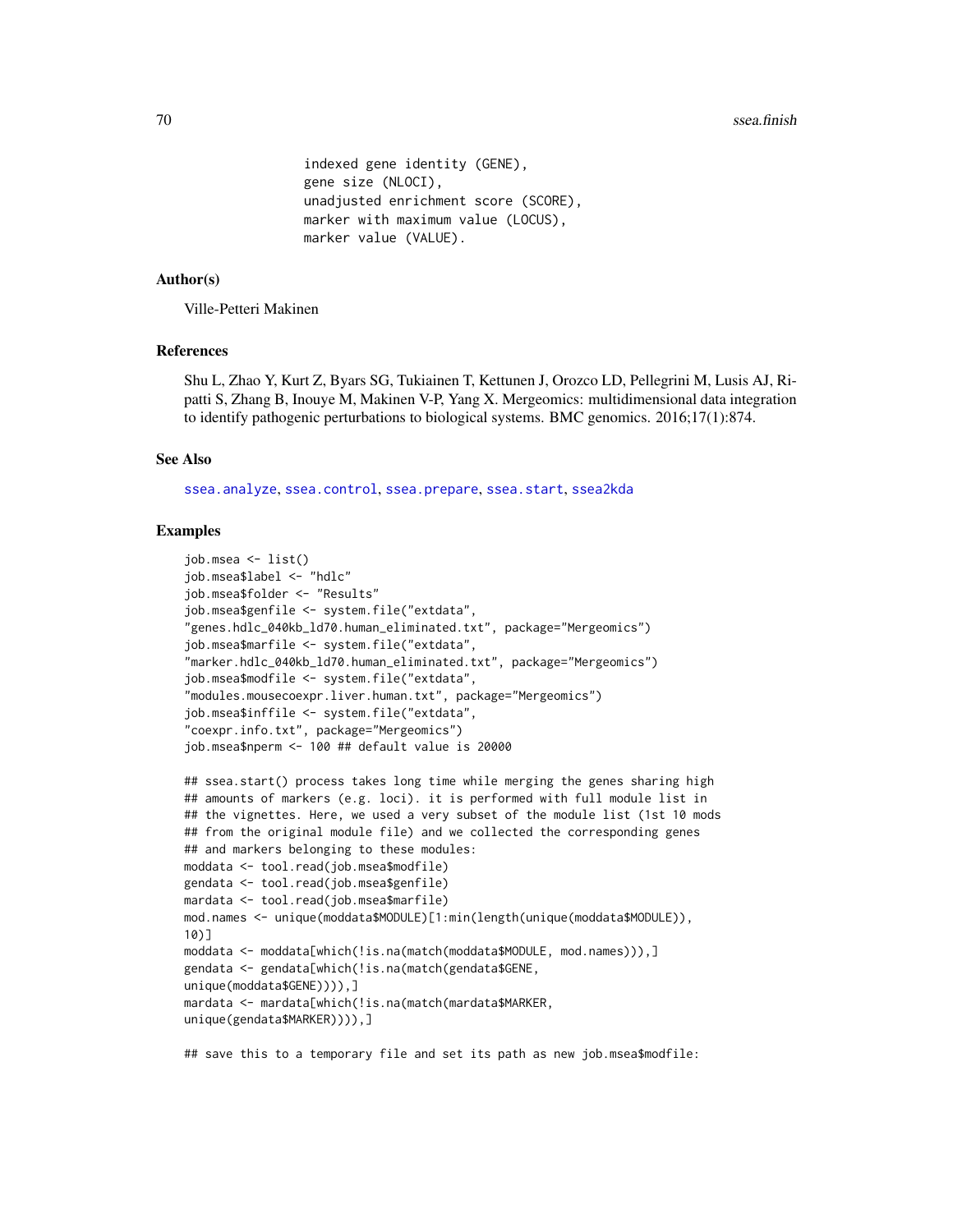```
tool.save(moddata, "subsetof.coexpr.modules.txt")
tool.save(gendata, "subsetof.genfile.txt")
tool.save(mardata, "subsetof.marfile.txt")
job.msea$modfile <- "subsetof.coexpr.modules.txt"
job.msea$genfile <- "subsetof.genfile.txt"
job.msea$marfile <- "subsetof.marfile.txt"
## run ssea.start() and prepare for this small set: (due to the huge runtime)
job.msea <- ssea.start(job.msea)
job.msea <- ssea.prepare(job.msea)
job.msea <- ssea.control(job.msea)
job.msea <- ssea.analyze(job.msea)
job.msea <- ssea.finish(job.msea)
## Remove the temporary files used for the test:
file.remove("subsetof.coexpr.modules.txt")
file.remove("subsetof.genfile.txt")
file.remove("subsetof.marfile.txt")
```
ssea.finish.details *Organize and save module, gene, top locus, Ps of MSEA results*

# Description

ssea.finish.details finds significant modules and their gene lists, and top marker (with GWAS -log10 transformed p-vals) of these genes, merge results of markers, genes and module statistics, sort results according to first, module enrichment score, then marker P-value, and saves these sorted results into the relevant files.

# Usage

```
ssea.finish.details(job)
```
# Arguments

| job | data list including the results of MSEA process:       |
|-----|--------------------------------------------------------|
|     | label: unique identifier for the analysis.             |
|     | folder: output folder for results.                     |
|     | modinfo: descriptions of the modules.                  |
|     | resultsdata: frame including indexed module identities |
|     | (MODULE) and enrichment P-values (P).                  |
|     | database: database including indexed identities for    |
|     | modules, genes, and markers.                           |

#### Value

None.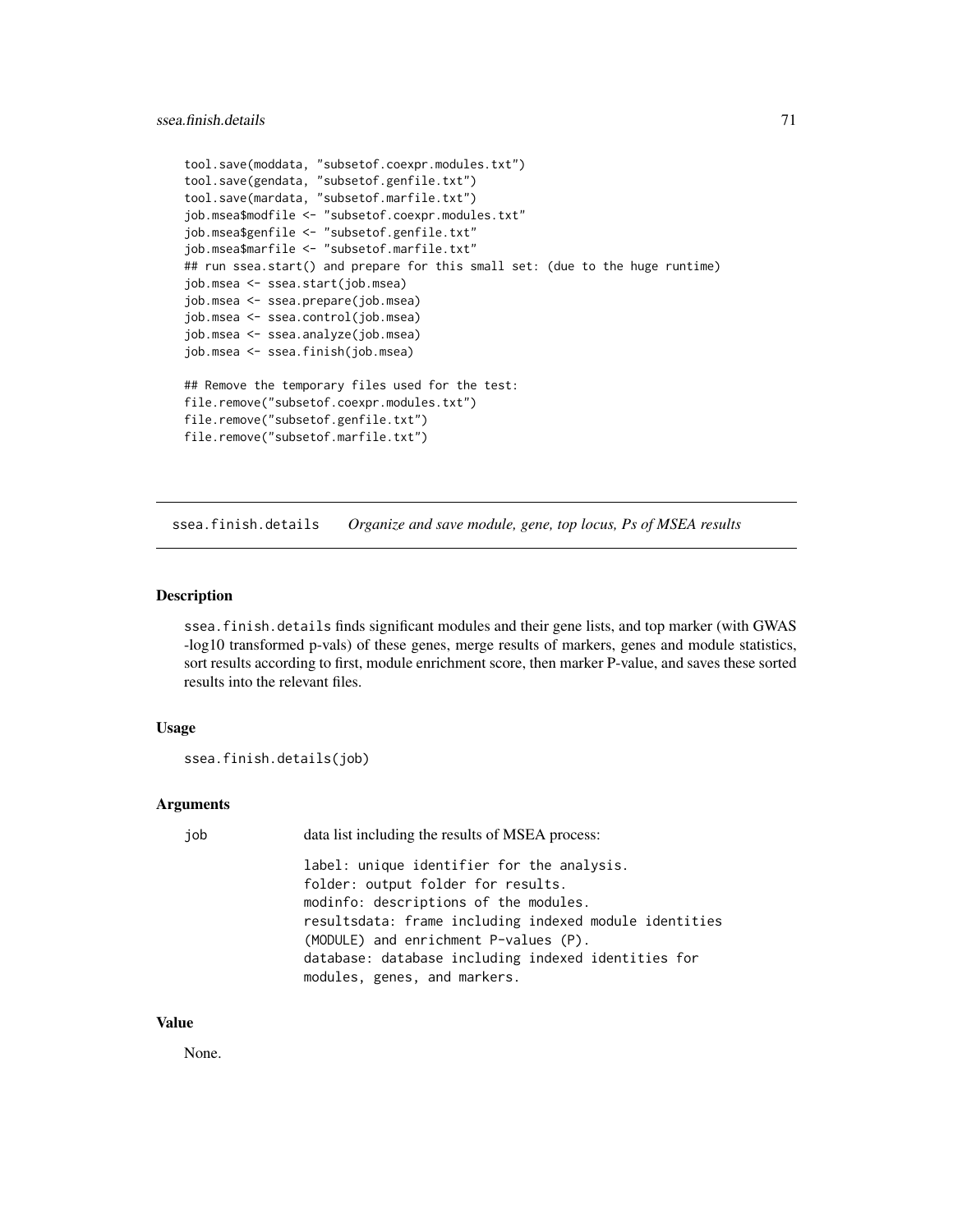#### Author(s)

Ville-Petteri Makinen

#### References

Shu L, Zhao Y, Kurt Z, Byars SG, Tukiainen T, Kettunen J, Orozco LD, Pellegrini M, Lusis AJ, Ripatti S, Zhang B, Inouye M, Makinen V-P, Yang X. Mergeomics: multidimensional data integration to identify pathogenic perturbations to biological systems. BMC genomics. 2016;17(1):874.

# See Also

[ssea.finish](#page-68-0)

```
job.msea <- list()
job.msea$label <- "hdlc"
job.msea$folder <- "Results"
job.msea$genfile <- system.file("extdata",
"genes.hdlc_040kb_ld70.human_eliminated.txt", package="Mergeomics")
job.msea$marfile <- system.file("extdata",
"marker.hdlc_040kb_ld70.human_eliminated.txt", package="Mergeomics")
job.msea$modfile <- system.file("extdata",
"modules.mousecoexpr.liver.human.txt", package="Mergeomics")
job.msea$inffile <- system.file("extdata",
"coexpr.info.txt", package="Mergeomics")
job.msea$nperm <- 100 ## default value is 20000
## ssea.start() process takes long time while merging the genes sharing high
## amounts of markers (e.g. loci). it is performed with full module list in
## the vignettes. Here, we used a very subset of the module list (1st 10 mods
## from the original module file) and we collected the corresponding genes
## and markers belonging to these modules:
moddata <- tool.read(job.msea$modfile)
gendata <- tool.read(job.msea$genfile)
mardata <- tool.read(job.msea$marfile)
mod.names <- unique(moddata$MODULE)[1:min(length(unique(moddata$MODULE)),
10)]
moddata <- moddata[which(!is.na(match(moddata$MODULE, mod.names))),]
gendata <- gendata[which(!is.na(match(gendata$GENE,
unique(moddata$GENE)))),]
mardata <- mardata[which(!is.na(match(mardata$MARKER,
unique(gendata$MARKER)))),]
## save this to a temporary file and set its path as new job.msea$modfile:
tool.save(moddata, "subsetof.coexpr.modules.txt")
tool.save(gendata, "subsetof.genfile.txt")
tool.save(mardata, "subsetof.marfile.txt")
job.msea$modfile <- "subsetof.coexpr.modules.txt"
job.msea$genfile <- "subsetof.genfile.txt"
job.msea$marfile <- "subsetof.marfile.txt"
## run ssea.start() and prepare for this small set: (due to the huge runtime)
```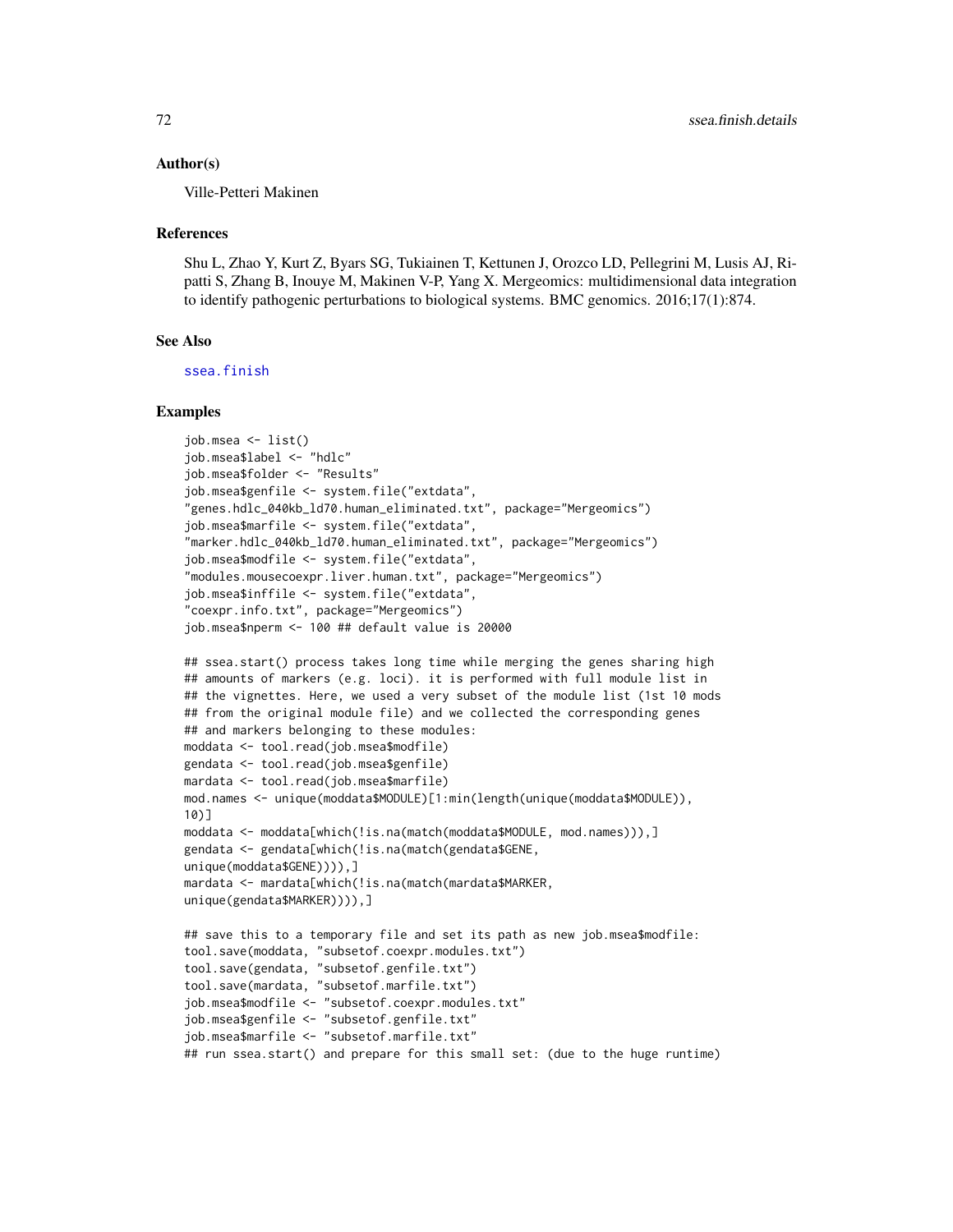```
job.msea <- ssea.start(job.msea)
job.msea <- ssea.prepare(job.msea)
job.msea <- ssea.control(job.msea)
job.msea <- ssea.analyze(job.msea)
job.msea <- ssea.finish(job.msea)
## Estimate mod FDR values, sort according to significance, save full results:
job.msea <- ssea.finish.fdr(job.msea)
## Collect top markers(e.g.loci) within genes, save genes with top marker Pval
job.msea <- ssea.finish.genes(job.msea)
## Find signficant modules, collect gene members of top modules,
## Merge gene results (with top marker info),
## Sort and save details according to enrichment and marker value:
job.msea <- ssea.finish.details(job.msea)
## Remove the temporary files used for the test:
file.remove("subsetof.coexpr.modules.txt")
file.remove("subsetof.genfile.txt")
file.remove("subsetof.marfile.txt")
```
ssea.finish.fdr *Organize and save FDR results of the MSEA*

## Description

ssea.finish.fdr estimates the FDR values of the enrichment P-values belonging to the modules. It also gets the other module information such as size (gene number), length (marker number), density, etc., sorts the modules according to P-values, saves this information into relevant files.

# Usage

ssea.finish.fdr(job)

# Arguments

| job | data list including module-realted results of MSEA process:  |
|-----|--------------------------------------------------------------|
|     | folder: output folder for results.<br>modules: module names. |
|     | results: data frame including indexed module identities      |
|     | (MODULE) and enrichment P-values (P).                        |
|     | database: database including indexed identities for          |
|     | modules, genes, and markers.                                 |

## Value

job data list including the organized module-related results of MSEA process: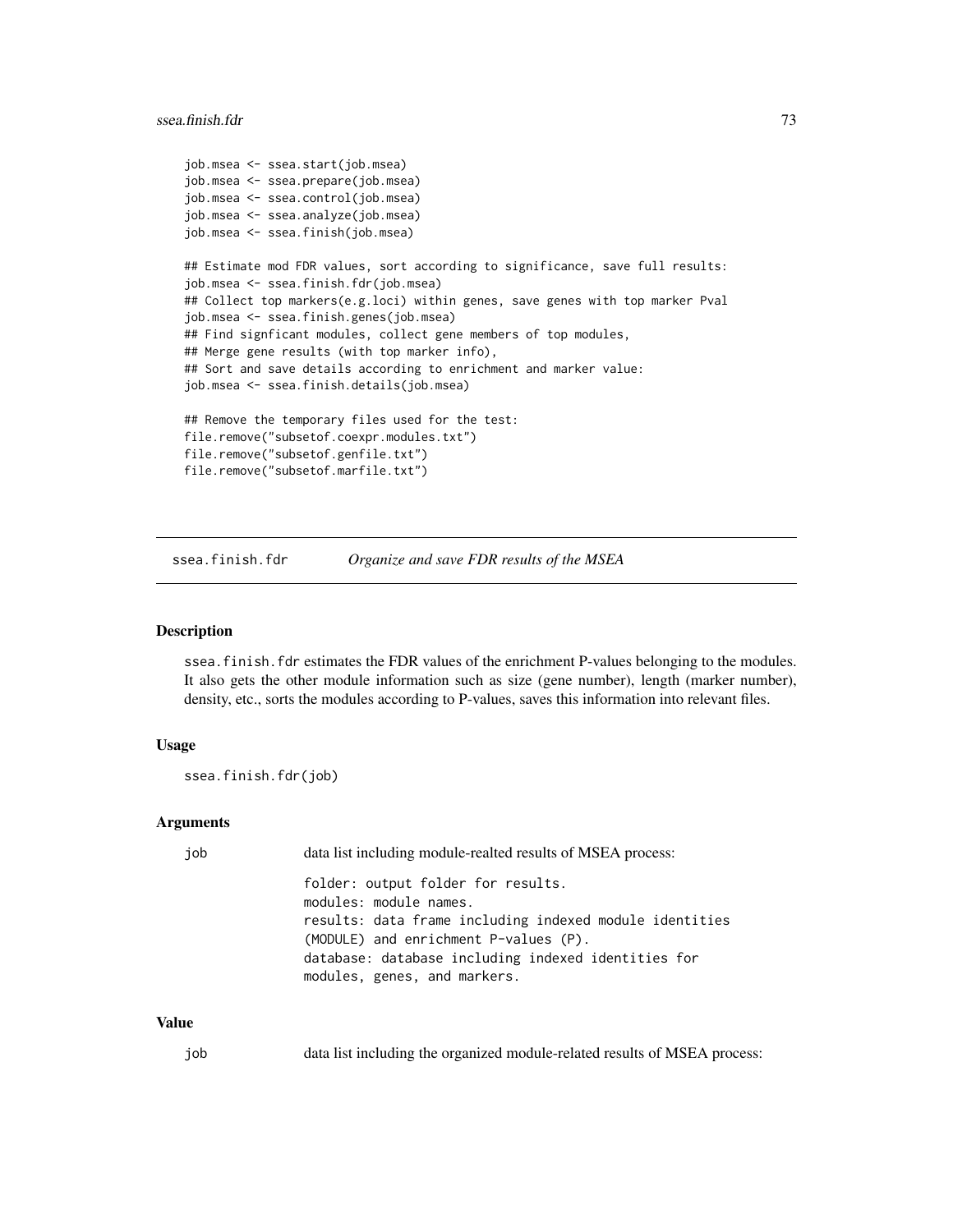```
results: updated information of modules:
number of distinct member genes (NGENES),
number of distinct member markers (NLOCI),
ratio of distinct to non-distinct markers (DENSITY),
false discovery rates (FDR).
```
# Author(s)

Ville-Petteri Makinen

# References

Shu L, Zhao Y, Kurt Z, Byars SG, Tukiainen T, Kettunen J, Orozco LD, Pellegrini M, Lusis AJ, Ripatti S, Zhang B, Inouye M, Makinen V-P, Yang X. Mergeomics: multidimensional data integration to identify pathogenic perturbations to biological systems. BMC genomics. 2016;17(1):874.

# See Also

## [ssea.finish](#page-68-0)

## Examples

```
job.msea <- list()
job.msea$label <- "hdlc"
job.msea$folder <- "Results"
job.msea$genfile <- system.file("extdata",
"genes.hdlc_040kb_ld70.human_eliminated.txt", package="Mergeomics")
job.msea$marfile <- system.file("extdata",
"marker.hdlc_040kb_ld70.human_eliminated.txt", package="Mergeomics")
job.msea$modfile <- system.file("extdata",
"modules.mousecoexpr.liver.human.txt", package="Mergeomics")
job.msea$inffile <- system.file("extdata",
"coexpr.info.txt", package="Mergeomics")
job.msea$nperm <- 100 ## default value is 20000
```

```
## ssea.start() process takes long time while merging the genes sharing high
## amounts of markers (e.g. loci). it is performed with full module list in
## the vignettes. Here, we used a very subset of the module list (1st 10 mods
## from the original module file) and we collected the corresponding genes
## and markers belonging to these modules:
moddata <- tool.read(job.msea$modfile)
gendata <- tool.read(job.msea$genfile)
mardata <- tool.read(job.msea$marfile)
mod.names <- unique(moddata$MODULE)[1:min(length(unique(moddata$MODULE)),
10)]
moddata <- moddata[which(!is.na(match(moddata$MODULE, mod.names))),]
gendata <- gendata[which(!is.na(match(gendata$GENE,
unique(moddata$GENE)))),]
mardata <- mardata[which(!is.na(match(mardata$MARKER,
unique(gendata$MARKER)))),]
```
## save this to a temporary file and set its path as new job.msea\$modfile: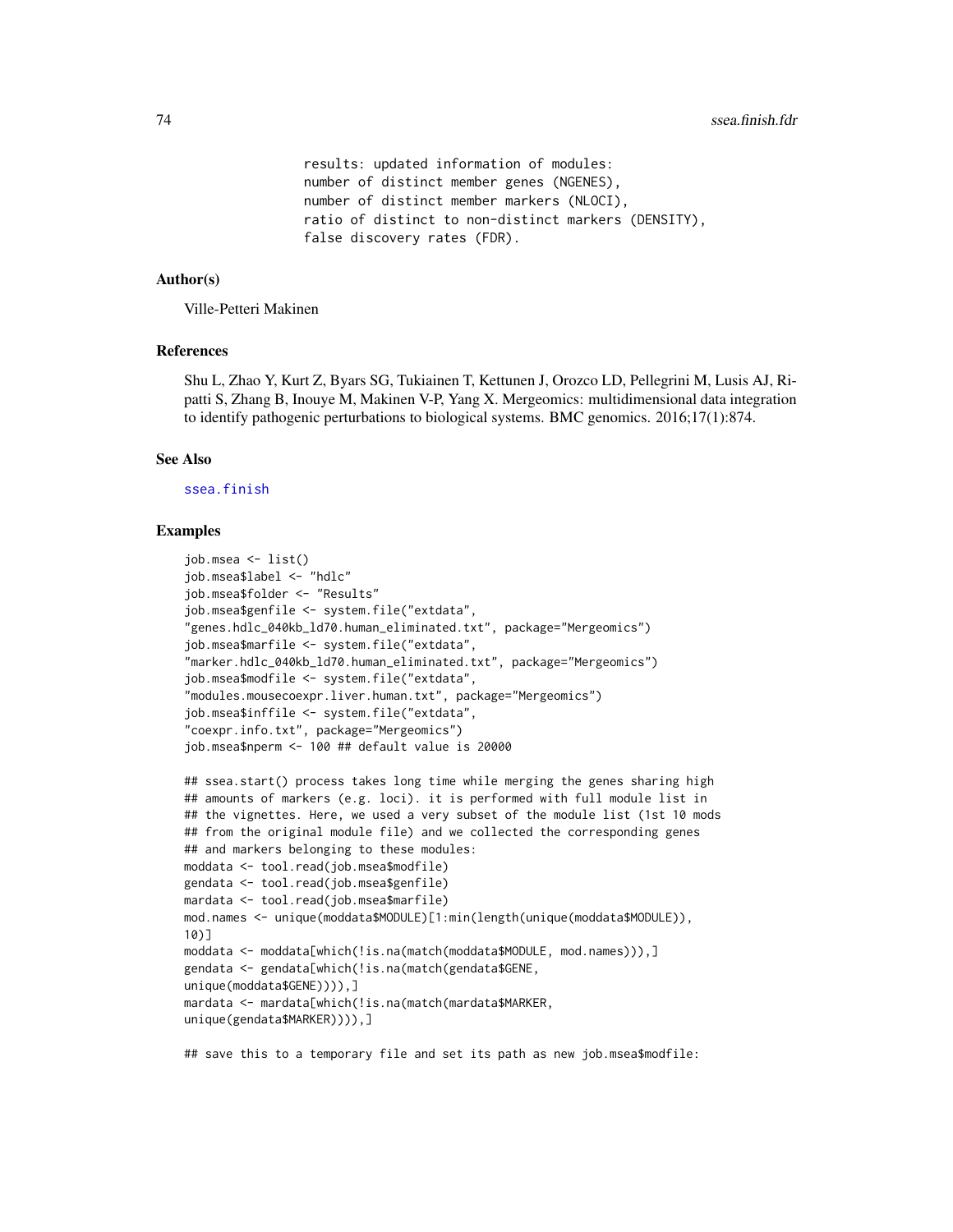# ssea.finish.genes 75

```
tool.save(moddata, "subsetof.coexpr.modules.txt")
tool.save(gendata, "subsetof.genfile.txt")
tool.save(mardata, "subsetof.marfile.txt")
job.msea$modfile <- "subsetof.coexpr.modules.txt"
job.msea$genfile <- "subsetof.genfile.txt"
job.msea$marfile <- "subsetof.marfile.txt"
## run ssea.start() and prepare for this small set: (due to the huge runtime)
job.msea <- ssea.start(job.msea)
job.msea <- ssea.prepare(job.msea)
job.msea <- ssea.control(job.msea)
job.msea <- ssea.analyze(job.msea)
job.msea <- ssea.finish(job.msea)
## Estimate mod FDR values, sort according to significance, save full results:
job.msea <- ssea.finish.fdr(job.msea)
## Remove the temporary files used for the test:
file.remove("subsetof.coexpr.modules.txt")
file.remove("subsetof.genfile.txt")
file.remove("subsetof.marfile.txt")
```
ssea.finish.genes *Organize and save gene-realted MSEA results*

#### Description

ssea.finish.genes organizes and stores the gene-related MSEA results into relevant output file. It finds the top markers within genes, update gene scores and gene sizes, and save the results.

## Usage

ssea.finish.genes(job)

## **Arguments**

| job          | data list including the information about the MSEA process:                                                                                                                          |
|--------------|--------------------------------------------------------------------------------------------------------------------------------------------------------------------------------------|
|              | folder: output folder for results.<br>database: database including indexed identities for<br>modules, genes, and markers.                                                            |
| <b>Value</b> |                                                                                                                                                                                      |
| job          | data list including the organized gene-related results of MSEA process:                                                                                                              |
|              | generesults: updated gene-specific information;<br>indexed gene identity (GENE).<br>gene size (NLOCI).<br>unadjusted enrichment score (SCORE),<br>marker with maximum value (LOCUS), |

marker value (VALUE).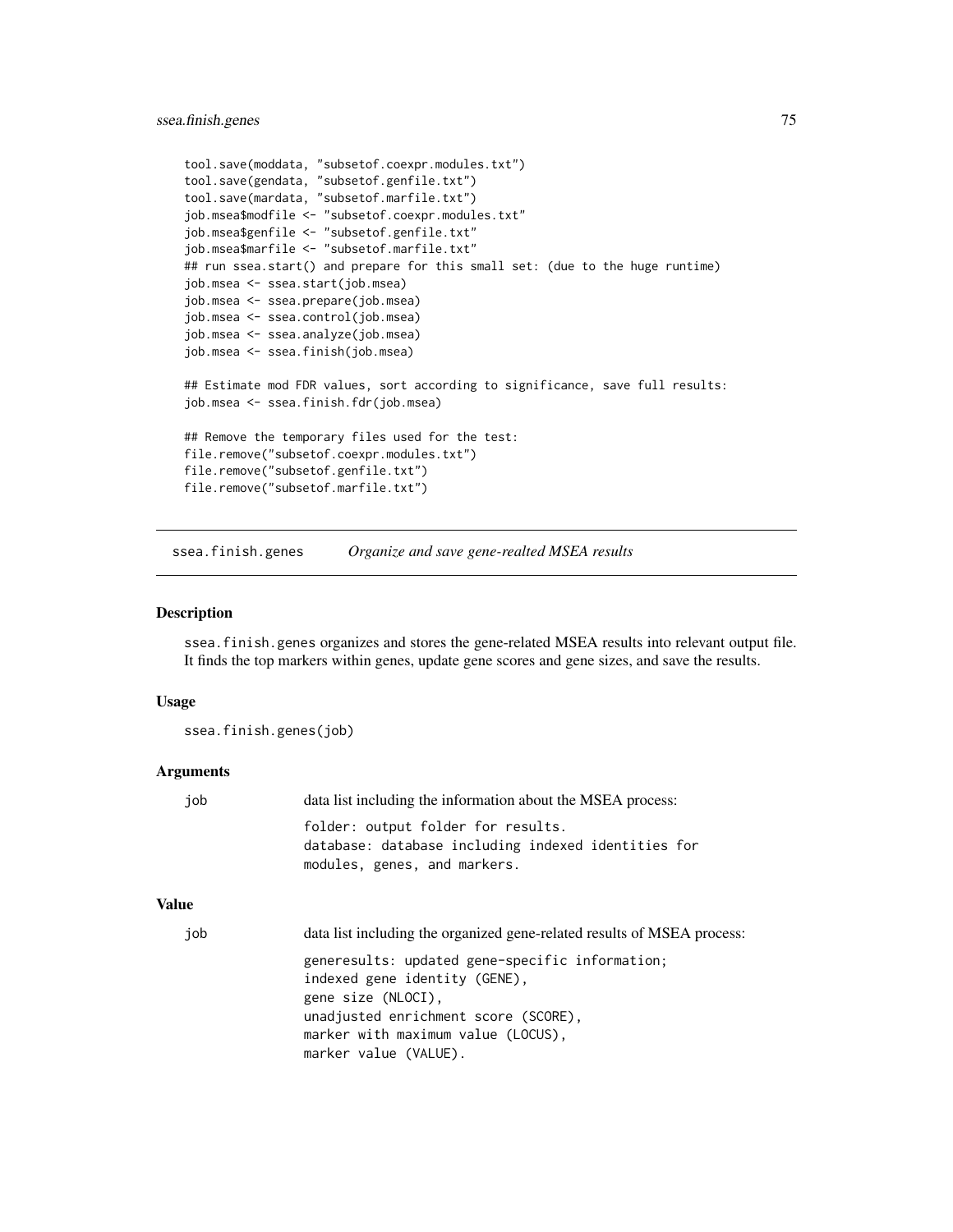#### Author(s)

Ville-Petteri Makinen

## References

Shu L, Zhao Y, Kurt Z, Byars SG, Tukiainen T, Kettunen J, Orozco LD, Pellegrini M, Lusis AJ, Ripatti S, Zhang B, Inouye M, Makinen V-P, Yang X. Mergeomics: multidimensional data integration to identify pathogenic perturbations to biological systems. BMC genomics. 2016;17(1):874.

# See Also

[ssea.finish](#page-68-0)

```
job.msea <- list()
job.msea$label <- "hdlc"
job.msea$folder <- "Results"
job.msea$genfile <- system.file("extdata",
"genes.hdlc_040kb_ld70.human_eliminated.txt", package="Mergeomics")
job.msea$marfile <- system.file("extdata",
"marker.hdlc_040kb_ld70.human_eliminated.txt", package="Mergeomics")
job.msea$modfile <- system.file("extdata",
"modules.mousecoexpr.liver.human.txt", package="Mergeomics")
job.msea$inffile <- system.file("extdata",
"coexpr.info.txt", package="Mergeomics")
job.msea$nperm <- 100 ## default value is 20000
## ssea.start() process takes long time while merging the genes sharing high
## amounts of markers (e.g. loci). it is performed with full module list in
## the vignettes. Here, we used a very subset of the module list (1st 10 mods
## from the original module file) and we collected the corresponding genes
## and markers belonging to these modules:
moddata <- tool.read(job.msea$modfile)
gendata <- tool.read(job.msea$genfile)
mardata <- tool.read(job.msea$marfile)
mod.names <- unique(moddata$MODULE)[1:min(length(unique(moddata$MODULE)),
10)]
moddata <- moddata[which(!is.na(match(moddata$MODULE, mod.names))),]
gendata <- gendata[which(!is.na(match(gendata$GENE,
unique(moddata$GENE)))),]
mardata <- mardata[which(!is.na(match(mardata$MARKER,
unique(gendata$MARKER)))),]
## save this to a temporary file and set its path as new job.msea$modfile:
tool.save(moddata, "subsetof.coexpr.modules.txt")
tool.save(gendata, "subsetof.genfile.txt")
tool.save(mardata, "subsetof.marfile.txt")
job.msea$modfile <- "subsetof.coexpr.modules.txt"
job.msea$genfile <- "subsetof.genfile.txt"
job.msea$marfile <- "subsetof.marfile.txt"
## run ssea.start() and prepare for this small set: (due to the huge runtime)
```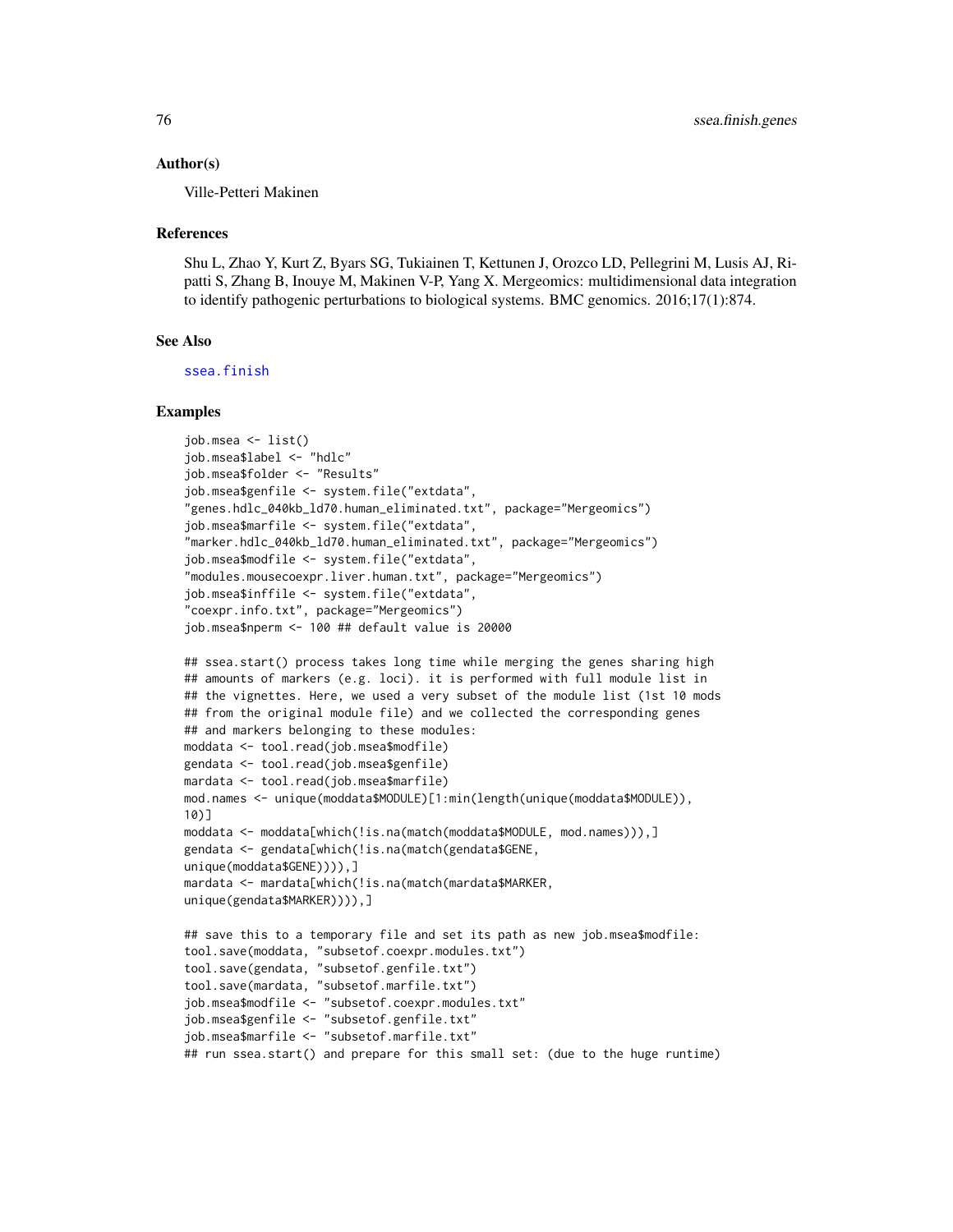## ssea.meta 77

```
job.msea <- ssea.start(job.msea)
job.msea <- ssea.prepare(job.msea)
job.msea <- ssea.control(job.msea)
job.msea <- ssea.analyze(job.msea)
job.msea <- ssea.finish(job.msea)
## Estimate mod FDR values, sort according to significance, save full results:
job.msea <- ssea.finish.fdr(job.msea)
## Collect top markers(e.g.loci) within genes, save genes with top marker Pval
job.msea <- ssea.finish.genes(job.msea)
## Remove the temporary files used for the test:
file.remove("subsetof.coexpr.modules.txt")
file.remove("subsetof.genfile.txt")
file.remove("subsetof.marfile.txt")
```
ssea.meta *Merge multiple MSEA results into meta MSEA*

#### Description

ssea.meta merges MSEA results of modules, genes, and markers, constructs hierarchical representation of genes and modules, calculates meta P-values of the modules (based on z-scores), and save all statistics results.

## Usage

ssea.meta(jobs, label, folder)

#### Arguments

| iobs   | data list including information and statistics about genes, markers, and modules |
|--------|----------------------------------------------------------------------------------|
| label  | label (unique identifier) for meta job                                           |
| folder | parent folder for meta job                                                       |

## Value

```
meta data list including meta-analyzing results for the modules, which enables ana-
                 lyzing the multiple MSEA results for the modules.
```
# Author(s)

Ville-Petteri Makinen

# References

Shu L, Zhao Y, Kurt Z, Byars SG, Tukiainen T, Kettunen J, Orozco LD, Pellegrini M, Lusis AJ, Ripatti S, Zhang B, Inouye M, Makinen V-P, Yang X. Mergeomics: multidimensional data integration to identify pathogenic perturbations to biological systems. BMC genomics. 2016;17(1):874.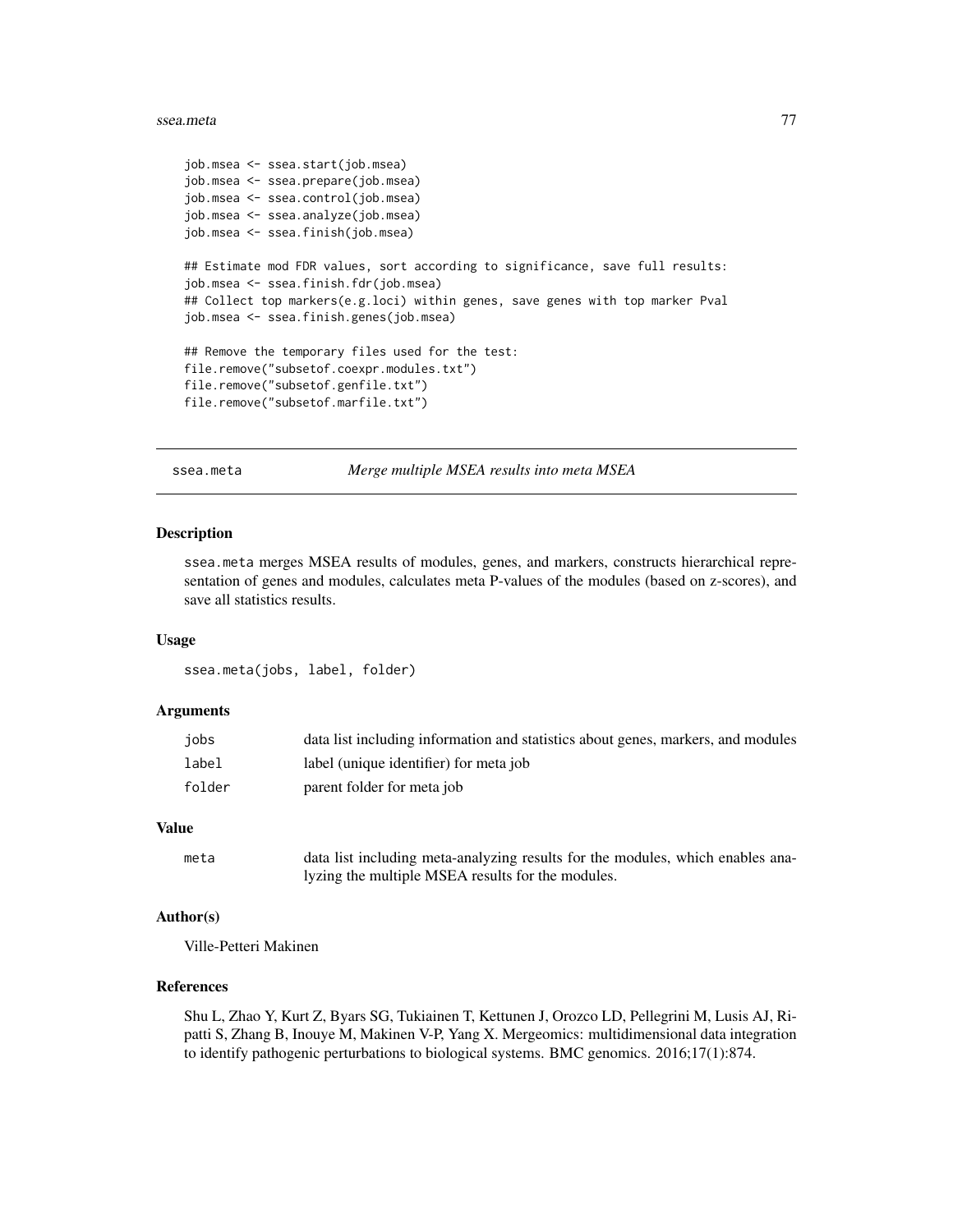# Examples

```
## Create an object for multiple MSEAs:
job.multiple.msea <- list()
set.seed(1)
for(i in 1:3){
## make 3 trials, each time pick 10 random modules among the first 20 modules
mod.indices <- sample(20, 10)
job.msea <- list()
job.msea$label <- "hdlc"
job.msea$folder <- "Results"
job.msea$genfile <- system.file("extdata",
"genes.hdlc_040kb_ld70.human_eliminated.txt", package="Mergeomics")
job.msea$marfile <- system.file("extdata",
"marker.hdlc_040kb_ld70.human_eliminated.txt", package="Mergeomics")
job.msea$modfile <- system.file("extdata",
"modules.mousecoexpr.liver.human.txt", package="Mergeomics")
job.msea$inffile <- system.file("extdata",
"coexpr.info.txt", package="Mergeomics")
job.msea$nperm <- 30 ## default value is 20000
## ssea.start() process takes long time while merging the genes sharing high
## amounts of markers (e.g. loci). it is performed with full module list in
## the vignettes. Here, we used a very subset of the module list (1st 10 mods
## from the original module file) and we collected the corresponding genes
## and markers belonging to these modules:
moddata <- tool.read(job.msea$modfile)
gendata <- tool.read(job.msea$genfile)
mardata <- tool.read(job.msea$marfile)
mod.names <- unique(moddata$MODULE)[mod.indices]
moddata <- moddata[which(!is.na(match(moddata$MODULE, mod.names))),]
gendata <- gendata[which(!is.na(match(gendata$GENE,
unique(moddata$GENE)))),]
mardata <- mardata[which(!is.na(match(mardata$MARKER,
unique(gendata$MARKER)))),]
## save this to a temporary file and set its path as new job.msea$modfile:
tool.save(moddata, "subsetof.coexpr.modules.txt")
tool.save(gendata, "subsetof.genfile.txt")
tool.save(mardata, "subsetof.marfile.txt")
job.msea$modfile <- "subsetof.coexpr.modules.txt"
job.msea$genfile <- "subsetof.genfile.txt"
job.msea$marfile <- "subsetof.marfile.txt"
## run ssea.start() and prepare for this small set: (due to the huge runtime)
job.msea <- ssea.start(job.msea)
job.msea <- ssea.prepare(job.msea)
job.msea <- ssea.control(job.msea)
job.msea <- ssea.analyze(job.msea)
job.msea <- ssea.finish(job.msea)
## Remove the temporary files used for the test:
file.remove("subsetof.coexpr.modules.txt")
```
file.remove("subsetof.genfile.txt")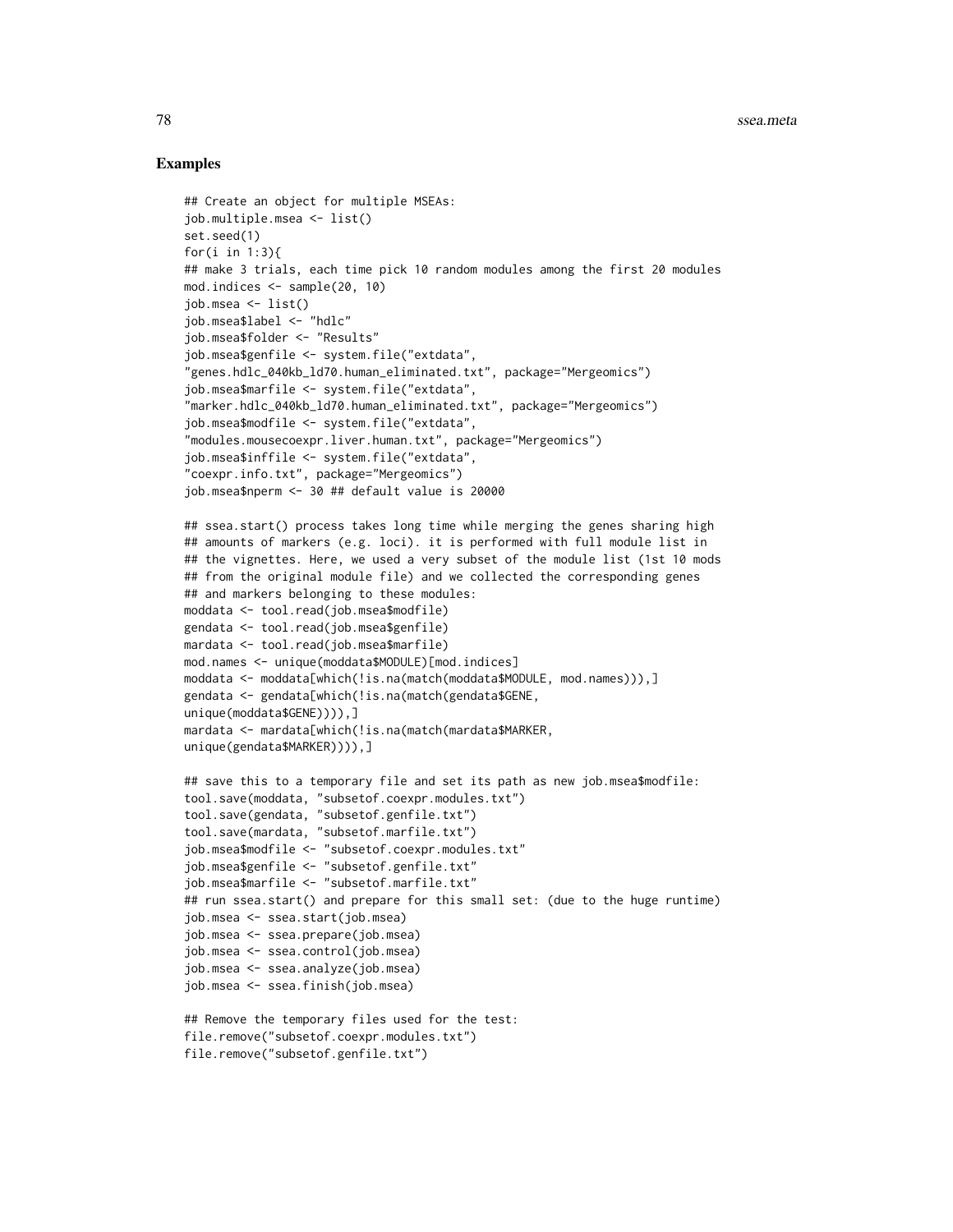# ssea.prepare 79

```
file.remove("subsetof.marfile.txt")
job.multiple.msea[[i]] <- job.msea
}
meta.results <- ssea.meta(job.multiple.msea, job.multiple.msea[[1]]$label,
job.multiple.msea[[1]]$folder)
```
## <span id="page-78-0"></span>ssea.prepare *Prepare an indexed database for MSEA*

## **Description**

ssea.prepare prepares a database that includes hierarchical for modules, i.e. it collects gene list and unique marker list of the modules for MSEA process

#### Usage

ssea.prepare(job)

## Arguments

job a data list with the following components:

modules: module identities as characters. genesgene: identities as characters. loci: marker identities as characters. moddata: preprocessed module data (indexed identities). gendata: preprocessed mapping data (indexed identities). locdata: preprocessed marker data (indexed identities). mingenes: minimum module size allowed. maxgenes: maximum module size allowed. maxoverlap: maximum module overlap allowed (1.0 to skip). quantiles: quantile points for test statistic.

# Details

ssea.prepare removes extreme-sized modules, constructs a hierarchical representation of genes and modules, obtains hit counts for markers, and returns the finalized module, genes, markers, database information.

#### Value

job an updated data list with the following components: modules: finalized module names. moddata: finalized module data. gendata: finalized mapping data. locdata: finalized marker data. quantiles: verified quantile points.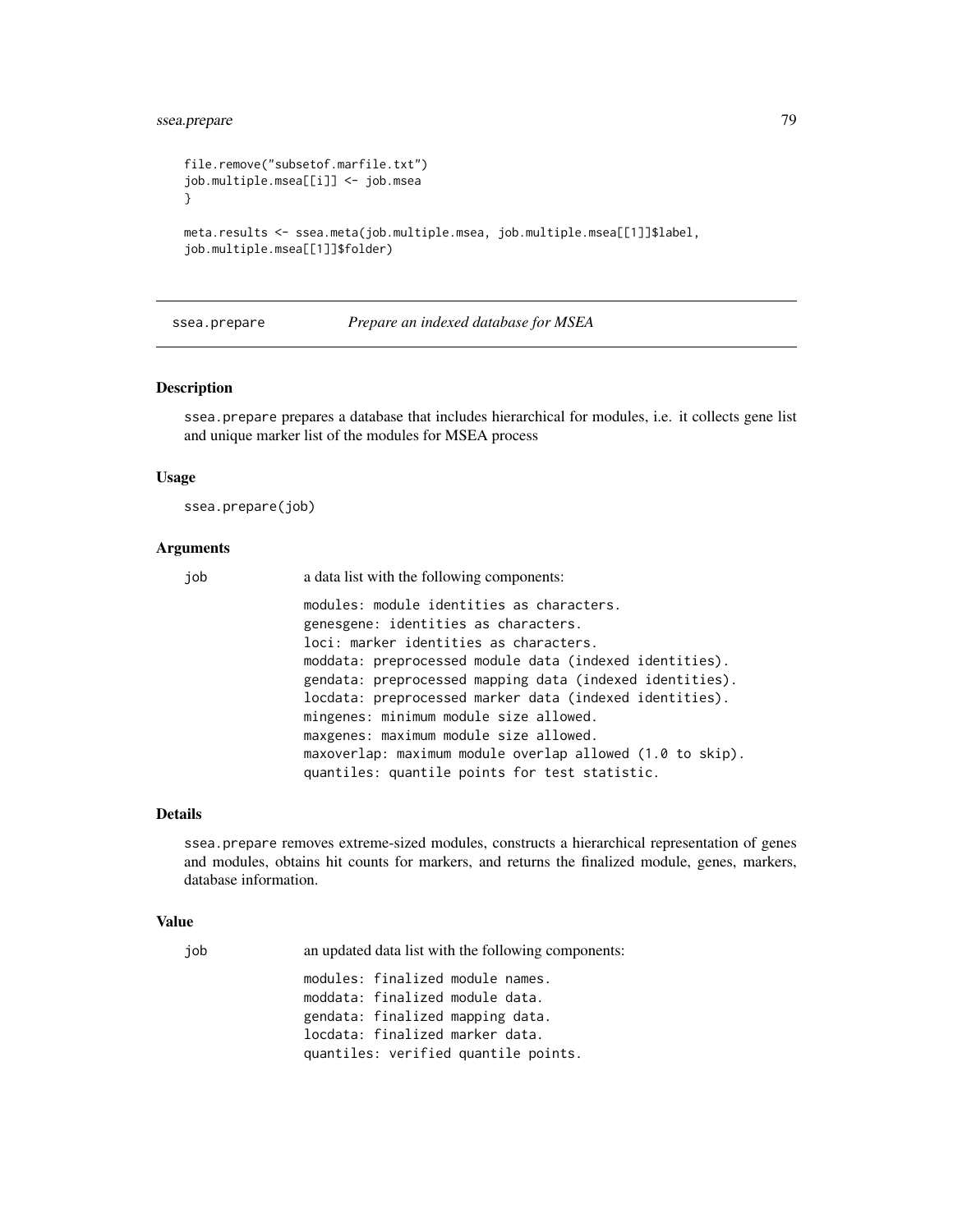database\$modulesizes: gene counts for modules. database\$modulelengths: distinct markers counts for modules. database\$moduledensities: ratio between distinct and non-distinct markers. database\$genesizeslocus: count for each gene. database\$module2genes: gene lists for each module. database\$gene2locilocus: lists for each gene. database\$locus2row: indices in the marker data frame for each marker. database\$observed: matrix of observed counts of values that exceed each quantile point for each marker. database\$expected: 1.0 - quantile points.

## Author(s)

Ville-Petteri Makinen

## References

Shu L, Zhao Y, Kurt Z, Byars SG, Tukiainen T, Kettunen J, Orozco LD, Pellegrini M, Lusis AJ, Ripatti S, Zhang B, Inouye M, Makinen V-P, Yang X. Mergeomics: multidimensional data integration to identify pathogenic perturbations to biological systems. BMC genomics. 2016;17(1):874.

## See Also

[ssea.analyze](#page-53-0), [ssea.control](#page-66-0), [ssea.finish](#page-68-0), [ssea.start](#page-84-0), [ssea2kda](#page-92-0)

```
job.msea <- list()
job.msea$label <- "hdlc"
job.msea$folder <- "Results"
job.msea$genfile <- system.file("extdata",
"genes.hdlc_040kb_ld70.human_eliminated.txt", package="Mergeomics")
job.msea$marfile <- system.file("extdata",
"marker.hdlc_040kb_ld70.human_eliminated.txt", package="Mergeomics")
job.msea$modfile <- system.file("extdata",
"modules.mousecoexpr.liver.human.txt", package="Mergeomics")
job.msea$inffile <- system.file("extdata",
"coexpr.info.txt", package="Mergeomics")
job.msea$nperm <- 100 ## default value is 20000
```

```
## ssea.start() process takes long time while merging the genes sharing high
## amounts of markers (e.g. loci). it is performed with full module list in
## the vignettes. Here, we used a very subset of the module list (1st 10 mods
## from the original module file) and we collected the corresponding genes
## and markers belonging to these modules:
moddata <- tool.read(job.msea$modfile)
gendata <- tool.read(job.msea$genfile)
mardata <- tool.read(job.msea$marfile)
```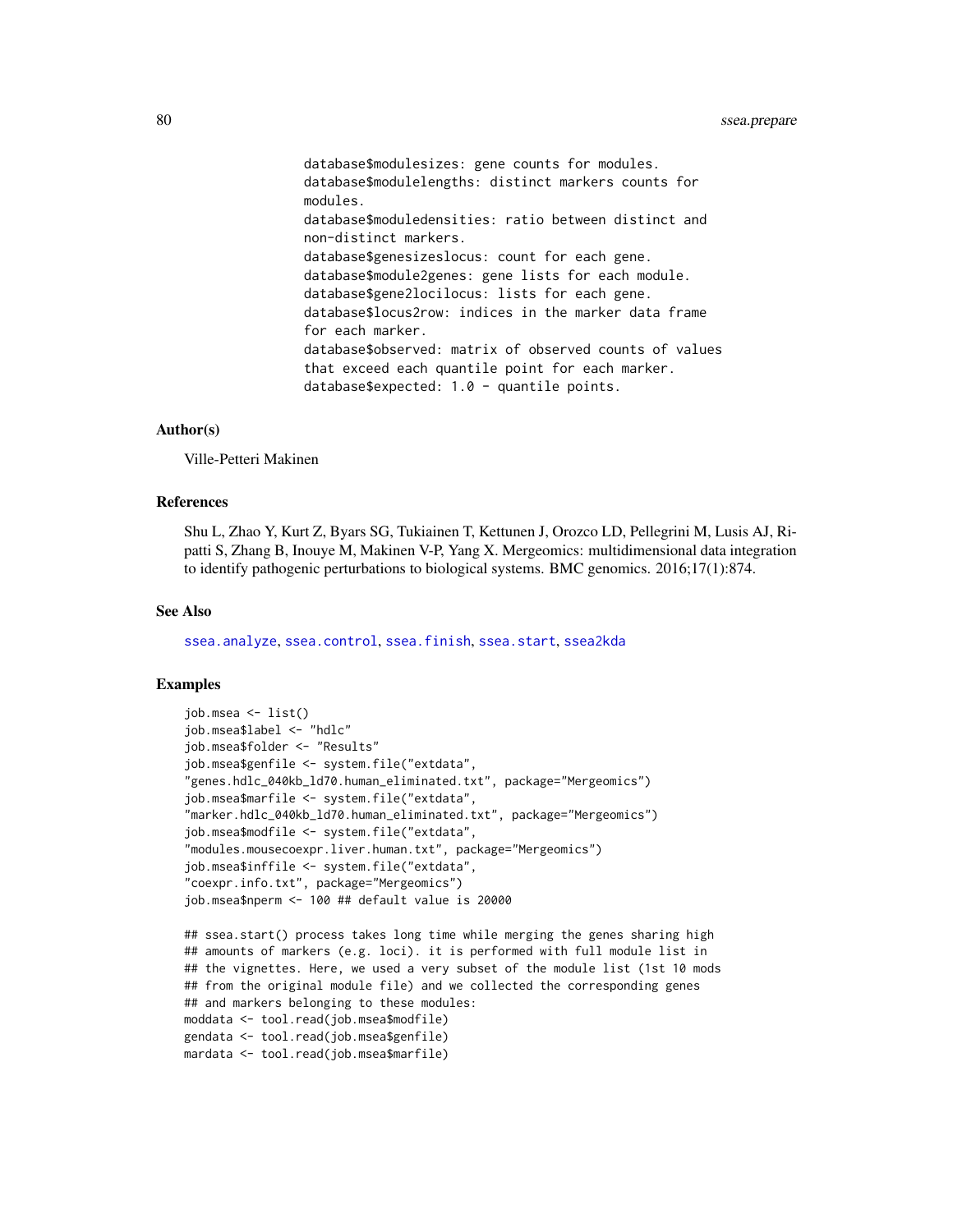```
mod.names <- unique(moddata$MODULE)[1:min(length(unique(moddata$MODULE)),
10)]
moddata <- moddata[which(!is.na(match(moddata$MODULE, mod.names))),]
gendata <- gendata[which(!is.na(match(gendata$GENE,
unique(moddata$GENE)))),]
mardata <- mardata[which(!is.na(match(mardata$MARKER,
unique(gendata$MARKER)))),]
## save this to a temporary file and set its path as new job.msea$modfile:
tool.save(moddata, "subsetof.coexpr.modules.txt")
tool.save(gendata, "subsetof.genfile.txt")
tool.save(mardata, "subsetof.marfile.txt")
job.msea$modfile <- "subsetof.coexpr.modules.txt"
job.msea$genfile <- "subsetof.genfile.txt"
job.msea$marfile <- "subsetof.marfile.txt"
## run ssea.start() and prepare for this small set: (due to the huge runtime)
job.msea <- ssea.start(job.msea)
job.msea <- ssea.prepare(job.msea)
## Remove the temporary files used for the test:
file.remove("subsetof.coexpr.modules.txt")
file.remove("subsetof.genfile.txt")
file.remove("subsetof.marfile.txt")
```
ssea.prepare.counts *Calculate hit counts up to a given quantile*

# Description

Counts unique loci in a module, maps the marker data of a module to the all available markers by creating a bit matrix for values above the given quantiles. Created bit matrix contains either TRUE (above quantiles) or FALSE (below or equals to quantiles) values as a resuls of these comparisons. It returns the results (marker mapping and bit matrix)

## Usage

ssea.prepare.counts(locdata, nloci, quantiles)

## Arguments

| locdata   | marker data                        |
|-----------|------------------------------------|
| nloci     | number of elements in markers list |
| quantiles | quantile points for test statistic |

## Value

| res | a data list with the following components:          |
|-----|-----------------------------------------------------|
|     | locus2row: mapped marker information                |
|     | observed: bit matrix that involves TRUEs and FALSEs |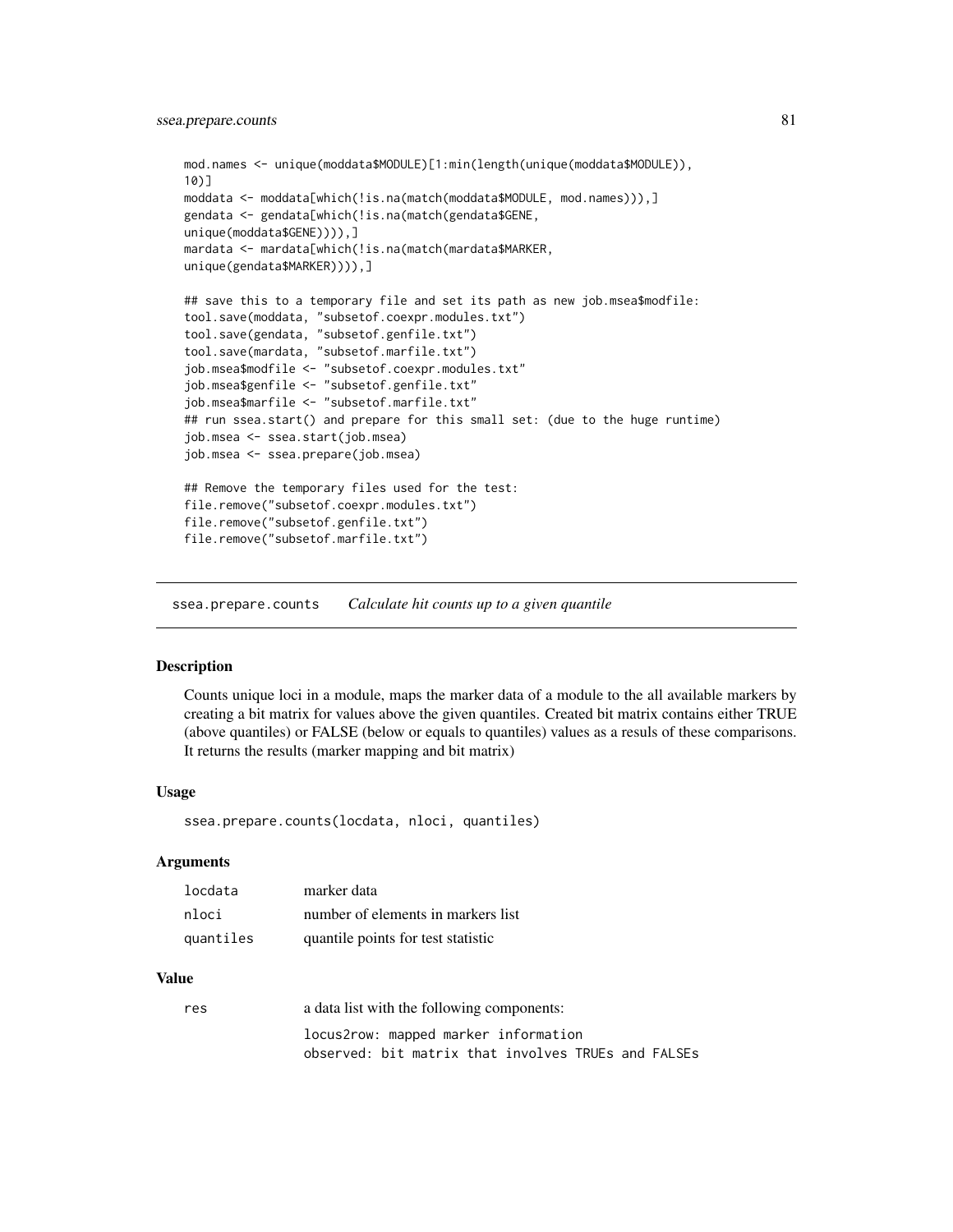#### Author(s)

Ville-Petteri Makinen

#### References

Shu L, Zhao Y, Kurt Z, Byars SG, Tukiainen T, Kettunen J, Orozco LD, Pellegrini M, Lusis AJ, Ripatti S, Zhang B, Inouye M, Makinen V-P, Yang X. Mergeomics: multidimensional data integration to identify pathogenic perturbations to biological systems. BMC genomics. 2016;17(1):874.

# See Also

[ssea.prepare](#page-78-0)

```
job.msea <- list()
job.msea$label <- "hdlc"
job.msea$folder <- "Results"
job.msea$genfile <- system.file("extdata",
"genes.hdlc_040kb_ld70.human_eliminated.txt", package="Mergeomics")
job.msea$marfile <- system.file("extdata",
"marker.hdlc_040kb_ld70.human_eliminated.txt", package="Mergeomics")
job.msea$modfile <- system.file("extdata",
"modules.mousecoexpr.liver.human.txt", package="Mergeomics")
job.msea$inffile <- system.file("extdata",
"coexpr.info.txt", package="Mergeomics")
job.msea$nperm <- 100 ## default value is 20000
## ssea.start() process takes long time while merging the genes sharing high
## amounts of markers (e.g. loci). it is performed with full module list in
## the vignettes. Here, we used a very subset of the module list (1st 10 mods
## from the original module file) and we collected the corresponding genes
## and markers belonging to these modules:
moddata <- tool.read(job.msea$modfile)
gendata <- tool.read(job.msea$genfile)
mardata <- tool.read(job.msea$marfile)
mod.names <- unique(moddata$MODULE)[1:min(length(unique(moddata$MODULE)),
10)]
moddata <- moddata[which(!is.na(match(moddata$MODULE, mod.names))),]
gendata <- gendata[which(!is.na(match(gendata$GENE,
unique(moddata$GENE)))),]
mardata <- mardata[which(!is.na(match(mardata$MARKER,
unique(gendata$MARKER)))),]
## save this to a temporary file and set its path as new job.msea$modfile:
tool.save(moddata, "subsetof.coexpr.modules.txt")
tool.save(gendata, "subsetof.genfile.txt")
tool.save(mardata, "subsetof.marfile.txt")
job.msea$modfile <- "subsetof.coexpr.modules.txt"
job.msea$genfile <- "subsetof.genfile.txt"
job.msea$marfile <- "subsetof.marfile.txt"
## run ssea.start() and prepare for this small set: (due to the huge runtime)
```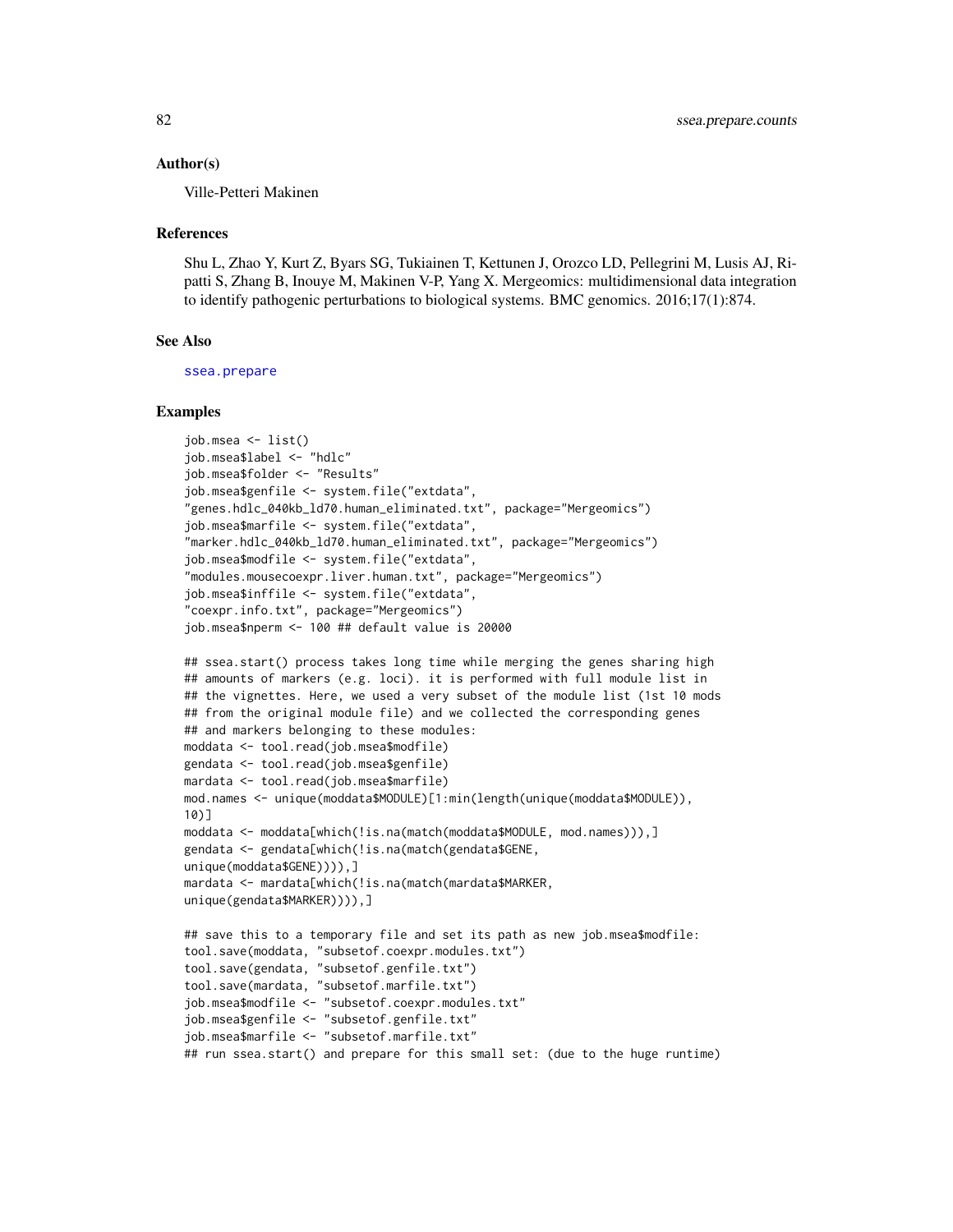```
job.msea <- ssea.start(job.msea)
## Remove extremely big or small modules:
st <- tool.aggregate(job.msea$moddata$MODULE)
mask <- which((st$lengths >= job.msea$mingenes) &
(st$lengths <= job.msea$maxgenes))
pos <- match(job.msea$moddata$MODULE, st$labels[mask])
job.msea$moddata <- job.msea$moddata[which(pos > 0),]
## Construct hierarchical representation for modules, genes, and markers:
ngens <- length(job.msea$genes)
nmods <- length(job.msea$modules)
db <- ssea.prepare.structure(job.msea$moddata, job.msea$gendata,
nmods, ngens)
## Determine test cutoffs:
if(is.null(job.msea$quantiles)) {
lengths <- db$modulelengths
mu <- median(lengths[which(lengths > 0)])
job.msea$quantiles <- seq(0.5, (1.0 - 1.0/mu), length.out=10)
}
## Calculate hit counts:
nloci <- length(job.msea$loci)
hits <- ssea.prepare.counts(job.msea$locdata, nloci, job.msea$quantiles)
db <- c(db, hits)
## Remove the temporary files used for the test:
file.remove("subsetof.coexpr.modules.txt")
file.remove("subsetof.genfile.txt")
file.remove("subsetof.marfile.txt")
```
ssea.prepare.structure

*Construct hierarchical representation of components*

# Description

ssea.prepare.structure represents modules, genes, and markers in a hierarchical structure.

## Usage

```
ssea.prepare.structure(moddata, gendata, nmods, ngens)
```
## Arguments

| moddata | module data (indexed identities)  |
|---------|-----------------------------------|
| gendata | mapping data (indexed identities) |
| nmods   | number of modules                 |
| ngens   | number of all genes               |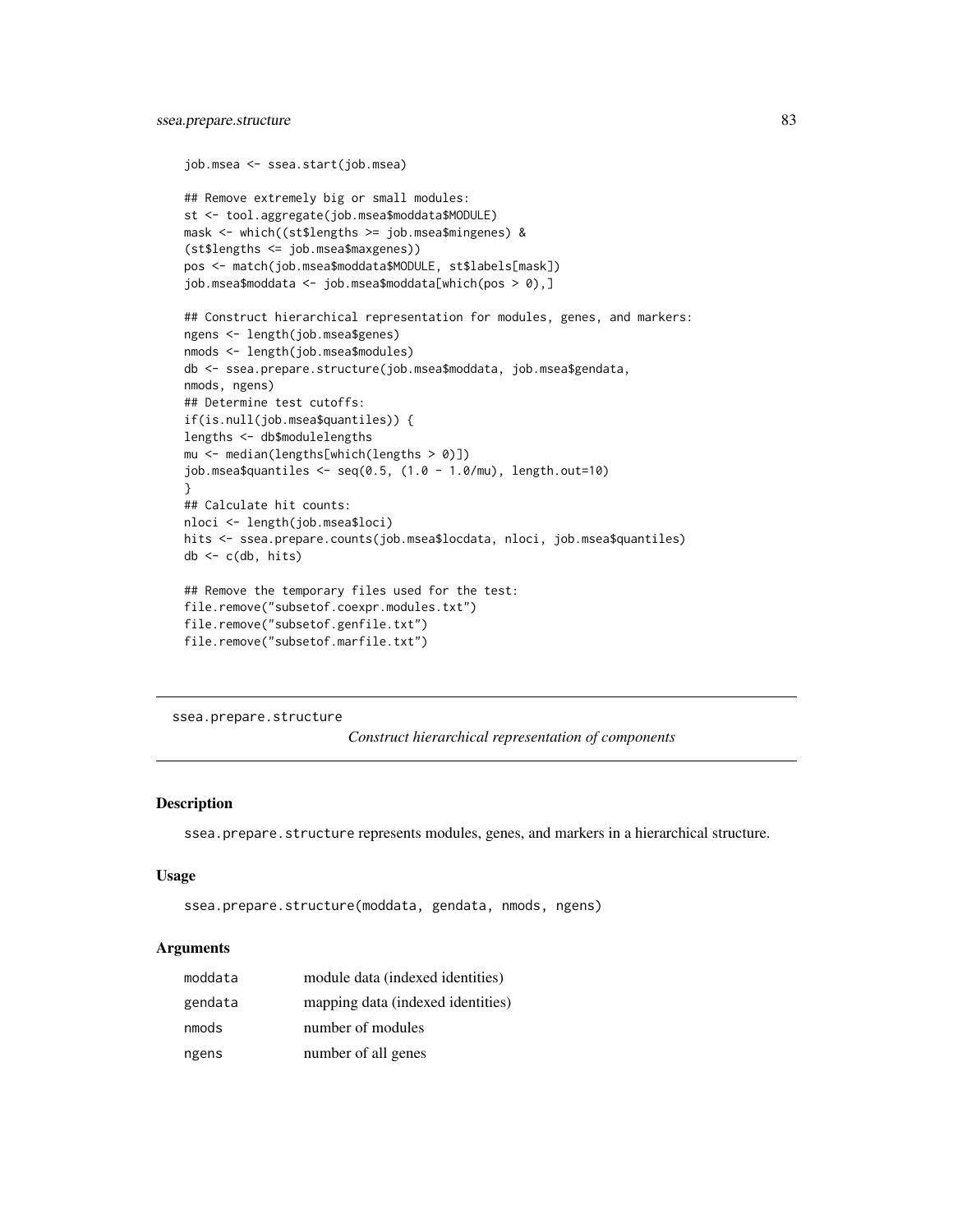#### Details

ssea.prepare.structure finds member genes of modules and marker lists of genes; counts distinct markers within each module and obtains module's density from this count; at the end, it returns hierarchically structured results.

# Value

res a data list with the following components:

modulesizes: module size modulelengths: module length moduledensities: module densities genesizes: gene sizes of module module2genesgene: list of module gene2loci: markers lists of genes

## Author(s)

Ville-Petteri Makinen

## References

Shu L, Zhao Y, Kurt Z, Byars SG, Tukiainen T, Kettunen J, Orozco LD, Pellegrini M, Lusis AJ, Ripatti S, Zhang B, Inouye M, Makinen V-P, Yang X. Mergeomics: multidimensional data integration to identify pathogenic perturbations to biological systems. BMC genomics. 2016;17(1):874.

#### See Also

[ssea.prepare](#page-78-0)

```
job.msea <- list()
job.msea$label <- "hdlc"
job.msea$folder <- "Results"
job.msea$genfile <- system.file("extdata",
"genes.hdlc_040kb_ld70.human_eliminated.txt", package="Mergeomics")
job.msea$marfile <- system.file("extdata",
"marker.hdlc_040kb_ld70.human_eliminated.txt", package="Mergeomics")
job.msea$modfile <- system.file("extdata",
"modules.mousecoexpr.liver.human.txt", package="Mergeomics")
job.msea$inffile <- system.file("extdata",
"coexpr.info.txt", package="Mergeomics")
job.msea$nperm <- 100 ## default value is 20000
```

```
## ssea.start() process takes long time while merging the genes sharing high
## amounts of markers (e.g. loci). it is performed with full module list in
## the vignettes. Here, we used a very subset of the module list (1st 10 mods
## from the original module file) and we collected the corresponding genes
## and markers belonging to these modules:
moddata <- tool.read(job.msea$modfile)
```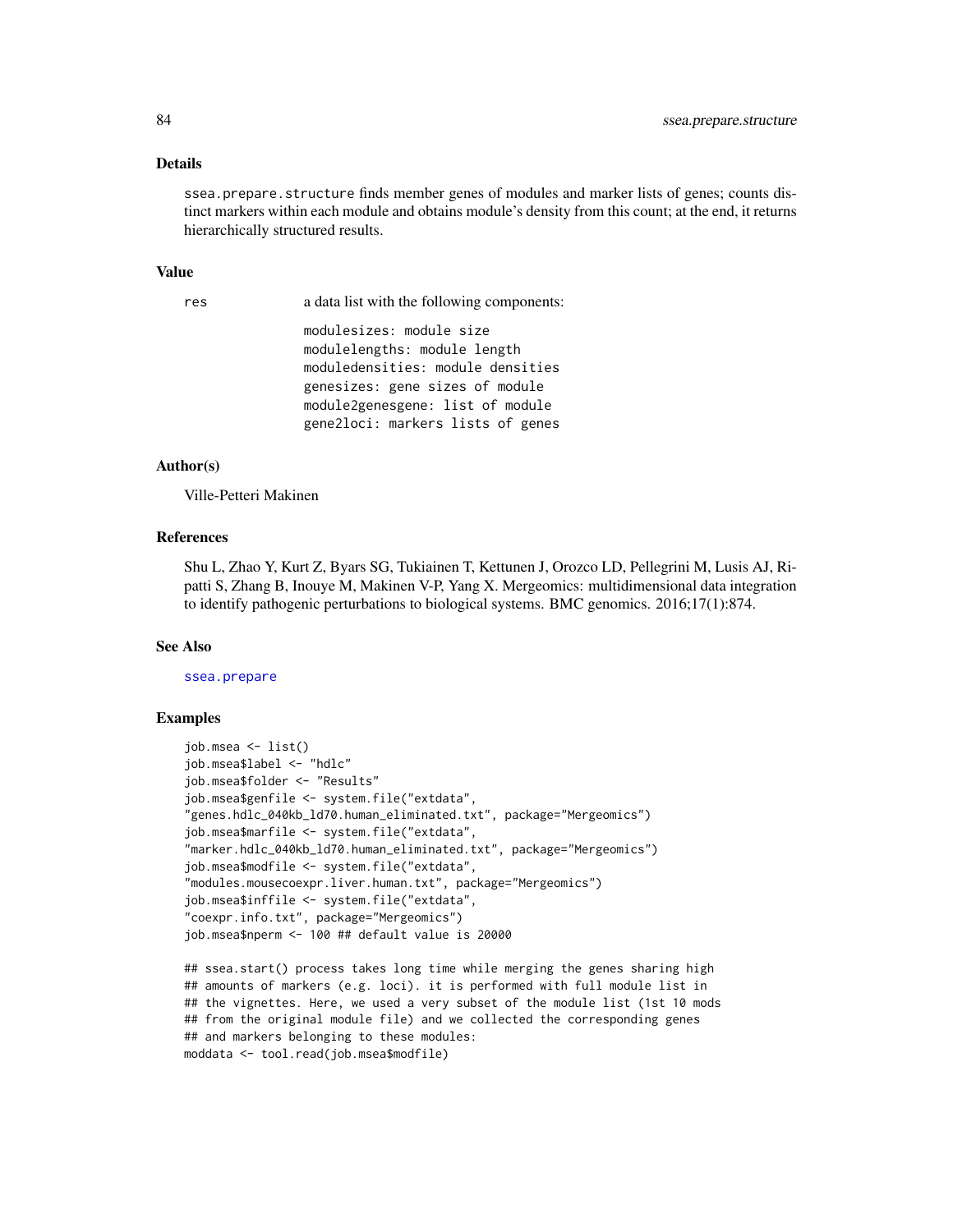```
gendata <- tool.read(job.msea$genfile)
mardata <- tool.read(job.msea$marfile)
mod.names <- unique(moddata$MODULE)[1:min(length(unique(moddata$MODULE)),
10)]
moddata <- moddata[which(!is.na(match(moddata$MODULE, mod.names))),]
gendata <- gendata[which(!is.na(match(gendata$GENE,
unique(moddata$GENE)))),]
mardata <- mardata[which(!is.na(match(mardata$MARKER,
unique(gendata$MARKER)))),]
## save this to a temporary file and set its path as new job.msea$modfile:
tool.save(moddata, "subsetof.coexpr.modules.txt")
tool.save(gendata, "subsetof.genfile.txt")
tool.save(mardata, "subsetof.marfile.txt")
job.msea$modfile <- "subsetof.coexpr.modules.txt"
job.msea$genfile <- "subsetof.genfile.txt"
job.msea$marfile <- "subsetof.marfile.txt"
## run ssea.start() and prepare for this small set: (due to the huge runtime)
job.msea <- ssea.start(job.msea)
## Remove extremely big or small modules:
st <- tool.aggregate(job.msea$moddata$MODULE)
mask <- which((st$lengths >= job.msea$mingenes) &
(st$lengths <= job.msea$maxgenes))
pos <- match(job.msea$moddata$MODULE, st$labels[mask])
job.msea$moddata <- job.msea$moddata[which(pos > 0),]
## Construct hierarchical representation for modules, genes, and markers:
ngens <- length(job.msea$genes)
nmods <- length(job.msea$modules)
db <- ssea.prepare.structure(job.msea$moddata, job.msea$gendata,
nmods, ngens)
## Remove the temporary files used for the test:
file.remove("subsetof.coexpr.modules.txt")
file.remove("subsetof.genfile.txt")
file.remove("subsetof.marfile.txt")
```

```
ssea.start Create a job for MSEA
```
## **Description**

Creates identities (for modules, member genes, and loci) to start MSEA process.

#### Usage

ssea.start(plan)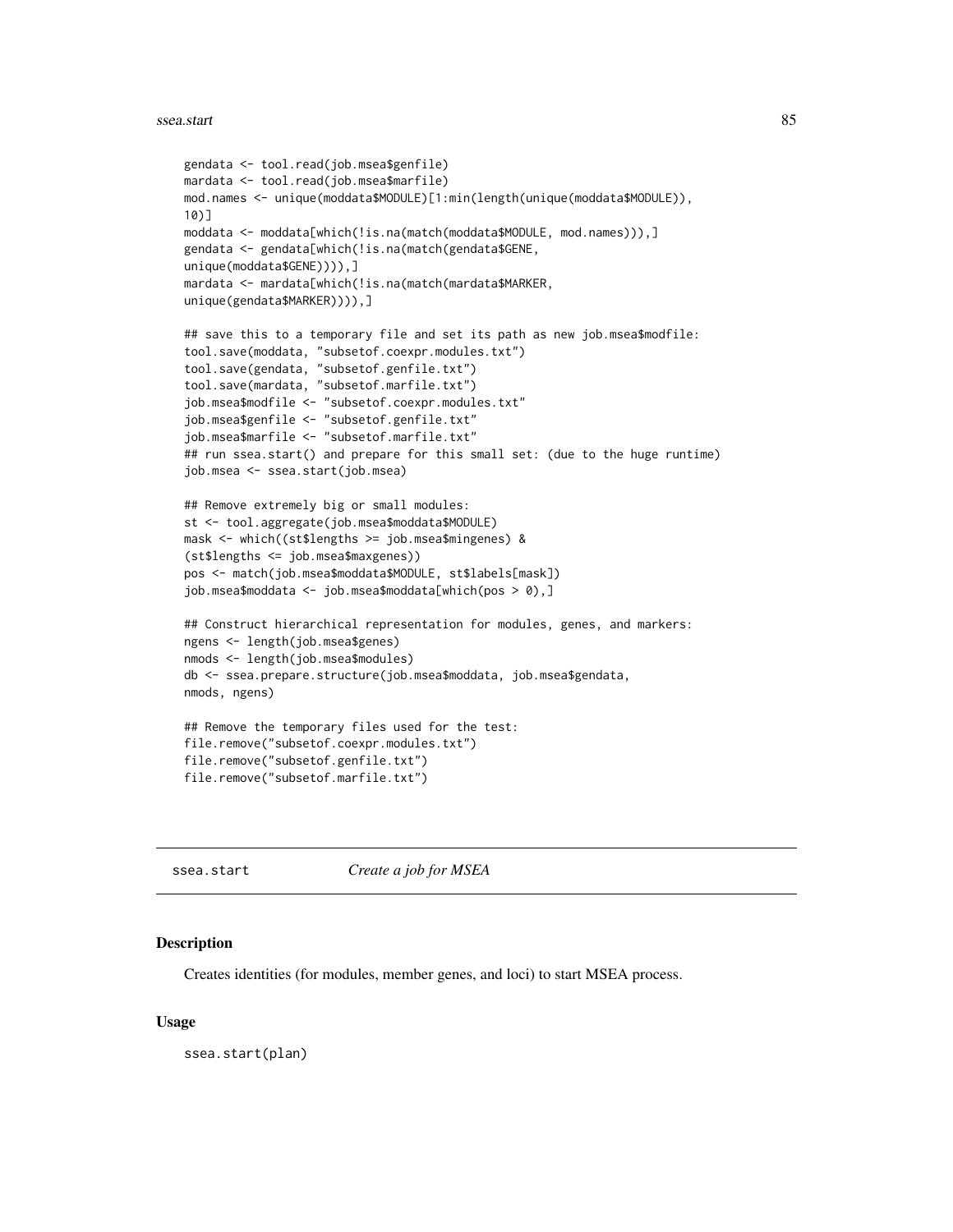## Arguments

| plan | a data list with the following components:                                     |
|------|--------------------------------------------------------------------------------|
|      | label: unique identifier for the analysis<br>folder: output folder for results |
|      | modfile: path to module file (cols: MODULE GENE)                               |
|      | marfile: path to marker file (cols: MARKER VALUE)                              |
|      | genfile: path to gene file (cols: GENE LOCUS)                                  |
|      | inffile: path to module info file (cols: MODULE DESCR)                         |
|      | seed: seed for random number generator                                         |
|      | permtype: gene for gene-level, locus for marker-level                          |
|      | nperm: max number of random permutations                                       |
|      | mingenes: min number of genes per module (after merging)                       |
|      | maxgenes: max number of genes per module                                       |
|      | quantiles: cutoffs for test statistic                                          |
|      | maxoverlap: max overlap allowed between genes                                  |

# Details

ssea.start imports modules, genes-locus mapping, and locus values; removes the genes with no locus values from the list, find identities for modules, genes, loci components, and excludes missing data and factorize identities for these components.

#### Value

| job | a data list with the following components:             |
|-----|--------------------------------------------------------|
|     | modules: module identities as characters.              |
|     | genes: gene identities as characters.                  |
|     | loci: marker identities as characters.                 |
|     | moddata: preprocessed module data (indexed identities) |
|     | modinfo: description of the modules.                   |
|     | gendata: preprocessed mapping data between genes and   |
|     | markers (indexed identities).                          |
|     | locdata: preprocessed marker data (indexed identities) |
|     | geneclusters: genes with shared markers.               |

#### Author(s)

Ville-Petteri Makinen

# References

Shu L, Zhao Y, Kurt Z, Byars SG, Tukiainen T, Kettunen J, Orozco LD, Pellegrini M, Lusis AJ, Ripatti S, Zhang B, Inouye M, Makinen V-P, Yang X. Mergeomics: multidimensional data integration to identify pathogenic perturbations to biological systems. BMC genomics. 2016;17(1):874.

# See Also

[ssea.analyze](#page-53-0), [ssea.control](#page-66-0), [ssea.finish](#page-68-0), [ssea.prepare](#page-78-0), [ssea2kda](#page-92-0)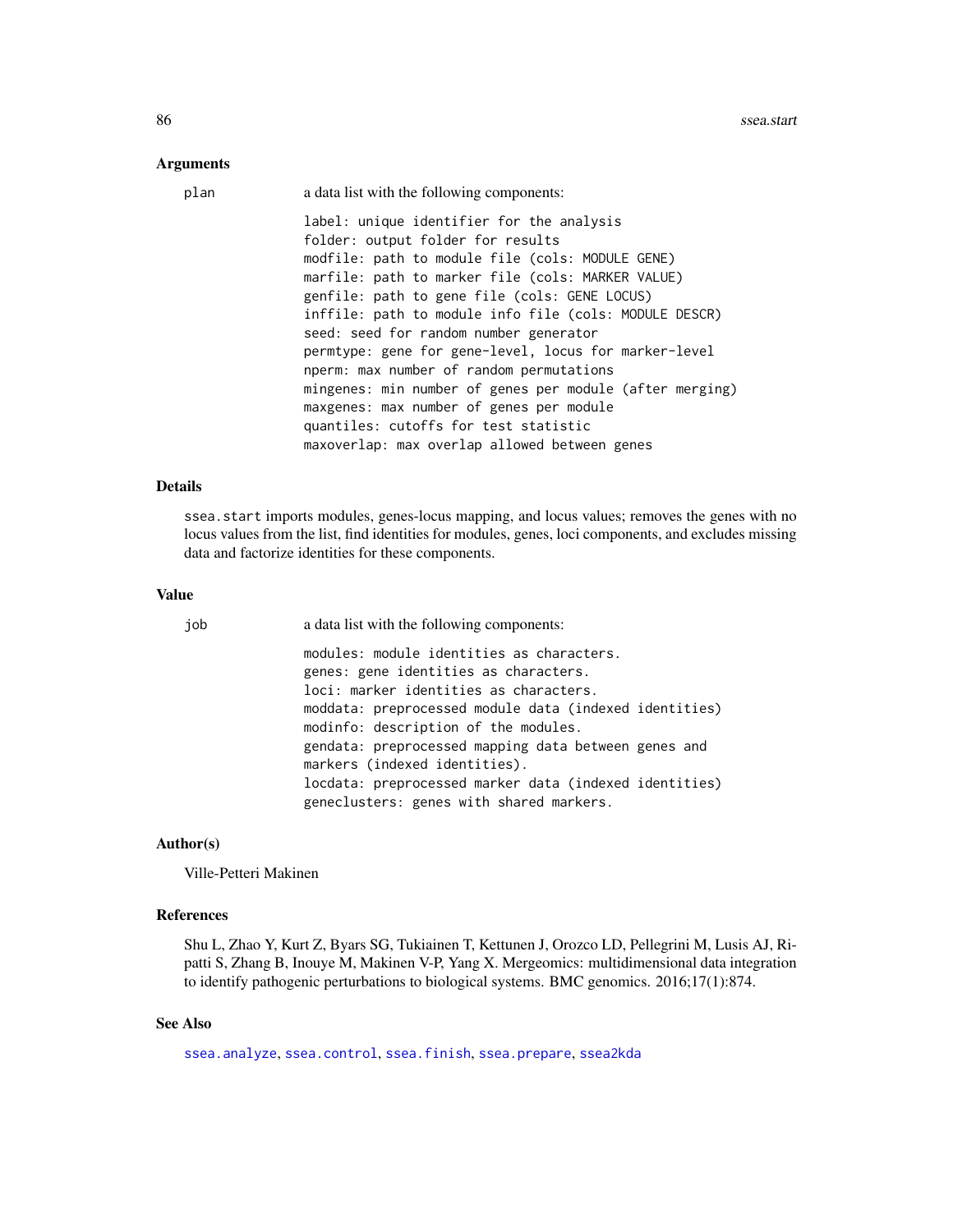# ssea.start.configure 87

## Examples

```
job.msea <- list()
job.msea$label <- "hdlc"
job.msea$folder <- "Results"
job.msea$genfile <- system.file("extdata",
"genes.hdlc_040kb_ld70.human_eliminated.txt", package="Mergeomics")
job.msea$marfile <- system.file("extdata",
"marker.hdlc_040kb_ld70.human_eliminated.txt", package="Mergeomics")
job.msea$modfile <- system.file("extdata",
"modules.mousecoexpr.liver.human.txt", package="Mergeomics")
job.msea$inffile <- system.file("extdata",
"coexpr.info.txt", package="Mergeomics")
job.msea$nperm <- 100 ## default value is 20000
```

```
## ssea.start() process takes long time while merging the genes sharing high
## amounts of markers (e.g. loci). it is performed with full module list in
## the vignettes. Here, we used a very subset of the module list (1st 10 mods
## from the original module file) and we collected the corresponding genes
## and markers belonging to these modules:
moddata <- tool.read(job.msea$modfile)
gendata <- tool.read(job.msea$genfile)
mardata <- tool.read(job.msea$marfile)
mod.names <- unique(moddata$MODULE)[1:min(length(unique(moddata$MODULE)),
10)]
moddata <- moddata[which(!is.na(match(moddata$MODULE, mod.names))),]
gendata <- gendata[which(!is.na(match(gendata$GENE,
unique(moddata$GENE)))),]
mardata <- mardata[which(!is.na(match(mardata$MARKER,
unique(gendata$MARKER)))),]
## save this to a temporary file and set its path as new job.msea$modfile:
tool.save(moddata, "subsetof.coexpr.modules.txt")
tool.save(gendata, "subsetof.genfile.txt")
tool.save(mardata, "subsetof.marfile.txt")
job.msea$modfile <- "subsetof.coexpr.modules.txt"
job.msea$genfile <- "subsetof.genfile.txt"
job.msea$marfile <- "subsetof.marfile.txt"
```

```
## run ssea.start() for this small set:(due to the huge runtime we did not use
## full sets of modules, genes, and markers)
job.msea <- ssea.start(job.msea)
```

```
## Remove the temporary files used for the test:
file.remove("subsetof.coexpr.modules.txt")
file.remove("subsetof.genfile.txt")
file.remove("subsetof.marfile.txt")
```
#### ssea.start.configure *Check parameters before MSEA*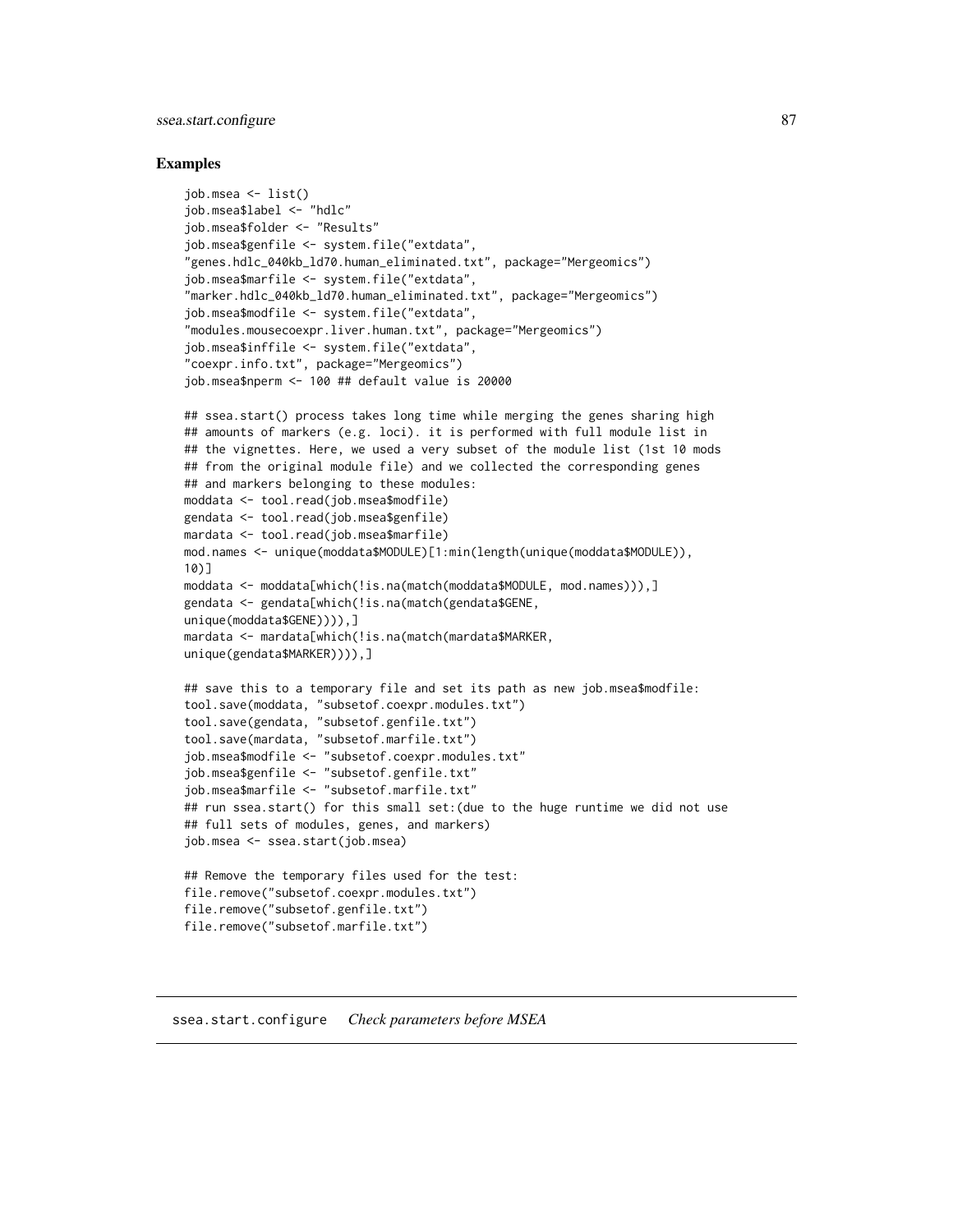# Description

ssea.start.configure checks the input parameter before MSEA process starts and assigns default values for non-exist fields of the input data object.

# Usage

```
ssea.start.configure(plan)
```
## Arguments

| plan | a data list with the following components:                                                                                         |
|------|------------------------------------------------------------------------------------------------------------------------------------|
|      | label: unique identifier for the analysis<br>folder: output folder for results<br>modfile: path to module file (cols: MODULE GENE) |
|      | marfile: path to marker file (cols: MARKER VALUE)<br>genfile: path to gene file (cols: GENE MARKER)                                |
|      | inffile: path to module info file (cols: MODULE DESCR)                                                                             |
|      | seed: seed for random number generator<br>permtype: gene for gene-level, marker for marker-level                                   |
|      | nperm: max number of random permutations                                                                                           |
|      | mingenes: min number of genes per module (after merging)                                                                           |
|      | maxgenes: max number of genes per module                                                                                           |
|      | quantiles: cutoffs for test statistic<br>maxoverlap: max overlap allowed between genes                                             |
|      |                                                                                                                                    |

# Value

| plan | a data list including checked and assigned values (to non-existing fields) of the |
|------|-----------------------------------------------------------------------------------|
|      | input parameter:                                                                  |

label: unique identifier for the analysis folder: output folder for results modfile: path to module file (cols: MODULE GENE) marfile: path to marker file (cols: MARKER VALUE) genfile: path to gene file (cols: GENE MARKER) inffile: path to module info file (cols: MODULE DESCR) seed: seed for random number generator permtype: gene for gene-level, marker for marker-level nperm: max number of random permutations mingenes: min number of genes per module (after merging) maxgenes: max number of genes per module quantiles: cutoffs for test statistic maxoverlap: max overlap allowed between genes

## Author(s)

Ville-Petteri Makinen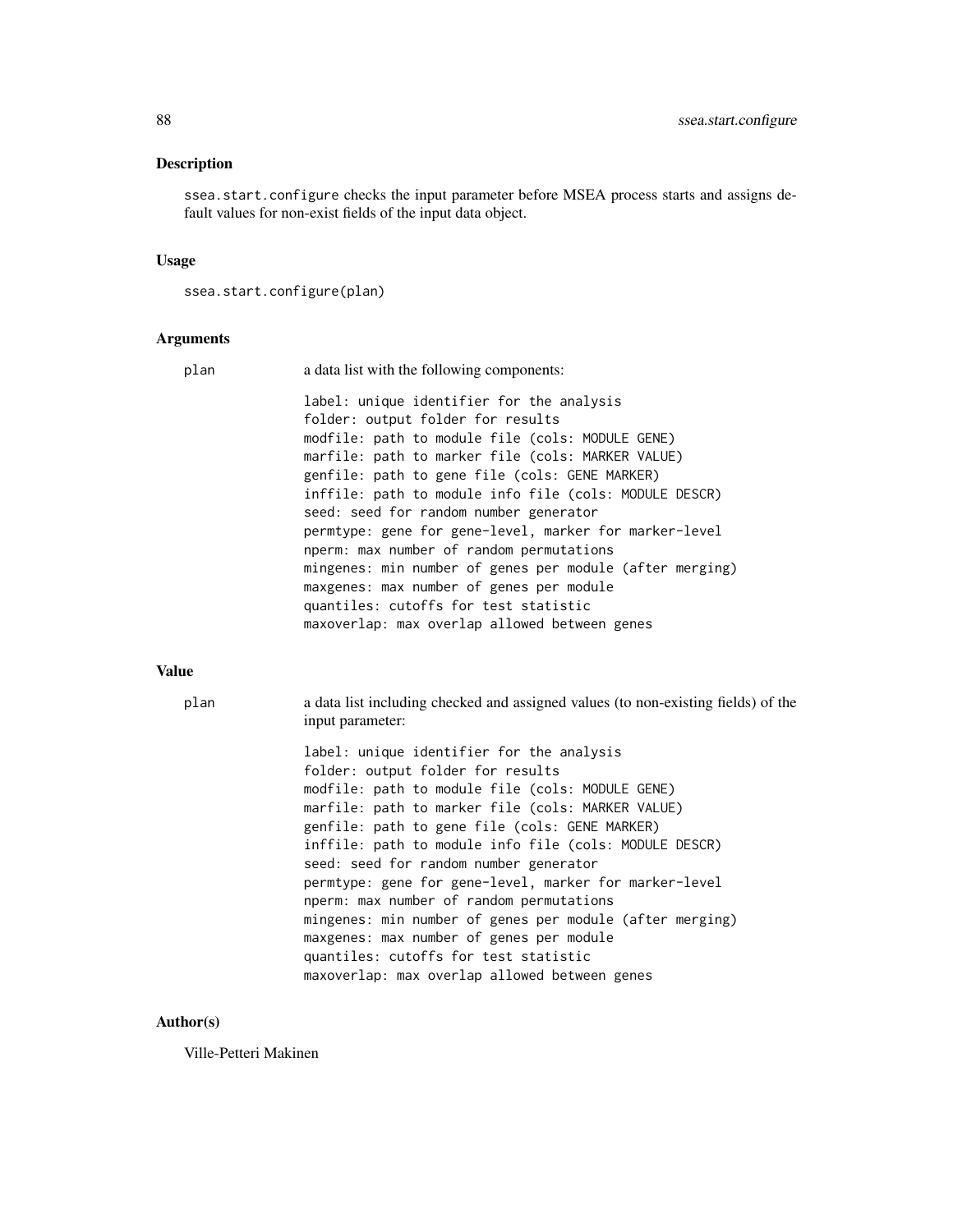## References

Shu L, Zhao Y, Kurt Z, Byars SG, Tukiainen T, Kettunen J, Orozco LD, Pellegrini M, Lusis AJ, Ripatti S, Zhang B, Inouye M, Makinen V-P, Yang X. Mergeomics: multidimensional data integration to identify pathogenic perturbations to biological systems. BMC genomics. 2016;17(1):874.

# See Also

[ssea.start](#page-84-0)

# Examples

```
job.msea <- list()
job.msea$label <- "hdlc"
job.msea$folder <- "Results"
job.msea$genfile <- system.file("extdata",
"genes.hdlc_040kb_ld70.human_eliminated.txt", package="Mergeomics")
job.msea$marfile <- system.file("extdata",
"marker.hdlc_040kb_ld70.human_eliminated.txt", package="Mergeomics")
job.msea$modfile <- system.file("extdata",
"modules.mousecoexpr.liver.human.txt", package="Mergeomics")
job.msea$inffile <- system.file("extdata",
"coexpr.info.txt", package="Mergeomics")
job.msea$nperm <- 100 ## default value is 20000
## ssea.start() process takes long time while merging the genes sharing high
## amounts of markers (e.g. loci). it is performed with full module list in
## the vignettes. Here, we used a very subset of the module list (1st 10 mods
## from the original module file) and we collected the corresponding genes
## and markers belonging to these modules:
moddata <- tool.read(job.msea$modfile)
gendata <- tool.read(job.msea$genfile)
mardata <- tool.read(job.msea$marfile)
mod.names <- unique(moddata$MODULE)[1:min(length(unique(moddata$MODULE)),
10)]
moddata <- moddata[which(!is.na(match(moddata$MODULE, mod.names))),]
gendata <- gendata[which(!is.na(match(gendata$GENE,
unique(moddata$GENE)))),]
mardata <- mardata[which(!is.na(match(mardata$MARKER,
unique(gendata$MARKER)))),]
## save this to a temporary file and set its path as new job.msea$modfile:
tool.save(moddata, "subsetof.coexpr.modules.txt")
tool.save(gendata, "subsetof.genfile.txt")
tool.save(mardata, "subsetof.marfile.txt")
job.msea$modfile <- "subsetof.coexpr.modules.txt"
job.msea$genfile <- "subsetof.genfile.txt"
job.msea$marfile <- "subsetof.marfile.txt"
## run ssea.start() for this small set:(due to the huge runtime we did not use
## full sets of modules, genes, and markers)
job.msea <- ssea.start.configure(job.msea)
```
## Remove the temporary files used for the test: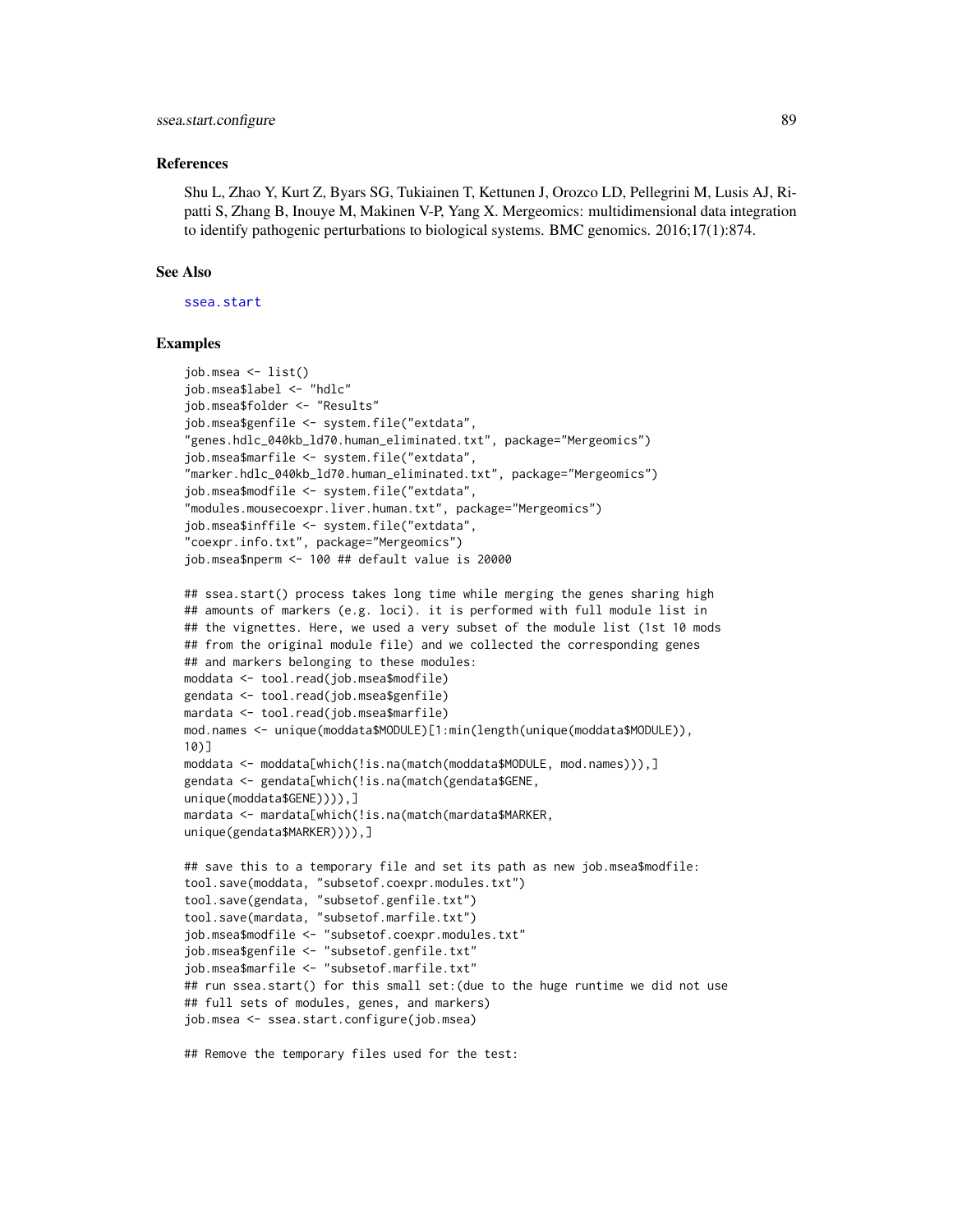```
file.remove("subsetof.coexpr.modules.txt")
file.remove("subsetof.genfile.txt")
file.remove("subsetof.marfile.txt")
```
<span id="page-89-0"></span>ssea.start.identify *Convert identities to indices for MSEA*

## Description

[ssea.start.identify](#page-89-0) finds matching identities for the given variable name. It searches the members of dat among the members of labels with respect to the varname attribute, returns the matching rows of the dat.

## Usage

ssea.start.identify(dat, varname, labels)

## Arguments

| dat     | data list (source) of the identities that will be searched. e.g. the information after<br>merging of overlapped genes (containing shared markers) |
|---------|---------------------------------------------------------------------------------------------------------------------------------------------------|
| varname | search and match will be performed with respect to which attribute (MODULE<br>or NODE or MARKER)                                                  |
| labels  | the place, where the identities of dat will be searched and matched.                                                                              |

# Value

res matched rows of dat among the members of labels list according to the varname attribute

## Author(s)

Ville-Petteri Makinen

# References

Shu L, Zhao Y, Kurt Z, Byars SG, Tukiainen T, Kettunen J, Orozco LD, Pellegrini M, Lusis AJ, Ripatti S, Zhang B, Inouye M, Makinen V-P, Yang X. Mergeomics: multidimensional data integration to identify pathogenic perturbations to biological systems. BMC genomics. 2016;17(1):874.

## See Also

[ssea.start](#page-84-0)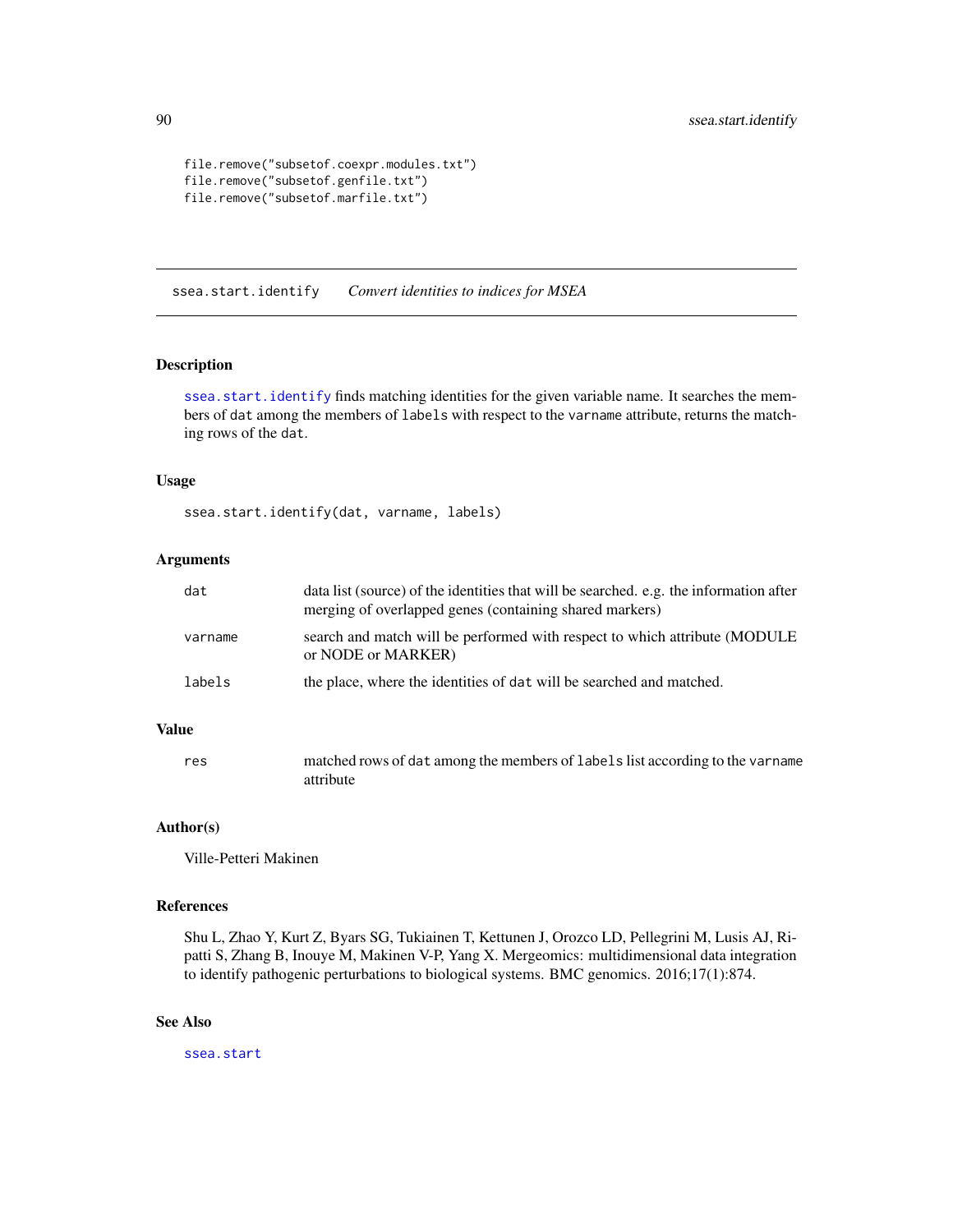# ssea.start.relabel 91

# Examples

```
## Converts identities (either module names or gene names) to the indices
aa<- data.frame(MODULE=c("Mod1", "Mod1", "Mod2", "Mod2", "Mod3"),
NODE=c("GeneA", "GeneC", "GeneB", "GeneC", "GeneA"))
aa
bb <- ssea.start.identify(aa, "MODULE", c("Mod1"))
bb
cc <- ssea.start.identify(aa, "MODULE", c("Mod1", "Mod3"))
cc
dd <- ssea.start.identify(aa, "NODE", c("GeneA"))
dd
```
ssea.start.relabel *Update gene symbols after merging overlapped markers*

## Description

ssea.start.relabel updates gene symbols within the modules after merging overlapping genes that contain shared markers

# Usage

ssea.start.relabel(dat, grp)

## Arguments

| dat | module data corresponding gene sets                                                                |
|-----|----------------------------------------------------------------------------------------------------|
| grp | gene data that is needed to be relabeled after the merging process of the over-<br>lapping markers |

# Value

dat relabeled module data of grp

## Author(s)

Ville-Petteri Makinen

# References

Shu L, Zhao Y, Kurt Z, Byars SG, Tukiainen T, Kettunen J, Orozco LD, Pellegrini M, Lusis AJ, Ripatti S, Zhang B, Inouye M, Makinen V-P, Yang X. Mergeomics: multidimensional data integration to identify pathogenic perturbations to biological systems. BMC genomics. 2016;17(1):874.

# See Also

[ssea.start](#page-84-0)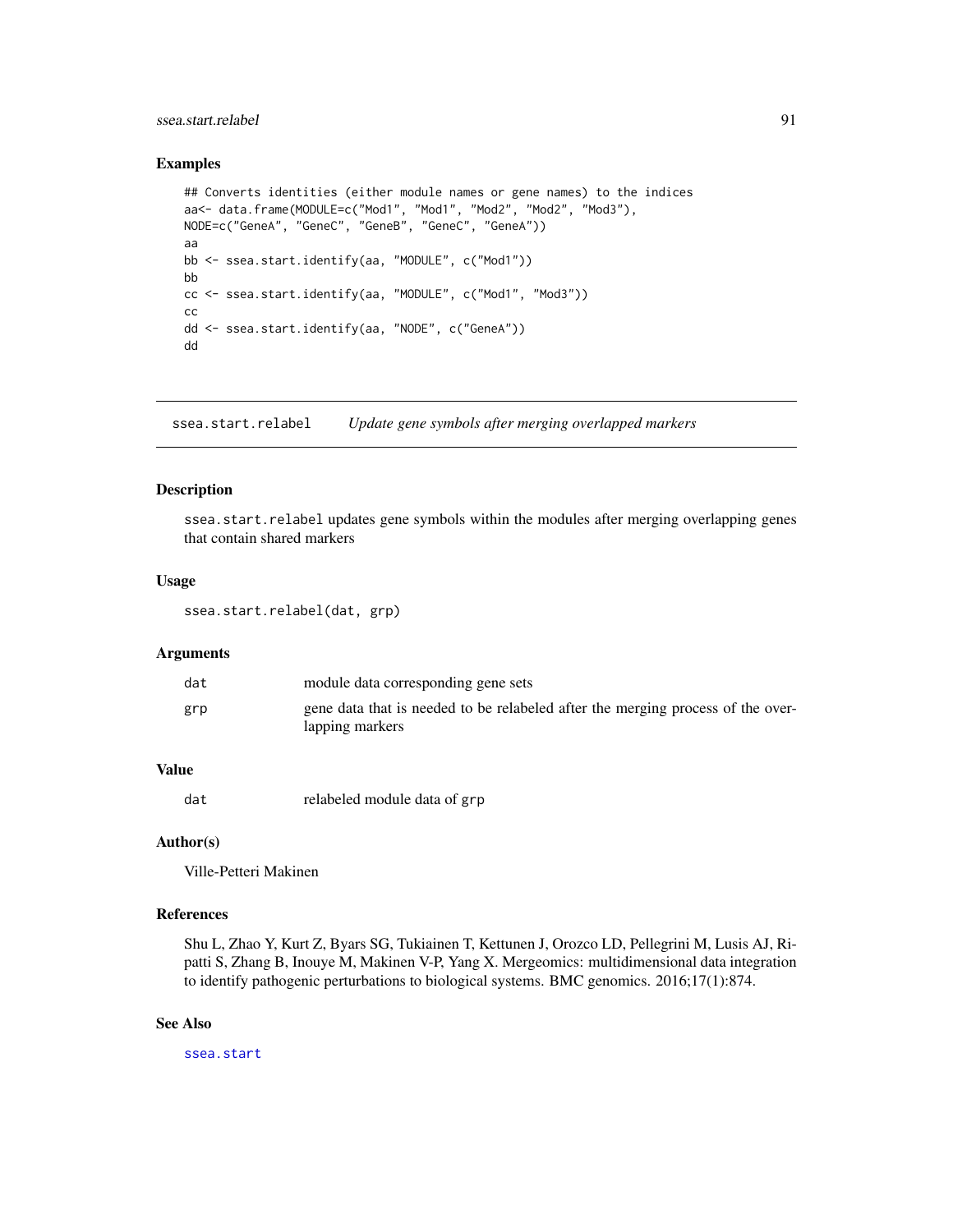```
job.msea <- list()
job.msea$label <- "hdlc"
job.msea$folder <- "Results"
job.msea$genfile <- system.file("extdata",
"genes.hdlc_040kb_ld70.human_eliminated.txt", package="Mergeomics")
job.msea$marfile <- system.file("extdata",
"marker.hdlc_040kb_ld70.human_eliminated.txt", package="Mergeomics")
job.msea$modfile <- system.file("extdata",
"modules.mousecoexpr.liver.human.txt", package="Mergeomics")
job.msea$inffile <- system.file("extdata",
"coexpr.info.txt", package="Mergeomics")
job.msea$nperm <- 100 ## default value is 20000
## ssea.start() process takes long time while merging the genes sharing high
## amounts of markers (e.g. loci). it is performed with full module list in
## the vignettes. Here, we used a very subset of the module list (1st 10 mods
## from the original module file) and we collected the corresponding genes
## and markers belonging to these modules:
moddata <- tool.read(job.msea$modfile)
gendata <- tool.read(job.msea$genfile)
mardata <- tool.read(job.msea$marfile)
mod.names <- unique(moddata$MODULE)[1:min(length(unique(moddata$MODULE)),
10)]
moddata <- moddata[which(!is.na(match(moddata$MODULE, mod.names))),]
gendata <- gendata[which(!is.na(match(gendata$GENE,
unique(moddata$GENE)))),]
mardata <- mardata[which(!is.na(match(mardata$MARKER,
unique(gendata$MARKER)))),]
## save this to a temporary file and set its path as new job.msea$modfile:
tool.save(moddata, "subsetof.coexpr.modules.txt")
tool.save(gendata, "subsetof.genfile.txt")
tool.save(mardata, "subsetof.marfile.txt")
job.msea$modfile <- "subsetof.coexpr.modules.txt"
job.msea$genfile <- "subsetof.genfile.txt"
job.msea$marfile <- "subsetof.marfile.txt"
## run ssea.start() for this small set:(due to the huge runtime we did not use
## full sets of modules, genes, and markers)
job.msea <- ssea.start.configure(job.msea)
## Import moddata:
moddata <- tool.read(job.msea$modfile, c("MODULE", "GENE"))
moddata <- unique(na.omit(moddata))
## Import marker (e.g. locus) values:
locdata <- tool.read(job.msea$locfile, c("LOCUS", "VALUE"))
locdata$VALUE <- as.double(locdata$VALUE)
rows <- which(0*(locdata$VALUE) == 0)
locdata <- unique(na.omit(locdata[rows,]))
locdata_ex <- locdata
names(locdata_ex) <- c("MARKER","VALUE")
```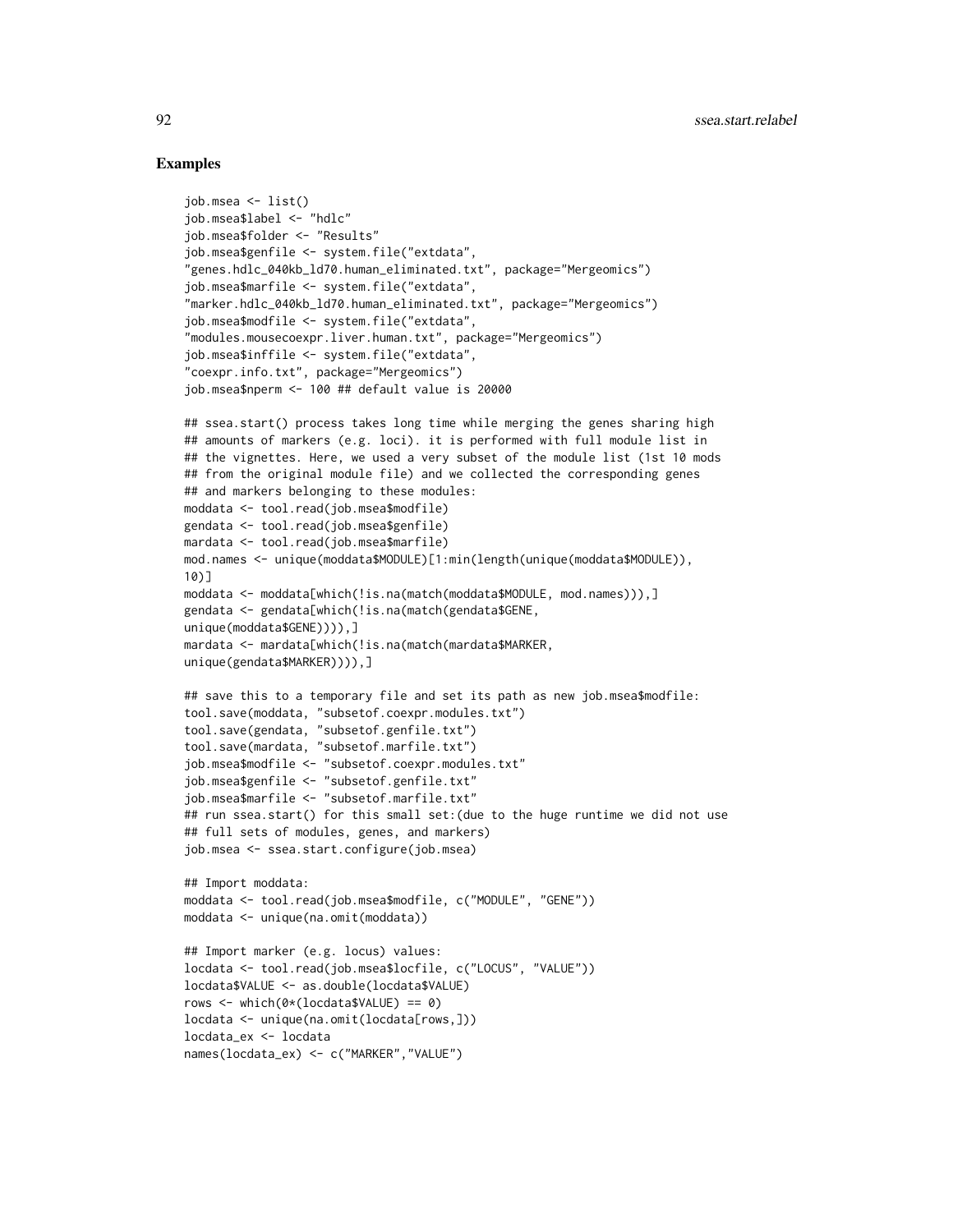## ssea2kda 93

```
## Import mapping data between genes and markers:
gendata <- tool.read(job.msea$genfile, c("GENE", "LOCUS"))
gendata <- unique(na.omit(gendata))
gendata_ex <- gendata
names(gendata_ex) <- c("GENE","MARKER")
## Remove genes with no marker values:
pos <- match(gendata$LOCUS, locdata$LOCUS)
gendata \leq gendata[which(pos > 0),]
## Merge overlapping genes:
gendata <- tool.coalesce(items=gendata$LOCUS, groups=gendata$GENE,
rcutoff=job.msea$maxoverlap)
job.msea$geneclusters <- gendata[,c("CLUSTER","GROUPS")]
job.msea$geneclusters <- unique(job.msea$geneclusters)
## Update gene symbols after merging the overlapping ones:
moddata <- ssea.start.relabel(moddata, gendata)
gendata <- unique(gendata[,c("GROUPS", "ITEM")])
names(gendata) <- c("GENE", "LOCUS")
## Remove the temporary files used for the test:
file.remove("subsetof.coexpr.modules.txt")
file.remove("subsetof.genfile.txt")
file.remove("subsetof.marfile.txt")
```
<span id="page-92-0"></span>

ssea2kda *Generate inputs for wKDA*

#### Description

ssea2kda forwards MSEA results to weighted key driver analysis (wKDA) from the first MSEA results, merges the overlapped modules according to a given overlapping ratio to obtain a relatively independent module set, apply a second MSEA on the merged modules (supersets), updates and saves the second MSEA results properly for wKDA process.

## Usage

```
ssea2kda(job, symbols = NULL, rmax = NULL, min.module.count=NULL)
```
#### Arguments

| iob | data list including the organized results of MSEA process. It has following<br>components:                                                    |
|-----|-----------------------------------------------------------------------------------------------------------------------------------------------|
|     | results: updated information of modules including:<br>number of distinct member genes (NGENES),<br>number of distinct member markers (NLOCI), |
|     | ratio of distinct to non-distinct markers (DENSITY),                                                                                          |
|     | false discovery rates (FDR).                                                                                                                  |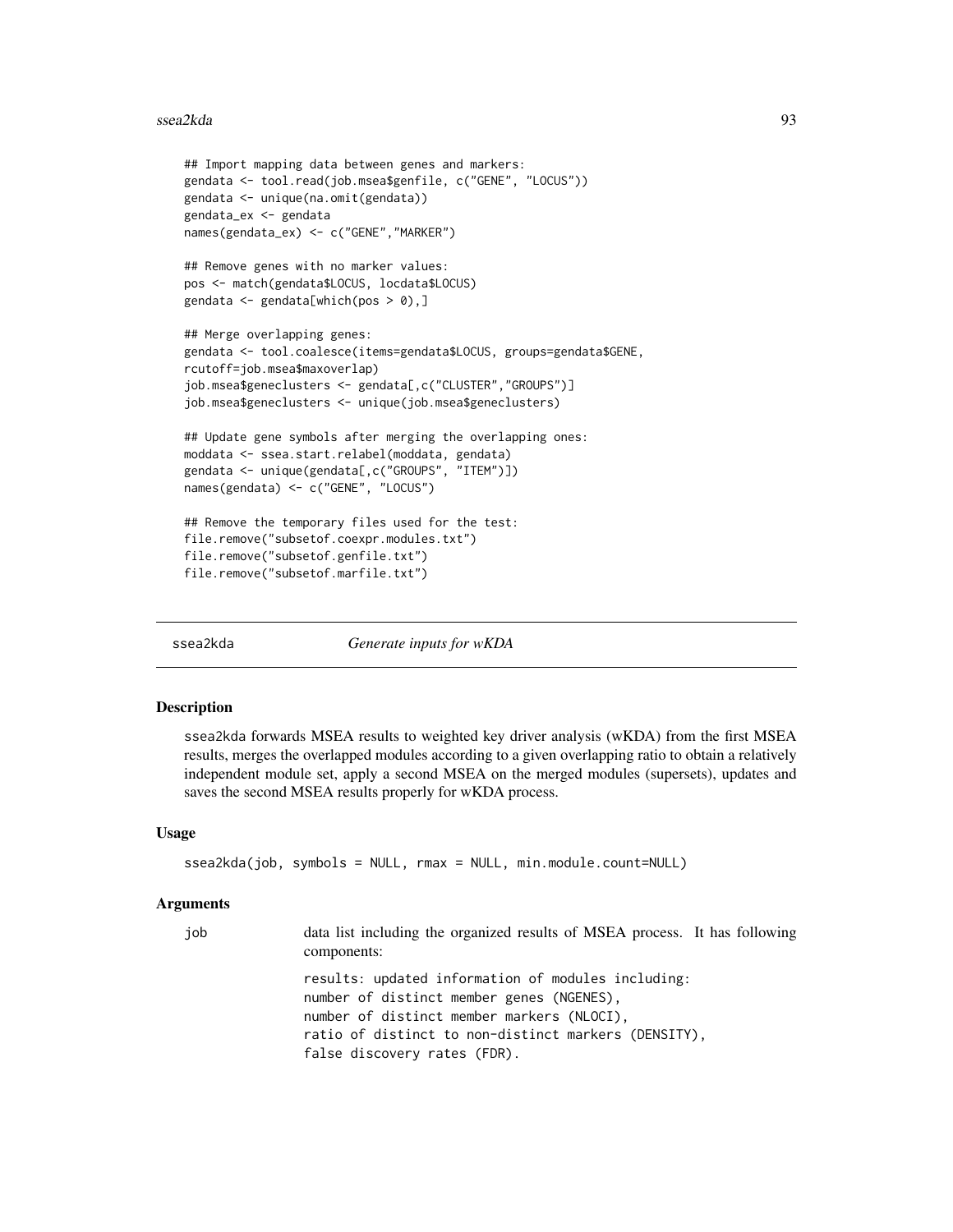|                  | generesults: updated gene-specific information including:                       |
|------------------|---------------------------------------------------------------------------------|
|                  | indexed gene identity (GENE),                                                   |
|                  | gene size (NLOCI).                                                              |
|                  | unadjusted enrichment score (SCORE),                                            |
|                  | marker with max value (LOCUS),                                                  |
|                  | marker value (VALUE).                                                           |
| symbols          | data frame for translating gene symbols                                         |
| rmax             | maximum allowed overlap ratio between gene sets                                 |
| min.module.count |                                                                                 |
|                  | minimum number of the pathways to be taken from the MSEA results to merge.      |
|                  | Default value is NULL. If it is not specified, all the pathways having MSEA-    |
|                  | FDR value less than 0.25 will be considered for merging if they are overlapping |
|                  | with the given ratio rmax.                                                      |

#### Details

ssea2kda gets genes and top markers from input files, selects significant modules with respect to ordered p-values, gets identities of modules and genes, merges and trims the overlapping modules (either having FDR less than 0.25 or top min.module.count modules when ranked up to the P-values), obtains enrichment scores for merged modules, translates the gene symbols (between species) if needed, and finally saves the module, gene, node, and marker information into relevant output files.

## Value

| plan | an updated data list with the following components:                              |
|------|----------------------------------------------------------------------------------|
|      | label: unique identifier for the analysis.<br>parent: parent folder for results. |
|      | modfile: path of module file (columns: MODULE NODE).                             |
|      |                                                                                  |
|      | inffile: path of module information file                                         |
|      | (columns: MODULE DESCR).                                                         |
|      | nodfile: path of node selection file (columns: NODE).                            |

# Author(s)

Ville-Petteri Makinen

# References

Shu L, Zhao Y, Kurt Z, Byars SG, Tukiainen T, Kettunen J, Orozco LD, Pellegrini M, Lusis AJ, Ripatti S, Zhang B, Inouye M, Makinen V-P, Yang X. Mergeomics: multidimensional data integration to identify pathogenic perturbations to biological systems. BMC genomics. 2016;17(1):874.

# See Also

[ssea.analyze](#page-53-0), [kda.analyze](#page-4-0)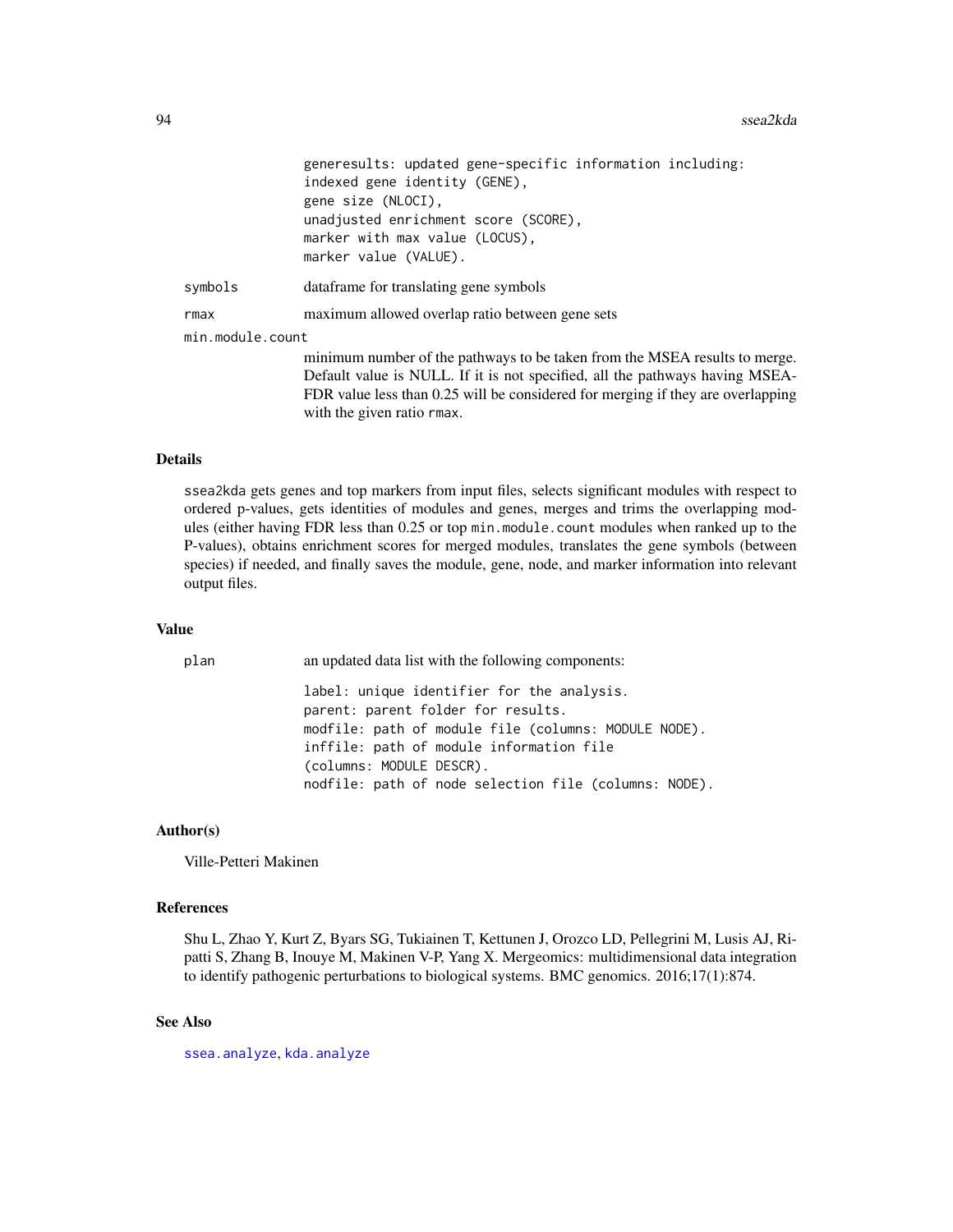## ssea2kda 95

```
job.msea <- list()
job.msea$label <- "hdlc"
job.msea$folder <- "Results"
job.msea$genfile <- system.file("extdata",
"genes.hdlc_040kb_ld70.human_eliminated.txt", package="Mergeomics")
job.msea$marfile <- system.file("extdata",
"marker.hdlc_040kb_ld70.human_eliminated.txt", package="Mergeomics")
job.msea$modfile <- system.file("extdata",
"modules.mousecoexpr.liver.human.txt", package="Mergeomics")
job.msea$inffile <- system.file("extdata",
"coexpr.info.txt", package="Mergeomics")
job.msea$nperm <- 100 ## default value is 20000
## ssea.start() process takes long time while merging the genes sharing high
## amounts of markers (e.g. loci). it is performed with full module list in
## the vignettes. Here, we used a very subset of the module list (1st 10 mods
## from the original module file) and we collected the corresponding genes
## and markers belonging to these modules:
moddata <- tool.read(job.msea$modfile)
gendata <- tool.read(job.msea$genfile)
mardata <- tool.read(job.msea$marfile)
mod.names <- unique(moddata$MODULE)[1:min(length(unique(moddata$MODULE)),
10)]
moddata <- moddata[which(!is.na(match(moddata$MODULE, mod.names))),]
gendata <- gendata[which(!is.na(match(gendata$GENE,
unique(moddata$GENE)))),]
mardata <- mardata[which(!is.na(match(mardata$MARKER,
unique(gendata$MARKER)))),]
## save this to a temporary file and set its path as new job.msea$modfile:
tool.save(moddata, "subsetof.coexpr.modules.txt")
tool.save(gendata, "subsetof.genfile.txt")
tool.save(mardata, "subsetof.marfile.txt")
job.msea$modfile <- "subsetof.coexpr.modules.txt"
job.msea$genfile <- "subsetof.genfile.txt"
job.msea$marfile <- "subsetof.marfile.txt"
## run ssea.start() and prepare for this small set: (due to the huge runtime)
job.msea <- ssea.start(job.msea)
job.msea <- ssea.prepare(job.msea)
job.msea <- ssea.control(job.msea)
job.msea <- ssea.analyze(job.msea)
job.msea <- ssea.finish(job.msea)
############### Create intermediary datasets for KDA ##################
syms <- tool.read(system.file("extdata", "symbols.txt",
package="Mergeomics"))
syms <- syms[,c("HUMAN", "MOUSE")]
names(syms) <- c("FROM", "TO")
job.ssea2kda <- ssea2kda(job.msea, symbols=syms)
## Remove the temporary files used for the test:
```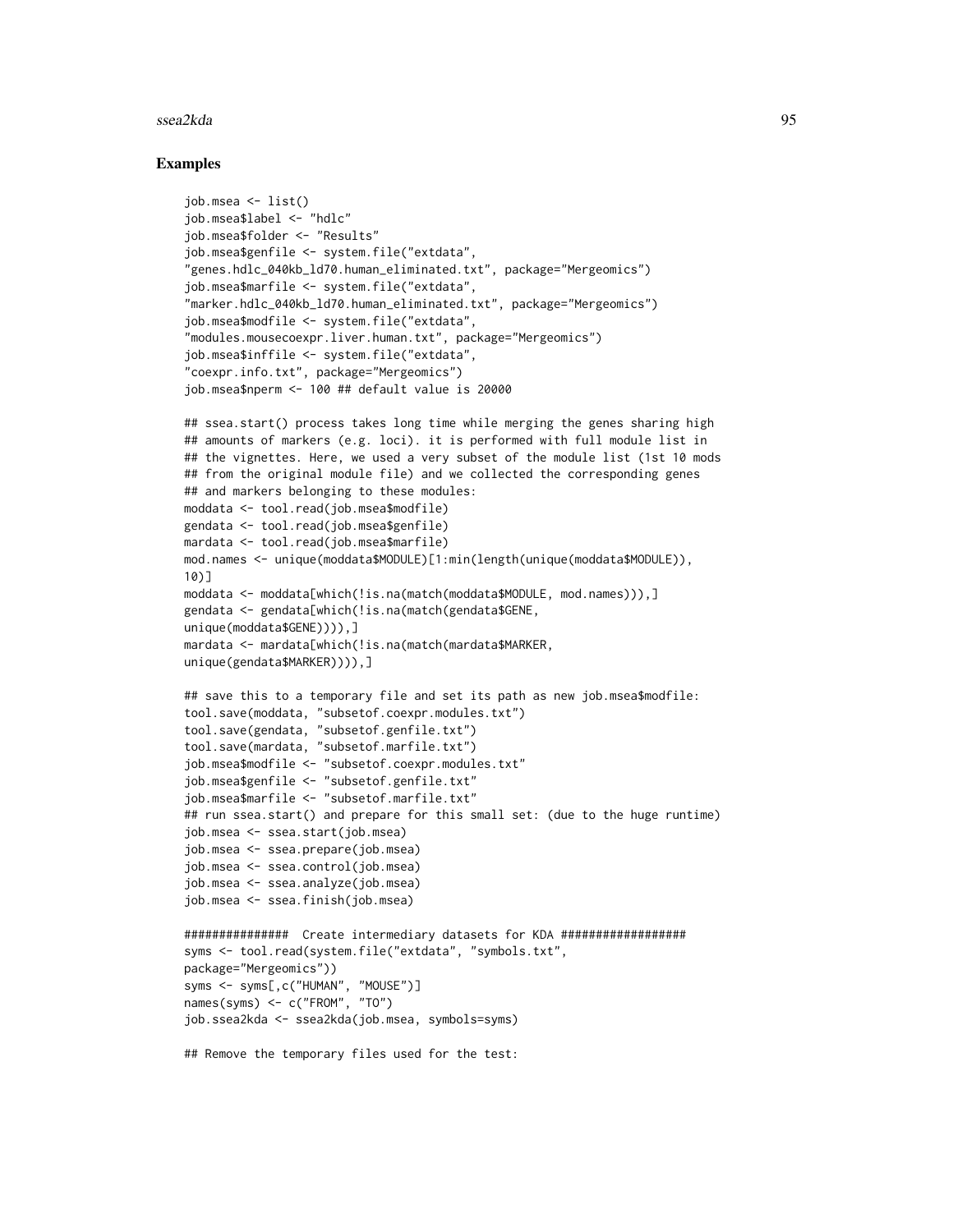```
file.remove("subsetof.coexpr.modules.txt")
file.remove("subsetof.genfile.txt")
file.remove("subsetof.marfile.txt")
```
ssea2kda.analyze *Apply second MSEA after merging the modules*

# Description

ssea2kda.analyze performs a second MSEA for the updated modules after merging the highly overlapped modules (according to a specified overlapping ratio)

## Usage

ssea2kda.analyze(job, moddata)

# Arguments

| iob     | the data list including the information of modules, genes, and markers, and also  |
|---------|-----------------------------------------------------------------------------------|
|         | involving the database that uses indexed identities for modules, genes, and mark- |
|         | ers (job\$database).                                                              |
| moddata | merged modules including MODULE, GENE, and OVERLAP information                    |

# Details

ssea2kda.analyze constructs new gene lists for merged modules and updates module database including module sizes, lengths, densities (based on marker sizes), and gene list. Then, it runs a second MSEA and returns the enrichment scores of the updated module database.

## Value

res data list including updated information (after merge) such as, enrichment scores of merged modules

#### Author(s)

Ville-Petteri Makinen

# References

Shu L, Zhao Y, Kurt Z, Byars SG, Tukiainen T, Kettunen J, Orozco LD, Pellegrini M, Lusis AJ, Ripatti S, Zhang B, Inouye M, Makinen V-P, Yang X. Mergeomics: multidimensional data integration to identify pathogenic perturbations to biological systems. BMC genomics. 2016;17(1):874.

# See Also

[ssea2kda](#page-92-0)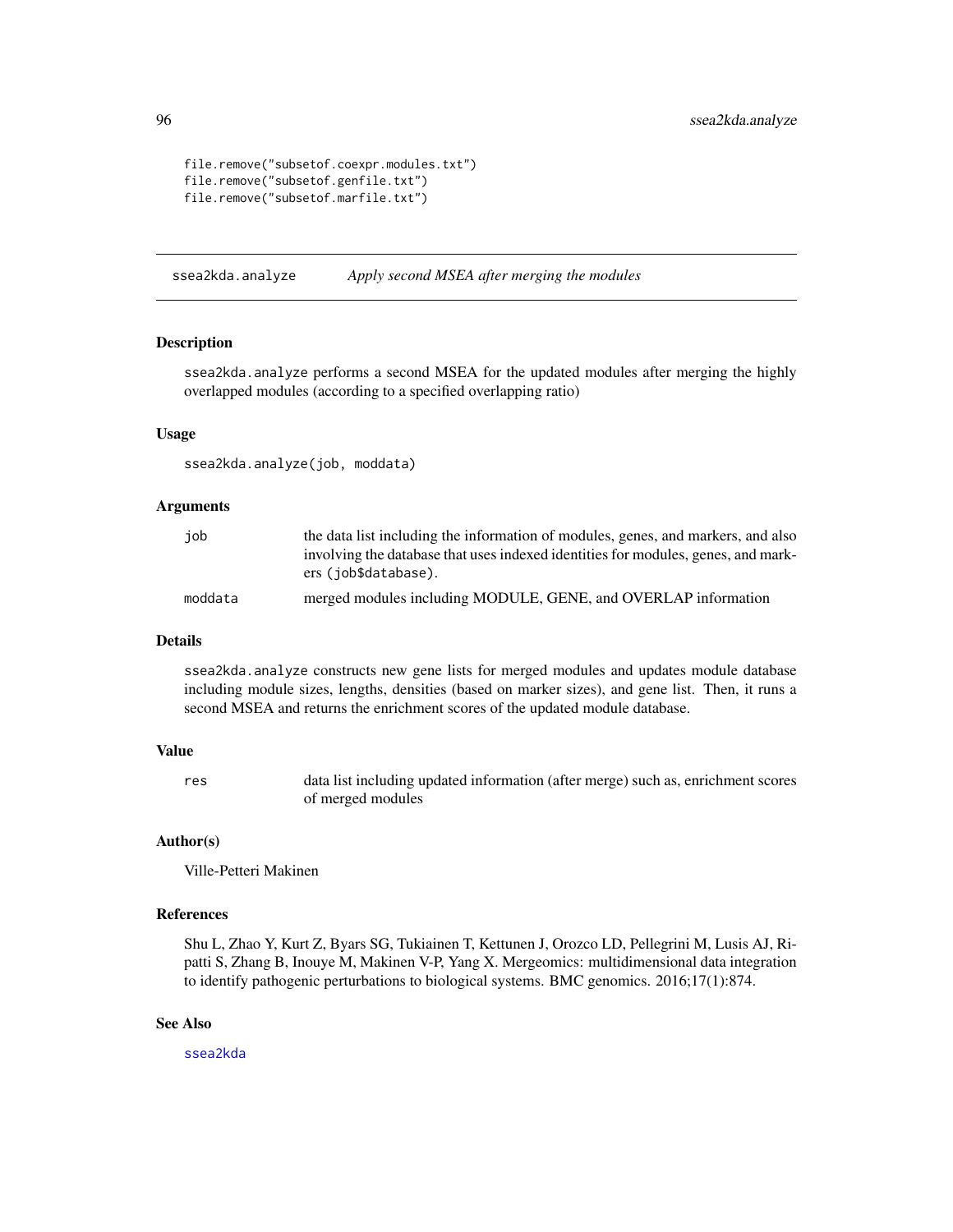# ssea2kda.analyze 97

```
job.msea <- list()
job.msea$label <- "hdlc"
job.msea$folder <- "Results"
job.msea$genfile <- system.file("extdata",
"genes.hdlc_040kb_ld70.human_eliminated.txt", package="Mergeomics")
job.msea$marfile <- system.file("extdata",
"marker.hdlc_040kb_ld70.human_eliminated.txt", package="Mergeomics")
job.msea$modfile <- system.file("extdata",
"modules.mousecoexpr.liver.human.txt", package="Mergeomics")
job.msea$inffile <- system.file("extdata",
"coexpr.info.txt", package="Mergeomics")
job.msea$nperm <- 100 ## default value is 20000
## ssea.start() process takes long time while merging the genes sharing high
## amounts of markers (e.g. loci). it is performed with full module list in
## the vignettes. Here, we used a very subset of the module list (1st 10 mods
## from the original module file) and we collected the corresponding genes
## and markers belonging to these modules:
moddata <- tool.read(job.msea$modfile)
gendata <- tool.read(job.msea$genfile)
mardata <- tool.read(job.msea$marfile)
mod.names <- unique(moddata$MODULE)[1:min(length(unique(moddata$MODULE)),
10)]
moddata <- moddata[which(!is.na(match(moddata$MODULE, mod.names))),]
gendata <- gendata[which(!is.na(match(gendata$GENE,
unique(moddata$GENE)))),]
mardata <- mardata[which(!is.na(match(mardata$MARKER,
unique(gendata$MARKER)))),]
## save this to a temporary file and set its path as new job.msea$modfile:
tool.save(moddata, "subsetof.coexpr.modules.txt")
tool.save(gendata, "subsetof.genfile.txt")
tool.save(mardata, "subsetof.marfile.txt")
job.msea$modfile <- "subsetof.coexpr.modules.txt"
job.msea$genfile <- "subsetof.genfile.txt"
job.msea$marfile <- "subsetof.marfile.txt"
## run ssea.start() and prepare for this small set: (due to the huge runtime)
job.msea <- ssea.start(job.msea)
job.msea <- ssea.prepare(job.msea)
job.msea <- ssea.control(job.msea)
job.msea <- ssea.analyze(job.msea)
job.msea <- ssea.finish(job.msea)
############### Create intermediary datasets for KDA ##################
syms <- tool.read(system.file("extdata", "symbols.txt",
package="Mergeomics"))
syms <- syms[,c("HUMAN", "MOUSE")]
names(syms) <- c("FROM", "TO")
## Collect genes and top markers from original files.
noddata <- ssea2kda.import(job.msea$genfile, job.msea$locfile)
```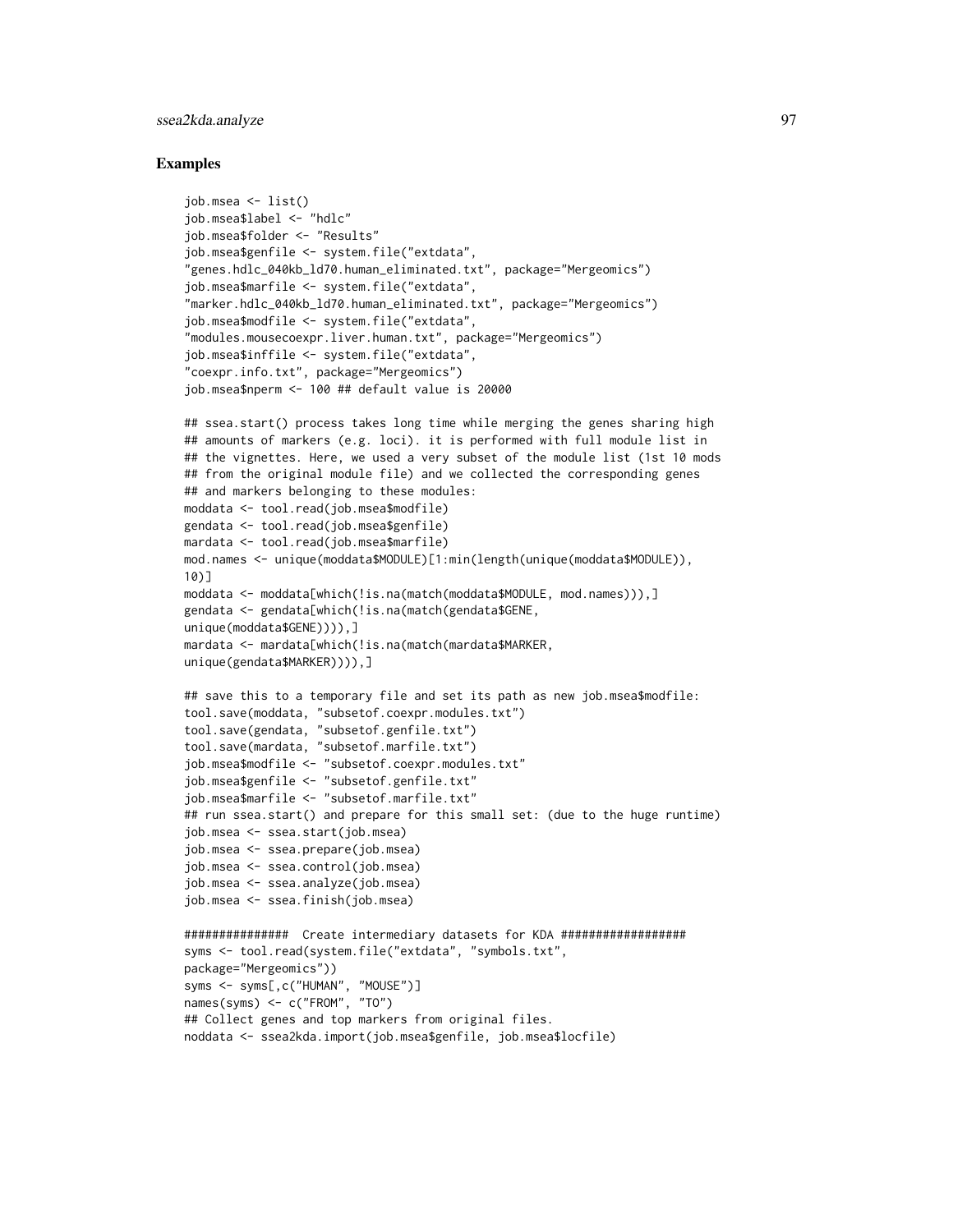```
## Select candidate modules (significant ones according to FDRs)
res <- job.msea$results
res <- res[order(res$P),]
rows <- which(res$FDR < 0.25)
res <- res[rows,]
## Collect member genes.
moddata <- job.msea$moddata
pos <- match(moddata$MODULE, res$MODULE)
moddata <- moddata[which(pos > 0),]
## Restore original identities.
modinfo <- job.msea$modinfo
modinfo$MODULE <- job.msea$modules[modinfo$MODULE]
moddata$MODULE <- job.msea$modules[moddata$MODULE]
moddata$GENE <- job.msea$genes[moddata$GENE]
## Merge and trim overlapping modules.
moddata$OVERLAP <- moddata$MODULE
rmax < -0.33moddata <- tool.coalesce(items=moddata$GENE, groups=moddata$MODULE,
rcutoff=rmax)
moddata$MODULE <- moddata$CLUSTER
moddata$GENE <- moddata$ITEM
moddata$OVERLAP <- moddata$GROUPS
moddata <- moddata[,c("MODULE", "GENE", "OVERLAP")]
moddata <- unique(moddata)
## Calculate enrichment scores for merged modules.
tmp <- unique(moddata[,c("MODULE","OVERLAP")])
res <- ssea2kda.analyze(job.msea, moddata)
## Remove the temporary files used for the test:
file.remove("subsetof.coexpr.modules.txt")
file.remove("subsetof.genfile.txt")
file.remove("subsetof.marfile.txt")
```

```
ssea2kda.import Import genes and top markers from original files
```
# **Description**

ssea2kda.import gets marker values from marker information file and mapping data (between genes and markers) from gene file, merges the imported information, and returns the merged data for top significant markers.

# Usage

```
ssea2kda.import(genfile, locfile)
```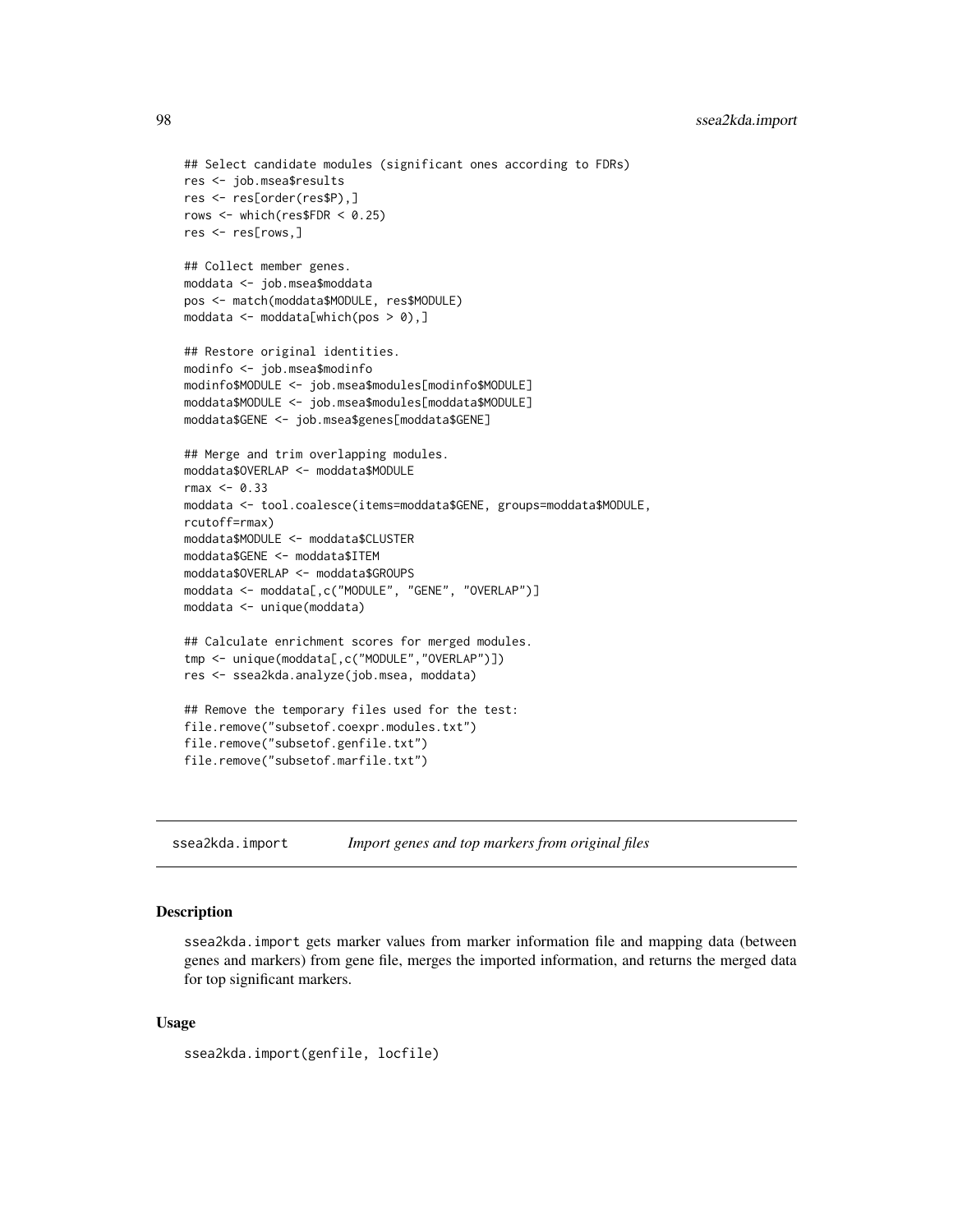# ssea2kda.import 99

## **Arguments**

| genfile | gene information file   |
|---------|-------------------------|
| locfile | marker information file |

# Value

| data |  |  | merged gene and corresponding marker data for top significant markers |  |
|------|--|--|-----------------------------------------------------------------------|--|
|------|--|--|-----------------------------------------------------------------------|--|

# Author(s)

Ville-Petteri Makinen

# References

Shu L, Zhao Y, Kurt Z, Byars SG, Tukiainen T, Kettunen J, Orozco LD, Pellegrini M, Lusis AJ, Ripatti S, Zhang B, Inouye M, Makinen V-P, Yang X. Mergeomics: multidimensional data integration to identify pathogenic perturbations to biological systems. BMC genomics. 2016;17(1):874.

## See Also

[ssea2kda](#page-92-0)

```
job.msea <- list()
job.msea$label <- "hdlc"
job.msea$folder <- "Results"
job.msea$genfile <- system.file("extdata",
"genes.hdlc_040kb_ld70.human_eliminated.txt", package="Mergeomics")
job.msea$marfile <- system.file("extdata",
"marker.hdlc_040kb_ld70.human_eliminated.txt", package="Mergeomics")
job.msea$modfile <- system.file("extdata",
"modules.mousecoexpr.liver.human.txt", package="Mergeomics")
job.msea$inffile <- system.file("extdata",
"coexpr.info.txt", package="Mergeomics")
job.msea$nperm <- 100 ## default value is 20000
```

```
## ssea.start() process takes long time while merging the genes sharing high
## amounts of markers (e.g. loci). it is performed with full module list in
## the vignettes. Here, we used a very subset of the module list (1st 10 mods
## from the original module file) and we collected the corresponding genes
## and markers belonging to these modules:
moddata <- tool.read(job.msea$modfile)
gendata <- tool.read(job.msea$genfile)
mardata <- tool.read(job.msea$marfile)
mod.names <- unique(moddata$MODULE)[1:min(length(unique(moddata$MODULE)),
10)]
moddata <- moddata[which(!is.na(match(moddata$MODULE, mod.names))),]
gendata <- gendata[which(!is.na(match(gendata$GENE,
unique(moddata$GENE)))),]
mardata <- mardata[which(!is.na(match(mardata$MARKER,
```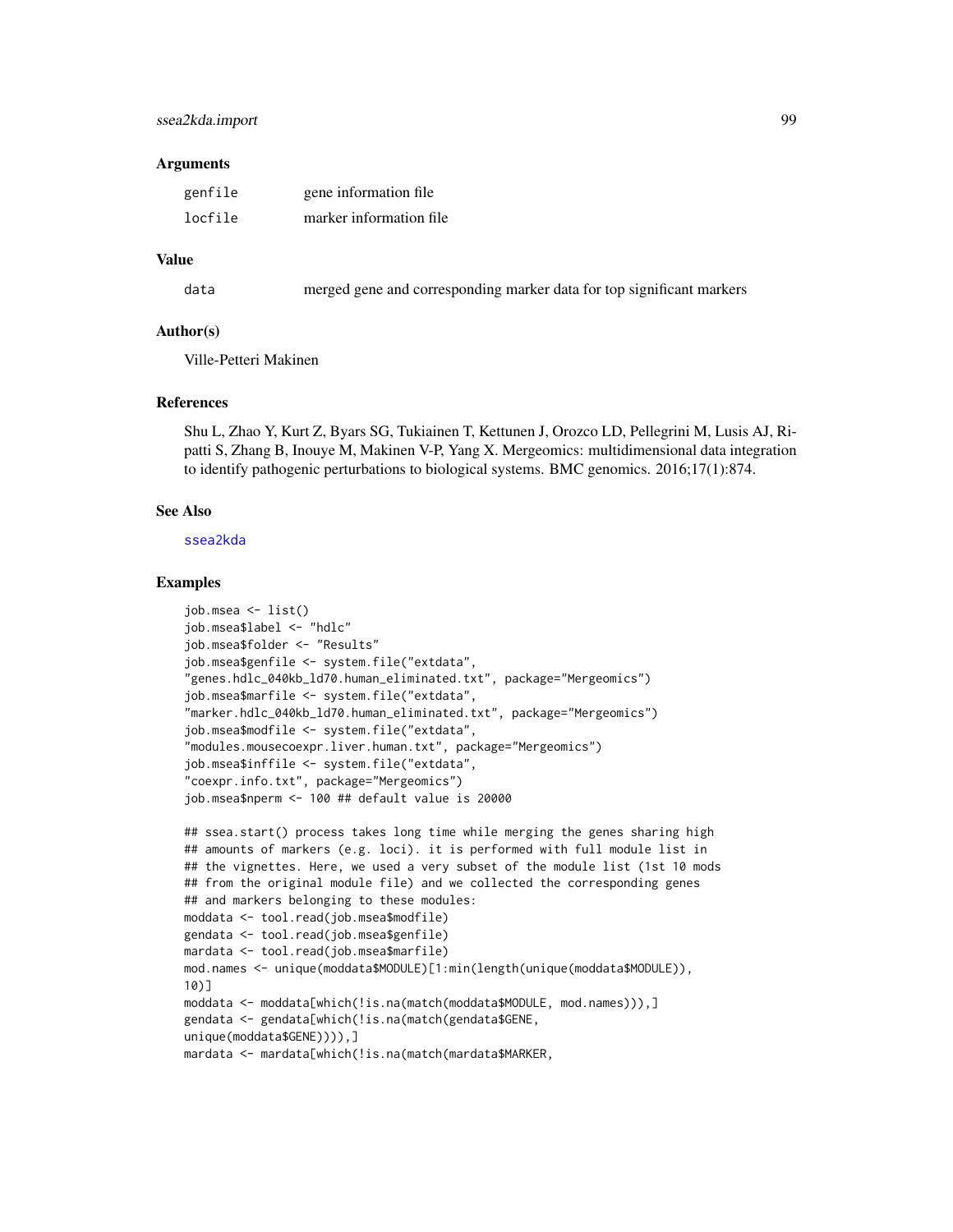```
unique(gendata$MARKER)))),]
## save this to a temporary file and set its path as new job.msea$modfile:
tool.save(moddata, "subsetof.coexpr.modules.txt")
tool.save(gendata, "subsetof.genfile.txt")
tool.save(mardata, "subsetof.marfile.txt")
job.msea$modfile <- "subsetof.coexpr.modules.txt"
job.msea$genfile <- "subsetof.genfile.txt"
job.msea$marfile <- "subsetof.marfile.txt"
## run ssea.start() and prepare for this small set: (due to the huge runtime)
job.msea <- ssea.start(job.msea)
job.msea <- ssea.prepare(job.msea)
job.msea <- ssea.control(job.msea)
job.msea <- ssea.analyze(job.msea)
job.msea <- ssea.finish(job.msea)
############### Create intermediary datasets for KDA ##################
syms <- tool.read(system.file("extdata", "symbols.txt",
package="Mergeomics"))
syms <- syms[,c("HUMAN", "MOUSE")]
names(syms) <- c("FROM", "TO")
## Collect genes and top markers from original files.
noddata <- ssea2kda.import(job.msea$genfile, job.msea$locfile)
## Remove the temporary files used for the test:
file.remove("subsetof.coexpr.modules.txt")
file.remove("subsetof.genfile.txt")
file.remove("subsetof.marfile.txt")
```
tool.aggregate *Aggregate the entries*

#### Description

tool.aggregate aggregates the entries with respect to the given feature. It first finds raw indices (either genes or markers), then sorts them, and finds the blocks (segments) of identical entries.

## Usage

```
tool.aggregate(entries, limit = 1)
```
#### Arguments

| entries | an array that will be sorted and aggregated within blocks |
|---------|-----------------------------------------------------------|
| limit   | minimum block size to be included                         |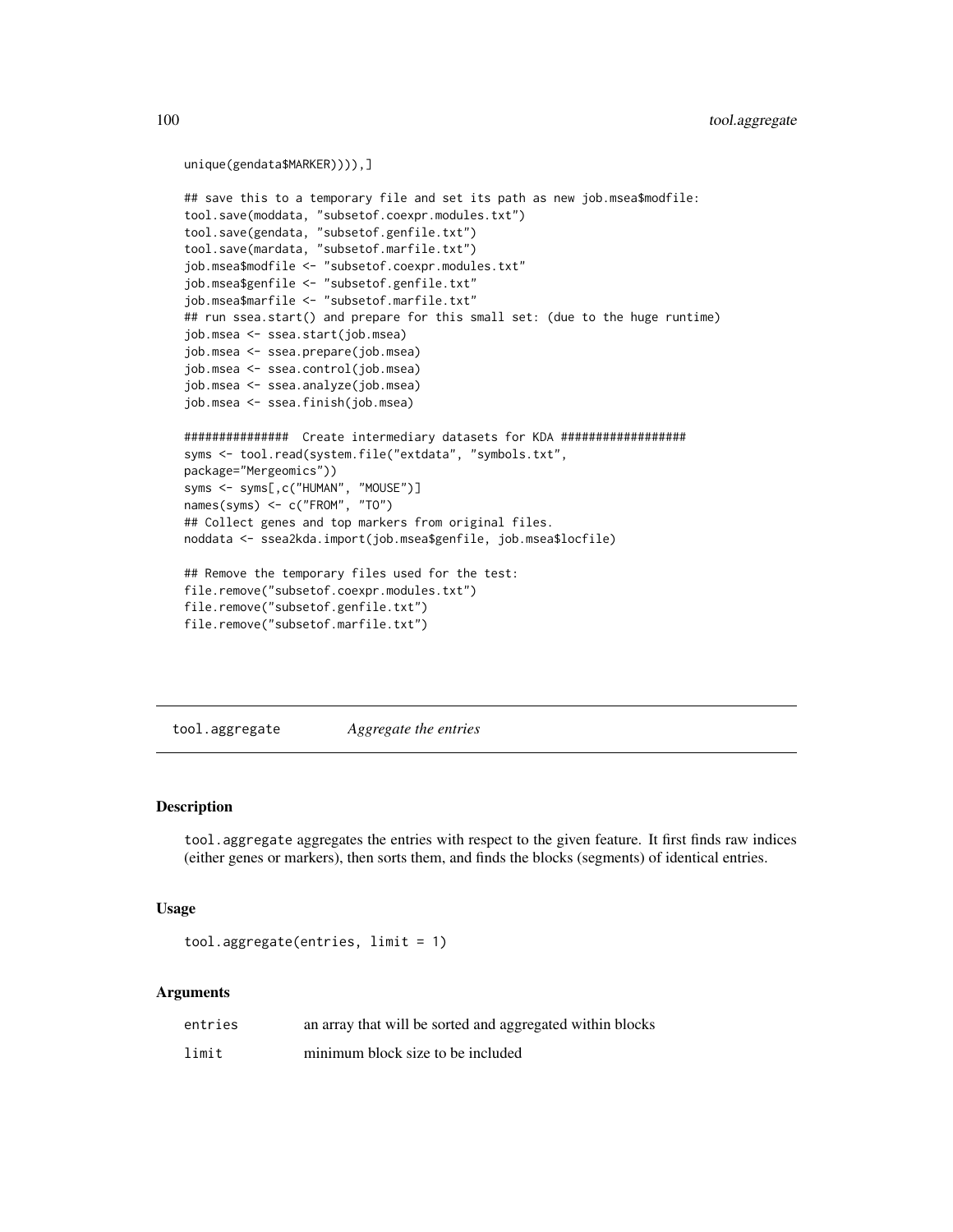## tool.cluster 101

# Value

| res | a data list with the following components:                                                           |
|-----|------------------------------------------------------------------------------------------------------|
|     | labels: shared values within blocks<br>lengths: numbers of entries in blocks                         |
|     | blocks: integer arrays of entry positions within blocks<br>ranks: entry positions included in blocks |

# Author(s)

Ville-Petteri Makinen

# References

Shu L, Zhao Y, Kurt Z, Byars SG, Tukiainen T, Kettunen J, Orozco LD, Pellegrini M, Lusis AJ, Ripatti S, Zhang B, Inouye M, Makinen V-P, Yang X. Mergeomics: multidimensional data integration to identify pathogenic perturbations to biological systems. BMC genomics. 2016;17(1):874.

# Examples

```
aa <- data.frame(MODULE=c("Mod1", "Mod1", "Mod2", "Mod2", "Mod3"),
GENE=c("GeneA", "GeneC", "GeneB", "GeneC", "GeneA"))
## aggregate according to the module names:
bb <- tool.aggregate(aa$MODULE)
bb
## aggregate according to the gene names:
cc <- tool.aggregate(aa$GENE)
cc
```
<span id="page-100-0"></span>tool.cluster *Hierarchical clustering of nodes*

## Description

tool.cluster performs agglomerative hierarchical clustering for nodes (genes)

#### Usage

```
tool.cluster(edges, cutoff = NULL)
```
## Arguments

| edges  | edge (weight) list among two group, whose overlapping information (overlap-<br>ping ratio based on shared entries of two groups, number of members in both |
|--------|------------------------------------------------------------------------------------------------------------------------------------------------------------|
|        | group) had been assesed previously                                                                                                                         |
| cutoff | cutting level of dendrogram for hierarchical clustering                                                                                                    |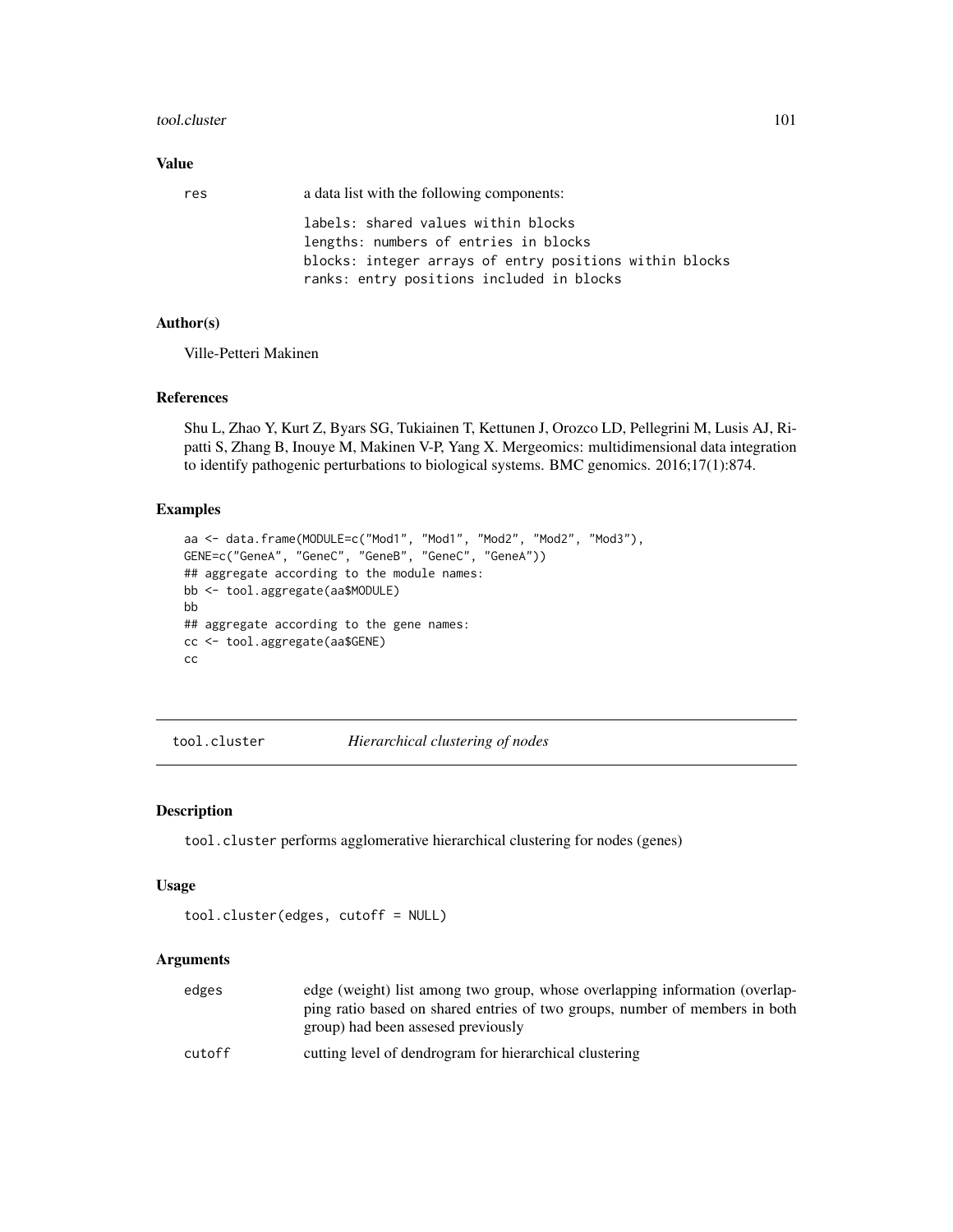# Details

tool.cluster takes overlapping information between two groups, produces distance matrix based on 1-strength(overlap) ratio between two groups, and apply agglomerative hierarchical clustering based on the distance matrix.

#### Value

res data list including clustering results: CLUSTER: cluster label

NODE: item (node) name

#### Author(s)

Ville-Petteri Makinen

# References

Shu L, Zhao Y, Kurt Z, Byars SG, Tukiainen T, Kettunen J, Orozco LD, Pellegrini M, Lusis AJ, Ripatti S, Zhang B, Inouye M, Makinen V-P, Yang X. Mergeomics: multidimensional data integration to identify pathogenic perturbations to biological systems. BMC genomics. 2016;17(1):874.

## Examples

```
## read the coexpr module file as an example:
moddata <- tool.read(system.file("extdata",
"modules.mousecoexpr.liver.human.txt", package="Mergeomics"))
## let us cluster the first 10 modules in the module file:
mod.names <- unique(moddata$MODULE)[1:min(length(unique(moddata$MODULE)),
10)]
moddata <- moddata[which(!is.na(match(moddata$MODULE, mod.names))),]
## Find clusters.
rmax = 0.33edges <- tool.overlap(items=moddata$GENE, groups=moddata$MODULE)
clustdat <- tool.cluster(edges, cutoff=rmax)
nclust <- length(unique(clustdat$CLUSTER))
nnodes <- length(unique(clustdat$NODE))
```
tool.cluster.static *Static hierarchical clustering*

## Description

tool.cluster.static takes dendrogram (clustering tree) and its cutting height; then, obtains cluster labels for the nodes of the tree.

# Usage

tool.cluster.static(dendro, hlim)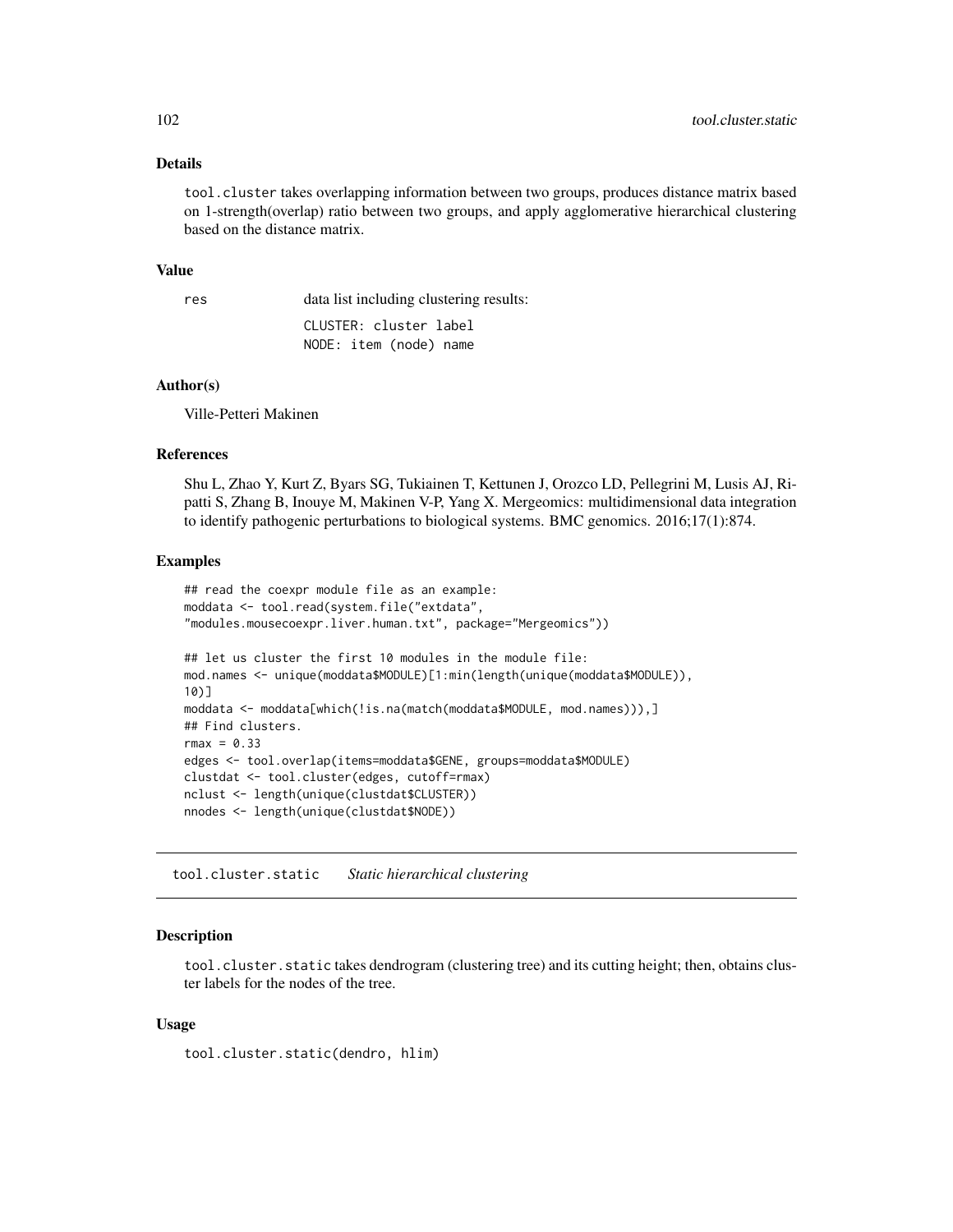## tool.coalesce 103

#### **Arguments**

| dendro | dendrogram (tree)                |
|--------|----------------------------------|
| hlim   | cutting height of the dendrogram |

# Value

clusters cluster labels of the components after static clustering

# Author(s)

Ville-Petteri Makinen

# References

Shu L, Zhao Y, Kurt Z, Byars SG, Tukiainen T, Kettunen J, Orozco LD, Pellegrini M, Lusis AJ, Ripatti S, Zhang B, Inouye M, Makinen V-P, Yang X. Mergeomics: multidimensional data integration to identify pathogenic perturbations to biological systems. BMC genomics. 2016;17(1):874.

## Examples

```
set.seed(1)
## assume that we have a dataset including several samples
## with distinct features
dataset <- matrix(rnorm(20), ncol=5) ## 4 samples with 5 features
## Find the distances between each sample pair to cluster them
d <- dist(dataset, method = "euclidean", upper=TRUE, diag=TRUE)
tree <- hclust(d)
## Height cutoff.
hlim <- max(tree$height)
## Find clusters.
clusters <- tool.cluster.static(tree, hlim)
```
tool.coalesce *Calculate overlaps between groups (main function)*

# Description

tool.coalesce is utilized to merge and trim either overlapping modules (containing shared genes) or overlapping genes (containing shared markers)

## Usage

```
tool.coalesce(items, groups, rcutoff = 0, ncore = NULL)
```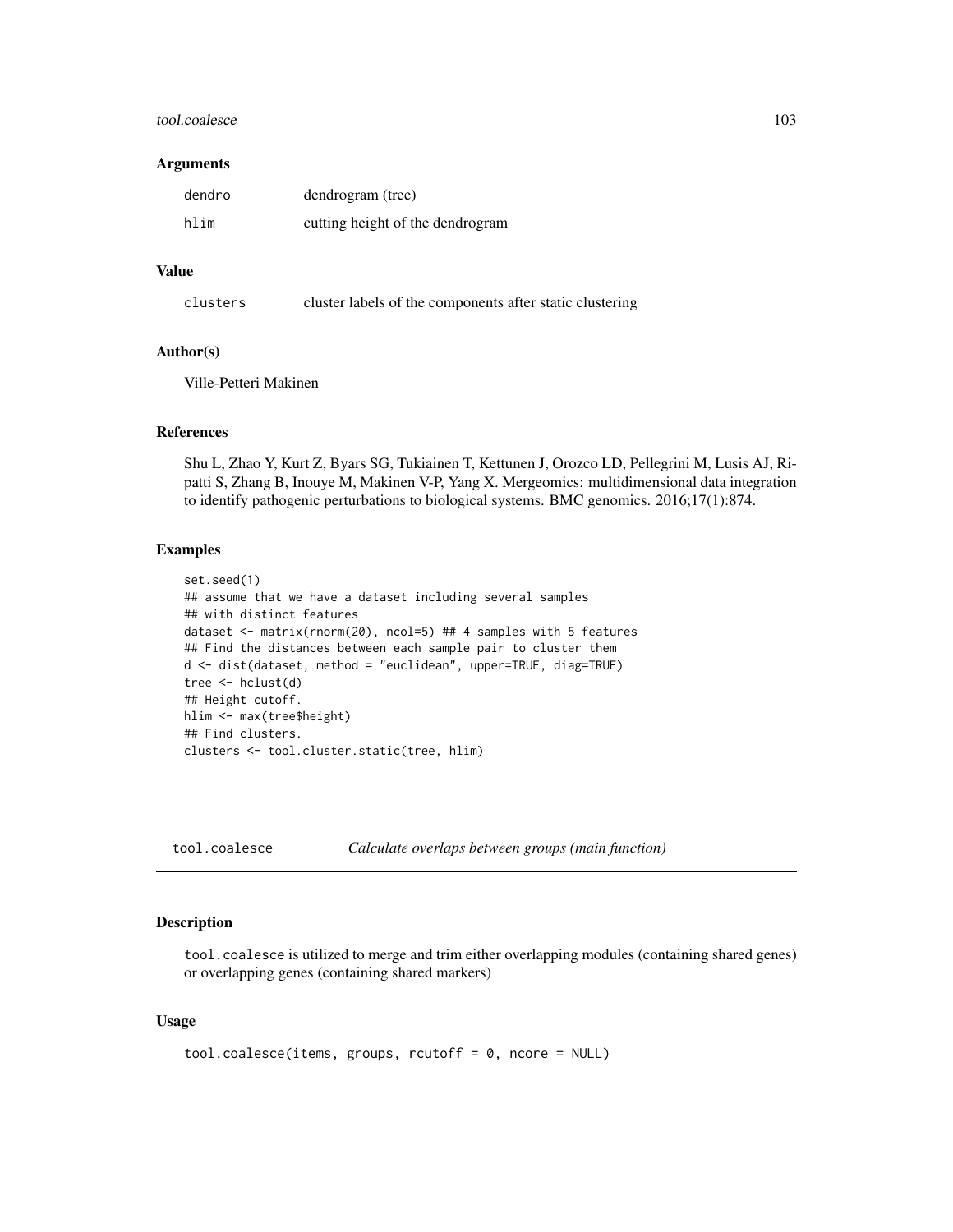## Arguments

| items   | array of item identities                      |
|---------|-----------------------------------------------|
| groups  | array of group identities for items           |
| rcutoff | maximum overlap not coalesced                 |
| ncore   | minimum number of items required for trimming |

# Value

a data list with the following components:

| <b>CLUSTER</b> | cluster identities after merging and triming (a subset of group identities) |
|----------------|-----------------------------------------------------------------------------|
| <b>TTFM</b>    | <i>item identities</i>                                                      |
| <b>GROUPS</b>  | comma separated overlapping group identities                                |

# Author(s)

Ville-Petteri Makinen

# References

Shu L, Zhao Y, Kurt Z, Byars SG, Tukiainen T, Kettunen J, Orozco LD, Pellegrini M, Lusis AJ, Ripatti S, Zhang B, Inouye M, Makinen V-P, Yang X. Mergeomics: multidimensional data integration to identify pathogenic perturbations to biological systems. BMC genomics. 2016;17(1):874.

```
## read the coexpr module file as an example:
moddata <- tool.read(system.file("extdata",
"modules.mousecoexpr.liver.human.txt", package="Mergeomics"))
## let us find the overlapping ratio between first 10 modules in the file:
## to merge overlapping modules first collect member genes:
mod.names <- unique(moddata$MODULE)[1:min(length(unique(moddata$MODULE)),
10)]
moddata <- moddata[which(!is.na(match(moddata$MODULE, mod.names))),]
## Merge and trim overlapping modules.(max allowed overlap ratio is 0.33)
rmax < -0.33moddata$OVERLAP <- moddata$MODULE
moddata <- tool.coalesce(items=moddata$GENE, groups=moddata$MODULE,
rcutoff=rmax)
moddata$MODULE <- moddata$CLUSTER
moddata$GENE <- moddata$ITEM
moddata$OVERLAP <- moddata$GROUPS
moddata <- moddata[,c("MODULE", "GENE", "OVERLAP")]
moddata <- unique(moddata)
```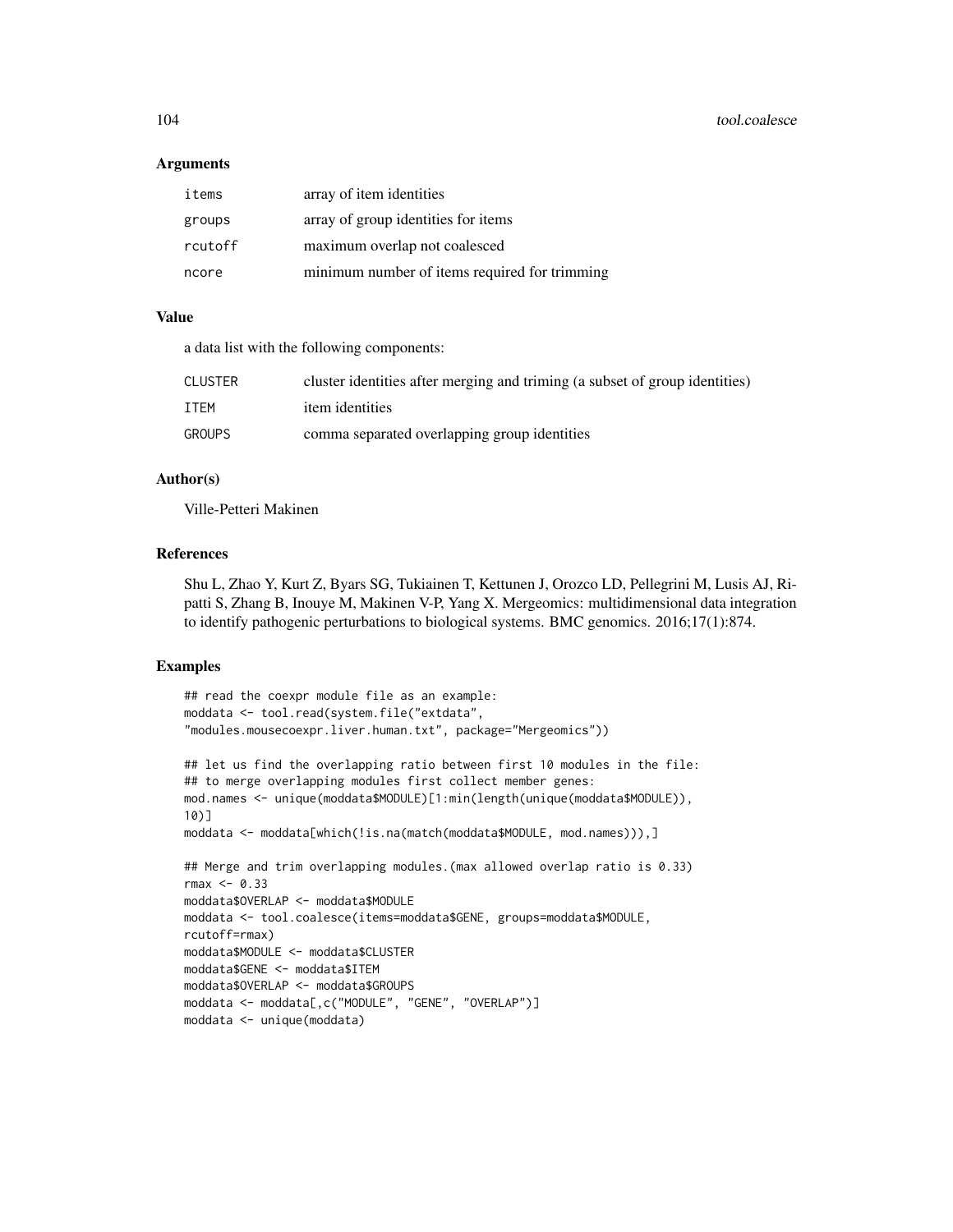tool.coalesce.exec *Find, merge, and trim overlapping clusters*

# Description

tool.coalesce.exec searchs overlaps, iteratively merges and trims overlapping clusters (by using [tool.coalesce.find](#page-105-0) and [tool.coalesce.merge](#page-106-0), respectively) until no more overlap is available, and assigns representative label for the merged clusters.

## Usage

tool.coalesce.exec(items, groups, rcutoff, ncore)

# Arguments

| items   | array of item identities                      |
|---------|-----------------------------------------------|
| groups  | array of group identities for items           |
| rcutoff | maximum overlap not coalesced                 |
| ncore   | minimum number of items required for trimming |

## Value

a data list with the following components:

| <b>CLUSTER</b> | cluster identities after merging and triming (a subset of group identities) |
|----------------|-----------------------------------------------------------------------------|
| <b>GROUPS</b>  | comma separated overlapping group identities                                |

# Author(s)

Ville-Petteri Makinen

# References

Shu L, Zhao Y, Kurt Z, Byars SG, Tukiainen T, Kettunen J, Orozco LD, Pellegrini M, Lusis AJ, Ripatti S, Zhang B, Inouye M, Makinen V-P, Yang X. Mergeomics: multidimensional data integration to identify pathogenic perturbations to biological systems. BMC genomics. 2016;17(1):874.

```
## Generate item and group labels for 100 items:
## Assume that unique gene number (items) is 60:
members <- 1:100 ## will be updated
modules <- 1:100 ## will be updated
set.seed(1)
for (i in 1:10){
## each time pick 10 items (genes) from 60 unique item labels
members[(i*10-9):(i*10)] <- sample(60,10)
}
```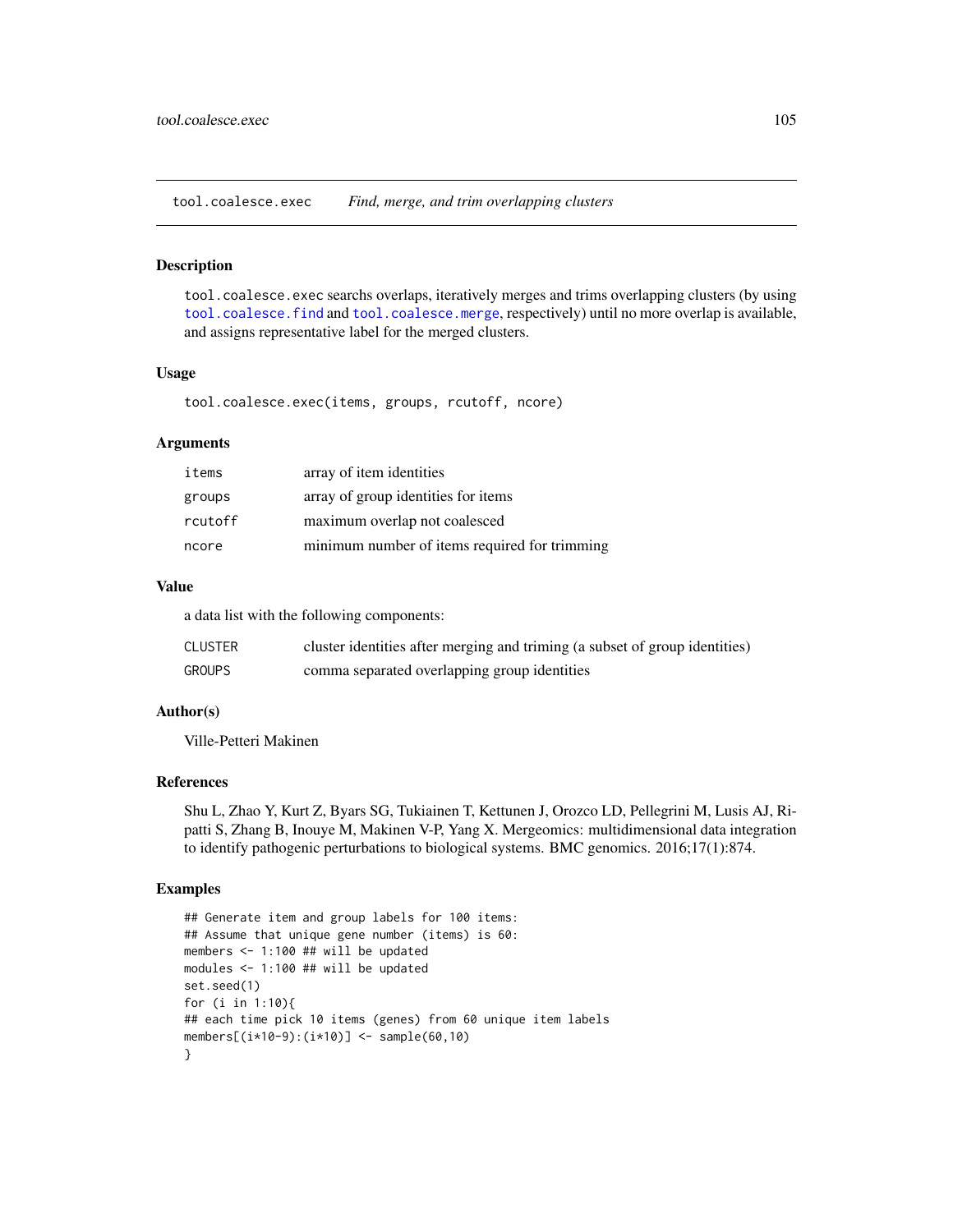```
## Assume that unique group labels is 30:
for (i in 1:10){
## each time pick 10 items (genes) from 30 unique group labels
modules[(i*10-9):(i*10)] <- sample(30, 10)
}
rcutoff <- 0.33
ncore <- length(members)
## Find and trim clusters after iteratively merging the overlapping ones:
res <- tool.coalesce.exec(members, modules, rcutoff, ncore)
```
<span id="page-105-0"></span>tool.coalesce.find *Find overlapping clusters*

# Description

tool.coalesce.find finds overlapped clusters of the given data according to a given overlapping ratio by using [tool.overlap](#page-118-0) and [tool.cluster](#page-100-0), respectively.

# Usage

tool.coalesce.find(data, rmax)

## Arguments

| data | a list including ITEM identities and their GROUP identities |
|------|-------------------------------------------------------------|
| rmax | maximum overlap not coalesced                               |

# Value

data list including clustering results and following components:

| <b>CLUSTER</b> | cluster label    |  |  |
|----------------|------------------|--|--|
| <b>NODE</b>    | item (node) name |  |  |

# Author(s)

Ville-Petteri Makinen

# References

Shu L, Zhao Y, Kurt Z, Byars SG, Tukiainen T, Kettunen J, Orozco LD, Pellegrini M, Lusis AJ, Ripatti S, Zhang B, Inouye M, Makinen V-P, Yang X. Mergeomics: multidimensional data integration to identify pathogenic perturbations to biological systems. BMC genomics. 2016;17(1):874.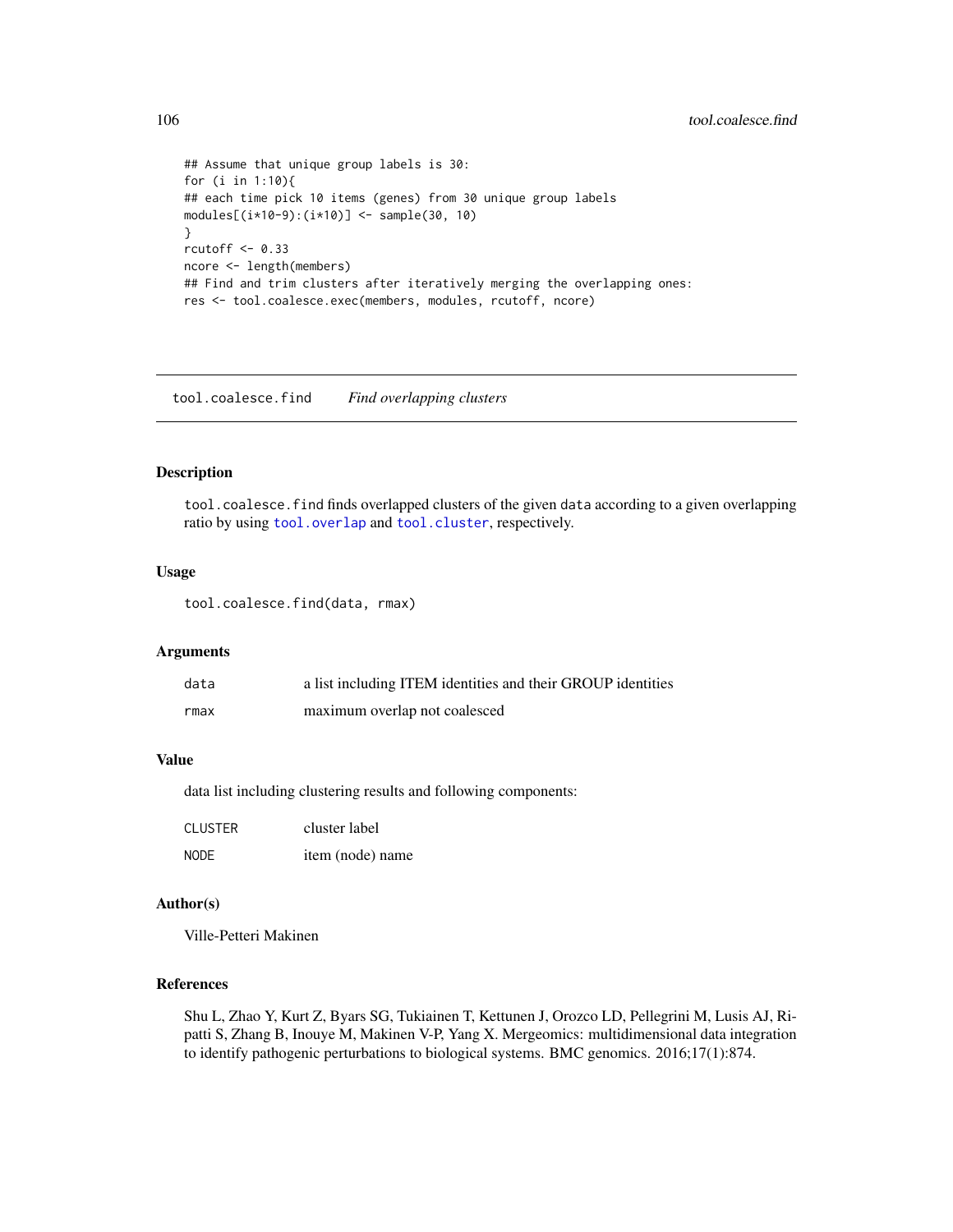# tool.coalesce.merge 107

# Examples

```
## Generate item and group labels for 100 items:
## Assume that unique gene number (items) is 60:
members <- 1:100 ## will be updated
modules <- 1:100 ## will be updated
set.seed(1)
for (i in 1:10){
## each time pick 10 items (genes) from 60 unique item labels
members[(i*10-9):(i*10)] <- sample(60,10)
}
## Assume that unique group labels is 30:
for (i in 1:10){
## each time pick 10 items (genes) from 30 unique group labels
modules[(i*10-9):(i*10)] <- sample(30, 10)
}
rcutoff <-0.33ncore <- length(members)
## Default output.
res <- data.frame(CLUSTER=modules, GROUPS=modules, ITEM=members,
stringsAsFactors=FALSE)
## Iterative merging and trimming.
res$COUNT <- 0.0
while(TRUE) {
clust <- tool.coalesce.find(res, rcutoff)
if(is.null(clust)) break
res <- tool.coalesce.merge(clust, ncore)
}
```
<span id="page-106-0"></span>tool.coalesce.merge *Merge overlapping clusters*

# Description

tool.coalesce.merge determines combinable groups and trims clusters by removing rarest items.

## Usage

```
tool.coalesce.merge(data, ncore)
```
#### Arguments

| data  | data list including following components:        |  |
|-------|--------------------------------------------------|--|
|       | CLUSTER: cluster label<br>NODE: item (node) name |  |
| ncore | minimum number of items required for trimming    |  |

# Value

| res | data list including GROUPS, ITEMs, and their hit COUNTs |  |  |  |
|-----|---------------------------------------------------------|--|--|--|
|-----|---------------------------------------------------------|--|--|--|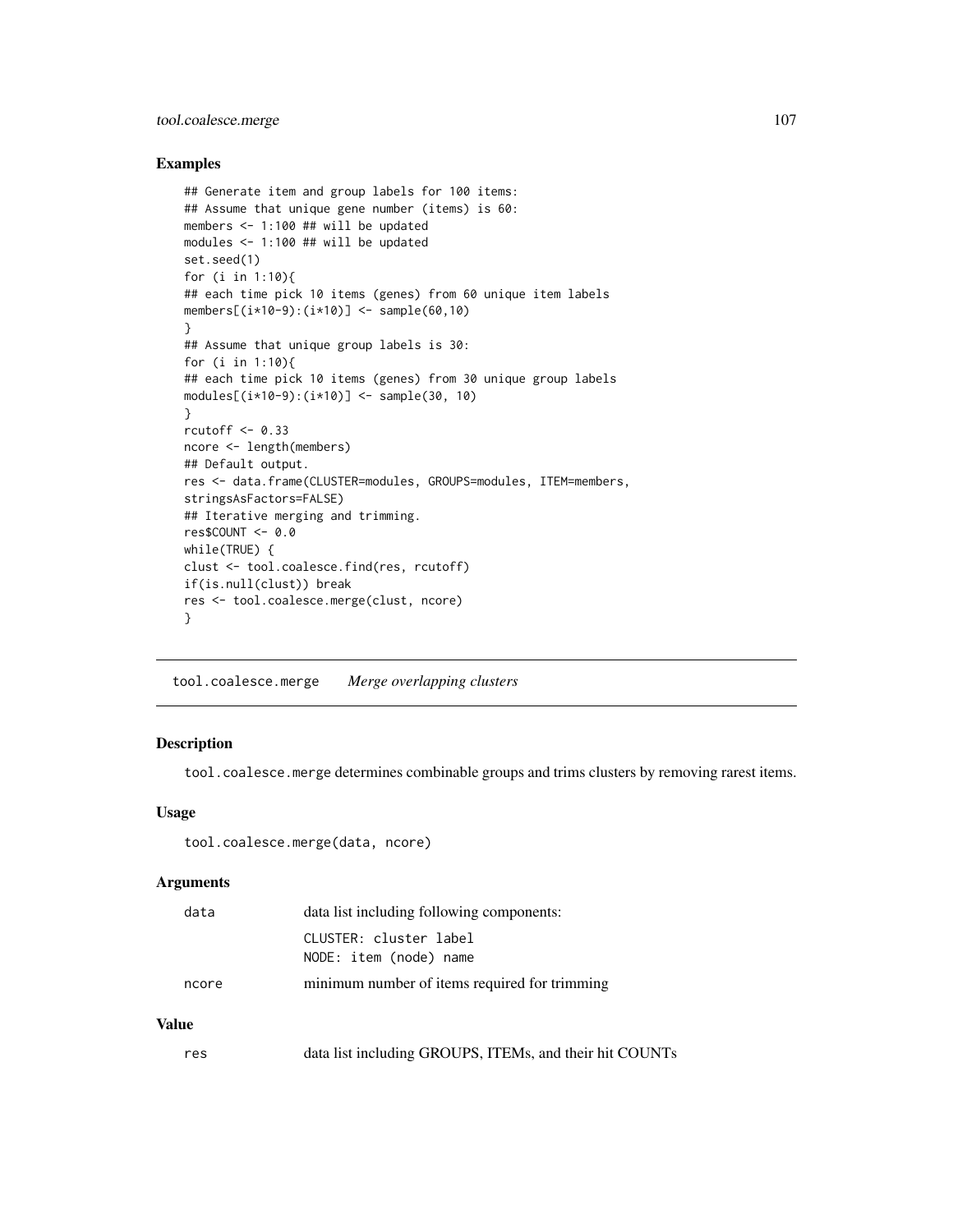# Author(s)

Ville-Petteri Makinen

# References

Shu L, Zhao Y, Kurt Z, Byars SG, Tukiainen T, Kettunen J, Orozco LD, Pellegrini M, Lusis AJ, Ripatti S, Zhang B, Inouye M, Makinen V-P, Yang X. Mergeomics: multidimensional data integration to identify pathogenic perturbations to biological systems. BMC genomics. 2016;17(1):874.

## Examples

```
## Generate item and group labels for 100 items:
## Assume that unique gene number (items) is 60:
members <- 1:100 ## will be updated
modules <- 1:100 ## will be updated
set.seed(1)
for (i in 1:10){
## each time pick 10 items (genes) from 60 unique item labels
members[(i*10-9):(i*10)] <- sample(60,10)
}
## Assume that unique group labels is 30:
for (i in 1:10){
## each time pick 10 items (genes) from 30 unique group labels
modules[(i*10-9):(i*10)] <- sample(30, 10)
}
rcutoff <- 0.33
ncore <- length(members)
## Default output.
res <- data.frame(CLUSTER=modules, GROUPS=modules, ITEM=members,
stringsAsFactors=FALSE)
## Iterative merging and trimming.
res$COUNT <- 0.0
while(TRUE) {
clust <- tool.coalesce.find(res, rcutoff)
if(is.null(clust)) break
res <- tool.coalesce.merge(clust, ncore)
}
```
tool.fdr *Estimate False Discovery Rates (FDR)*

## Description

tool.fdr estimates FDRs for modules as another module statistic.

# Usage

 $tool.fdr(p, f = NULL)$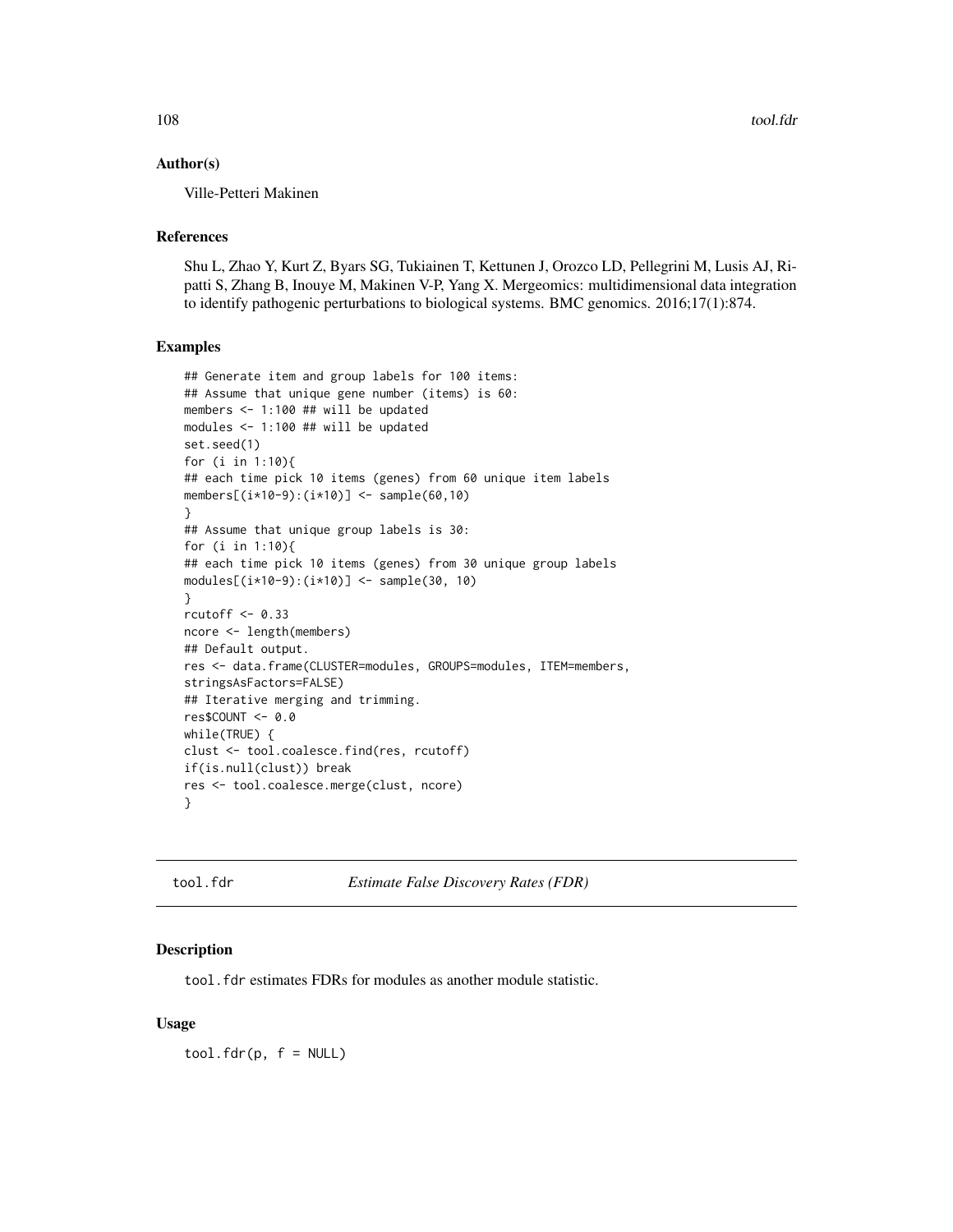#### <span id="page-108-1"></span>tool.fdr.bh 109

#### Arguments

| p            | p-values of modules           |
|--------------|-------------------------------|
| $\mathbf{f}$ | pre-defined threshold for FDR |

# Details

FDRs of modules can be obtained by using either empirical method or Benjamini and Hochberg method.

# Value

| data list including the estimated false discovery rates of modules<br>res |  |
|---------------------------------------------------------------------------|--|
|---------------------------------------------------------------------------|--|

# Author(s)

Ville-Petteri Makinen

# See Also

[tool.fdr.empirical](#page-109-0), [tool.fdr.bh](#page-108-0)

#### Examples

```
## let us assume we have a set of pvalues
## and would like to find FDR values:
set.seed(1)
p <- abs(rnorm(10))*1e-2
FDRs <- tool.fdr(p) ## default method is Benjamini Hochberg
```
<span id="page-108-0"></span>tool.fdr.bh *Benjamini and Hochberg False Discovery Rate*

#### Description

tool.fdr.bh estimates FDRs of modules by using Benjamini and Hochberg method.

#### Usage

tool.fdr.bh(p)

#### Arguments

p p-values of modules

#### Value

res data list including the estimated false discovery rates of modules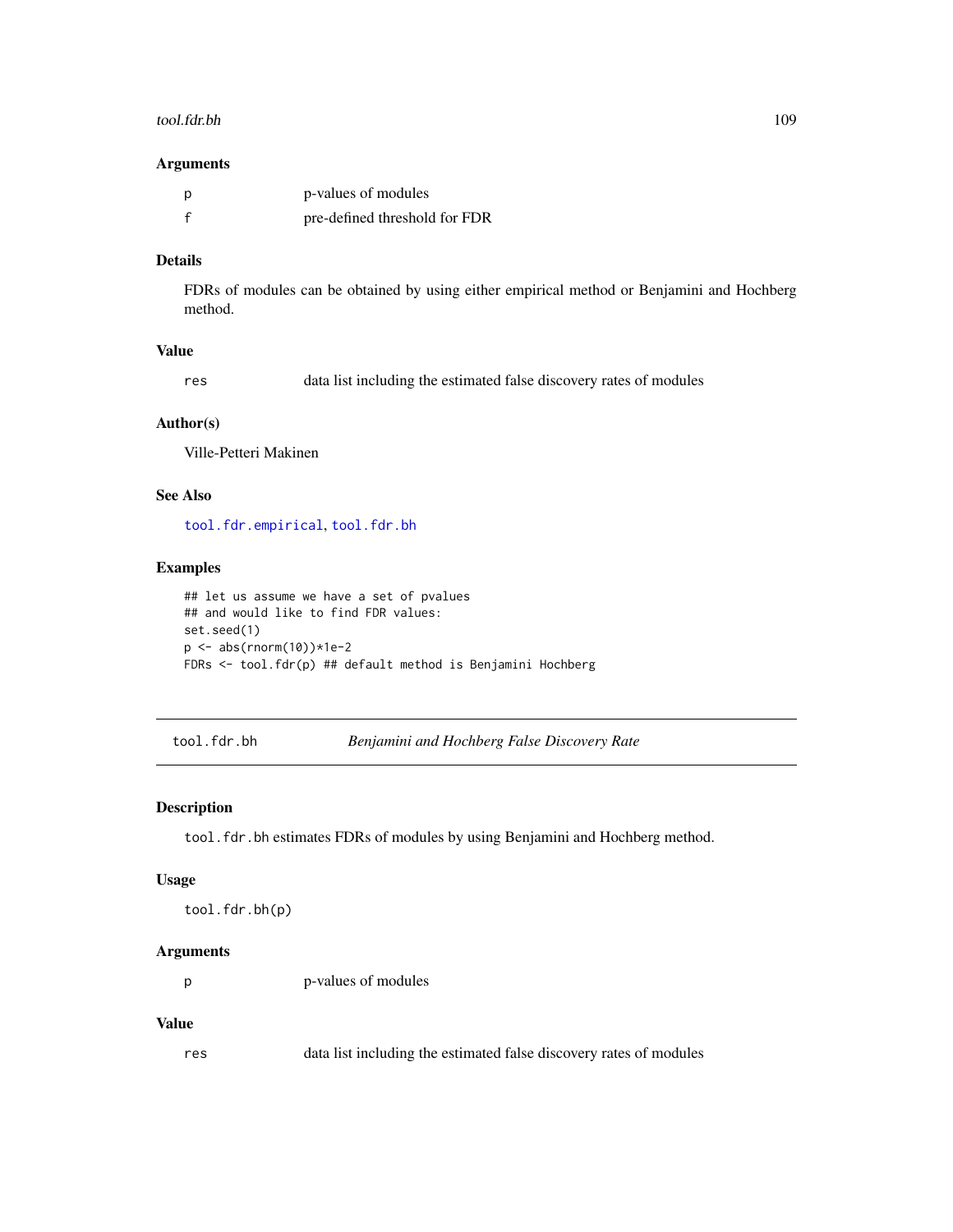# <span id="page-109-1"></span>Author(s)

Ville-Petteri Makinen

# See Also

[tool.fdr](#page-107-0), [tool.fdr.bh](#page-108-0)

# Examples

```
## let us assume we have a set of pvalues
## and would like to find FDR values:
set.seed(1)
p \le - abs(rnorm(10))*1e-2
FDRs <- tool.fdr.bh(p) ## the default method is already Benjamini Hochberg
```
<span id="page-109-0"></span>tool.fdr.empirical *Estimate Empirical False Discovery Rates*

# Description

tool.fdr.empirical estimates empirical FDR for modules

#### Usage

tool.fdr.empirical(p, f0)

# Arguments

| p  | p-values of modules           |
|----|-------------------------------|
| fa | pre-defined threshold for FDR |

#### Value

res data list including the estimated false discovery rates of modules

# Author(s)

Ville-Petteri Makinen

# See Also

[tool.fdr](#page-107-0), [tool.fdr.bh](#page-108-0)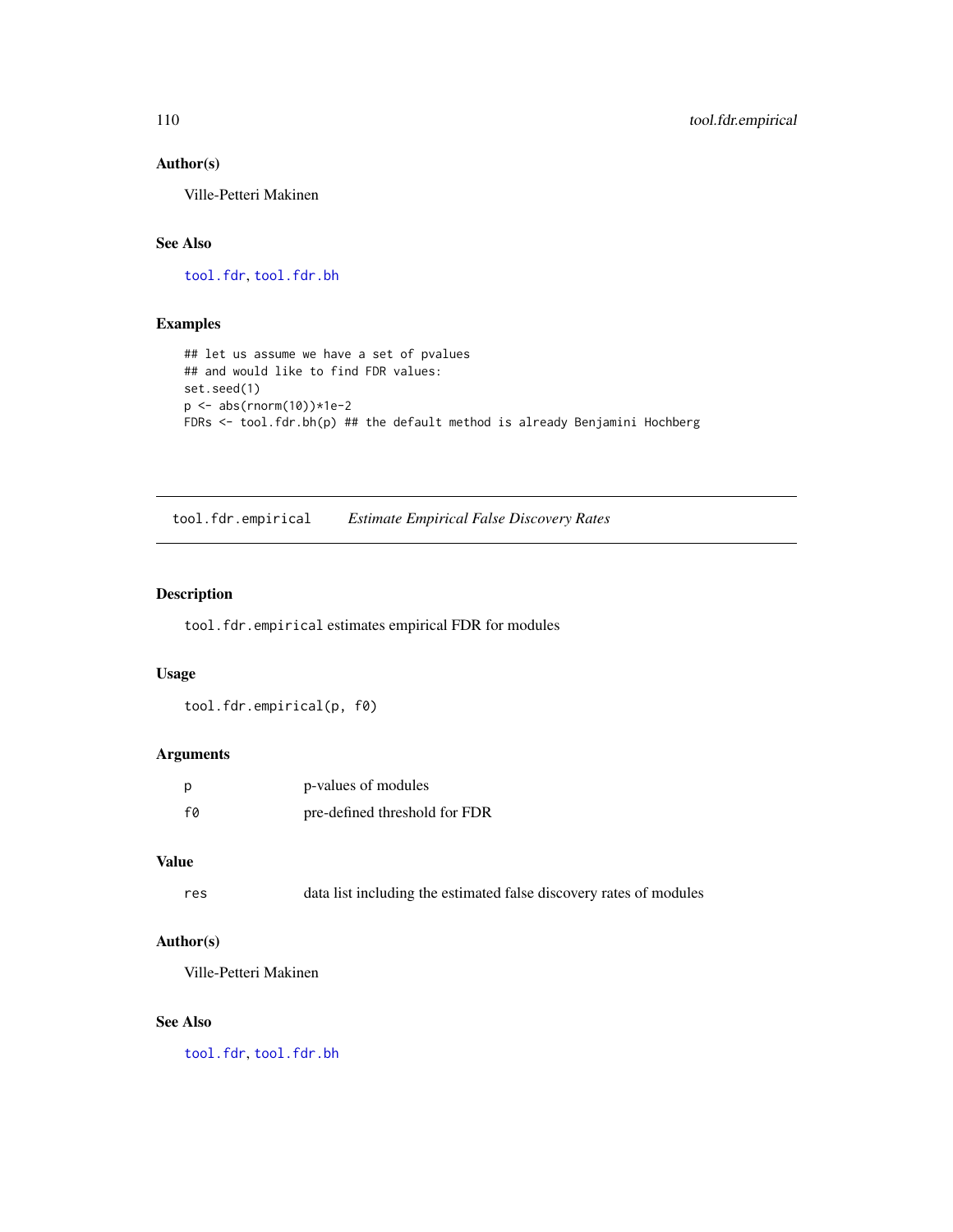# <span id="page-110-1"></span>tool.graph 111

# Examples

```
## let us assume we have a set of pvalues
## and would like to find FDR values:
set.seed(1)
p <- abs(rnorm(10))*1e-2
f = 0.05 ## pre-defined threshold for FDR
FDRs <- tool.fdr.empirical(p, f)
```
<span id="page-110-0"></span>tool.graph *Convert an edge list to a graph representation*

# Description

tool.graph translates an edge list including TAIL, HEAD and WEIGHT information into a graph representation-adapted data list. It also provides in-degree and out-degree statistics for nodes.

# Usage

tool.graph(edges)

#### Arguments

edges a data frame with three columns TAIL, HEAD and WEIGHT

# Value

a datalist including following components:

| nodes     | N-element array of node names                  |
|-----------|------------------------------------------------|
| tails     | K-element array of node indices                |
| heads     | K-element array of node indices                |
| weights   | K-element array of edge weights                |
| tail2edge | N-element list of adjacent edge indices        |
| head2edge | N-element list of adjacent edge indices        |
| outstats  | N-row data frame of out-degree node statistics |
| instats   | N-row data frame of in-degree node statistics  |
| stats     | N-row data frame of node statistics            |

# Author(s)

Ville-Petteri Makinen

# See Also

[tool.subgraph](#page-121-0)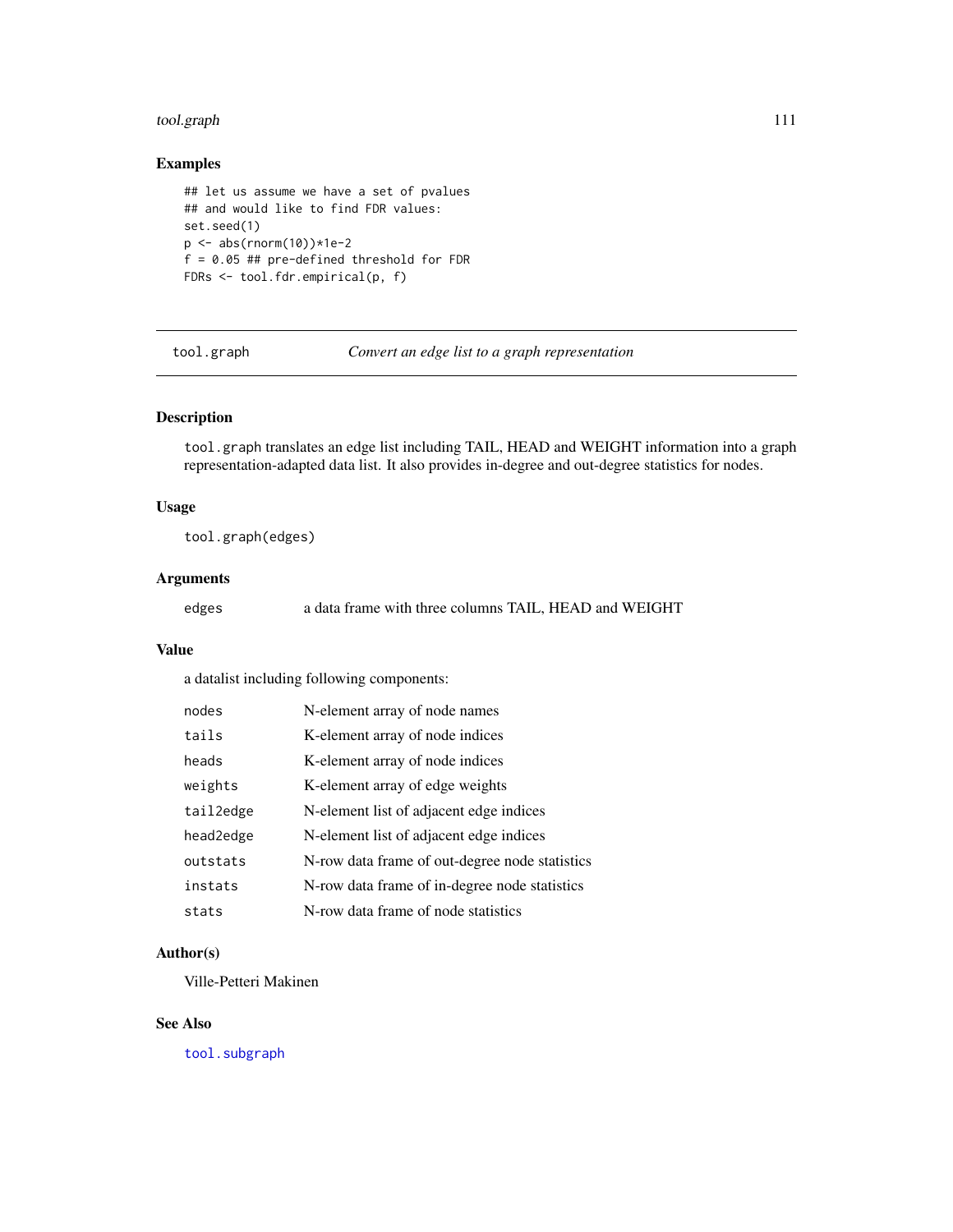## <span id="page-111-0"></span>Examples

```
job.kda <- list()
job.kda$label<-"HDLC"
## parent folder for results
job.kda$folder<-"Results"
## Input a network
## columns: TAIL HEAD WEIGHT
job.kda$netfile<-system.file("extdata","network.mouseliver.mouse.txt",
package="Mergeomics")
## module file:
job.kda$modfile<- system.file("extdata","mergedModules.txt",
package="Mergeomics")
## "0" means we do not consider edge weights while 1 is opposite.
job.kda$edgefactor<-0.0
## The searching depth for the KDA
job.kda$depth<-1
## 0 means we do not consider the directions of the regulatory interactions
## while 1 is opposite.
job.kda$direction <- 1
job.kda$nperm <- 20 # the default value is 2000, use 20 for unit tests
## kda.start() process takes long time while seeking hubs in the given net
## Here, we used a very small subset of the module list (1st 10 mods
## from the original module file):
moddata <- tool.read(job.kda$modfile)
mod.names <- unique(moddata$MODULE)[1:min(length(unique(moddata$MODULE)),
10)]
moddata <- moddata[which(!is.na(match(moddata$MODULE, mod.names))),]
## save this to a temporary file and set its path as new job.kda$modfile:
tool.save(moddata, "subsetof.supersets.txt")
job.kda$modfile <- "subsetof.supersets.txt"
job.kda <- kda.configure(job.kda)
## Import data for weighted key driver analysis:
## Import topology.
edgdata <- kda.start.edges(job.kda)
## Create an indexed graph structure.
job.kda$graph <- tool.graph(edgdata)
## Remove the temporary files used for the test:
file.remove("subsetof.supersets.txt")
```
tool.graph.degree *Find degrees of the nodes*

#### **Description**

tool.graph.degree finds in-degree and out-degree statistics of the network by using edge lists of the nodes. It also obtains the strenghts of the degrees by using edge weights.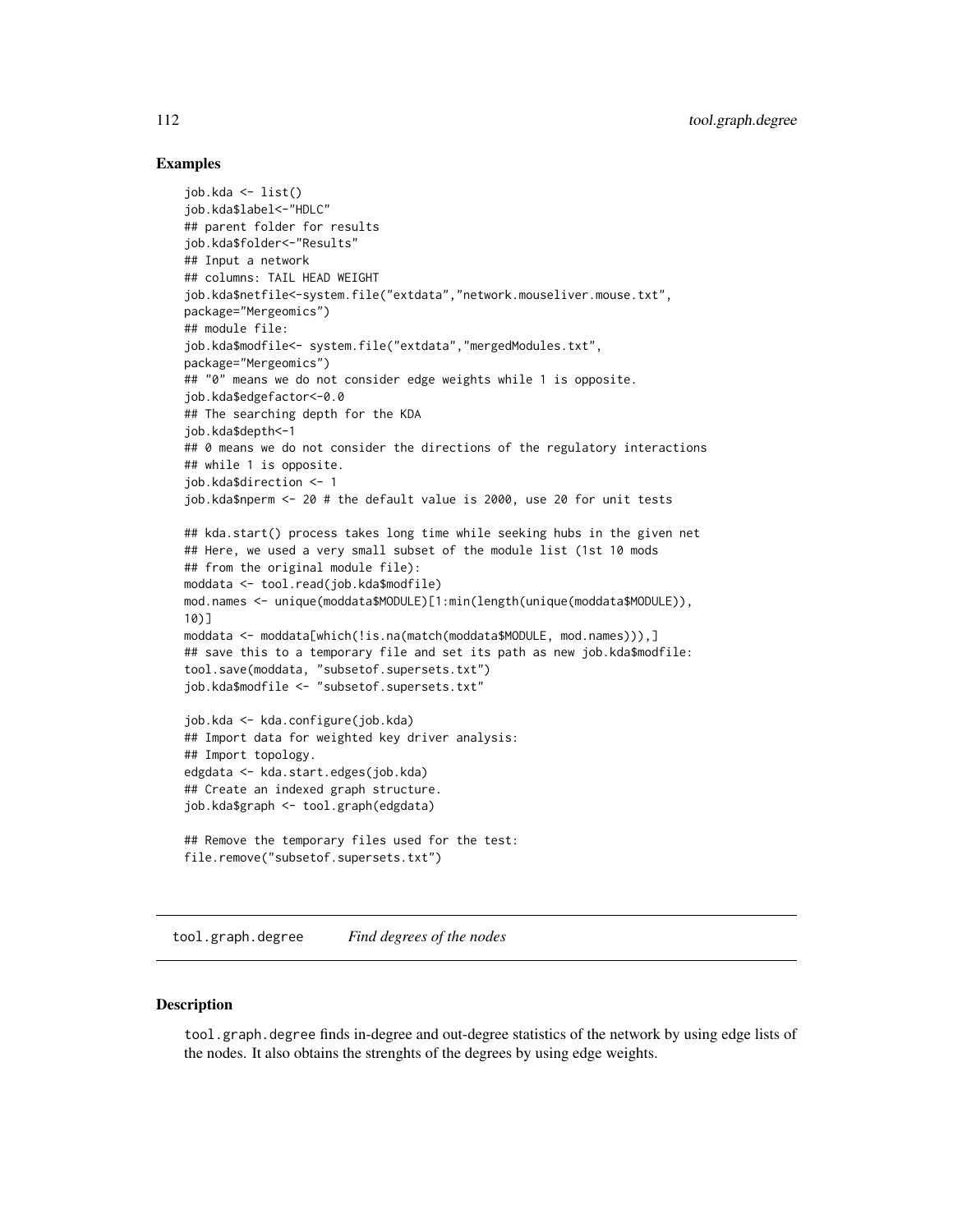# <span id="page-112-0"></span>tool.graph.degree 113

#### Usage

tool.graph.degree(node2edge, weights)

#### Arguments

| node2edge | edge list of each node |
|-----------|------------------------|
| weights   | strengths of the edges |

#### Details

Degree of a node means number of the neighbors belonging to that node. Hence, out-degree statistics are applicable for tail nodes; while in-degree statistics are applicable for the heads.

# Value

res a data list including degree and its strength for each node

#### Author(s)

Ville-Petteri Makinen

#### See Also

[tool.graph](#page-110-0)

```
job.kda <- list()
job.kda$label<-"HDLC"
## parent folder for results
job.kda$folder<-"Results"
## Input a network
## columns: TAIL HEAD WEIGHT
job.kda$netfile<-system.file("extdata","network.mouseliver.mouse.txt",
package="Mergeomics")
## module file:
job.kda$modfile<- system.file("extdata","mergedModules.txt",
package="Mergeomics")
## "0" means we do not consider edge weights while 1 is opposite.
job.kda$edgefactor<-0.0
## The searching depth for the KDA
job.kda$depth<-1
## 0 means we do not consider the directions of the regulatory interactions
## while 1 is opposite.
job.kda$direction <- 1
job.kda$nperm <- 20 # the default value is 2000, use 20 for unit tests
## kda.start() process takes long time while seeking hubs in the given net
## Here, we used a very small subset of the module list (1st 10 mods
## from the original module file):
moddata <- tool.read(job.kda$modfile)
```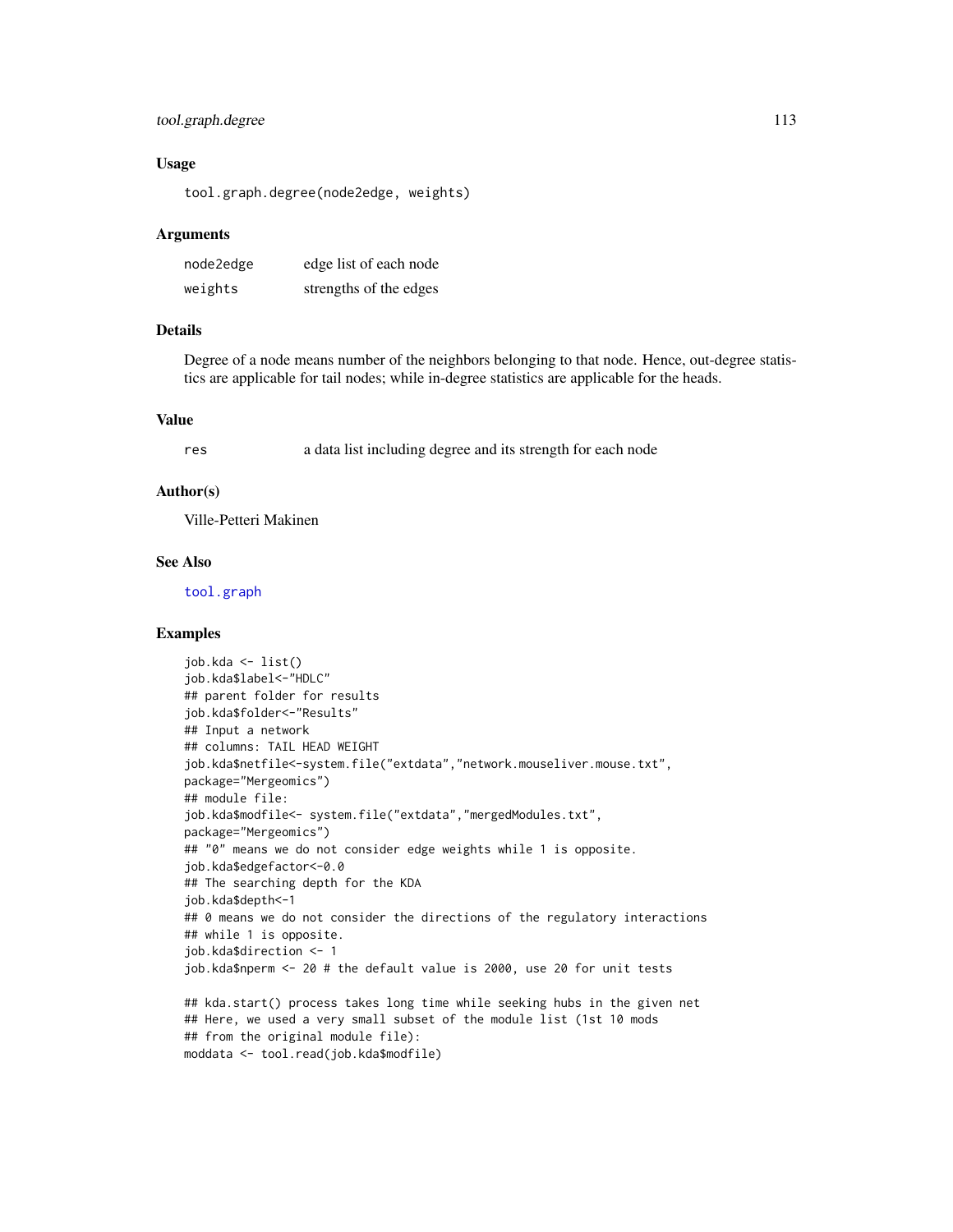```
mod.names <- unique(moddata$MODULE)[1:min(length(unique(moddata$MODULE)),
10)]
moddata <- moddata[which(!is.na(match(moddata$MODULE, mod.names))),]
## save this to a temporary file and set its path as new job.kda$modfile:
tool.save(moddata, "subsetof.supersets.txt")
job.kda$modfile <- "subsetof.supersets.txt"
job.kda <- kda.configure(job.kda)
## Import data for weighted key driver analysis:
## Import topology.
edges <- kda.start.edges(job.kda)
## Create an indexed graph structure.
tails <- as.character(edges$TAIL)
heads <- as.character(edges$HEAD)
wdata <- as.double(edges$WEIGHT)
nedges <- length(tails)
# Create factorized representation.
labels <- as.character(c(tails, heads))
labels <- as.factor(labels)
labelsT <- as.integer(labels[1:nedges])
labelsH <- as.integer(labels[(nedges+1):(2*nedges)])
# Create edge lists.
nodnames <- levels(labels)
nnodes <- length(nodnames)
elistT <- tool.graph.list(labelsT, nnodes)
elistH <- tool.graph.list(labelsH, nnodes)
## Collect edge degree stats:
res \leftarrow list()
res$nodes <- as.character(nodnames)
res$outstats <- tool.graph.degree(elistT, wdata) ## out degrees
res$instats <- tool.graph.degree(elistH, wdata) ## in degrees
res$stats <- (res$outstats + res$instats)
## Remove the temporary files used for the test:
file.remove("subsetof.supersets.txt")
```
tool.graph.list *Return edge list for each node*

#### **Description**

tool.graph.list finds and returns the edge list of each node for both tail and head node lists.

#### Usage

tool.graph.list(entries, nnodes)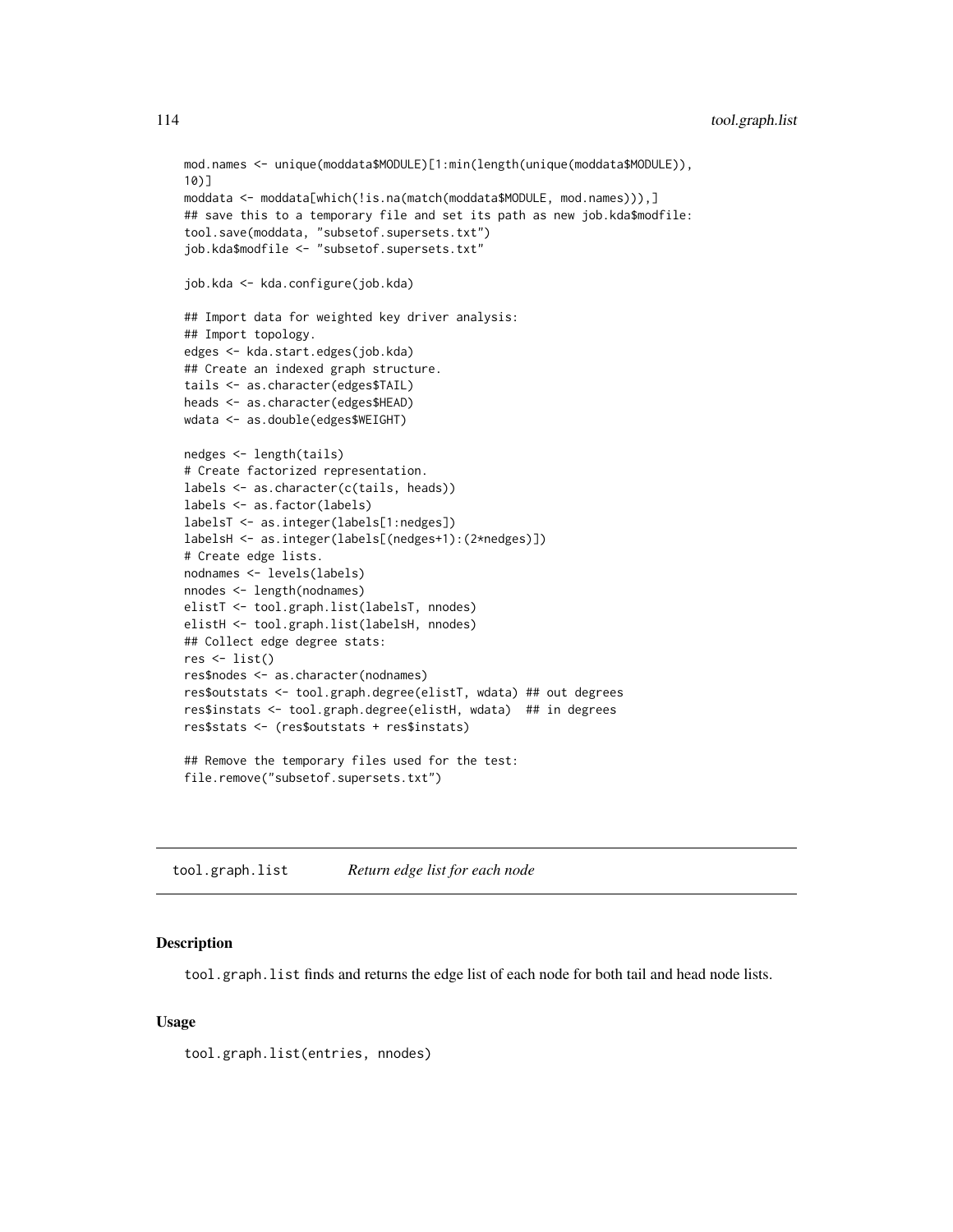# <span id="page-114-0"></span>tool.graph.list 115

#### **Arguments**

| entries | either tail nodes list or head nodes list                |
|---------|----------------------------------------------------------|
| nnodes  | total number of all nodes including both tails and heads |

#### Value

| groups | a data list including edge list of each node |  |  |  |  |  |  |
|--------|----------------------------------------------|--|--|--|--|--|--|
|--------|----------------------------------------------|--|--|--|--|--|--|

#### Author(s)

Ville-Petteri Makinen

#### See Also

[tool.graph](#page-110-0)

#### Examples

```
job.kda <- list()
job.kda$label<-"HDLC"
## parent folder for results
job.kda$folder<-"Results"
## Input a network
## columns: TAIL HEAD WEIGHT
job.kda$netfile<-system.file("extdata","network.mouseliver.mouse.txt",
package="Mergeomics")
## module file:
job.kda$modfile<- system.file("extdata","mergedModules.txt",
package="Mergeomics")
## "0" means we do not consider edge weights while 1 is opposite.
job.kda$edgefactor<-0.0
## The searching depth for the KDA
job.kda$depth<-1
## 0 means we do not consider the directions of the regulatory interactions
## while 1 is opposite.
job.kda$direction <- 1
job.kda$nperm <- 20 # the default value is 2000, use 20 for unit tests
## kda.start() process takes long time while seeking hubs in the given net
## Here, we used a very small subset of the module list (1st 10 mods
## from the original module file):
moddata <- tool.read(job.kda$modfile)
mod.names <- unique(moddata$MODULE)[1:min(length(unique(moddata$MODULE)),
10)]
moddata <- moddata[which(!is.na(match(moddata$MODULE, mod.names))),]
## save this to a temporary file and set its path as new job.kda$modfile:
tool.save(moddata, "subsetof.supersets.txt")
job.kda$modfile <- "subsetof.supersets.txt"
```
job.kda <- kda.configure(job.kda)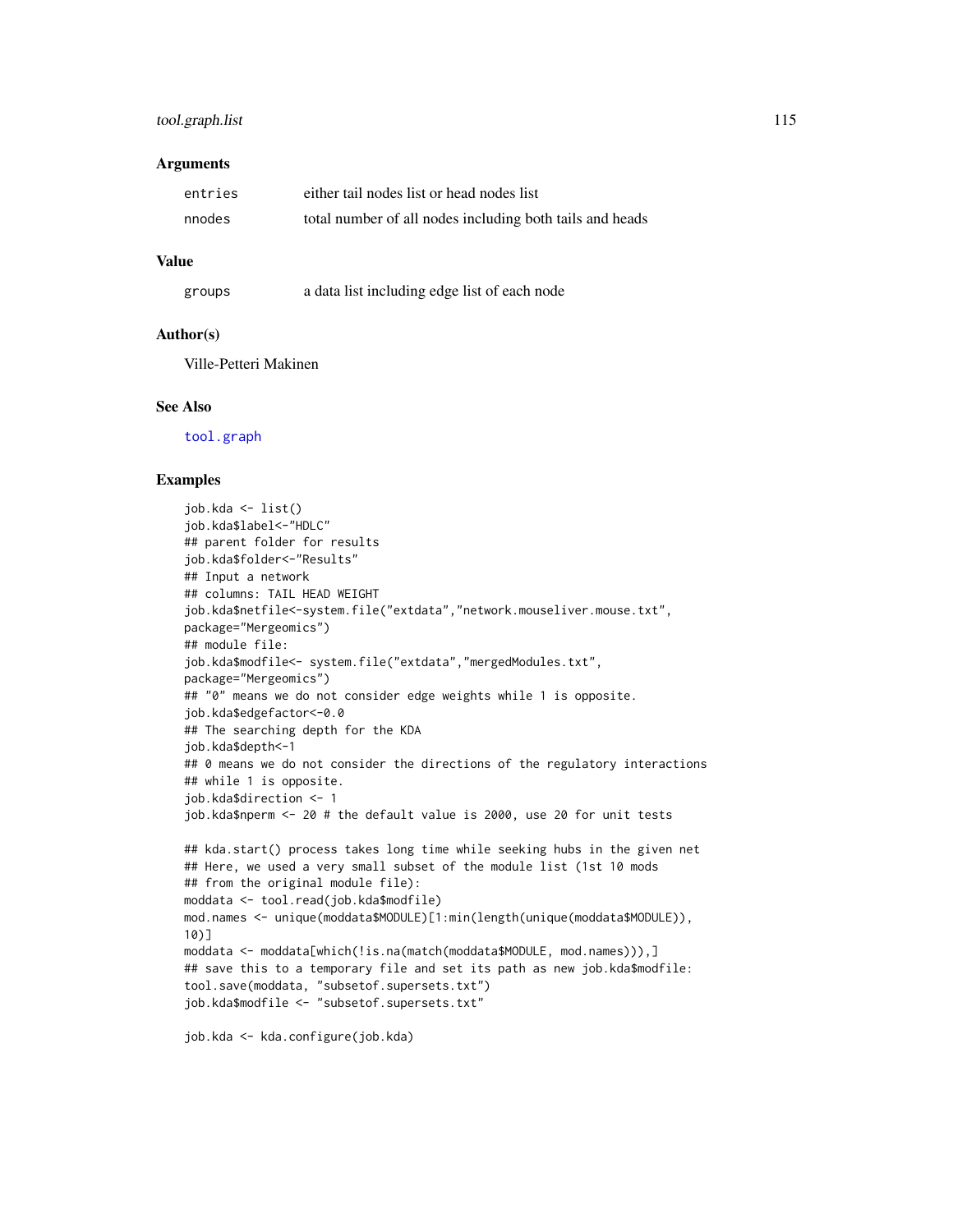```
## Import data for weighted key driver analysis:
## Import topology.
edges <- kda.start.edges(job.kda)
## Create an indexed graph structure.
tails <- as.character(edges$TAIL)
heads <- as.character(edges$HEAD)
wdata <- as.double(edges$WEIGHT)
nedges <- length(tails)
# Create factorized representation.
labels <- as.character(c(tails, heads))
labels <- as.factor(labels)
labelsT <- as.integer(labels[1:nedges])
labelsH <- as.integer(labels[(nedges+1):(2*nedges)])
# Create edge lists.
nodnames <- levels(labels)
nnodes <- length(nodnames)
elistT <- tool.graph.list(labelsT, nnodes)
elistH <- tool.graph.list(labelsH, nnodes)
## Remove the temporary files used for the test:
file.remove("subsetof.supersets.txt")
```
tool.metap *Estimate meta P-values*

#### Description

tool.metap returns the meta p-values of given datasets with multiple p-values.

#### Usage

tool.metap(datasets, idcolumn, pcolumn, weights = NULL)

#### Arguments

| datasets | data list, whose meta p-values will be obtained        |
|----------|--------------------------------------------------------|
| idcolumn | column number of the datasets that includes identities |
| pcolumn  | column number of the datasets that includes p-values   |
| weights  | weight list of the data list                           |

# Value

res data list including identities and meta p-values of the given datasets

# Author(s)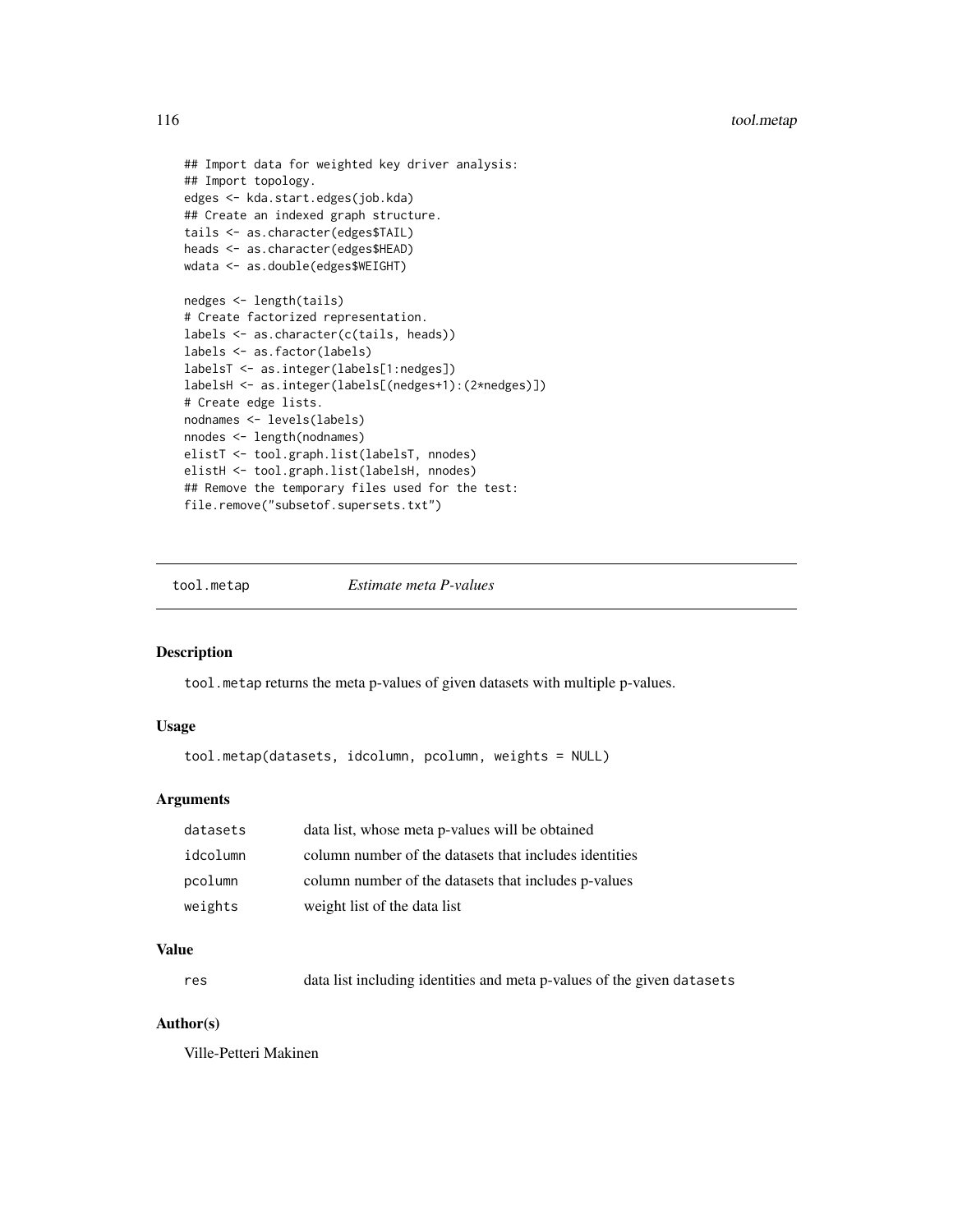# <span id="page-116-1"></span>tool.normalize 117

# Examples

```
set.seed(1)
## let us assume we have p-values for the coexpr modules obtained from
## distinct analyses by using different gene-marker mapping sets (e.g. eQTLs
## from diff tissues) and we would like to make a meta-analysis for
## these multiple Pvalues of the modules:
datasets=list()
## we have 3 datasets and 3 diff result sets
datasets[[1]] <- data.frame(MODULE=c("Mod1", "Mod2", "Mod3", "Mod4"),
P=c(rnorm(4)))datasets[[2]] <- data.frame(MODULE=c("Mod1", "Mod2", "Mod3", "Mod4"),
P=c(rnorm(4)))
datasets[[3]] <- data.frame(MODULE=c("Mod1", "Mod2", "Mod3", "Mod4"),
P=c(rnorm(4)))idcolumn <- "MODULE" ## identifiers of the modules are in the 1st col
pcolumn <- "P" ## p values of the modules are in the 2nd col
tool.metap(datasets, idcolumn, pcolumn)
```
<span id="page-116-0"></span>tool.normalize *Estimate statistical scores based on Gauss distribution*

# **Description**

To estimate the both pre-liminary and final p-values, tool.normalize normalizes the given data, x, based on Gaussian distribution defined by prm if it is provided. If prm is not provided tool.normalize utilizes the mean and std dev of x.

#### Usage

```
tool.normalize(x, prm = NULL, inverse = FALSE)
```
#### Arguments

| x       | data that is aimed to be normalized and produced by a simulation process                                                                                                                               |
|---------|--------------------------------------------------------------------------------------------------------------------------------------------------------------------------------------------------------|
| prm     | normalization will take place according to the specified Gaussian distribution<br>parameters, i.e. mean and std dev. If it is not specified, Gaussian statistics of x<br>will be obtained and utilized |
| inverse | specifies whether the normalization takes place in reverse order                                                                                                                                       |

# Value

| prm |  | transformed (normalized) parameters for either enrichment score or p-values |  |
|-----|--|-----------------------------------------------------------------------------|--|
|-----|--|-----------------------------------------------------------------------------|--|

# Author(s)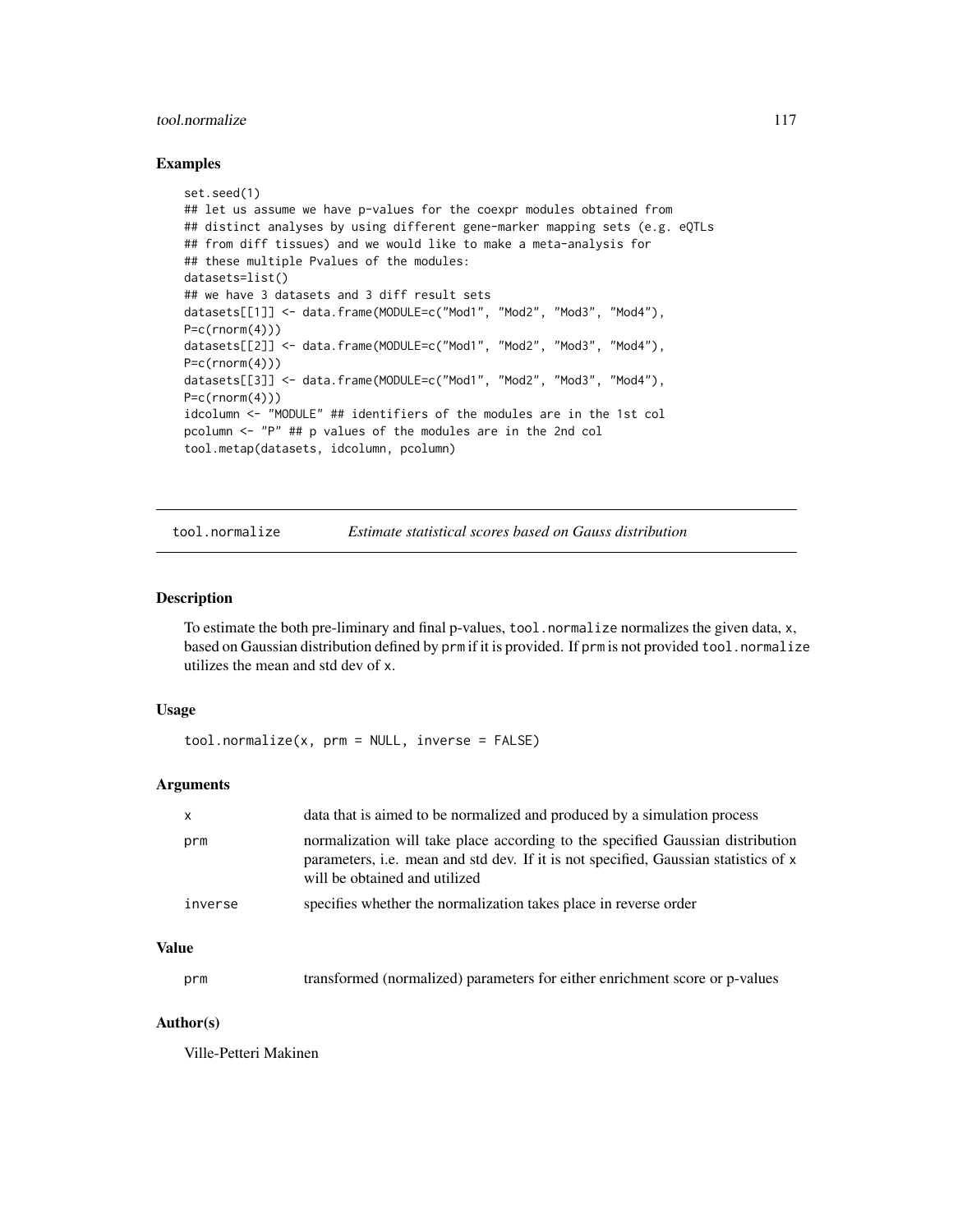## <span id="page-117-0"></span>Examples

```
set.seed(1)
## let us assume we have a set of simulated enrichment scores and
## one observed score
x <- rnorm(10) ## obtained from 1st permutation test
obs <- rnorm(1)
## Estimate preliminary P-value:
param <- tool.normalize(x)
z <- tool.normalize(obs, param)
p <- pnorm(z, lower.tail=FALSE)
## Estimate final P-value.
y <- rnorm(10) ## obtained from 2nd permutation test
param <- tool.normalize(c(x, y))
z <- tool.normalize(obs, param)
p <- pnorm(z, lower.tail=FALSE)
p <- max(p, .Machine$double.xmin)
```
tool.normalize.quality

*Check normalization quality*

# Description

tool.normalize.quality checks transformation quality by using Kolmogorov-Smirnov Test. It seeks the best log transform parameter within the previously specified upper and lower limits, and applies the log transform with the best log parameter.

# Usage

```
tool.normalize.quality(g, z)
```
# Arguments

| normalization quality control will take place according to the normal distribution<br>parameters defined by g, e.g. it can be normal distribution with 0-mean and std<br>$dev1$ . |
|-----------------------------------------------------------------------------------------------------------------------------------------------------------------------------------|
| transformed data, <i>i.e.</i> either p-value or enrichment score                                                                                                                  |

# Value

res statitics of Kolmogorov-Smirnov Test result obtained for z values

#### Author(s)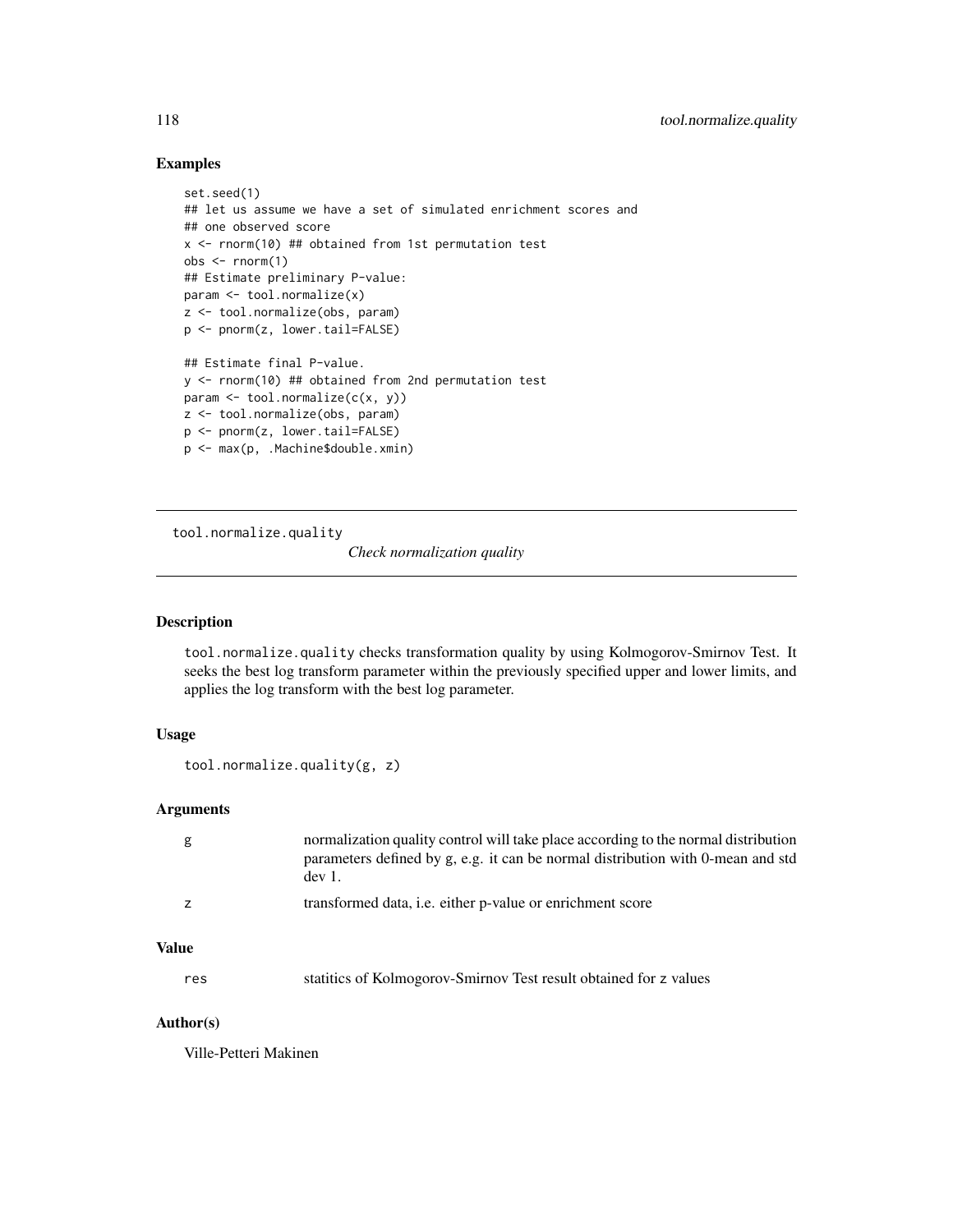# <span id="page-118-0"></span>tool.overlap 119

# See Also

[tool.normalize](#page-116-0)

#### Examples

```
set.seed(1)
## let us assume we have a set of normalized scores:
z <- abs(rnorm(10)) ## it should be positive and at least 10 length-vector
z \leq z/median(z)
## Find the best log transform.
gamma <- optim(par=1.0, fn=tool.normalize.quality, gr=NULL, z,
lower=-9, upper=9, control=list(reltol=1e-3))
## After finding the best log transform, apply transform:
z \leftarrow \log(exp(gamma\
```
tool.overlap *Calculate overlaps between groups of specified items*

#### Description

tool.overlap checks each pair of blocks, finds number of shared items, and obtains significance values of the sharings for block pairs.

# Usage

```
tool.overlap(items, groups, nbackground = NULL)
```
#### Arguments

| items       | array of item identities            |
|-------------|-------------------------------------|
| groups      | array of group identities for items |
| nbackground | total number of items               |

## Value

a data list including following components

| A           | group name                      |
|-------------|---------------------------------|
| B           | group name                      |
| P0Sa        | group name rank                 |
| <b>POSb</b> | group name rank                 |
| Na          | group A size                    |
| Nb          | group B size                    |
| Nab         | shared items                    |
| R           | overlap ratio                   |
| F           | fold change to null expectation |
| P           | overlap P-value (Fisher's test) |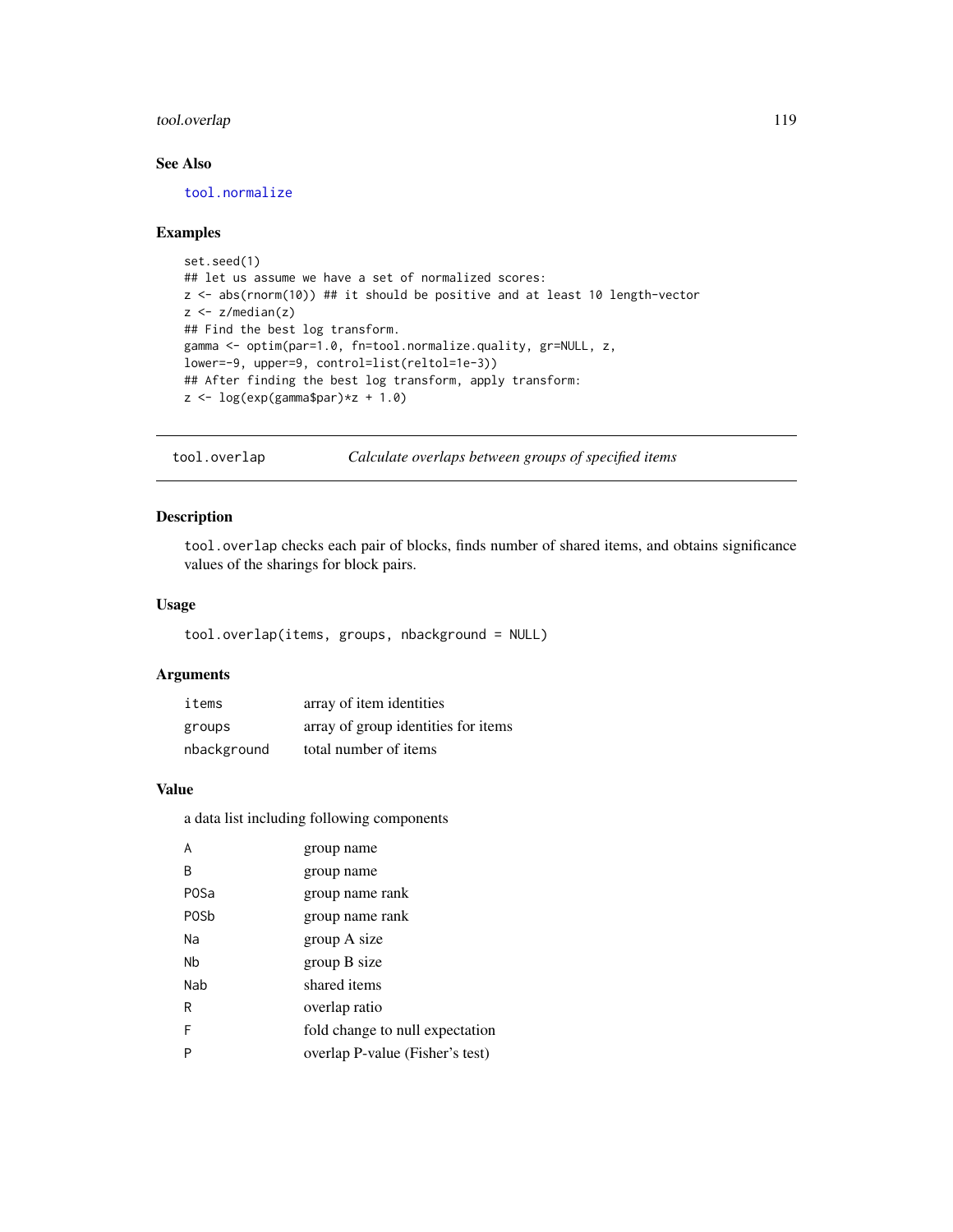# <span id="page-119-0"></span>Author(s)

Ville-Petteri Makinen

#### Examples

```
## read the coexpr module file as an example:
moddata <- tool.read(system.file("extdata",
"modules.mousecoexpr.liver.human.txt", package="Mergeomics"))
## let us find the overlapping ratio between two modules:
## pick the first and last modules:
mod.names <- unique(moddata$MODULE)[c(1,length(unique(moddata$MODULE)))]
if(length(mod.names) > 0){
modA.members <- moddata[which(moddata$MODULE == mod.names[1]),]
modB.members <- moddata[which(moddata$MODULE == mod.names[2]),]
}
mod.pool <- rbind(modA.members, modB.members)
overlap.stats <- tool.overlap(mod.pool[,2], mod.pool[,1])
```
tool.read *Read a data frame from a file*

# Description

tool.read reads contents of given input file.

#### Usage

tool.read(file, vars = NULL)

#### Arguments

| file | file name to be read                                                                                                                                                  |
|------|-----------------------------------------------------------------------------------------------------------------------------------------------------------------------|
| vars | if we want to read particular attributes (columns) from the input file, we need<br>to specify names of these attributes within list vars (attribute names can be e.g. |
|      | MODULE, GENE, LOCUS, etc.)                                                                                                                                            |

# Details

All lines with NAs are excluded.

# Value

| dat | data frame including content of the given file. If vars is specified, only the listed |
|-----|---------------------------------------------------------------------------------------|
|     | columns inside the vars list will be returned.                                        |

# Author(s)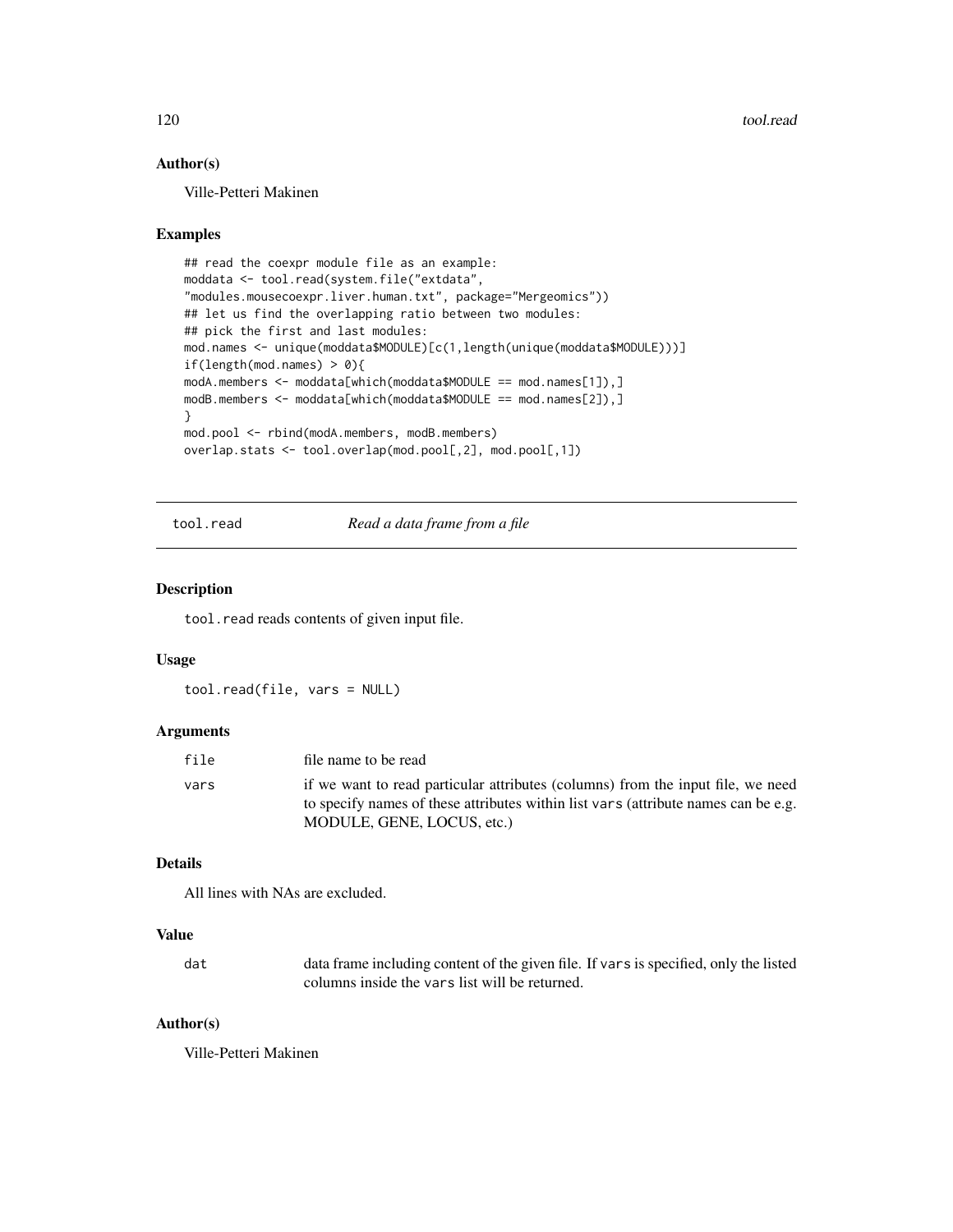#### <span id="page-120-0"></span>tool.save 121

# Examples

```
## read the network file as an example:
net.info <- tool.read(system.file("extdata","network.mouseliver.mouse.txt",
package="Mergeomics"))
dim(net.info)
names(net.info)
```
tool.save *Save a data frame in tab-delimited file*

# Description

tool.save saves a given data frame into a specified file within a given directory.

#### Usage

```
tool.save(frame, file, directory = NULL, verbose = TRUE, compression = FALSE)
```
# Arguments

| frame       | data frame to be saved into file                                                                              |
|-------------|---------------------------------------------------------------------------------------------------------------|
| file        | name of the output file to be written                                                                         |
| directory   | path of the directory for the file                                                                            |
| verbose     | specifies whether the information about file saving process will be displayed to<br>user                      |
| compression | specifies whether the file is compressed while saving. Applicable for only UNIX-<br>family systems with gzip. |

# Value

fname returns file name with full path

#### Note

Compression only works on UNIX-family systems with gzip.

# Author(s)

Ville-Petteri Makinen

```
aa<- data.frame(MODULE=c("Mod1", "Mod1", "Mod2", "Mod2", "Mod3"),
NODE=c("GeneA", "GeneC", "GeneB", "GeneC", "GeneA"))
tool.save(aa, "aa.save.txt")
file.remove("aa.save.txt") ## delete the saved file!
```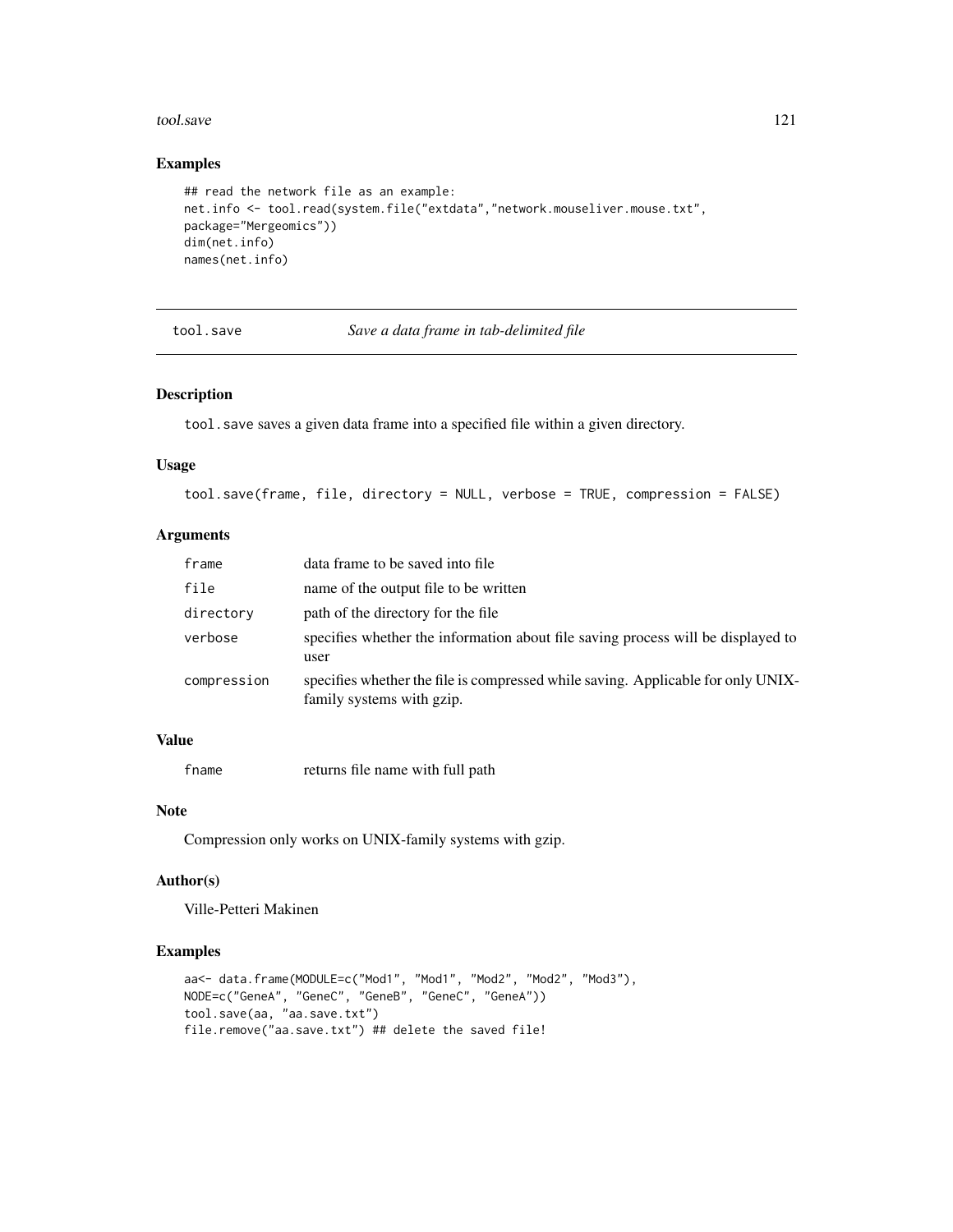<span id="page-121-1"></span><span id="page-121-0"></span>

# Description

tool.subgraph finds the sub-network, i.e. neighborhood, for a given seed node list with a specified depth. It also provides graph statistics (degrees and strengths) for seed nodes.

# Usage

tool.subgraph(graph, seeds, depth = 1, direction = 0)

# Arguments

| graph     | a datalist including following components:                                                                                                                                                                                                                                                                                                                                                                                                           |
|-----------|------------------------------------------------------------------------------------------------------------------------------------------------------------------------------------------------------------------------------------------------------------------------------------------------------------------------------------------------------------------------------------------------------------------------------------------------------|
|           | nodes: N-element array of node names<br>tails: K-element array of node indices<br>heads: K-element array of node indices<br>weights: K-element array of edge weights<br>tail2edge: N-element list of adjacent edge indices<br>head2edge: N-element list of adjacent edge indices<br>outstats: N-row data frame of out-degree node statistics<br>instats: N-row data frame of in-degree node statistics<br>stats: N-row data frame of node statistics |
| seeds     | list of seed node names                                                                                                                                                                                                                                                                                                                                                                                                                              |
| depth     | the maximum number of links to connect neighbors                                                                                                                                                                                                                                                                                                                                                                                                     |
| direction | sets the directionality: use a negative value for dowstream, positive for upstream<br>or zero for undirected                                                                                                                                                                                                                                                                                                                                         |
|           |                                                                                                                                                                                                                                                                                                                                                                                                                                                      |

#### Value

a data list including following components:

| <b>RANK</b>   | indices of neighboring nodes (including seeds)   |
|---------------|--------------------------------------------------|
| LEVEL         | number of edges away from seed                   |
| <b>STRENG</b> | sum of adjacent edge weights within neighborhood |
| <b>DEGREE</b> | number of adjacent edges within neighborhood     |

# Author(s)

Ville-Petteri Makinen

# See Also

[tool.subgraph.search](#page-123-0)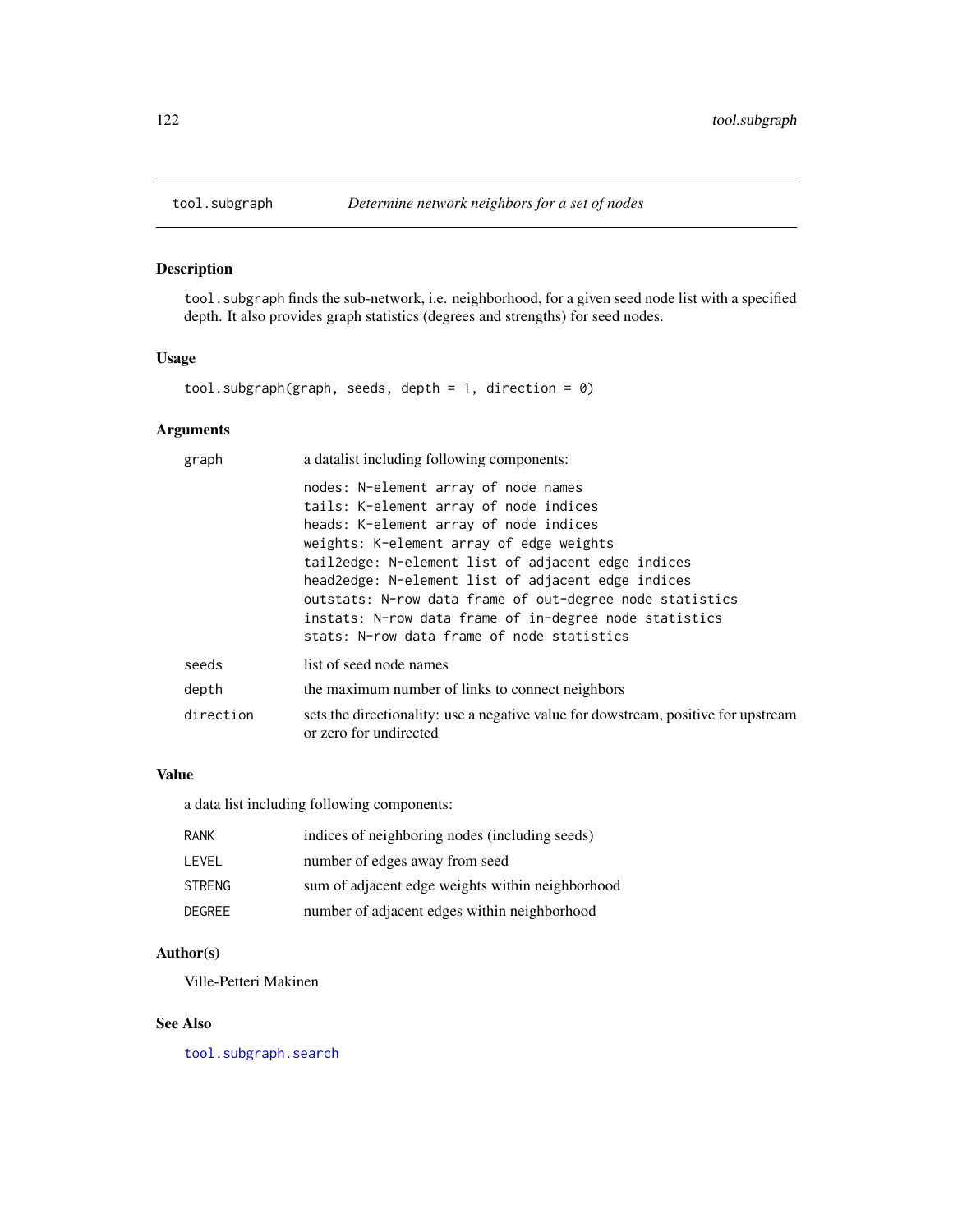# <span id="page-122-0"></span>tool.subgraph.find 123

#### Examples

```
data(job_kda_analyze)
## take the first node in the graph as the seed, find its neighborhood:
center.node = job.kda$graph$nodes[1]
subnet = tool.subgraph(job.kda$graph, center.node, depth=1, direction=0)
```
tool.subgraph.find *Find edges to adjacent nodes*

# Description

tool.subgraph.find finds the edge lists between given seed nodes and their neighbors

#### Usage

tool.subgraph.find(seeds, edgemap, heads, visited)

#### **Arguments**

| seeds   | seed nodes' indices                                                                                 |
|---------|-----------------------------------------------------------------------------------------------------|
| edgemap | list of adjacent edge information for entire graph. edgemap can belong to either<br>tails or heads. |
| heads   | list of either head (destination) or tail (source) nodes of the entire graph                        |
| visited | flag holding already visited node indices during neighborhood searching                             |
|         |                                                                                                     |

# Value

```
neighbors neighbor edge lists of seed nodes (for either tails or heads)
```
### **Note**

Neighbor edge lists of the seed nodes should be obtained separately for tail and head nodes.

#### Author(s)

Ville-Petteri Makinen

```
data(job_kda_analyze)
depth <-1direction <- 0
## Take one or multiple center nodes (seeds) to search the neighborhoods:
## e.g. take the first node in the graph as the seed, find its neighborhood:
center.node = job.kda$graph$nodes[1]
## Convert center node (seed) names to indices:
nodes <- job.kda$graph$nodes
ranks <- match(center.node, nodes)
```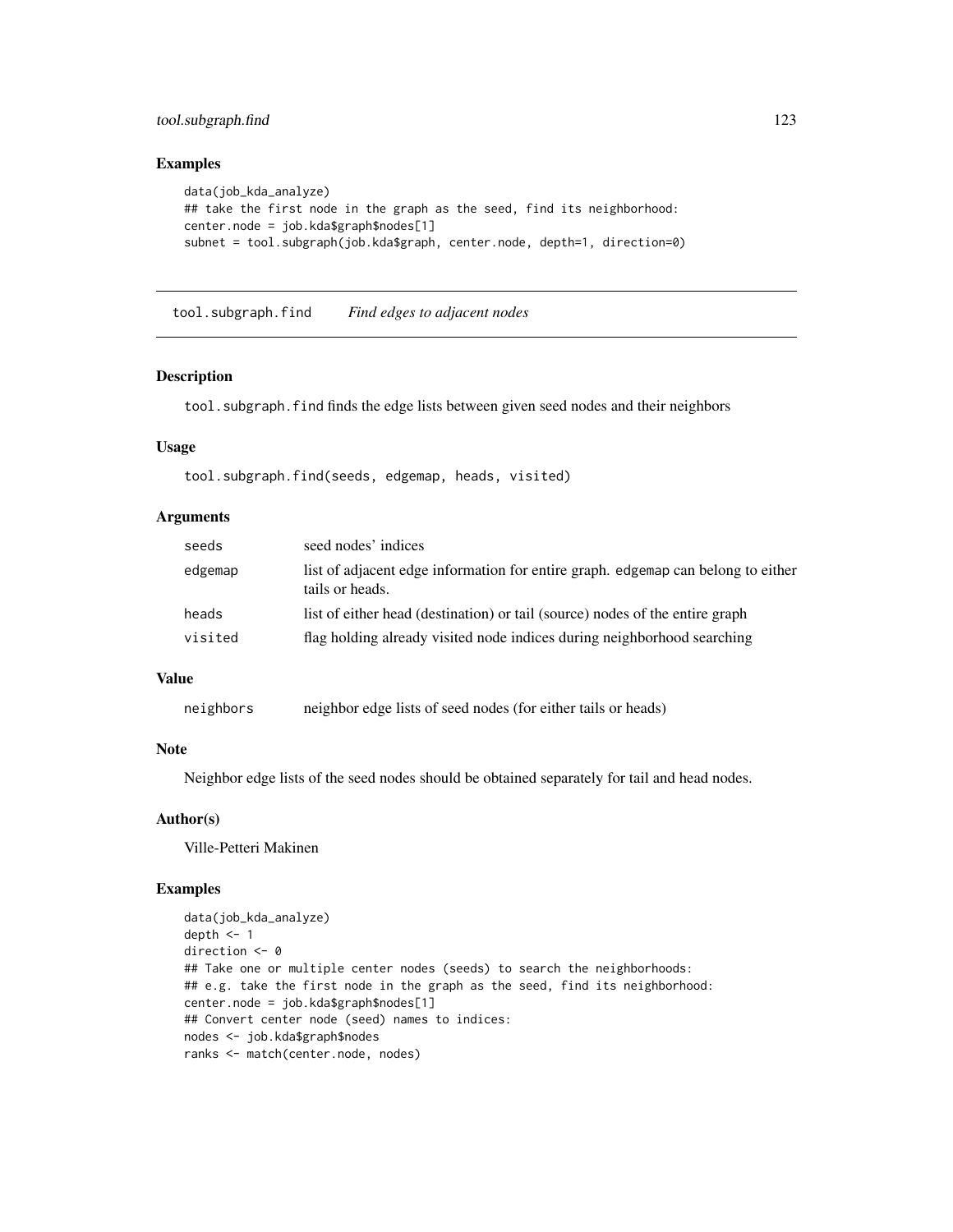```
ranks <- ranks[which(ranks > 0)]
## we already know that rank is 1, since we took the first node in the graph
## as an example:
ranks <- as.integer(ranks)
## Find edges to adjacent nodes. (both up- and down-stream searches)
visited <- ranks
foundT <- tool.subgraph.find(ranks, job.kda$graph$tail2edge,
job.kda$graph$heads, visited)
foundH <- tool.subgraph.find(ranks, job.kda$graph$head2edge,
job.kda$graph$tails, visited)
```
<span id="page-123-0"></span>tool.subgraph.search *Search neighborhoods for given nodes*

# Description

tool.subgraph.search looks for both upstream and downstream neighborhoods of given seed node list for a given depth, gets the directed edge information among seed nodes and their neighbors, obtains statistics (degrees and strengths) for seed nodes.

#### Usage

tool.subgraph.search(graph, seeds, depth, direction)

#### Arguments

| graph     | a datalist including following components:                                                                   |
|-----------|--------------------------------------------------------------------------------------------------------------|
|           | nodes: N-element array of node names<br>tails: K-element array of node indices                               |
|           | heads: K-element array of node indices                                                                       |
|           | weights: K-element array of edge weights                                                                     |
|           | tail2edge: N-element list of adjacent edge indices                                                           |
|           | head2edge: N-element list of adjacent edge indices                                                           |
|           | outstats: N-row data frame of out-degree node statistics                                                     |
|           | instats: N-row data frame of in-degree node statistics                                                       |
|           | stats: N-row data frame of node statistics                                                                   |
| seeds     | seed nodes' indices                                                                                          |
| depth     | the maximum number of links to connect neighbors                                                             |
| direction | sets the directionality: use a negative value for dowstream, positive for upstream<br>or zero for undirected |

# Value

a data list including seed nodes neighborhood information with following components:

| <b>RANK</b>   | indices of neighboring nodes (including seeds)   |
|---------------|--------------------------------------------------|
| LEVEL         | number of edges away from seed                   |
| <b>STRENG</b> | sum of adjacent edge weights within neighborhood |
| DEGREE        | number of adjacent edges within neighborhood     |

<span id="page-123-1"></span>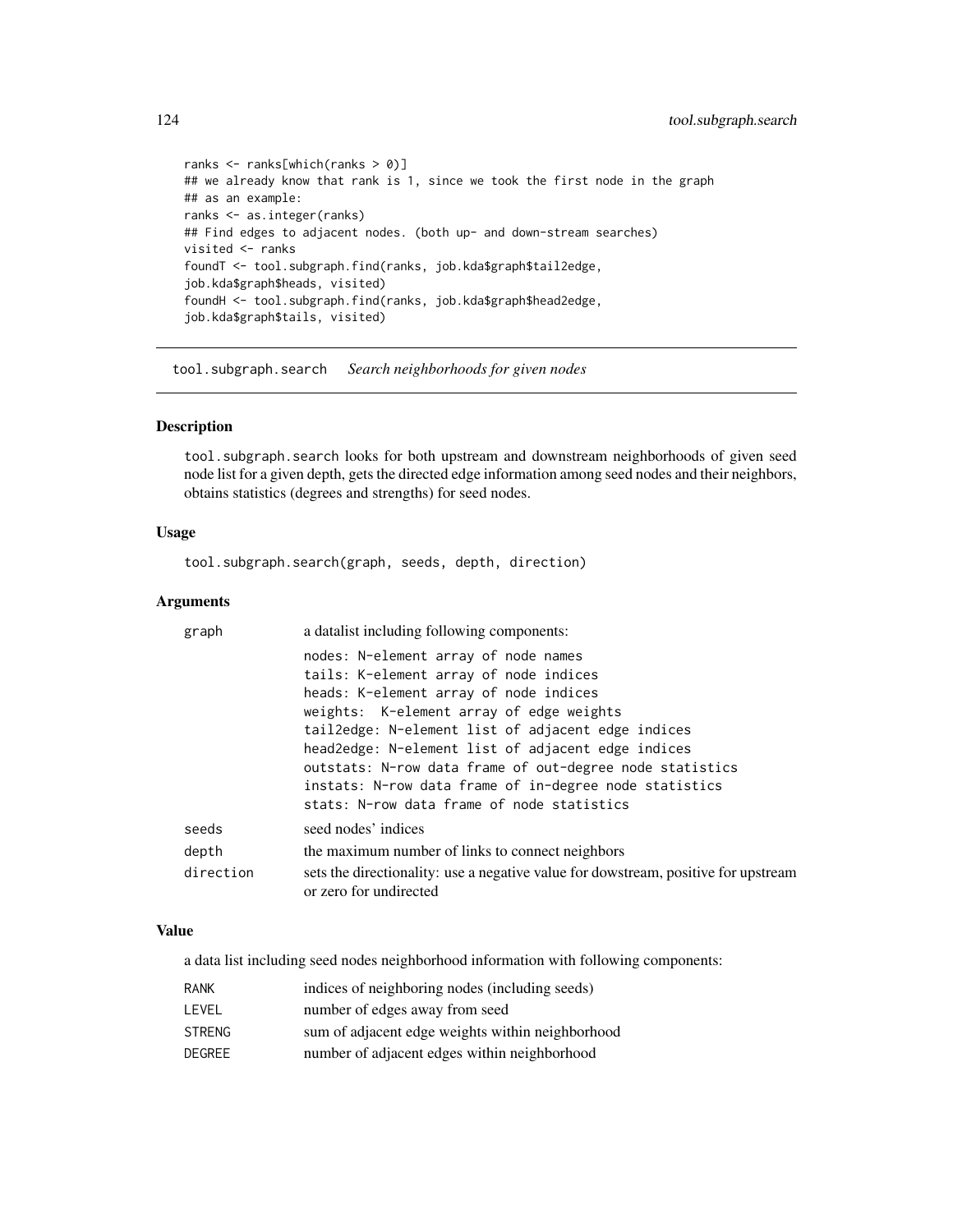<span id="page-124-0"></span>tool.subgraph.stats 125

#### Author(s)

Ville-Petteri Makinen

#### Examples

```
data(job_kda_analyze)
depth <- 1
direction <- 0
## Take one or multiple center nodes (seeds) to search the neighborhoods:
## e.g. take the first node in the graph as the seed, find its neighborhood:
center.node = job.kda$graph$nodes[1]
## Convert center node (seed) names to indices:
nodes <- job.kda$graph$nodes
ranks <- match(center.node, nodes)
ranks <- ranks[which(ranks > 0)]
## we already know that rank is 1, since we took the first node in the graph
## as an example:
ranks <- as.integer(ranks)
## Find neighbors.
res <- tool.subgraph.search(job.kda$graph, ranks, depth, direction)
```
tool.subgraph.stats *Calculate node degrees and strengths*

#### Description

tool.subgraph.stats graph statistics (degrees and strengths) of the seed nodes obtained from their neighborhoods.

#### Usage

tool.subgraph.stats(frame, edgemap, heads, weights)

# Arguments

| frame   | a data frame including following components:                                                                                                                                                                      |
|---------|-------------------------------------------------------------------------------------------------------------------------------------------------------------------------------------------------------------------|
|         | RANK: indices of neighboring nodes (including seeds)<br>LEVEL: number of edges away from seed<br>STRENG: sum of adjacent edge weights within neighborhood<br>DEGREE: number of adjacent edges within neighborhood |
| edgemap | list of adjacent edge information for detected neighborhoods of seed nodes.<br>edgemap can belong to either tails or heads.                                                                                       |
| heads   | list of either head (destination) or tail (source) nodes for neighborhoods of the<br>seed nodes                                                                                                                   |
| weights | weights of the edges in the entire graph                                                                                                                                                                          |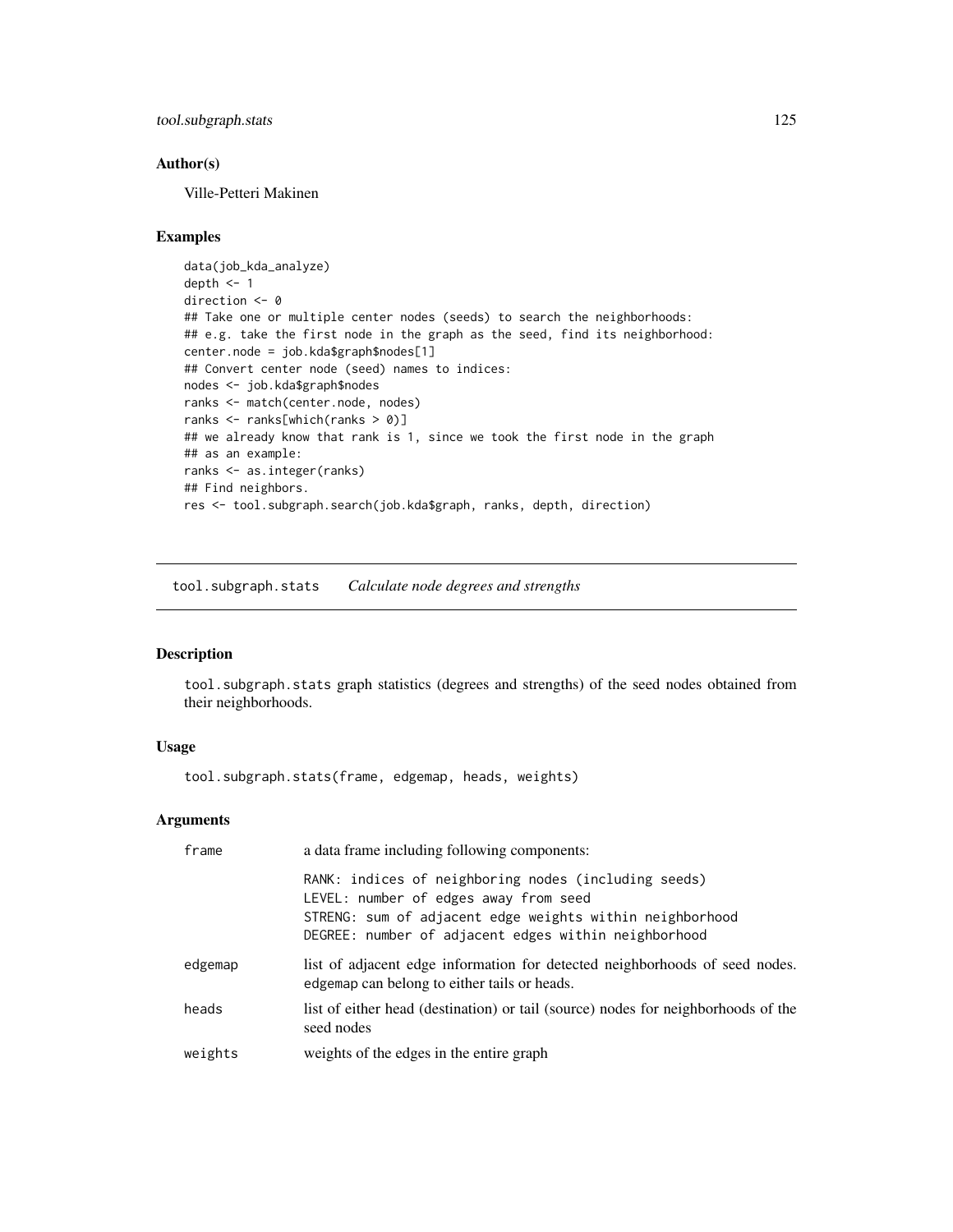#### Value

a data list including seed nodes neighborhood information with following components:

| RANK   | indices of neighboring nodes (including seeds)   |
|--------|--------------------------------------------------|
| LEVEL  | number of edges away from seed                   |
| STRENG | sum of adjacent edge weights within neighborhood |
| DEGREE | number of adjacent edges within neighborhood     |
|        |                                                  |

### Author(s)

Ville-Petteri Makinen

#### Examples

data(job\_kda\_analyze) depth  $<-1$ direction <- 0 ## Take one or multiple center nodes (seeds) to search the neighborhoods: ## e.g. take the first node in the graph as the seed, find its neighborhood: center.node = job.kda\$graph\$nodes[1] ## Convert center node (seed) names to indices: nodes <- job.kda\$graph\$nodes ranks <- match(center.node, nodes) ranks <- ranks[which(ranks > 0)] ## we already know that rank is 1, since we took the first node in the graph ## as an example: ranks <- as.integer(ranks) ## Find edges to adjacent nodes. (both up- and down-stream searches) visited <- ranks levels <- 0\*ranks for(i in 1:depth) { ## Find edges to adjacent nodes. foundT <- tool.subgraph.find(ranks, job.kda\$graph\$tail2edge, job.kda\$graph\$heads, visited) foundH <- tool.subgraph.find(ranks, job.kda\$graph\$head2edge, job.kda\$graph\$tails, visited) ## Expand neighborhood for the further depths of the neighborhood search ranks <- unique(c(foundT, foundH)) visited <- c(visited, ranks) levels <- c(levels, (0\*ranks + i)) ## level shows the depth if(length(ranks) < 1) break } ## Calculate node degrees and strengths. res <- data.frame(RANK=visited, LEVEL=levels, DEGREE=0, STRENG=0.0, stringsAsFactors=FALSE) res <- tool.subgraph.stats(res, job.kda\$graph\$tail2edge, job.kda\$graph\$heads, job.kda\$graph\$weights) res <- tool.subgraph.stats(res, job.kda\$graph\$head2edge, job.kda\$graph\$tails, job.kda\$graph\$weights)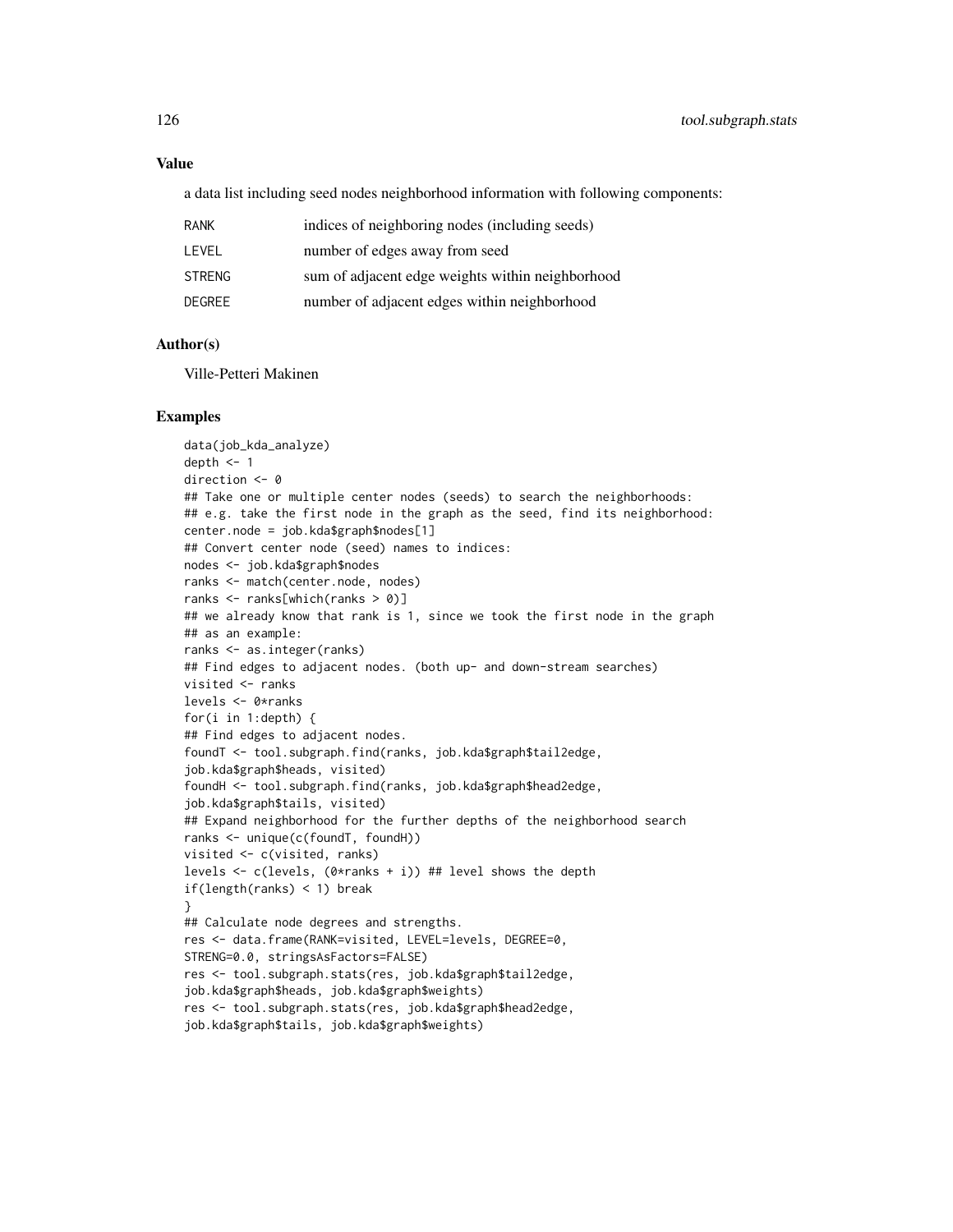# <span id="page-126-0"></span>Description

tool.translate converts the symbols given in the list from into the list to. e.g. we can translate human gene symbols into the mouse orthologs (or vice versa) if the symbol mapping file is provided.

# Usage

tool.translate(words, from, to)

# Arguments

| words | translation table including words (i.e. gene symbols) that will be translated |
|-------|-------------------------------------------------------------------------------|
| from  | a list denoting the words will be translated from which symbols               |
| to    | a list denoting the words will be translated to which symbols                 |

# Value

words translated table (words)

# Author(s)

Ville-Petteri Makinen

```
syms <- tool.read(system.file("extdata", "symbols.txt",
package="Mergeomics"))
syms <- syms[,c("HUMAN", "MOUSE")]
names(syms) <- c("FROM", "TO")
moddata <- tool.read(system.file("extdata",
"modules.mousecoexpr.liver.human.txt", package="Mergeomics"))
moddata$NODE <- moddata$GENE
moddata$NODE <- tool.translate(words=moddata$NODE, from=syms$FROM,
to=syms$TO)
```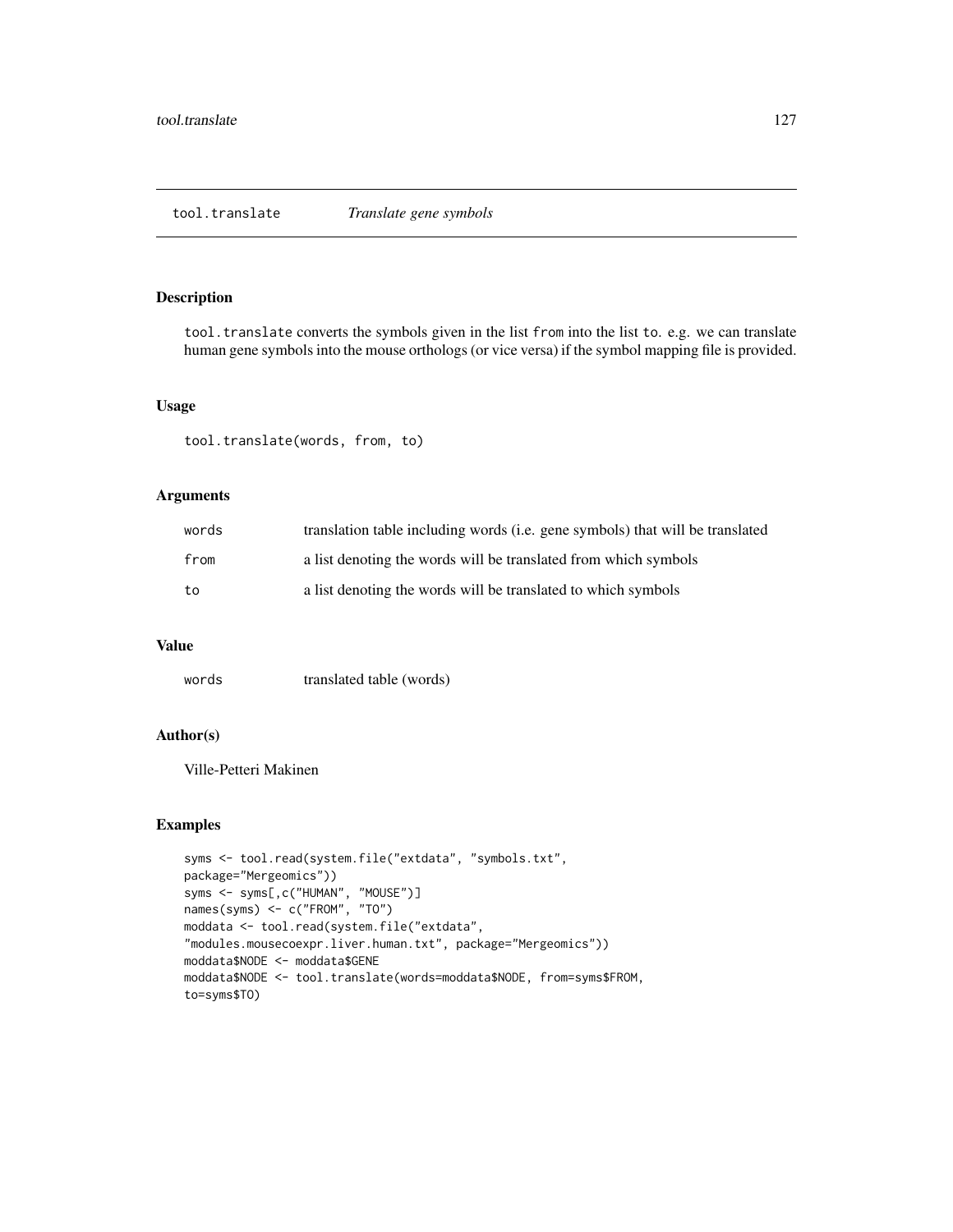# Description

tool.unify converts a distribution to uniform ranks with respect to a background distribution (or self if no background available).

#### Usage

tool.unify(xtrait, xnull = NULL)

# Arguments

| xtrait | the distribution that will be standardized, <i>i.e.</i> uniformly distributed  |
|--------|--------------------------------------------------------------------------------|
| xnull  | background distribution to be used to distribute xtrait uniformly. If xnull is |
|        | not specified, xtrait will be used as background distr                         |

# Value

y uniformly distributed form of xtrait

#### Author(s)

Ville-Petteri Makinen

```
x \leq -rnorm(10)y <- tool.unify(x) ## uniformly distributed form of x when null dist is x
z <- tool.unify(x, y) ## uniformly distributed form of x when null dist is y
```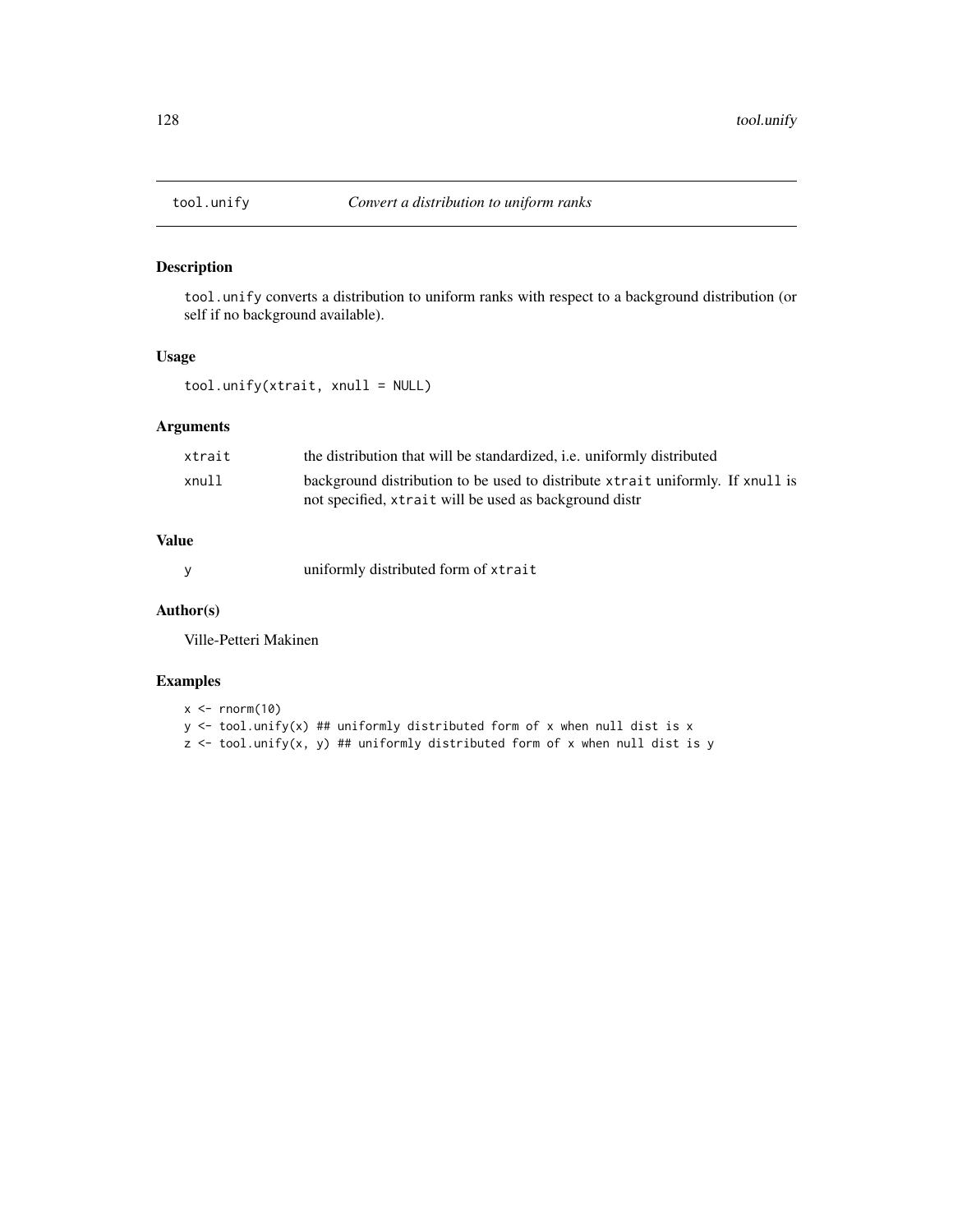# Index

∗ Integrative Genomics; Multidimensional Data Integration; Gene Networks; Mergeomics-package, [3](#page-2-0) ∗ Key Drivers Mergeomics-package, [3](#page-2-0) ∗ datasets job.kda, [4](#page-3-0) ∗ Mergeomics-package, [3](#page-2-0) job.kda, [4](#page-3-0) kda.analyze, *[5](#page-4-0)*, [5,](#page-4-0) *[7](#page-6-0)*, *[10](#page-9-0)*, *[12](#page-11-0)*, *[14](#page-13-0)*, *[22](#page-21-0)*, *[24](#page-23-0)*, *[26](#page-25-0)*, *[28,](#page-27-0) [29](#page-28-0)*, *[31](#page-30-0)[–33](#page-32-0)*, *[43](#page-42-0)*, *[53,](#page-52-0) [54](#page-53-0)*, *[94](#page-93-0)* kda.analyze.exec, *[6,](#page-5-0) [7](#page-6-0)*, [7,](#page-6-0) *[10](#page-9-0)*, *[12](#page-11-0)* kda.analyze.simulate, *[6,](#page-5-0) [7](#page-6-0)*, *[9](#page-8-0)*, [9,](#page-8-0) *[12](#page-11-0)* kda.analyze.test, *[6,](#page-5-0) [7](#page-6-0)*, *[10](#page-9-0)*, [11,](#page-10-0) *[12](#page-11-0)* kda.configure, [13,](#page-12-0) *[14](#page-13-0)* kda.finish, [15,](#page-14-0) *[17](#page-16-0)*, *[19–](#page-18-0)[21](#page-20-0)*, *[28,](#page-27-0) [29](#page-28-0)*, *[31–](#page-30-0)[33](#page-32-0)*, *[42,](#page-41-0) [43](#page-42-0)* kda.finish.estimate, *[15,](#page-14-0) [16](#page-15-0)*, [17,](#page-16-0) *[18–](#page-17-0)[21](#page-20-0)* kda.finish.save, *[16](#page-15-0)[–18](#page-17-0)*, [18,](#page-17-0) *[20,](#page-19-0) [21](#page-20-0)* kda.finish.summarize, *[16,](#page-15-0) [17](#page-16-0)*, *[19](#page-18-0)*, [19,](#page-18-0) *[21](#page-20-0)* kda.finish.trim, *[16,](#page-15-0) [17](#page-16-0)*, *[19,](#page-18-0) [20](#page-19-0)*, [20](#page-19-0) kda.prepare, *[21](#page-20-0)*, [21,](#page-20-0) *[22](#page-21-0)*, *[24](#page-23-0)*, *[26](#page-25-0)*, *[28,](#page-27-0) [29](#page-28-0)*, *[31,](#page-30-0) [32](#page-31-0)* kda.prepare.overlap, *[22,](#page-21-0) [23](#page-22-0)*, [23](#page-22-0) kda.prepare.screen, *[22](#page-21-0)*, *[25](#page-24-0)*, [25](#page-24-0) kda.start, *[27](#page-26-0)*, [27,](#page-26-0) *[29](#page-28-0)*, *[31,](#page-30-0) [32](#page-31-0)* kda.start.edges, *[28](#page-27-0)*, [28,](#page-27-0) *[29](#page-28-0)*, *[31](#page-30-0)* kda.start.identify, *[28](#page-27-0)*, *[30](#page-29-0)*, [30](#page-29-0) kda.start.modules, *[28](#page-27-0)*, *[31](#page-30-0)*, [31](#page-30-0) kda2cytoscape, [32,](#page-31-0) *[33](#page-32-0)*, *[35–](#page-34-0)[38](#page-37-0)*, *[40](#page-39-0)*, *[42](#page-41-0)* kda2cytoscape.colorize, [34](#page-33-0) kda2cytoscape.colormap, [35](#page-34-0) kda2cytoscape.drivers, [36](#page-35-0) kda2cytoscape.edges, [38](#page-37-0) kda2cytoscape.exec, *[38](#page-37-0)*, [39](#page-38-0) kda2cytoscape.identify, [41](#page-40-0) kda2himmeli, [42,](#page-41-0) *[43](#page-42-0)*, *[45,](#page-44-0) [46](#page-45-0)*, *[48](#page-47-0)*, *[50](#page-49-0)*, *[52](#page-51-0)* kda2himmeli.colorize, [44](#page-43-0)

kda2himmeli.colormap, [45](#page-44-0) kda2himmeli.drivers, [46](#page-45-0) kda2himmeli.edges, [47](#page-46-0) kda2himmeli.exec, *[47](#page-46-0)*, [49](#page-48-0) kda2himmeli.identify, [51](#page-50-0) Mergeomics *(*Mergeomics-package*)*, [3](#page-2-0) Mergeomics-package, [3](#page-2-0) MSEA.KDA.onestep, *[52](#page-51-0)*, [52,](#page-51-0) *[53](#page-52-0)* ssea.analyze, *[53,](#page-52-0) [54](#page-53-0)*, [54,](#page-53-0) *[55](#page-54-0)*, *[57](#page-56-0)*, *[59](#page-58-0)*, *[62](#page-61-0)*, *[65](#page-64-0)*, *[67](#page-66-0)*, *[70](#page-69-0)*, *[80](#page-79-0)*, *[86](#page-85-0)*, *[94](#page-93-0)* ssea.analyze.observe, *[56](#page-55-0)*, [56](#page-55-0) ssea.analyze.randgenes, *[58](#page-57-0)*, [58](#page-57-0) ssea.analyze.randloci, *[61](#page-60-0)*, [61](#page-60-0) ssea.analyze.simulate, *[64](#page-63-0)*, [64](#page-63-0) ssea.analyze.statistic, *[66](#page-65-0)*, [66](#page-65-0) ssea.control, *[55](#page-54-0)*, *[67](#page-66-0)*, [67,](#page-66-0) *[70](#page-69-0)*, *[80](#page-79-0)*, *[86](#page-85-0)* ssea.finish, *[55](#page-54-0)*, [69,](#page-68-0) *[72](#page-71-0)*, *[74](#page-73-0)*, *[76](#page-75-0)*, *[80](#page-79-0)*, *[86](#page-85-0)* ssea.finish.details, [71](#page-70-0) ssea.finish.fdr, [73](#page-72-0) ssea.finish.genes, [75](#page-74-0) ssea.meta, [77](#page-76-0) ssea.prepare, *[55](#page-54-0)*, *[70](#page-69-0)*, [79,](#page-78-0) *[82](#page-81-0)*, *[84](#page-83-0)*, *[86](#page-85-0)* ssea.prepare.counts, [81](#page-80-0) ssea.prepare.structure, [83](#page-82-0) ssea.start, *[55](#page-54-0)*, *[70](#page-69-0)*, *[80](#page-79-0)*, [85,](#page-84-0) *[89](#page-88-0)[–91](#page-90-0)* ssea.start.configure, [87](#page-86-0) ssea.start.identify, *[90](#page-89-0)*, [90](#page-89-0) ssea.start.relabel, [91](#page-90-0) ssea2kda, *[55](#page-54-0)*, *[70](#page-69-0)*, *[80](#page-79-0)*, *[86](#page-85-0)*, [93,](#page-92-0) *[96](#page-95-0)*, *[99](#page-98-0)* ssea2kda.analyze, [96](#page-95-0) ssea2kda.import, [98](#page-97-0) tool.aggregate, [100](#page-99-0) tool.cluster, [101,](#page-100-0) *[106](#page-105-0)* tool.cluster.static, [102](#page-101-0) tool.coalesce, [103](#page-102-0)

tool.coalesce.exec, [105](#page-104-0) tool.coalesce.find, *[105](#page-104-0)*, [106](#page-105-0)